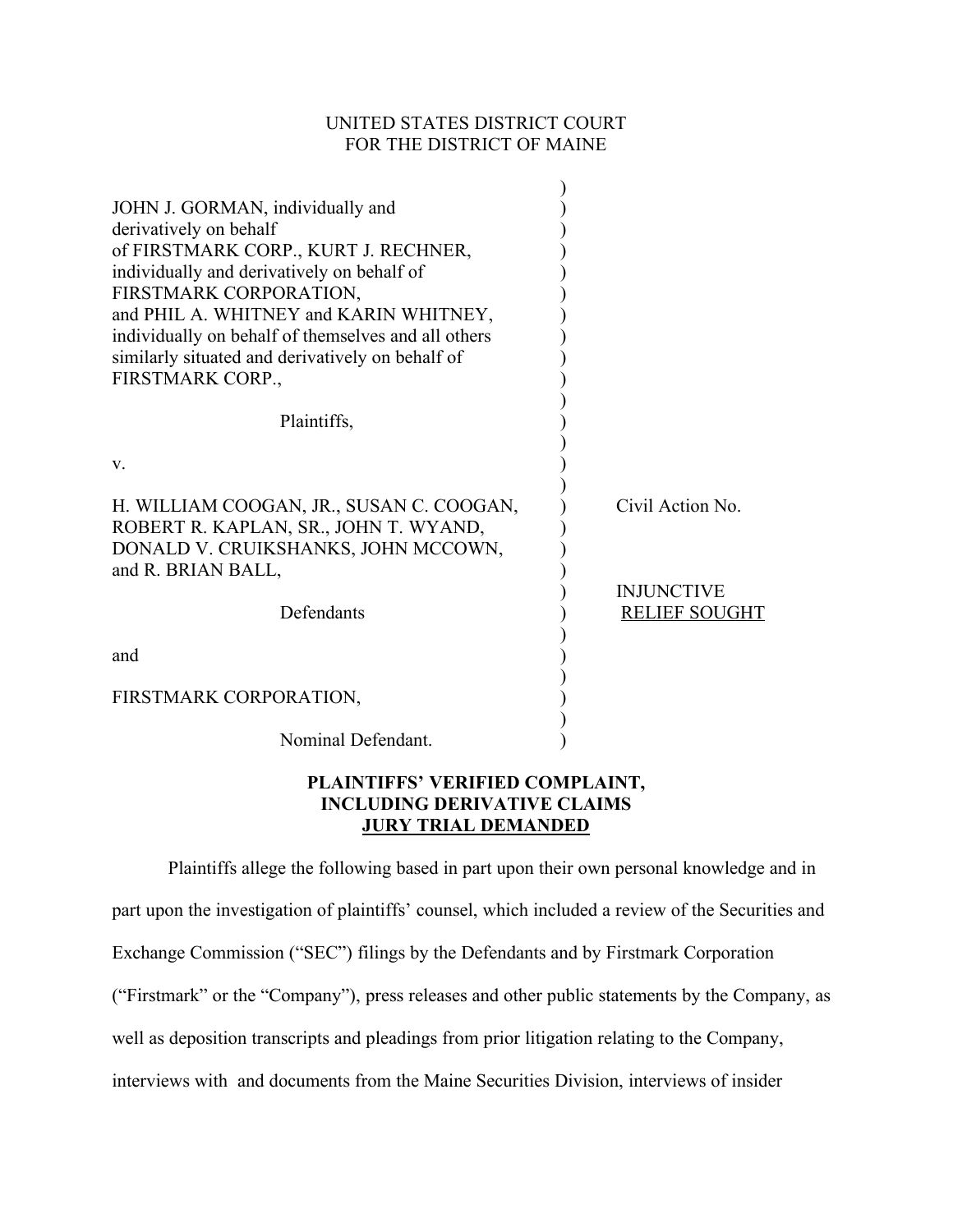witnesses including former Firstmark Board members and officers and former officers of Tecstar Electro Systems, Inc. (the company whose assets Firstmark acquired in 2002), and inspection of Firstmark's books and records including its board minutes and records of the Maine Secretary of State's office. Plaintiffs believe that substantial additional evidentiary support will exist for the allegations set forth herein after a reasonable opportunity for discovery.

## **NATURE OF THE ACTION**

1. Since 1996, defendant H. William Coogan, Jr. ("Coogan") and the other defendants as his Co-conspirators have been engaged in a systematic campaign of self dealing and corporate looting of Firstmark, a Maine corporation that currently owns and operates an aerospace parts manufacturer in Durham, North Carolina. This past year, Coogan succeeded at last in seizing complete control of Firstmark, when through fraud and violation of the federal Williams Act provisions governing contests for corporate control, Coogan purchased a majority interest in Firstmark's common stock. Absent the intervention of this Court, Coogan will have successfully entrenched himself as chief executive officer, chairman and majority shareholder of Firstmark, all accomplished though fraud, deception and self dealing. Coogan's latest machination took effect on June 24, 2003 when the Company was deregistered with the Securities and Exchange Commission ("SEC"). This final step in Coogan's self-dealing program will give him a "license to steal" the assets of the corporation, as Firstmark will no longer be obligated to publicly disclose its financial results. Plaintiffs ask that this Court: (1) to enjoin Firstmark's invalidly constituted Board of Directors from engaging in any extraordinary corporate transactions and from taking any action to regulate, restrict or otherwise manipulate Firstmark's corporate machinery; (2) declare 2,180,286 shares of Coogan's, his wife's and

 $-2-$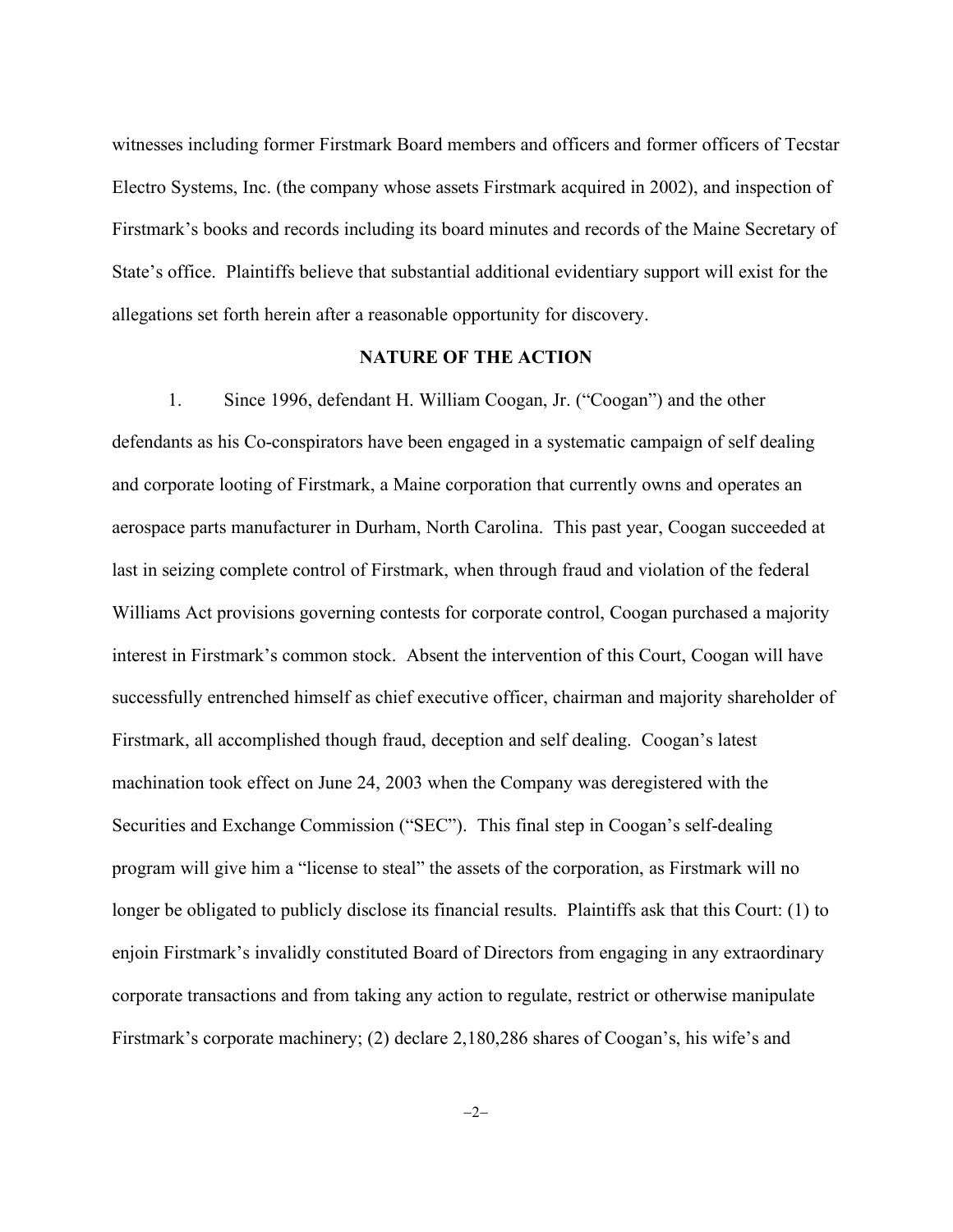Cruickshanks' common stock in the Company null and void; (3) award the plaintiffs damages in an amount sufficient to compensate them for their losses; (4) award the plaintiffs their attorneys fees and costs; and (5) enter such other and further relief as the Court deems just.

## **SUMMARY OF PRINCIPAL ALLEGATIONS**

2. In late May 1996, Coogan, Susan Coogan, Donald Cruickshanks, and their lawyer Brian Ball unlawfully packed the board and took control of Firstmark in connection with the merger of Coogan's title insurance business into Firstmark pursuant to a fraudulent, unauthorized amendment of Firstmark's Articles of Incorporation.

3. On June 7, 1996, as Firstmark directors, Coogan and his Co-conspirators wrongfully enforced the unconscionable merger agreement. Pursuant to a fraudulent and void amendment of Firstmark's Articles of Incorporation, this invalidly constituted Board issued 40,000 shares of facially void convertible preferred stock to Coogan, Susan Coogan and Cruickshanks.

4. Through a series of false and materially misleading representations to stockholders and the investing public, in February 1997, Coogan and his Co-conspirators improperly secured two amendments to Firstmark's Articles of Incorporation in order to evade Maine's control transaction appraisal rights statute.

5. Coogan manipulated the price of the Firstmark common stock in order to increase the number of shares to be received upon conversion of the void preferred stock through a series of false and/or self-dealing public disclosures. Not content with having manipulated the share price, Coogan, Susan Coogan and Cruickshanks, on conversion of the void preferred stock took 630,000 shares more than were called for by the terms of their unconscionable preferred share

 $-3-$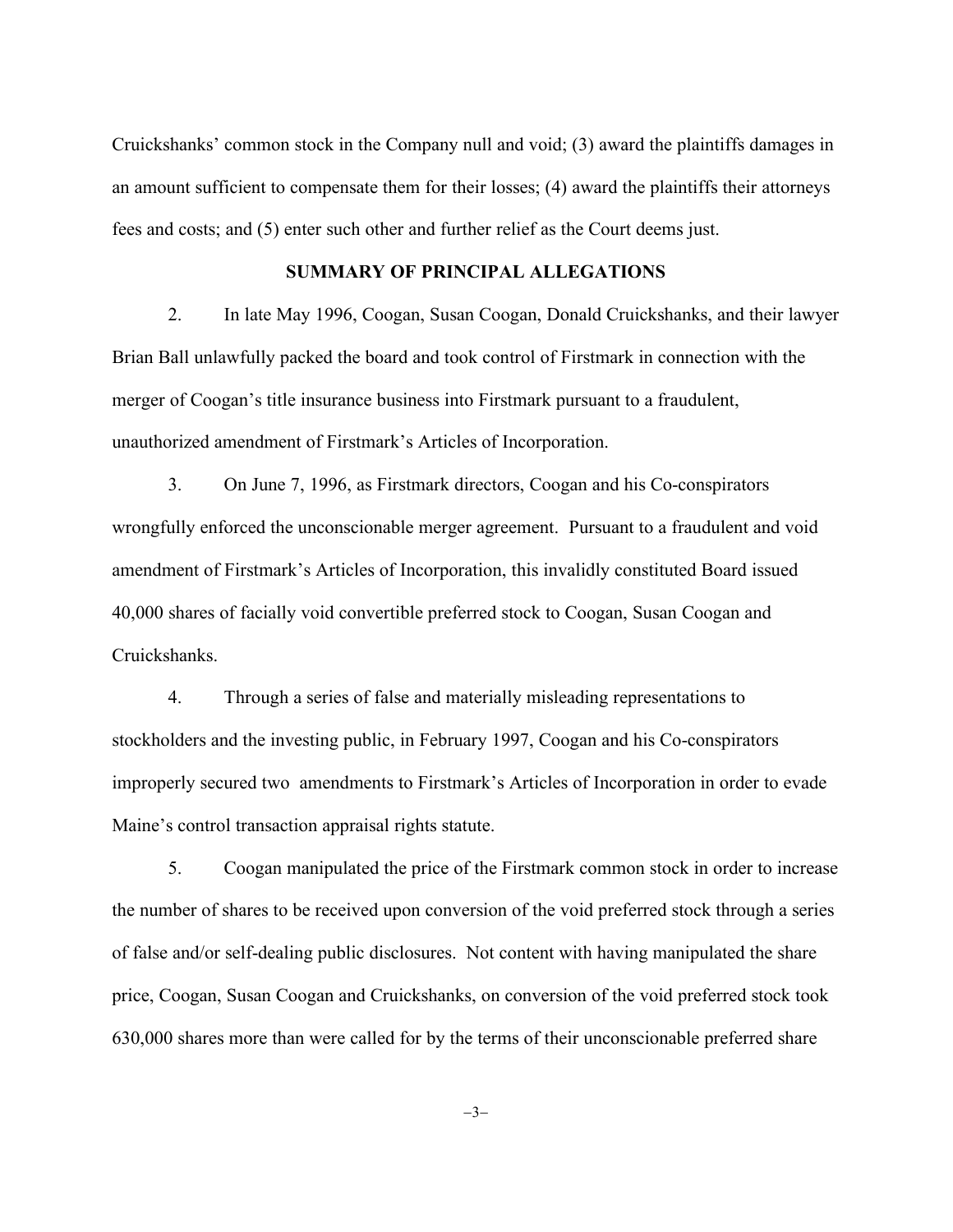contract.

6. In 1999, Coogan and his Co-conspirators caused Firstmark to sell the title insurance business in a self-dealing transaction in connection with which they engaged in proxy fraud.

7. In spring 2002, Coogan intentionally withheld material information from the Firstmark Board in connection with Firstmark's acquisition of Tecstar Electro Systems, Inc.

8. In mid June 2002, Coogan bought a controlling interest in the Company pursuant to an unlawful and fraudulent tender offer.

9. After seizing control of the Company, Coogan purported to elect himself and a slate of six other directors to Firstmark's Board in an election that is void for fraud and lack of a valid quorum.

10. Since seizing control of the Company, Coogan has inflicted and continues to inflict irreparable harm on the Company and its shareholders. He has caused the Company to pay his personal legal expenses and to pay him an excessive salary. He has purported to amend the Company's Bylaws. He has de-registered the Company with the SEC and ceased making public filings. He has fired the Company's management, and caused the Company to commence a baseless lawsuit against them in order to conceal his own wrongdoing. Four of the six other directors whom Coogan himself picked have already resigned from the Board.

11. Coogan is currently entrenched, has ceased making public filings with the SEC, and has driven the price of Firstmark's stock down to \$0.26 per share. Absent the intervention of this Court, Coogan will have succeeded in his scheme and will continue to loot the Company until he drives it into insolvency.

 $-4-$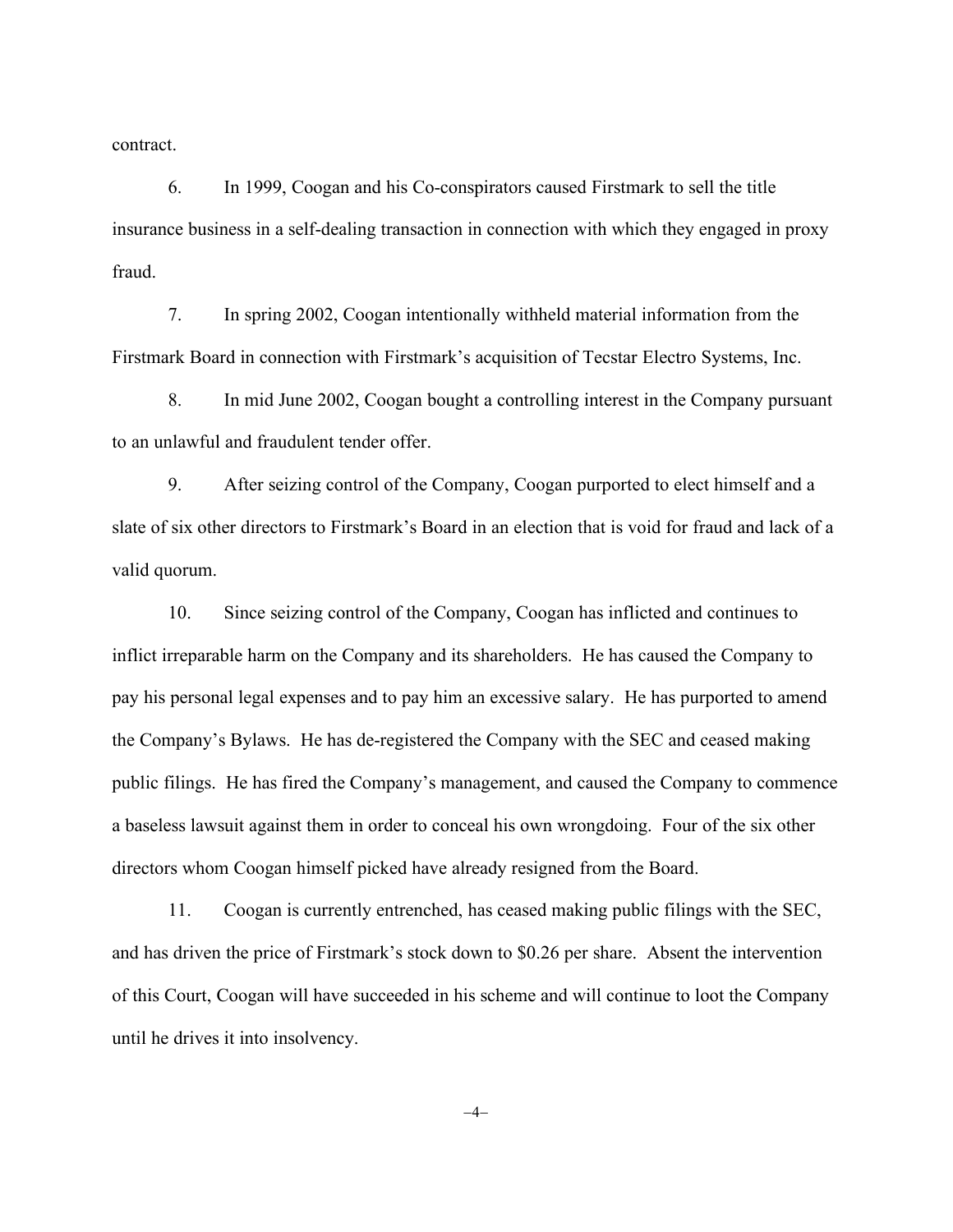## **PARTIES**

12. The plaintiff, John Joseph Gorman ("Gorman"), is an individual residing in Austin, Texas. Gorman is a good faith purchaser for value who has been an owner of varying amounts of Firstmark's common stock since approximately December 1998. Gorman sues in his individual capacity as well as derivatively on behalf of Firstmark seeking damages and equitable relief. Gorman will fairly and adequately represent the interests of the corporation in enforcing its rights. As of July 1, 2003, Gorman is the beneficial owner of 1,286,788 shares of Firstmark common stock.

13. The plaintiff, Kurt J. Rechner, is an individual residing in Austin, Texas. Rechner, jointly with his wife, is the beneficial owner of 20,000 shares of Firstmark common stock, which they have owned since May 29, 2002.

14. The plaintiffs Phil A. Whitney and Karin Whitney together, the "Whitneys," are husband and wife residing in Cranberry Island, Maine. Mr. Whitney, the former Chief of Police of Bar Harbor, Maine, is a retired Department of State security executive. Mr. Whitney, jointly with his wife, is the record owner of 3,289 shares of Firstmark common stock. The Whitneys' shareholder status devolved to them by operation of law through an inheritance from Mr. Whitney's parents in the mid to late 1990s. Mr. Whitney's parents owned the shares beginning prior to January 1, 1996. The Whitneys sue in their individual capacity as well as derivatively on behalf of Firstmark, and on behalf of all other common stock holders similarly situated seeking damages and equitable relief. The Whitneys will fairly and adequately represent the interests of the Corporation in enforcing its rights and will fairly and adequately represent the shareholders in the class claims.

 $-5-$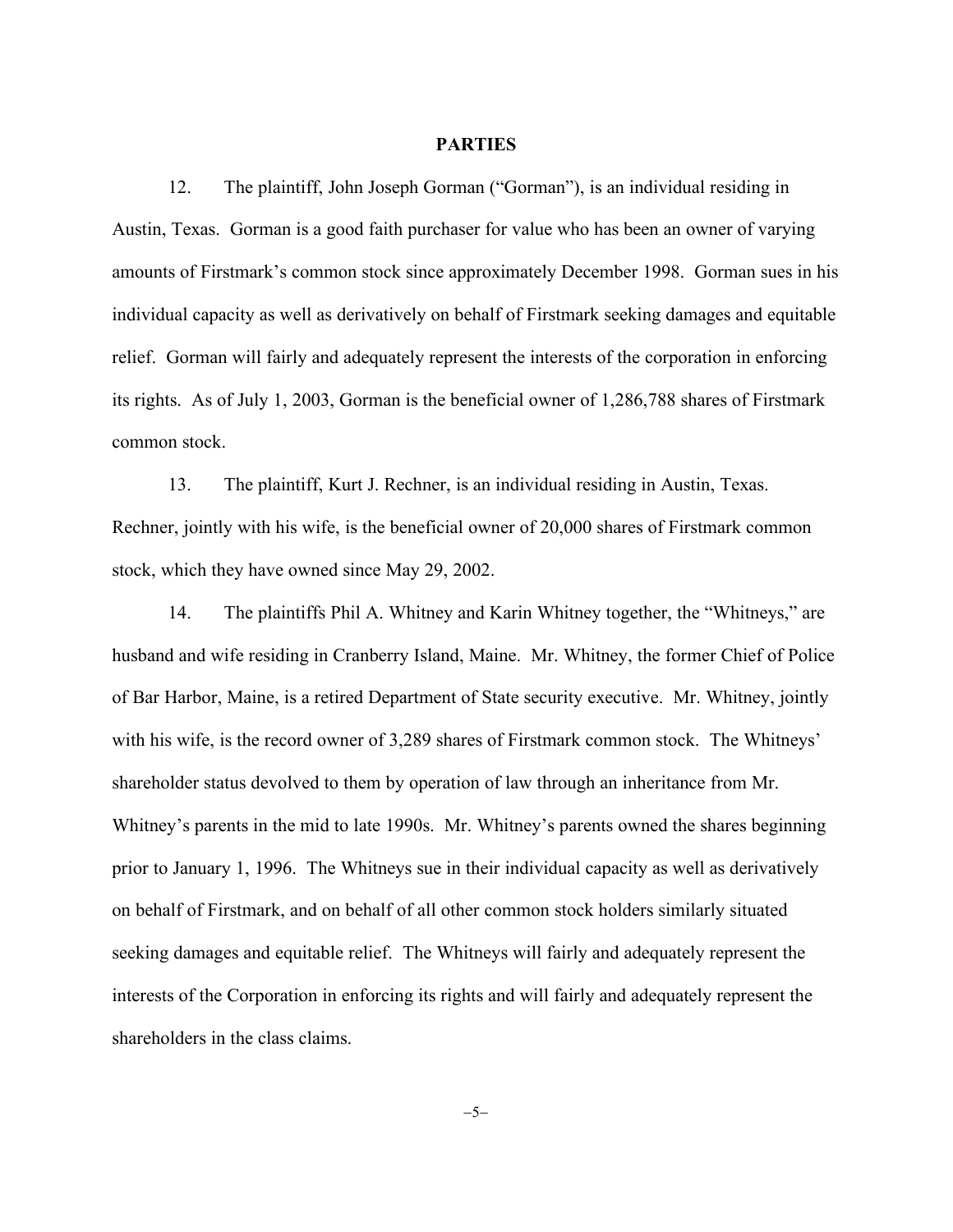15. The nominal defendant, Firstmark Corp. is a corporation organized under the laws of the State of Maine and having a principal place of business at 921 Holloway Street, Durham, North Carolina ("Firstmark").

16. Defendant H. William Coogan, Jr. is an individual residing, upon information and belief, in Richmond, Virginia and with a place of business at 1801 Libbie Avenue, Suite 801, Richmond, Virginia ("Coogan"). Coogan has previously served as an officer and director of Firstmark, and currently holds himself out as the Chairman and CEO of the Company pursuant to an invalid shareholder election challenged in this Action.

17. Defendant Susan C. Coogan is an individual, married to William Coogan residing, upon information and belief at 47 Charmian Road, Richmond, Virginia 23226 ("Susan Coogan"). Susan Coogan previously served as a director of Firstmark from June 1996 to 1998- 99 and again in August and September 2002. Susan Coogan is sued both individually and as Trustee of the H. William Coogan Irrevocable Trust.

18. Defendant R. Brian Ball is an individual residing, upon information and belief, in Richmond, Virginia, and maintaining a place of business c/o Williams Mullen Clark & Dobbins, Esquires, 1021 East Cary Street, Richmond, Virginia ("Ball"). Ball has previously served as a director of Firstmark and as its counsel.

19. Defendant Donald V. Cruikshanks is an individual residing at, upon information and belief, 100 Westham Parkway, Richmond, Virginia 23229-7528 ("Cruickshanks"). Cruikshanks has previously served as a director and CEO of Firstmark.

20. Defendant Robert R. Kaplan, Sr. is an individual residing, upon information and belief, in Richmond, Virginia and has a place of business c/o LeClair Ryan, Esquires, 707 East

-6-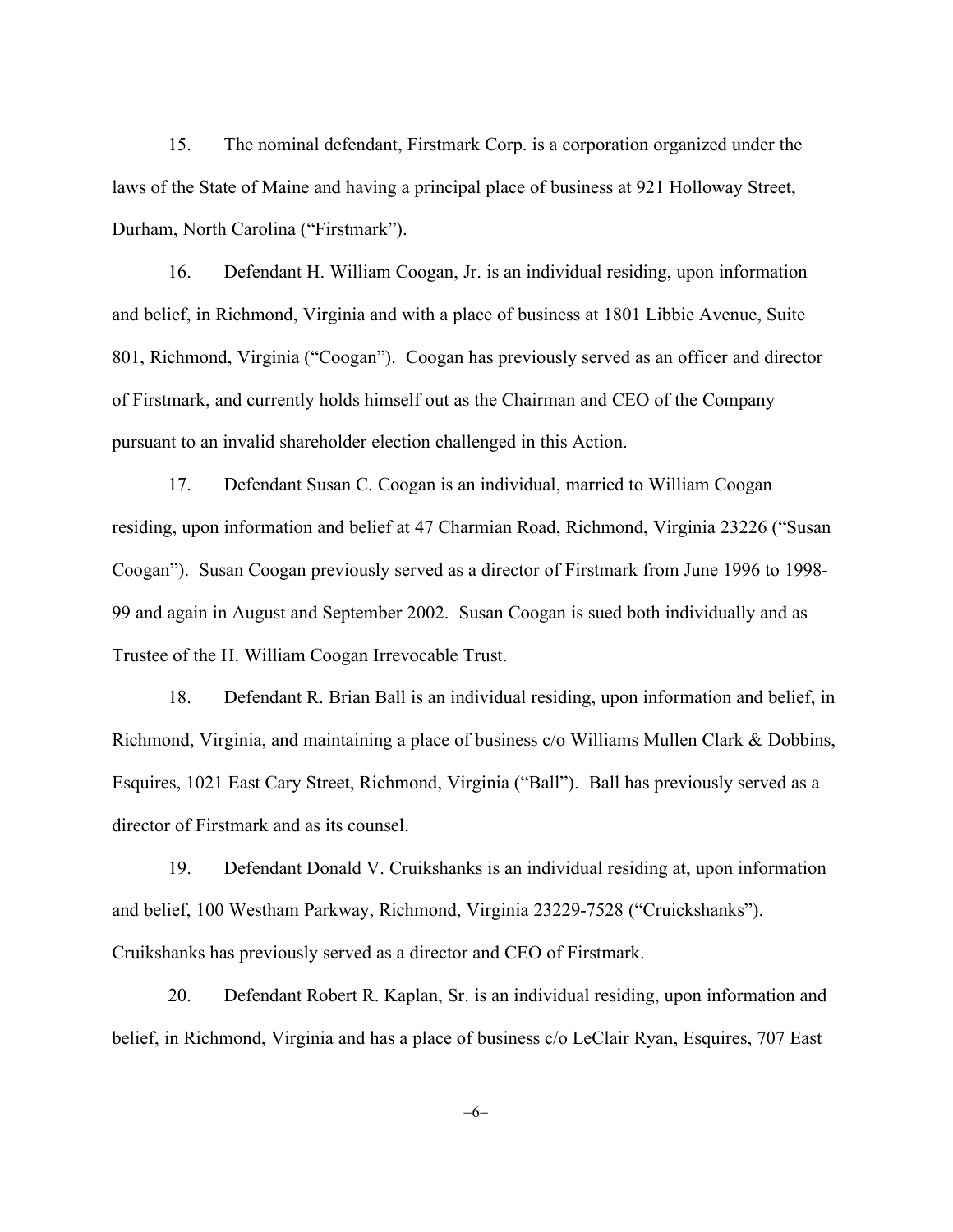Main Street, Richmond, Virginia 23219 ("Kaplan"). Kaplan has previously served as Firstmark's Secretary and its counsel.

21. Defendant John McCown is an individual residing, upon information and belief, at 15 Miller Road, Pound Ridge, New York 10576 ("McCown"). McCown currently holds himself out as a director of the Company pursuant to an invalid shareholder election challenged in this Action.

22. Defendant John T. Wyand is an individual residing, upon information and belief, at 2960 Longleat Woods, Sarasota Florida 34235-6865 ("Wyand"). Wyand currently holds himself out as a director of the Company pursuant to an invalid shareholder election challenged in this Action.

## **JURISDICTION AND VENUE**

23. This Court has jurisdiction under 28 U.S.C. § 1331, 15 U.S.C. § 78aa, 15 U.S.C. § 78m and 15 U.S.C. § 78n, as this Complaint asserts claims for an unlawful tender offer and proxy fraud in violation of federal securities laws. This Court also has jurisdiction over the declaratory judgment claims pursuant to 28 U.S.C. § 2201 and has supplemental jurisdiction over the state law claims pursuant to 28 U.S.C. 1367 (supplemental jurisdiction).

24. Venue is appropriate pursuant 28 U.S.C. § 1391(b).

25. In connection with the acts, transactions and conduct alleged herein, defendants used the means and instrumentalities of interstate commerce, including the United States mails, interstate telephone communications and the facilities of the national securities exchanges and markets.

# **DEMAND FUTILITY**

 $-7-$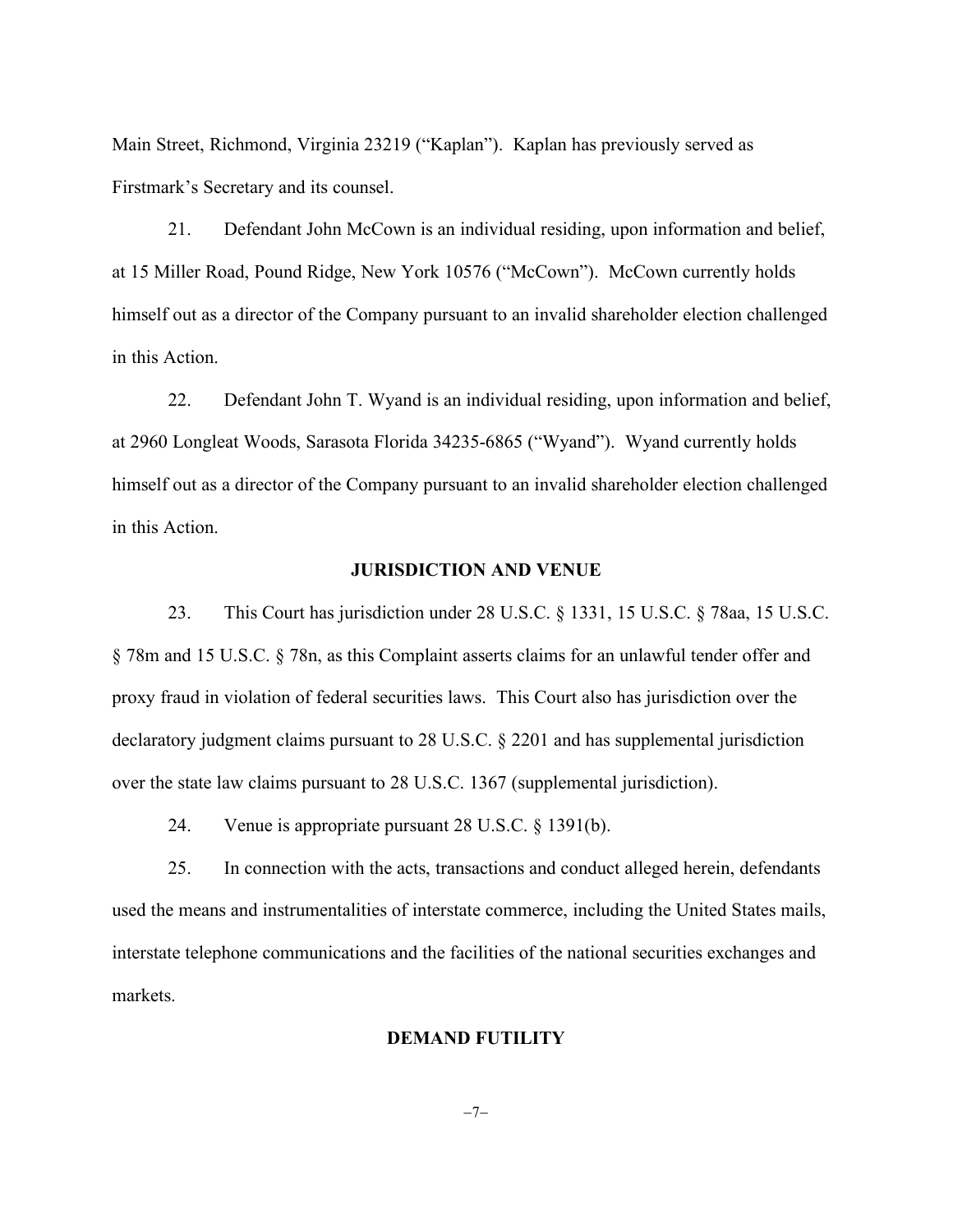26. Making a demand upon Firstmark's Board of Directors to pursue the derivative claims asserted in this action would be futile because this Complaint asserts, *inter alia*, that the purported Board members have no authority to act for the Corporation because they were elected in an unlawful and invalid election, and that the Board currently lacks sufficient members to conduct any lawful business in any event. As part of the relief sought in this Complaint, the plaintiffs ask that the Court declare the election of the current board members invalid, and enter preliminary and permanent injunctive relief prohibiting them from conducting or purporting to act on behalf of the Company. Moreover, as set forth in greater detail herein, the Company and its shareholders are currently suffering irreparable harm as a result of the defendants' actions.

## **BACKGROUND**

27. Coogan is a sophisticated party with extensive experience in corporate governance and finance. Coogan graduated from the University of Vermont in 1976 and worked for several years as an assistant vice president for the Irving Trust Company, a division of the Bank of New York, before returning to graduate school in 1980. He obtained his MBA from the University of Virginia in 1982. Coogan spent nearly the next twenty years as an investment banker, working on mergers, acquisitions, financing and advisory assignments for generally large companies. For all his financial sophistication, however, Coogan has no prior experience running the day-to-day business of a manufacturing company of any kind, let alone an aerospace parts manufacturer such as Firstmark Aerospace.

28. Prior to Coogan's involvement with the Company, Firstmark was principally engaged in financial services business through several subsidiaries. As of May 1, 1996, Firstmark had 5,000,000 duly authorized shares of \$.20 par value Common Stock of which as of

-8-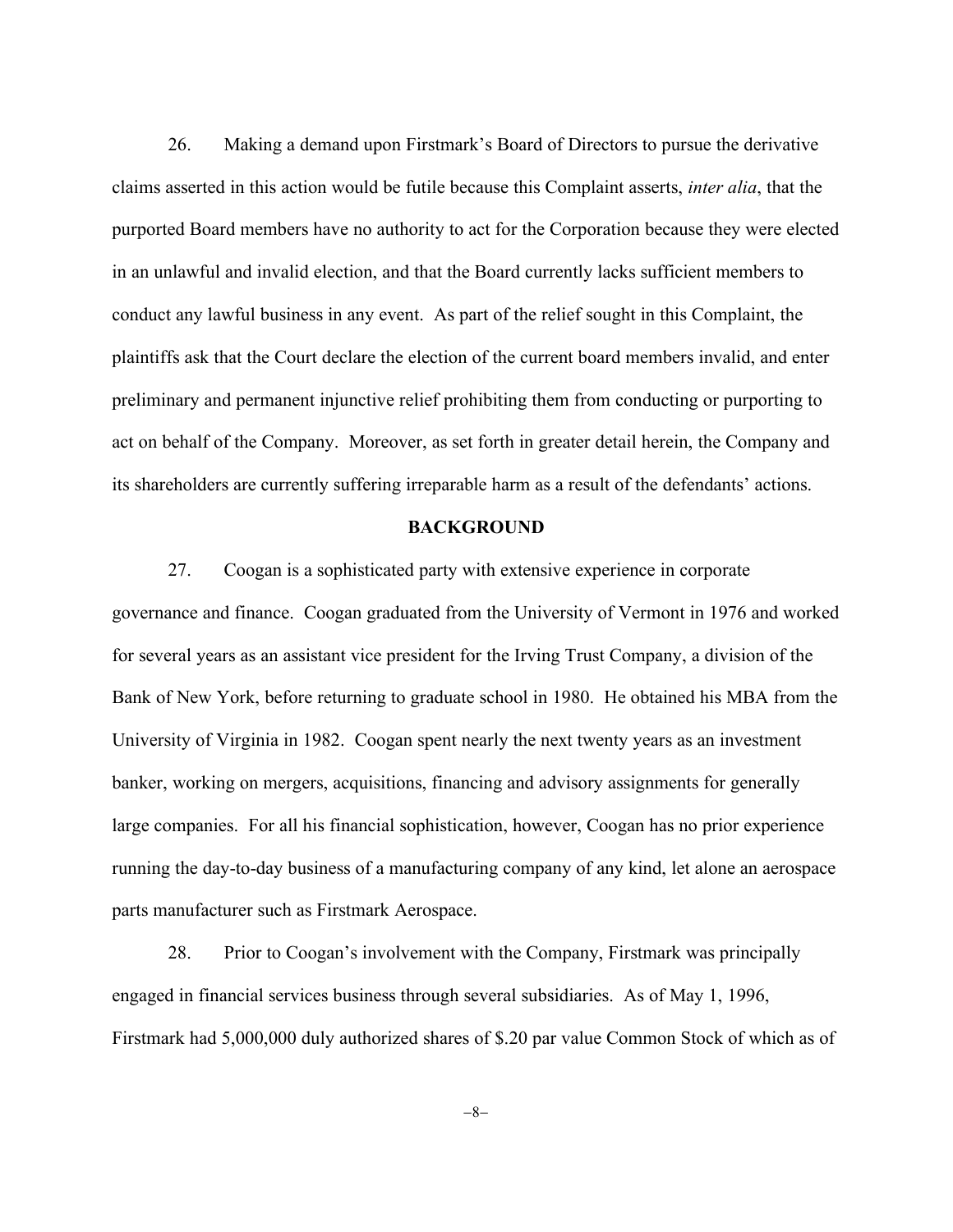March 31, 1996, approximately 2,080,634 shares were validly issued and outstanding. Firstmark also had duly authorized 250,000 shares of Preferred Stock of which as of May 1, 1996, there were 62,000 duly authorized shares of \$2.40 cumulative, convertible, non-voting Preferred Stock of which as of May 1, 1996, upon information and belief, 57,000 shares were validly issued and outstanding. As of May 1, 1996, upon information and belief, Firstmark also had 570,000 duly authorized, and duly issued and outstanding warrants to purchase a share of the authorized but unissued Common Stock of Firstmark at a price of \$6.00 per share with said rights to so purchase expiring on the third anniversary of the issuance of said warrants. The said 570,000 warrants were held proportionately by the holders of the 57,000 shares of \$2.40 cumulative, convertible, non-voting Preferred Stock.

29. As of May 1, 1996, Firstmark's Common Stock was registered with the Securities and Exchange Commission pursuant to Section 12(g) of the Exchange Act and was listed on the NASDAQ SMALL CAP Market. On June 7, 1996, the common Stock of Firstmark traded in a range of approximately \$4.375 and \$4.75 and the Company had a total market capitalization of approximately \$9.0 - 9.8 million.

# **I. Coogan Takes Advantage of Firstmark's Former Management to Secure an Unconscionable Deal.**

30. In or about the spring of 1996, Coogan negotiated a deal to sell to Firstmark a title insurance company, a subsidiary of Southern Capital Corp. ("SCC") that he owned along with Susan Coogan and Cruickshanks.

## **A. The Economic Terms of the Firstmark-SCC Merger are Unconscionable.**

31. On or about April 30, 1996, Firstmark and Southern Capital Corp. ("SCC")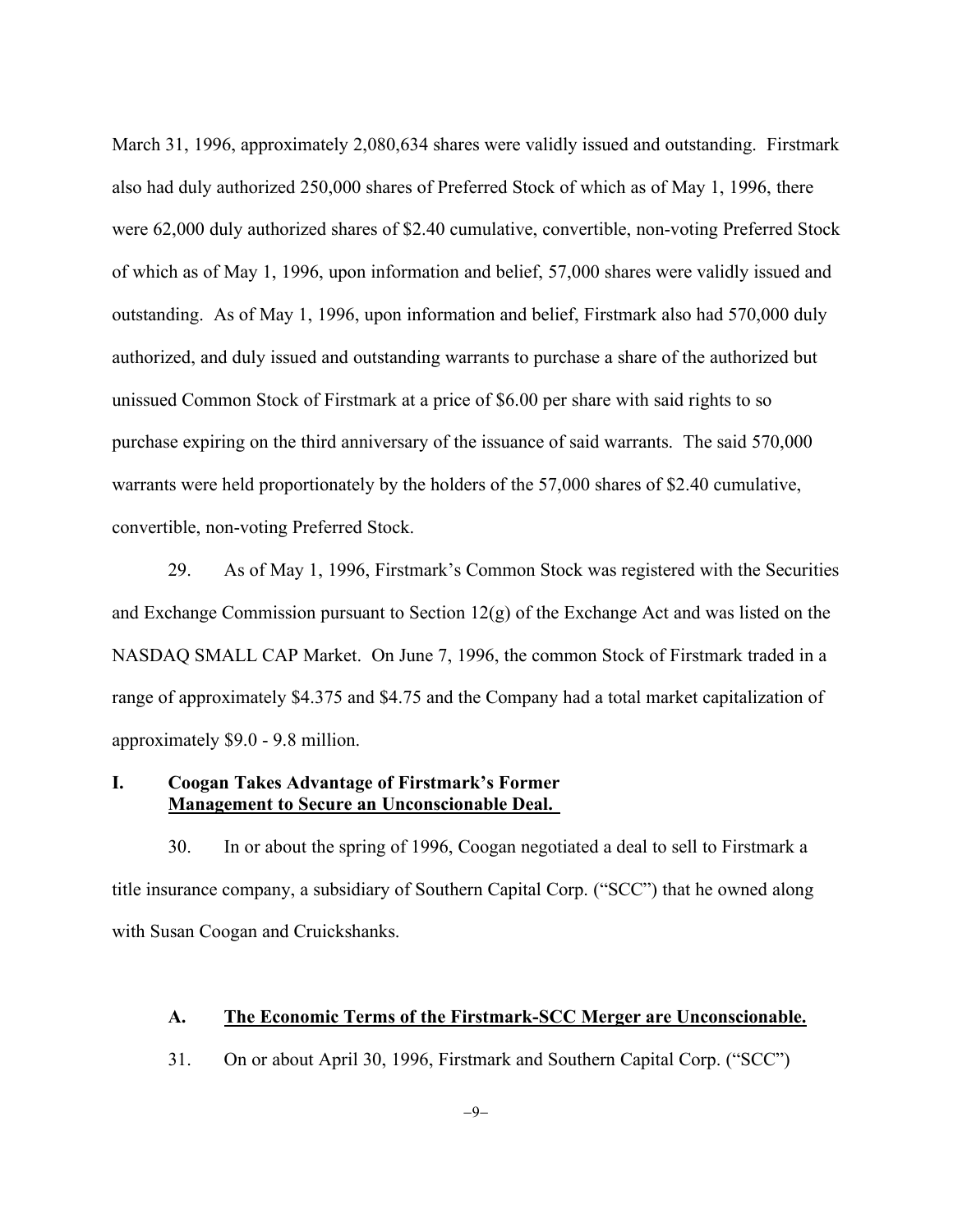owned by Coogan, Susan Coogan and Cruikshanks entered into an agreement (the "Agreement") pursuant to which Firstmark would acquire SCC, and Firstmark would issue 40,000 shares of series B preferred stock to Coogan, Susan Coogan and Cruickshanks. Moreover, pursuant to section 1.2 of the Agreement, Coogan, Cruickshanks, Ball and Susan Coogan were to be "elected and appointed to serve on the [Firstmark] FMC Board of Directors on the Effective Date." Section 5.2 provided that, subject to shareholder approval of amendments to the Articles of Incorporation increasing the common stock and opting out of section 910 of the Business Corporation Act, "the [Firstmark] Board of Directors shall vote to convert the [Firstmark] preferred stock…no later than January 1, 1997." Section 6.1(b) provided that the preferred stock could not be issued until the Federal Communication Commission approved the change of ownership of Champion Broadcasting Corporation, an SCC subsidiary.

32. Also in connection with the Merger, Ball became counsel to the Company and continued as counsel to Firstmark through approximately March 2001.

33. The economic terms of this transaction were unconscionable because, *inter alia*:

(i) Firstmark then had a realizable liquidated net asset value of approximately 6 million dollars while SCC had a book value of about 2.05 million dollars and a corresponding realizable liquidation net value of approximately 3.3 million dollars.

(ii) the consideration to be received by Coogan, Susan Coogan and Cruikshanks consisted of the Preferred B Stock which, according to its terms, had a stated value and liquidation preference of 8 million dollars plus accrued dividends at eight percent in 1997, ten percent in 1998 and twelve percent thereafter.

(iii) The redemption feature of the Series B Preferred Stock contract constituted

 $-10-$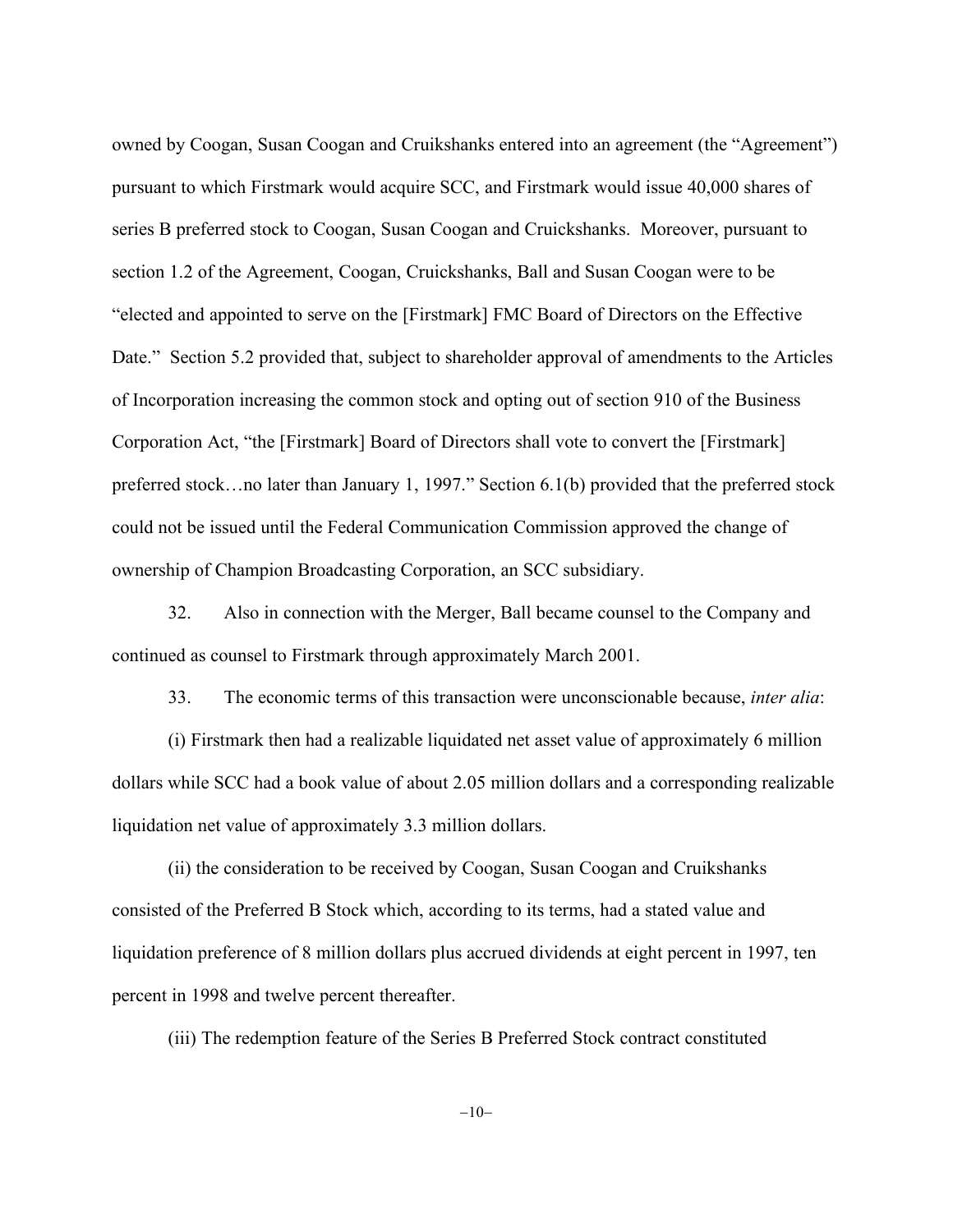commercial extortion. If stockholders declined to approve the two amendments required by the Agreement, Coogan, Susan Coogan and Cruikshanks could force Firstmark to redeem all of the outstanding Series B preferred stock. Firstmark (controlled by Coogan, Susan Coogan, Cruikshanks and Ball) would then be forced to suffer, at its election, one of two extortionate alternatives. Either it could redeem the Preferred B by paying no less than \$9,040,000 in cash or by distributing to Coogan, Susan Coogan and Cruikshanks 100% of the stock of SCAC, the subsidiary into which Coogan's company had been merged.

(iv) The \$9 million cash payment option would have forced Firstmark to liquidate its assets. Even if the Company had sufficient assets to generate \$ 9 million, this payment would have stripped the existing 1994 preferred stockholders of their contractual liquidation preference of over \$2.2 million and the common stockholders would have received nothing.

(v) The stock distribution option was also extortionate. The Series B contract called for delivery of the ownership of the holding company subsidiary without adjustment. As first revealed in the Company's 10k for December 1997, between June 7, 1996 and December 31, 1997 Coogan dropped down to SCAC financial assets valued between \$1.5 to \$2.0 million. Moreover, the Series B preferred share contract entitled Coogan, Susan Coogan and Cruikshanks to collect accrued dividends right up to the closing date, regardless of whether the redemption was in cash or stock of the subsidiary. This provision entitled the Co-Conspirators to strip the Company of no less than \$1,040,000, plus \$66,667 for each month between June 30 to December 31, 1998 and \$80,000 for each month thereafter before redemption.

(vi) The conversion feature was unconscionable because dividends on the preferred stock were to be paid twice as the accrued dividend was added to the conversion price and also to be

 $-11-$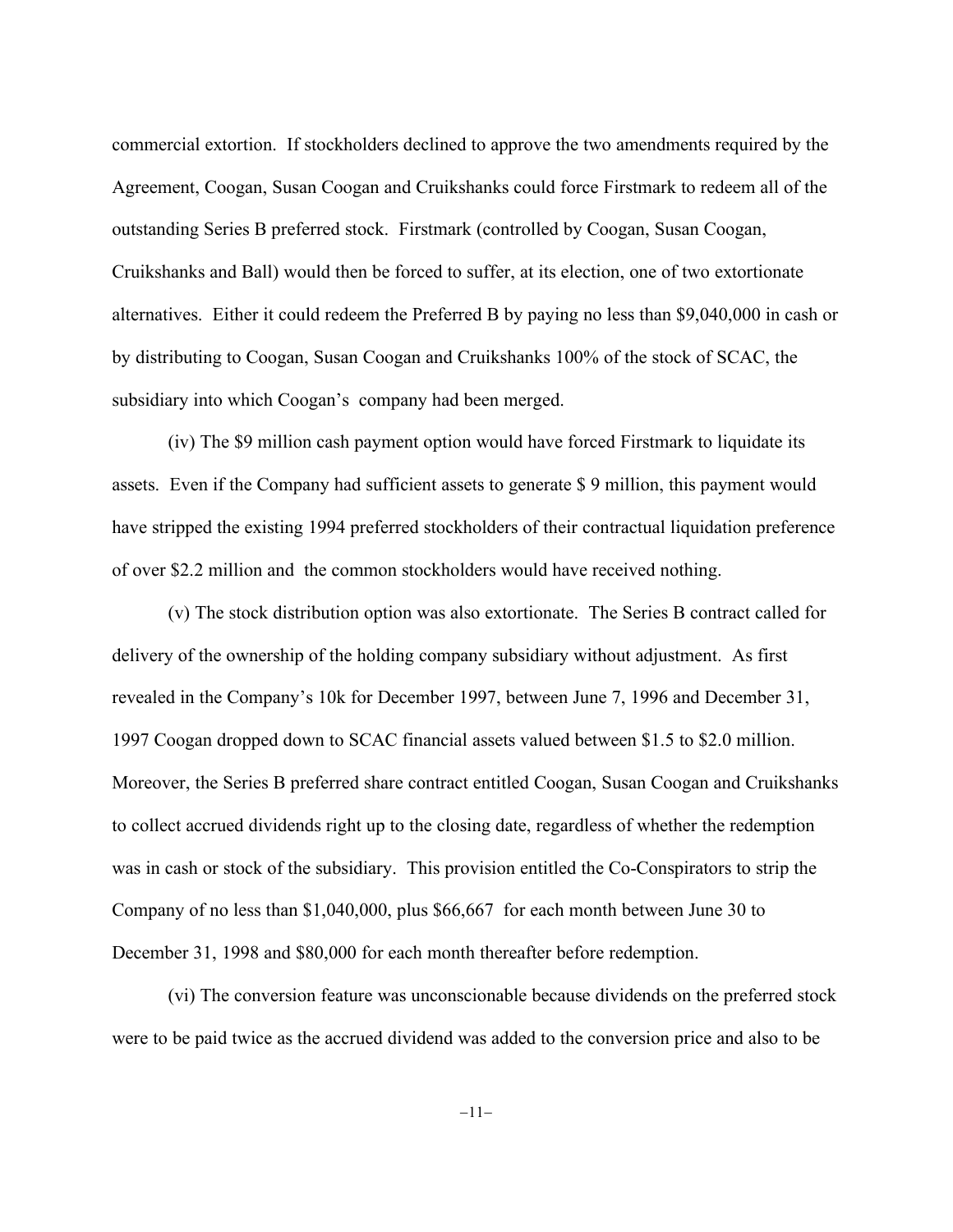paid in cash;

(vii) the nominal conversion factor market determinant of \$4.00 per share was unconscionable because while the outstanding 2,069,490 shares on June 7, 1996 traded at approximately \$4.50 per share with a market capitalization of between 9.0 and 9.8 million dollars, the \$4.00 market conversion price factor did not account for dilution and an assumed 2,000,000 share conversion was based on no less than an assumed 4,069,490 shares in the market place and hence with an assumed market capitalization of \$16.3 million (vii) given the near economic certainty that warrants (with no anti dilution protection) expiring in June 1997 would not be exercised at \$6.00 per share and that convertible notes due in April 1997 would not convert at \$5.00, the nominal minimum conversion of 2,000,000 common shares constituted 49.15 percent of Firstmark common stock.

# **B. An Improperly Constituted Board of Directors Files Unauthorized, Facially Void Amendments of Firstmark's Articles of Organization.\_\_\_\_\_\_\_\_\_\_\_\_\_\_**

34. In connection with taking control of Firstmark's Board in 1996, Coogan, Susan Coogan and Cruikshanks caused the Board to file an unauthorized, patently void Amendment of Firstmark's Articles of Organization. The amendment was unauthorized on several independent grounds. The purported amendment was void because it constituted an invalid control transaction void for lack of stockholder approval. The transaction failed as a de facto merger unauthorized by stockholders. The amendment also failed because the Series B Preferred Stock as purportedly authorized impaired the preferences of the existing 1994 \$2.40 convertible, cumulative preferred stock and, therefore, was void for lack of approval of the preferred stock voting as a separate class. Finally, the amendment was void on its face as its provisions as to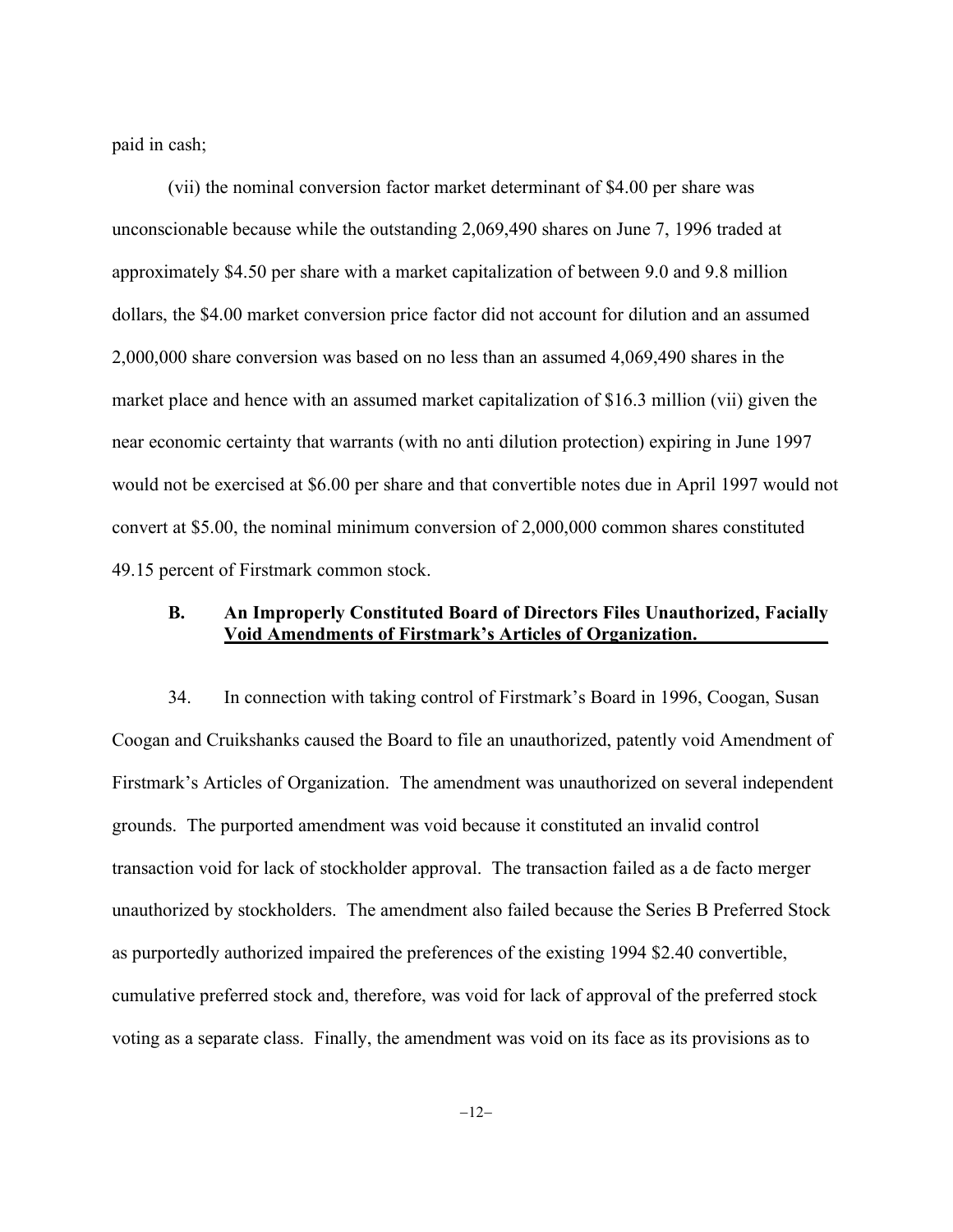convertibility, redemption and dividends were each violative of the Maine Business Corporation Statute.

35. According to the records of the Secretary of State of the State of Maine on May 7, 1996, Firstmark filed as a purported amendment to its articles of incorporation, the April 29, 1996 director resolution purporting to authorize the issuance of series B preferred stock upon closing of the April 30, 1996 agreement.

36. The May 7, 1996 filing constitutes an unauthorized and void purported amendment of Firstmark's articles of organization as a matter of law, *inter alia*, for violation of 13-A M.R.S. § 910 ("Section 910") because, *inter alia*, (i) it violated the fifteen-day notice to stockholders requirement; and/or (ii) it unlawfully sought to evade the control acquisition transaction requirements of the statute by issuance of additional shares and/or by means of a two-step process.

37. The Firstmark-SCC merger was a Section 910 control transaction because, *inter alia*, without the consent of Firstmark's shareholders, Coogan, Susan Coogan and Cruikshanks could force the liquidation of the Corporation and/or pursuant to the terms of the preferred share contract, in conjunction with their control of the Board of Directors, compel a *de facto* liquidation by requiring a redemption of their preferred stock.

38. The Firstmark-SCC merger was also a control transaction because Coogan, Susan Coogan and Cruikshanks thereby purportedly procured the beneficial ownership of no less than forty-nine percent of the voting common stock effective upon conversion; and with their control of the Board, coupled with the terms of the series B preferred share contract, Coogan, Susan Coogan and Cruikshanks had a blocking power equivalent to voting control.

 $-13-$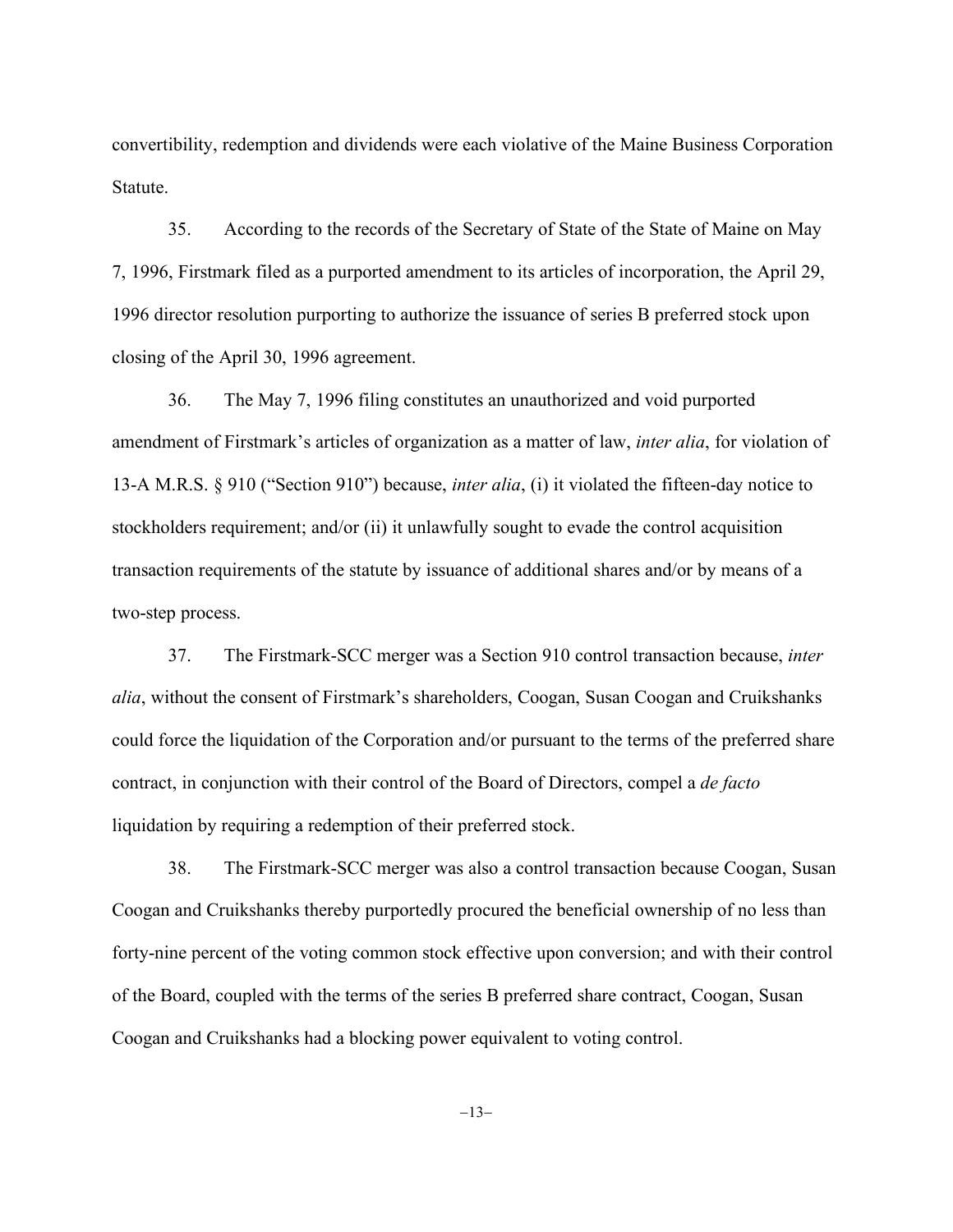39. The Firstmark-SCC merger was also a control transaction constituting a de facto merger under 13-A M.R.S. § 902, *et seq* triggering dissenters' rights under section 909 in that the *de facto* merger required amendment of Firstmark's articles of organization and required more than fifteen percent of the Firstmark voting common stock to be issued pursuant to the transaction. On June 10, 1996, in exhibit 99 to Firstmark's 8K dated June 12, 1996, Coogan, on behalf of himself and Cruickshanks, admitted the transaction was a merger, as Coogan is quoted: "both Mr. Cruikshanks and I have been looking for a solid public vehicle to merge our company into. We've looked at Firstmark and found a quality company with top quality management."

40. The Firstmark-SCC transaction was a de facto merger unlawfully structured to evade a stockholder approval of a control/merger transaction.

41. The May 7, 1996 filing of the purported authorization of the series B preferred stock was also void as an unauthorized amendment of the articles of incorporation for lack of approval by the 1994 preferred stock, voting as a separate class, because the series B preferred stock impaired one or more of the dividend and liquidation preferences of the 1994 preferred stock.

42. The May 7, 1996 filing also constituted an unauthorized and void purported amendment of Firstmark's articles of organization, as the preferred share contract thereby purportedly authorized was patently violative of the Maine Business Corporation statute because, *inter alia*:

> (i) section 524 provides that "a corporation may, if authorized by the articles of incorporation, issue shares convertible, at the option of the holder only…," but paragraph 4(a) of the preferred share contract specifies that

> > $-14-$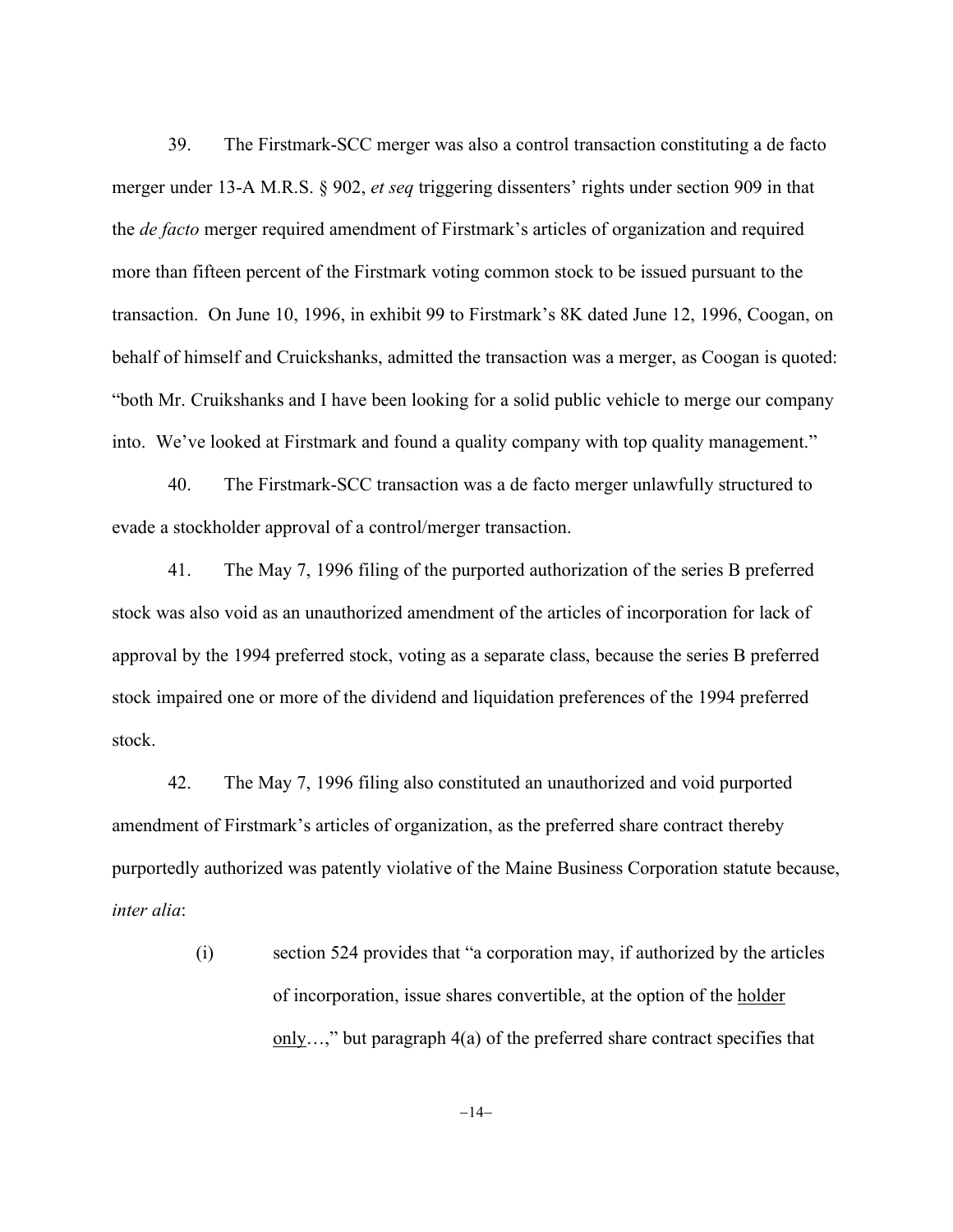"the Corporation shall have the right...to convert" (emphasis added).

(ii) section 515 authorizes the Board of Directors to declare stock dividends subject to limitations including *inter alia*, being declared and paid only "out of any unreserved and unrestricted surplus," but paragraph 1(b) of the preferred stock contract provides:

> If the Board of Directors shall not declare and pay a cash dividend for any dividend period, the Corporation, upon receipt of a written demand signed for any dividend by holders of at least eighty percent (80%) of the issued and outstanding shares of series B preferred stock, shall pay a dividend to the holders of series B preferred stock in shares of series B preferred stock.

- (iii) section 515 and section 517 provide no distribution from capital surplus may be paid "to the holders of any class of shares unless all cumulative dividends accrued on all preferred…shall have been fully paid," but the payment of the stock dividend on demand by Coogan, Susan Coogan and Cruikshanks was required to be paid, even out of capital.
- (iv) section 519 restricts redemption of shares, if "such redemption…would reduce the remaining net assets of the Corporation below the aggregate preferential amount payable in the event of voluntary liquidation to the holders of shares having preferential rights to the assets of the corporation," but paragraph 5 of the series B preferred stock contract required Firstmark to establish a sinking fund of one million dollars per year regardless of impairment of the liquidation value of the 1994 preferred and the minimum nine million dollar mandatory redemption price was payable without regard to impairment of the 1994 preferred liquidation

 $-15-$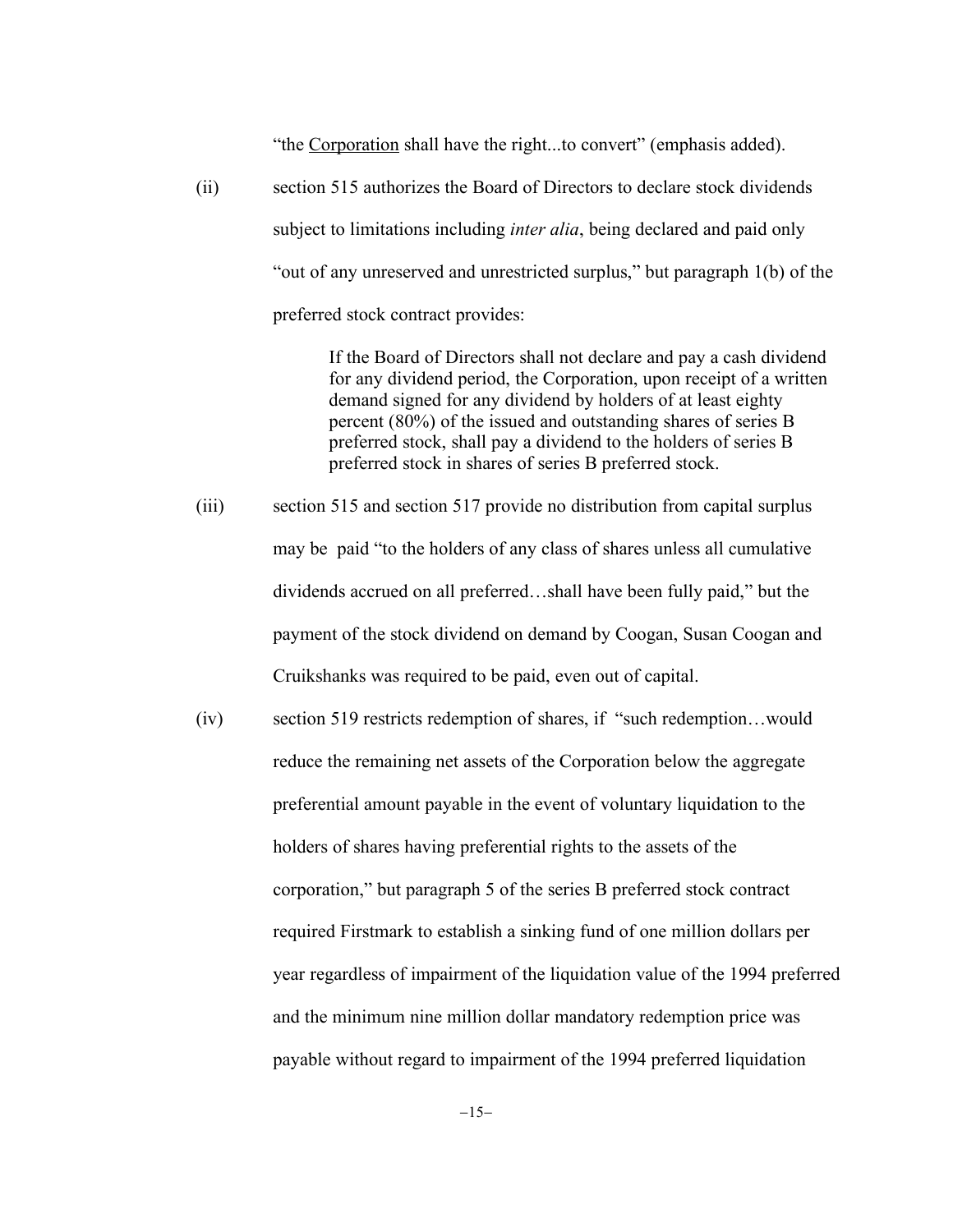preference.

# **C. The Improperly Constituted Board Issues Void Preferred Stock.**

43. Pursuant to the Agreement, but in violation of Maine law, according to the minute

book and a consent action dated May 22, 1996, the Board made the following resolution:

WHEREAS, the merger agreement requires…[Firstmark] to elect…H. William Coogan, Jr., Donald V. Cruickshanks, R. Brian Ball and Susan C. Coogan prior to the effective time of the merger; WHEREAS, the Corporation currently has three directors;…RESOLVED that the Board of Directors…hereby increases the Board of Directors to the maximum [as permitted by the articles of incorporation] seven (7) directors and hereby elects and appoints each of the following persons to the Board of Directors of the Corporation, to hold office until their successors are duly elected and qualified: H. William Coogan, Jr., Donald V. Cruickshanks, R. Brian Ball and Susan C. Coogan: FURTHER RESOLVED, that at the next annual meeting of the shareholders of the Corporation, the Board of Directors will submit to the shareholders and recommend for election to the Board of Directors the names of the Directors appointed hereby…FURTHER RESOLVED, that the Board of Directors…hereby…calls a special meeting of the shareholders…to be held on July 11, 1996, or at the earliest possible date thereafter... for purposes of [the foregoing and] considering and acting upon [the requirement under the Agreement to opt out of section 910 and to increase the capitalization]…and…authorizes and instructs the Secretary of the Corporation to send out notices of such special meeting. . . .

44. As a matter of law all acts of that enlarged Board of Directors, controlled by

Coogan, Susan Coogan, Cruikshanks and Ball (the "Co-conspirators") were void and unauthorized as the acts of an illegally constituted board. 13-A M.R.S.  $\S$  706(1)(A) required that vacancies on a board of directors created by enlargement of the board must be voted solely by stockholders unless "the power to fill specific newly created directorships is expressly delegated to the directors." Under Firstmark's then extant 1994 By-Laws article IV section 3, the directors were authorized only to fill vacancies but were not delegated the power to fill vacancies created by enlargement of the Board.

45. On June 7, 1996, Coogan, Susan Coogan, Cruikshanks and Ball acting as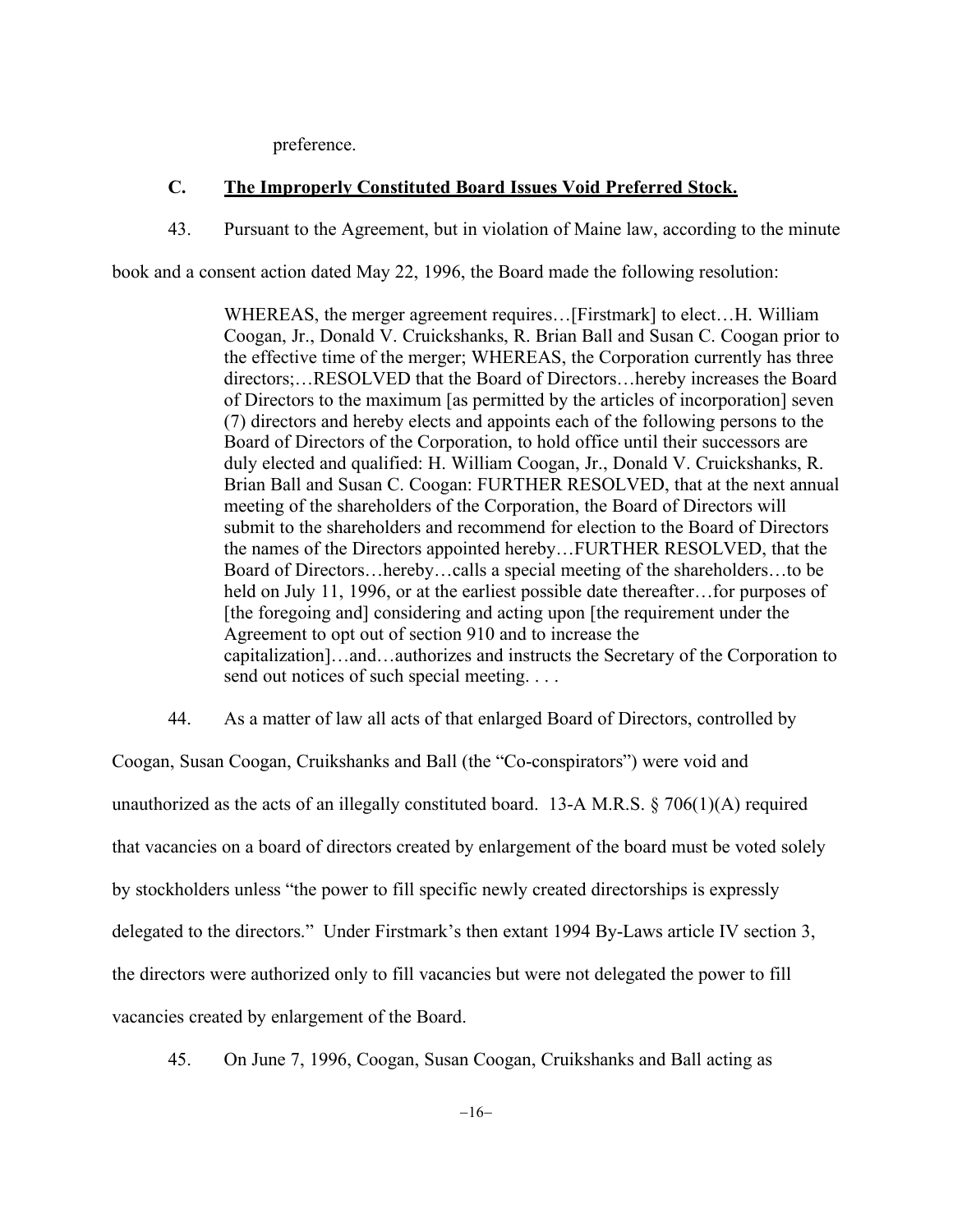controlling directors of Firstmark merged SCC into a newly created Firstmark subsidiary, Southern Capital Acquisition Corp. ("SCAC"), in return for 40,000 shares of "Series B Preferred stock" in Firstmark (the "Merger").

46. The issuance of the 40,000 shares of Series B Preferred Stock to Coogan, Susan Coogan and Cruikshanks was void as the act of an improperly constituted Board of Directors.

47. The 40,000 shares of Series B Preferred Stock were also void because issued pursuant to a void, unauthorized amendment of Firstmark's Articles of Incorporation for each of the independent grounds described above.

48. The issuance of the 40,000 shares of Series B Preferred Stock was also voidable because the stock was issued in breach of the Agreement's requirement that the Company obtain certain governmental approvals, including the FCC approval of the change of ownership of the stock of Champion Broadcasting Corp., an SCC subsidiary.

49. The issuance of the 40,000 shares of the Series B Preferred Stock was also voidable as the issuance of said stock constituted a breach of fiduciary duty by Coogan, Susan Coogan, Cruikshanks and Ball for, among other things, enforcement of an unconscionable contract for their personal interests at the expense of Firstmark and its stockholders.

# **IV. Coogan Tries Unlawfully and Unsuccessfully to Procure Shareholder Ratification of His Fraud and Breach of Fiduciary Duty, and Manipulates the Market for Firstmark's Stock.**

50. With Firstmark and its Board under his thumb, Coogan then launched a twoprong assault on the Company and its shareholders. Coogan sought to obtain shareholder approval of his improper takeover by means of false representations and material omissions. Coogan also fraudulently manipulated the market to secure a percentage ownership even larger

 $-17-$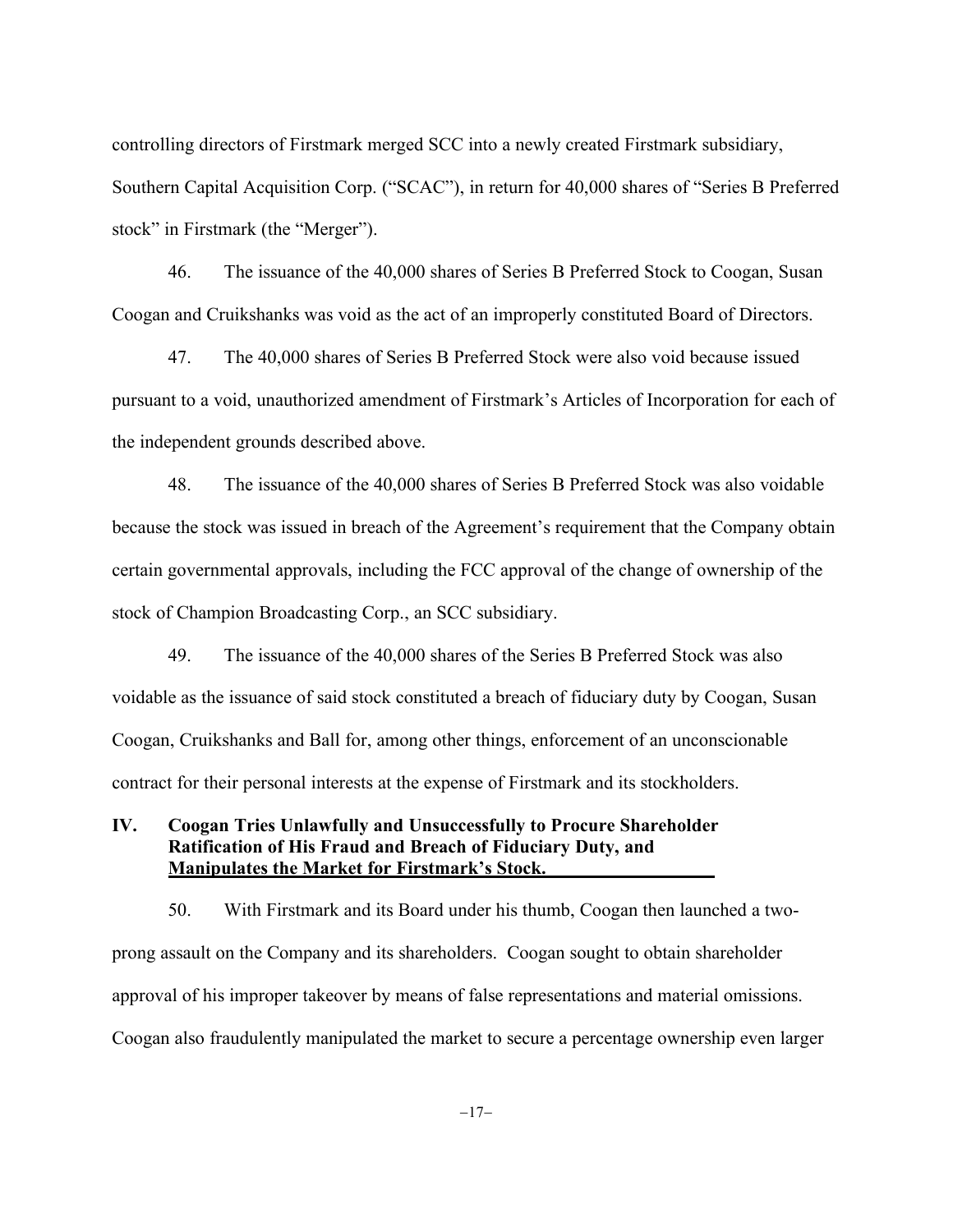than called for under the unconscionable Agreement which he improperly enforced to the detriment of the corporation.

51. The terms of the Agreement, which Coogan and his Co-conspirators enforced in violation of their fiduciary duty, required that they propose to the Firstmark shareholders two amendments to the Company's Articles of Organization: (i) to increase the authorized common stock to thirty million shares; and (ii) to "opt out" of 13-A M.R.S. § 910 ("Section 910"), which provides shareholders of a Maine Corporation with appraisal rights when, as in June 1996, there is a twenty-five percent or more control transaction.

52. Coogan and the Co-conspirators baited the Firstmark stockholders by false and materially misleading proxy disclosures in October 1996, January 17, 1997, January 31, 1997 and February 5, 1997. The proxy statements were published in connection with a notice of special meeting of stockholders to consider and vote upon solely two proposals. Proposal number one was to approve an amendment to Firstmark's Articles of Incorporation to increase the amount of authorized common stock from five million shares to thirty million shares. The second proposal was to approve an amendment to Firstmark's Articles of Incorporation to opt out of Section 910.

53. In connection with the proposal to amend the Articles of Incorporation to opt out of Section 910, Coogan and his Co-conspirators falsely represented that the merger of his company into Firstmark "consummated on June 7, 1996" pursuant to which Coogan, Susan Coogan and Cruikshanks "received 40,000 shares of the [Series B] preferred stock," "did not require approval of the Company's stockholders." This statement was false for a number of reasons including:

 $-18-$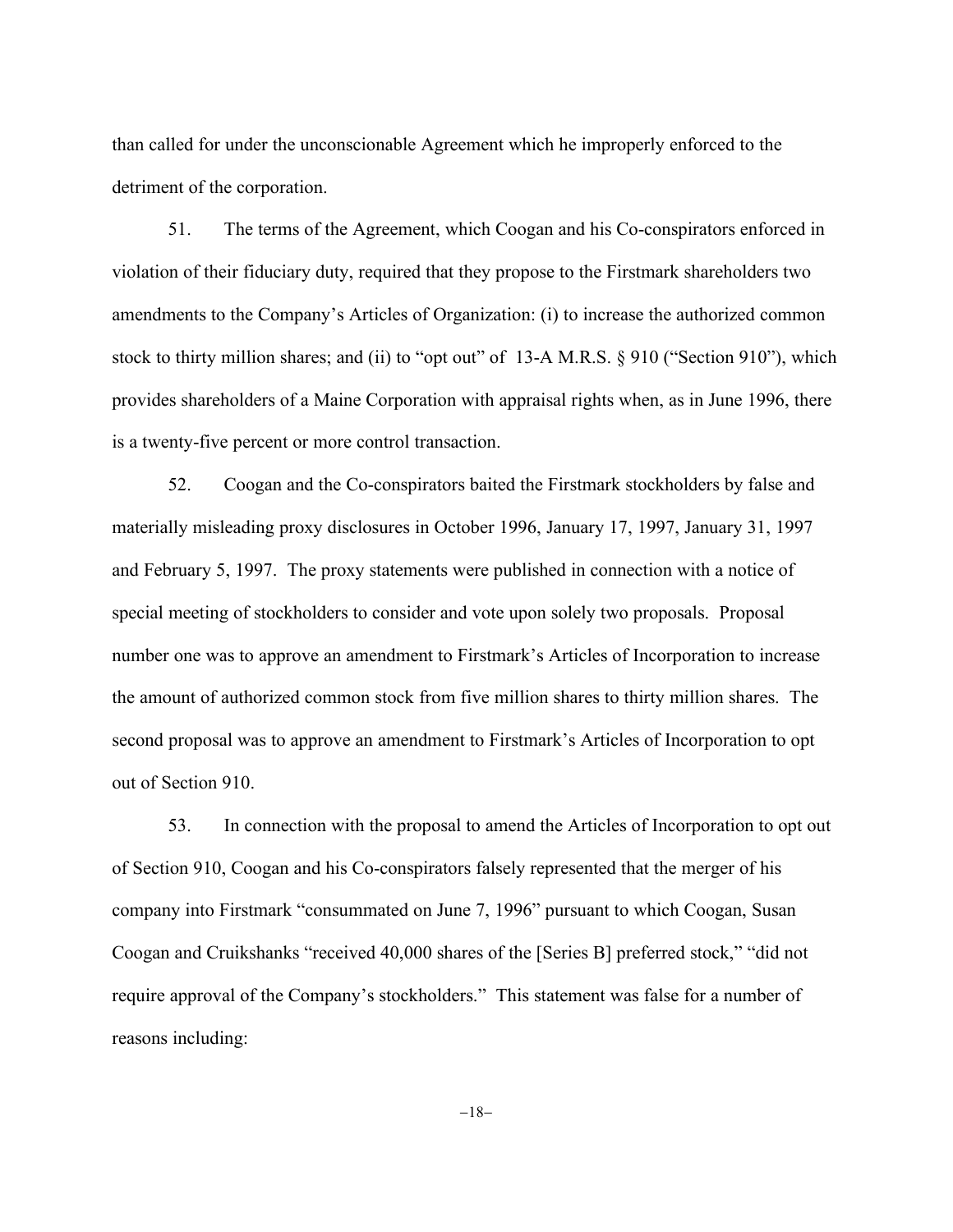- (i) The May 7, 1996 purported amendment of Firstmark's Articles of Organization authorizing the issuance of the Series B preferred stock was void for lack of approval of the 1994 preferred stock, voting as a separate class, for such amendment;
- (ii) The purported authorization of the Series B preferred stock and/or the issuance of the 40,000 shares were also void for lack of stockholder approval under Section 910;
- (iii) The purported authorization and issuance of the Series B preferred stock were also void because the transaction constituted a de facto merger and hence void for lack of stockholder approval under the common law; and
- (iv) The actions of Coogan's controlled Board were all unauthorized because the appointment of Coogan and his Co-conspirators to the vacancies created by enlargement of the Board required shareholder approval.

54. In October 1996, in the preliminary proxy statement, Coogan and his Coconspirators falsely represented that, as a result of Firstmark's acquisition of his title insurance company, "the Company's assets increased \$11.4 million dollars or 164 percent and its stockholders' equity by \$8.75 million dollars or 154 percent." This was a materially false statement because the title insurance company's assets had a nominal book value of \$2.05 million dollars and, upon information and belief, a net realizable book value of approximately \$3.3 million dollars. The purported increase of assets of \$11.4 million dollars is also false and materially misleading in that the \$11.4 million dollar bookkeeping entry was not based on the fair value of the underlying assets, but rather was a derivative of the excessive, unconscionable

 $-19-$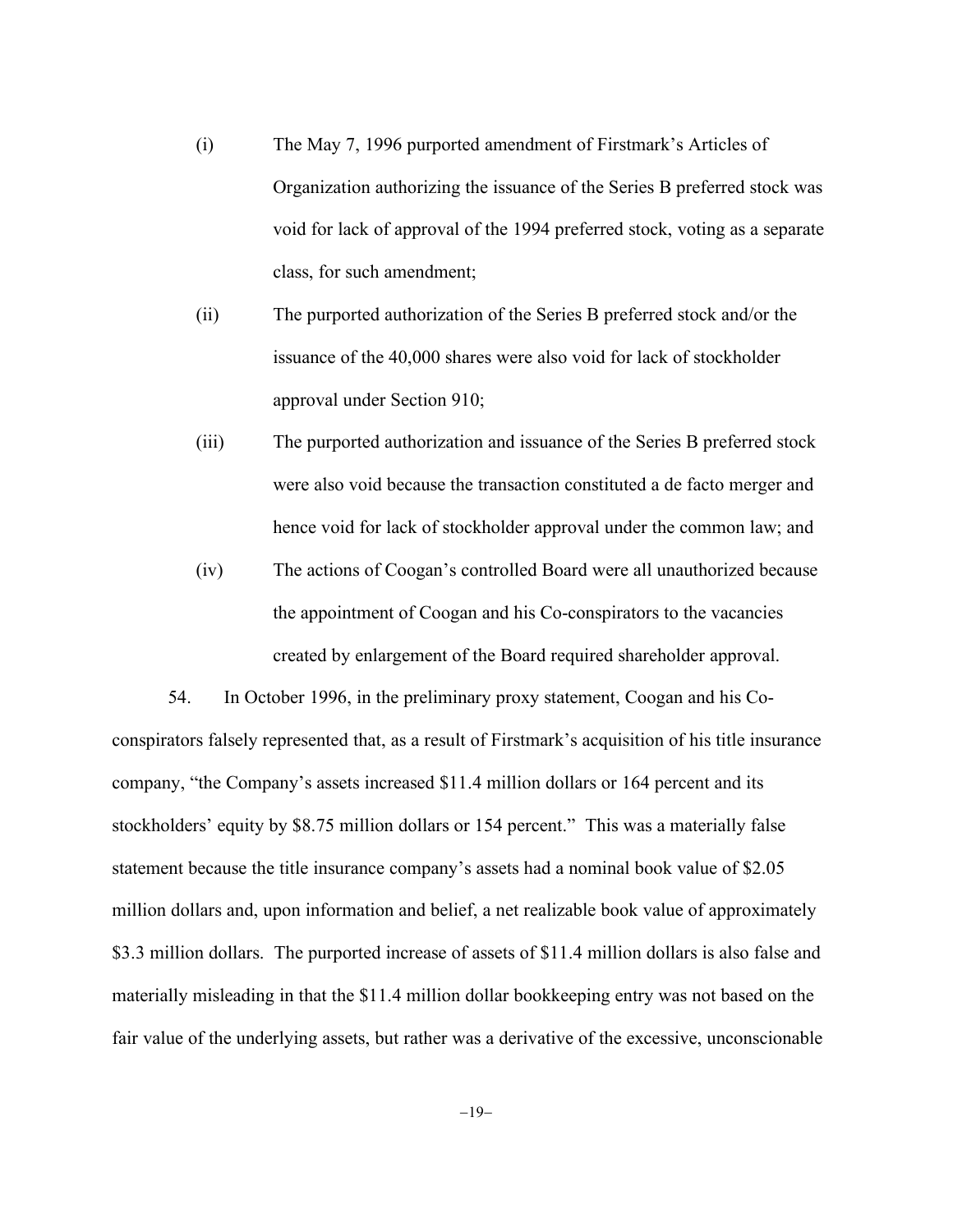price in the Agreement. The Co-conspirators falsely represented that with the acquisition of Coogan's company, total stockholders' equity equaled \$13.77 million dollars.

55. The statement that Firstmark's "stockholders' equity [was increased] by \$8.75 million dollars or 154 percent" was false and materially misleading because, to the knowledge of Coogan and his Co-conspirators, the representation was not proper under generally accepted accounting principles and/or because it was not reflective of the fair value of the underlying assets.

56. When Coogan subsequently launched his precisely timed campaign to drive down the market price of Firstmark stock, he caused stockholders' total equity to be restated at five million dollars.

57. In each of the four January and February proxy solicitations, in describing the conversion rights of the preferred stock, the Co-conspirators made deceptive and/or materially misleading statements that, upon conversion of their preferred stock, Coogan, Susan Coogan and Cruikshanks would be holders of approximately forty-six percent of the common stock of Firstmark or approximately 2.67 million shares. This statement was false because, as alleged herein, it did not accurately recount the Co-conspirators' anticipated stake in the Company.

58. The Co-conspirators falsely represented to stockholders that a vote to opt the Company out of Section 910 on February 25, 1997 would allow the Board of Directors to convert the Series B preferred before dividends would accrue thereon. This was false and/or materially misleading because on March 12, 1997, the Co-conspirators caused the Board of Directors to authorize a cash dividend on the Series B preferred in the amount of \$126,400.00. The statement was also materially misleading because on March 12, 1997, the Co-conspirators

 $-20-$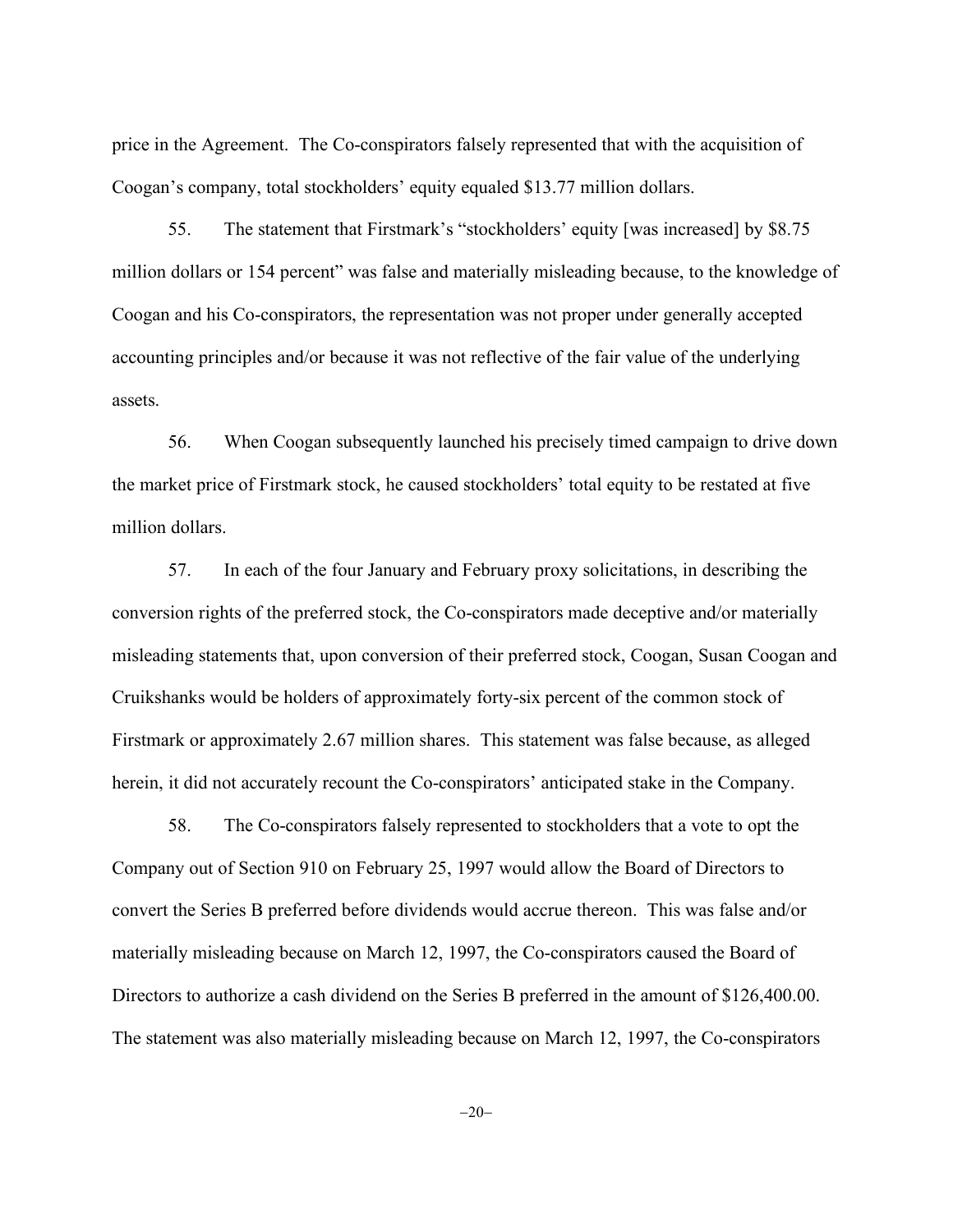caused the Board of Directors to authorize conversion of their preferred stock with the conversion price factor increased by the \$126,400.00 accrued dividend.

59. In their disclosures to the public and Firstmark stockholders, Coogan, Susan Coogan, Cruikshanks and Ball, in connection with the proposed stockholder action to amend the Firstmark Articles of Incorporation, out of self interest and in breach of their fiduciary duties, failed to disclose their actual intentions and beliefs which were contrary to the reasons, opinion, and beliefs stated by them in recommending stockholder approval of the proposed amendments to Firstmark's Articles of Incorporation.

60. The Co-conspirators failed to fairly and adequately disclose to Firstmark stockholders that under their preferred stock contract, dividends would be paid both in cash and in additional stock.

61. The Co-conspirators falsely represented their belief that increasing capital six-fold was in the best interests of all stockholders. They falsely apprised stockholders that the title insurance subsidiary was "looking for growth and expansion" opportunities in part by "expanded operations and possible acquisitions." The Co-conspirators also explained that insurance regulations placed restrictions on balance sheets of insurers, which in 1998 they then explained prevented expansion of the title insurance business without an increase of capital. Therefore, when the Co-conspirators stated that they believed an increase in capital was in the best interests of the stockholders "by giving the Company needed flexibility in its corporate planning and responding to developments in the Company's business including possible financing and acquisition transactions," the Co-conspirators failed to disclose their true intentions of selling the title insurance business in lieu of expanding the business by selling shares of stock.

 $-21-$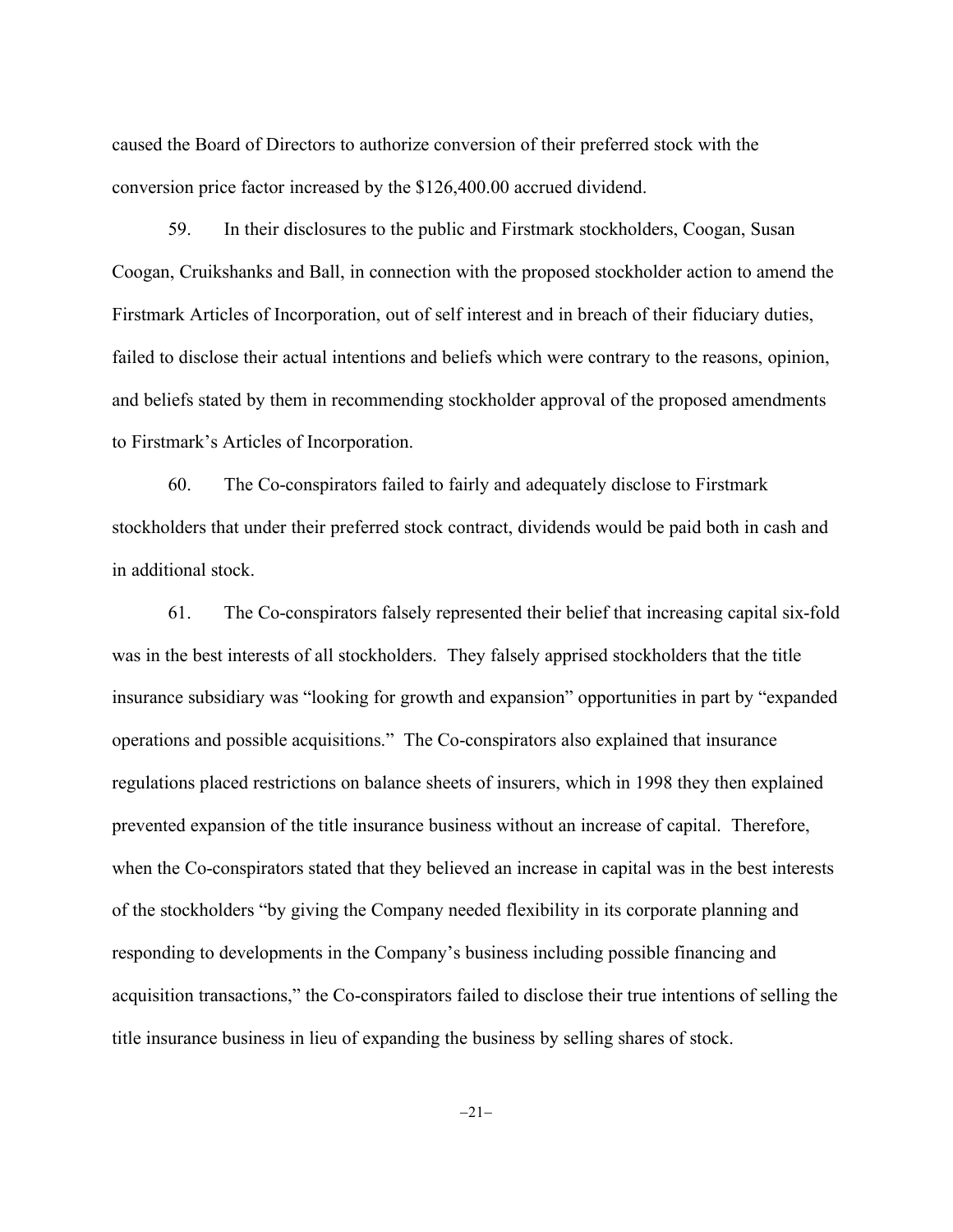62. Other false, inaccurate, and/or materially misleading disclosures and omissions to Firstmark shareholders made to secure stockholder approval of the two amendments included, without limitation:

(a) inconsistent and deceptive statements concerning the redemption rights of the holders of the Preferred Stock suggesting the Preferred to be redeemable at the option of the holders;

(b) misleading statements that all dividends were payable solely at the discretion of the Board of Directors; and

(c) false representations concerning purportedly convertible debentures where such conversion rights were not authorized by Firstmark's Articles of Incorporation.

63. In their disclosures to the stockholders and the public in connection with the proposed stockholder action in February 1997, Coogan, Susan Coogan, Cruikshanks and Ball failed to disclose, *inter alia*, that*:*

(a) The authorization and the issuance of the June 1996 Preferred B Stock were each invalid;

(b) They had caused their appointment to the Board of Directors in violation of law;

(c) Under Maine common law the effect of the authorization and the issuance of the Series B Preferred Stock constituted a control transaction which required stockholder approval; and

(d) That they breached the promise of the prior Board to seek and obtain shareholder approval, and hence ratification, of the invalid appointment of the Co-

 $-22-$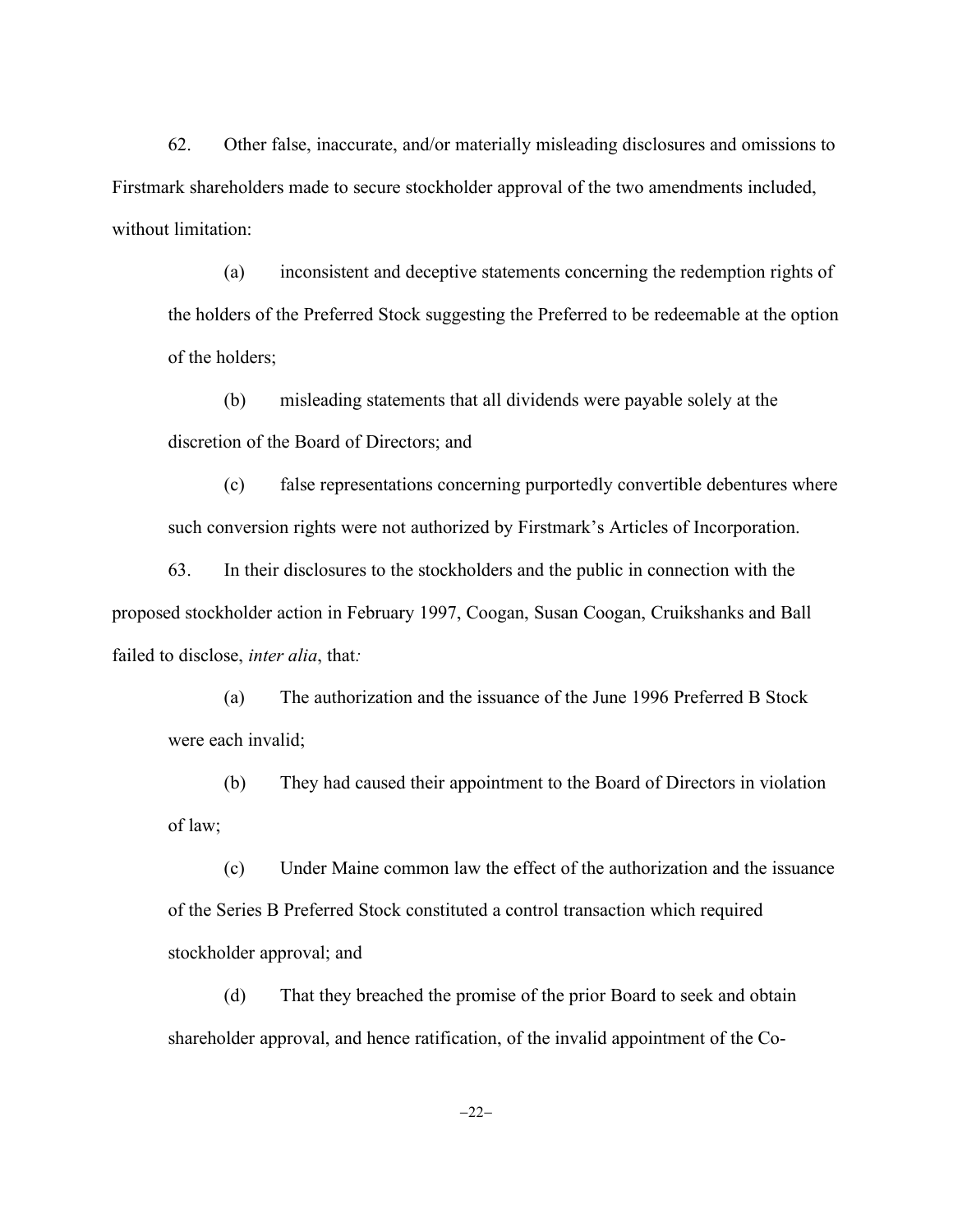conspirators to the Board of Directors.

### **V. The Invalid February 25, 1997 Amendments**

64. On February 25, 1997, Firstmark common stockholders were presented with and, according to the Co-conspirators and subsequent SEC disclosures, approved the two sole proposals to authorize amendments to Firstmark's Articles of Incorporation, to increase authorized common stock to thirty million shares and to opt out of Section 910. According to the Maine Secretary of State, amendments to Firstmark's Articles of Incorporation reflecting those two amendments were filed in late February 1997.

65. As a matter of law, the February 25, 1997 stockholder authorizations did not ratify the void, unauthorized amendment of the Articles of Incorporation purportedly authorizing the Series B preferred stock. The votes and approvals of the stockholders on February 25, 1997, as a matter of law, did not approve or ratify the prior void de facto merger or the void Section 910 appraisal rights transaction because they were obtained through the false and misleading representations by the Co-conspirators.

66. The votes and approvals of the stockholders on February 25, 1997 did not constitute a ratification of the acts of the improperly constituted Board of Directors because they were obtained trough the false and misleading representations by the Co-conspirators.

# **VI. Coogan Manipulates Firstmark's Share Price to Increase His Stake in the Company.**

67. Coogan and his Co-conspirators intentionally and falsely delayed the meeting of stockholders and the subsequent Board authorization to convert the preferred stock. Coogan needed to delay because the market price was too high for his purposes in the period from July

 $-23-$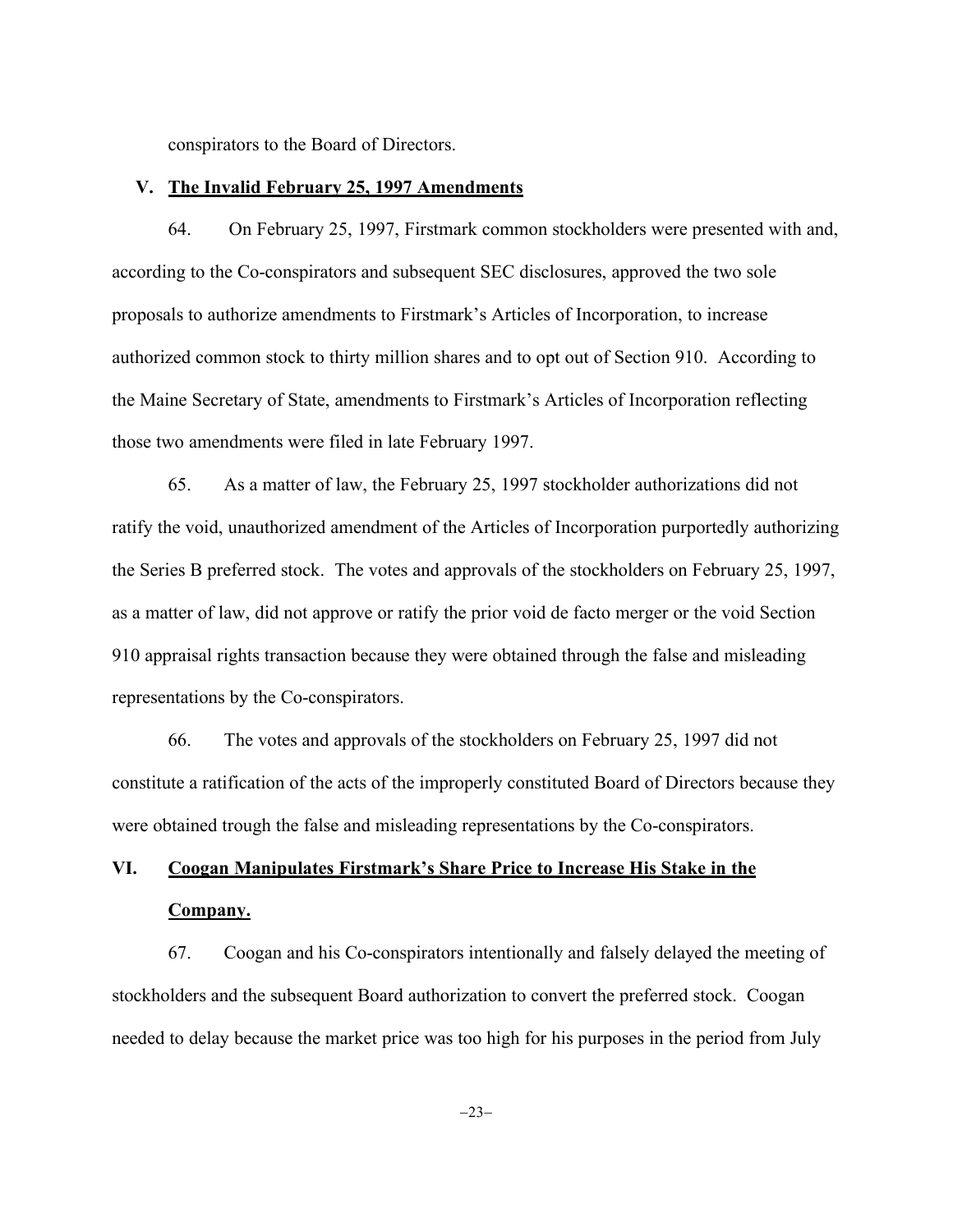through December 31, 1996. He scheduled the stockholder meeting and subsequent Board authorization for the conversion to dove-tail with his market manipulation scheme. By means of a series of fraudulent and misleading public disclosures, Coogan drove the price down. Coogan timed the disclosures to coincide with the twenty-day measuring period for calculation of the fair-market value of Firstmark common stock. Coogan compounded his wrongdoing by calculating the conversion on the basis of the average of only six days after the twenty day period, which unlawfully drove the conversion rate down to \$2.525 per share. In March 1997, through fraud, stock price manipulation and gross breach of their fiduciary duties, the Coconspirators authorized the conversion of the void preferred B stock into 3,230,286 shares or sixty percent of Firstmark's common stock.

## **A. Coogan Delays the Shareholder Meeting.**

68. The Agreement required Firstmark's Board of Directors to call a meeting of the stockholders "as soon as practicable after the effective date [June 7, 1996] in order to approve the two proposed amendments to the Articles of Incorporation."

69. By consent action dated May 22, 1996, the Firstmark Board of Directors had enlarged the size of the Board to seven and without authority, appointed Coogan, Susan Coogan, Cruikshanks and Ball as Directors and resolved that "a special meeting of the shareholders [was] to be held on July 11, 1996 or the earliest possible date thereafter" to consider and vote upon the enlarged Board of Directors and the two proposed amendments to Firstmark's Articles of Incorporation.

70. Thereafter, the Firstmark Board, controlled by Coogan, Susan Coogan, Cruikshanks and Ball, filed proxy solicitations in October 1996, January 17, 1997, January 31,

 $-24-$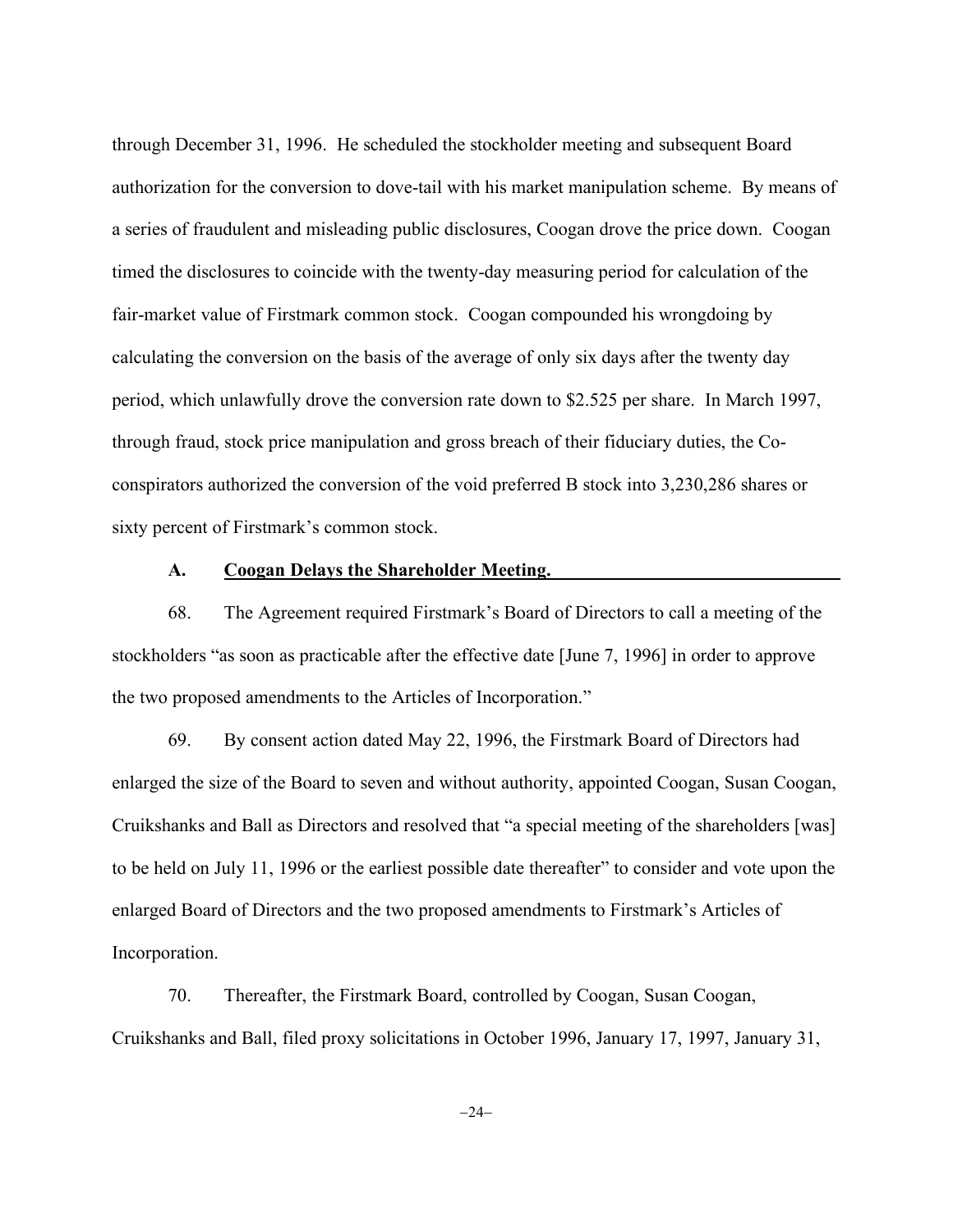1997, February 3, 1997 and February 5, 1997 noticing a special meeting of stockholders for February 25, 1997 to consider and vote upon solely the two proposals to amend the Articles of Incorporation.

## **B. Coogan's Economic Motive for Delay**

71. If the stockholders had voted in July 1996, as the prior Board had authorized and directed, and the new Board, which Coogan now controlled, promptly authorized the conversion prior to September 30, 1996, the fair market value determinant of the conversion formula would have been approximately somewhere between \$4.63 and \$4.25 per share.

72. Had the stockholders voted and the Directors authorized the conversion as of December 31, 1996, the deadline for the conversion under the Agreement, the closing price of the stock was \$3.50 per share.

# **C. Coogan and the Co-conspirators Breach Their Fiduciary Duties by Manipulating the Company's Financial Disclosures to Drive Down the Stock Price.**

73. In making the Company's public financial disclosures immediately prior to the conversion period, Coogan and his Co-conspirators breached their fiduciary duties by intentionally making the most unfavorable accounting decisions possible in order to further their self interest by presenting the most unfavorable financial results possible, thereby driving down the stock price and obtaining more shares of the Company's common stock in the conversion.

74. Coogan's first step was the preparation of Firstmark's 10K for fiscal year ending June 30, 1996, which he filed on October 1, 1996. In doing so, Coogan furthered his self interests in breach of his fiduciary duty to the Company and the Firstmark stockholders.

75. The financial disclosure compared the 1995 fiscal year with the 1996 fiscal year.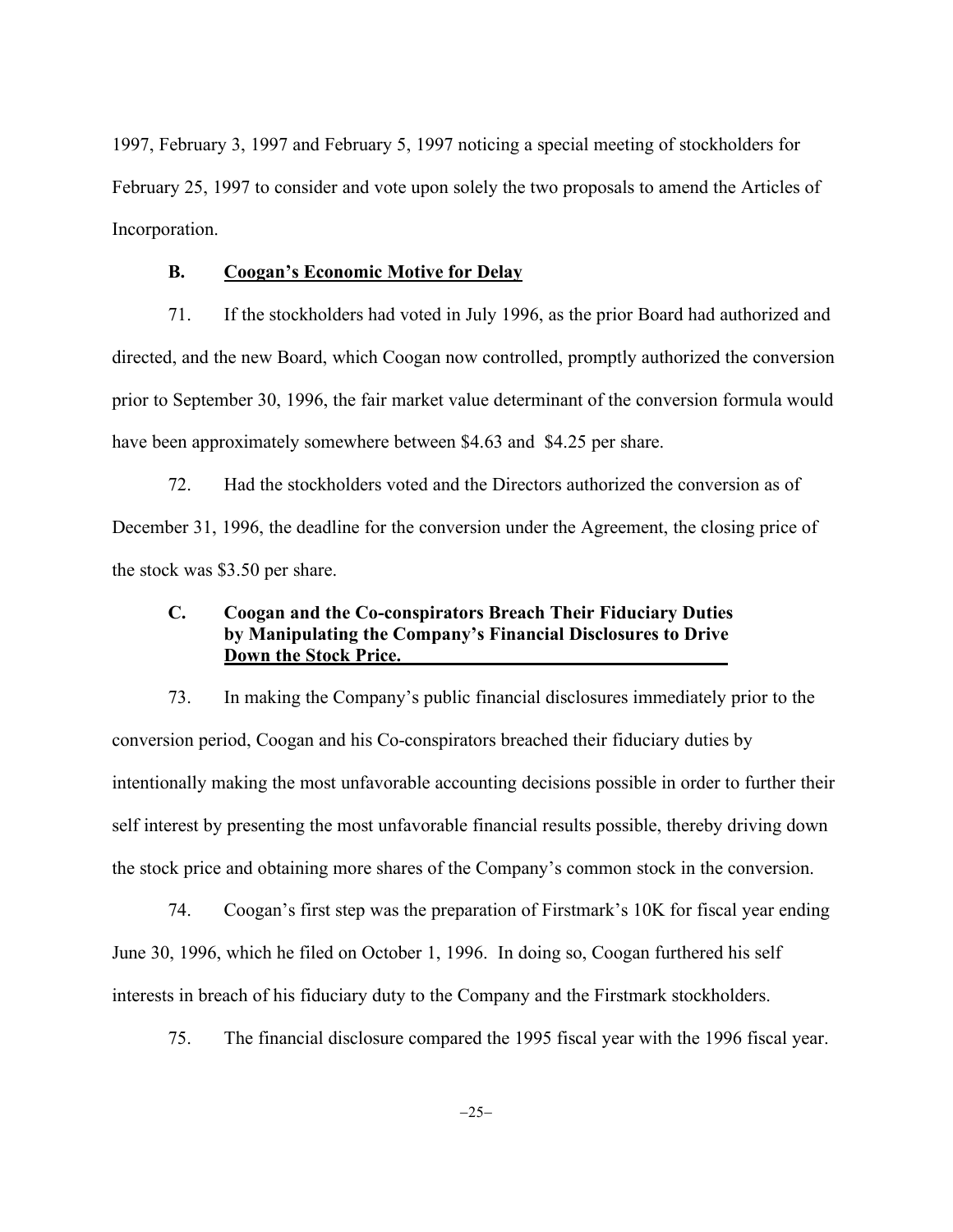Whereas for the year ending June 1995, Firstmark showed a profit of \$324,146.00 or \$0.45 per common share, for the fiscal year ending June 30, 1996, Coogan reported a loss on the common stock of (\$615,243.00) or (\$0.287) per common share.

76. In order to further his self interests, Coogan wrote down investments to produce a paper, unrealized loss of \$1,249,347.00. While Firstmark carried investment securities and venture capital investments at fair market value or estimated fair value, according to the audited statement, a portion of the \$1.2 million dollar loss was attributable to Coogan having carried certain venture capital investments at \$1,850,676.00, which, according to Deloitte & Touche, had a fair value of \$2,360,675.00. The \$510,000.00 difference represented eighty-three percent of the reported loss on the common stock.

77. Upon information and belief, Coogan also reported as an expense \$211,000.00 upon issuance of treasury stock for services which, upon information and belief, under generally accepted accounting principles was not required to be so reported.

78. Upon information and belief, Coogan failed to recognize a realized cash gain in excess of \$200,000.00.

79. Not surprisingly, by December 31, 1996, Firstmark stock had fallen to a closing price of \$3.50 per share when it had traded in a range of \$4.375 to \$4.75 on June  $7<sup>th</sup>$  and at a high of \$4.88 prior to the October 1, 1996 10K filing.

80. On the day before the commencement of the twenty-day measuring period for setting the conversion price, Coogan caused Firstmark to file an amended 10K with an amended audited financial statement for the year ending June 30, 1996. According to Deloitte & Touche, sometime after the October 1, 1996 filing of the annual report, Coogan had determined to restate

 $-26-$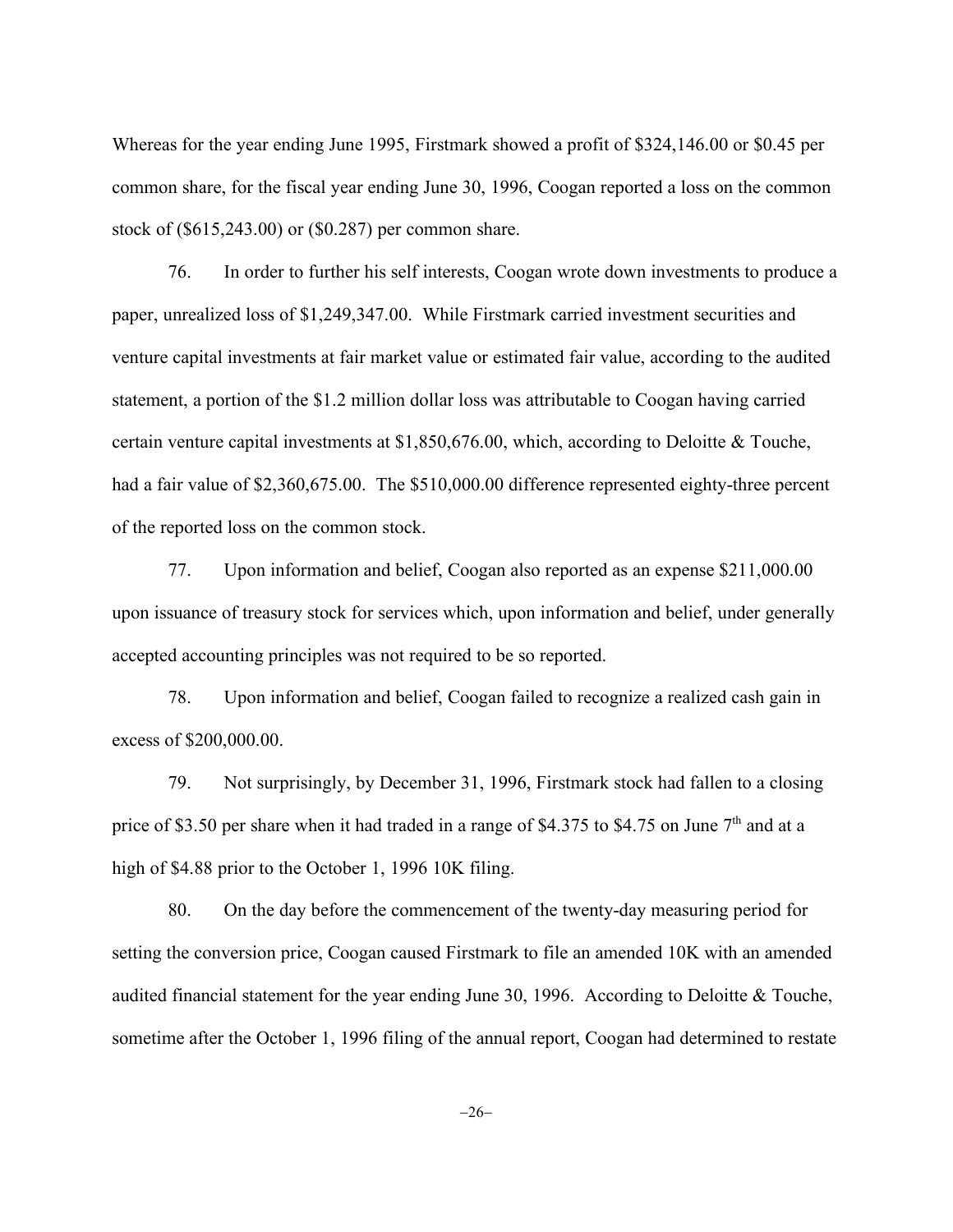total stockholders' equity. Suddenly stockholder equity was reported to the investing public as having plummeted by \$8.75 Million to a restated total of a paltry \$5.01 million.

81. The day before commencement of the twenty-day measuring period of market value for conversion, Coogan also made false representations in an amended 10K for June 30, 1996 filed on February 3, 1997, in a February 3 1997 proxy statement and in an amended February 11, 1997 10QSB for the period ending September 30, 1996. To drive down the share price, Coogan falsely represented that: (i) Firstmark had liquidity concerns because, in part, it owed \$1,035,000.00 in convertible notes due April 1, 1997; and (ii) it was not certain the Company could pay all its bills and pay the notes due on April 1, 1997. On February 3, 1997 in two separate filings, and again on February 11, 1997, Coogan stated that the Company "will attempt" to extend these notes but that "at this time…none of the convertible notes has been extended."

82. These representations of liquidity concerns were false and materially misleading because:

(i) In fact, the notes were due April 21, 1997, not April 1, 1997;

(ii) In Firstmark's original 10QSB for September 1996, Coogan had certified that as of November 14, 1996, "management is working on extensions of the current obligations [including "convertible notes issued April 1992 due April 1997" in the amount of \$1,035,000.00]" but in the February 11, 1997 amendment of that report, without explanation that statement is deleted and replaced with the false statement that the Company in the future "will attempt to extend."

 $-27-$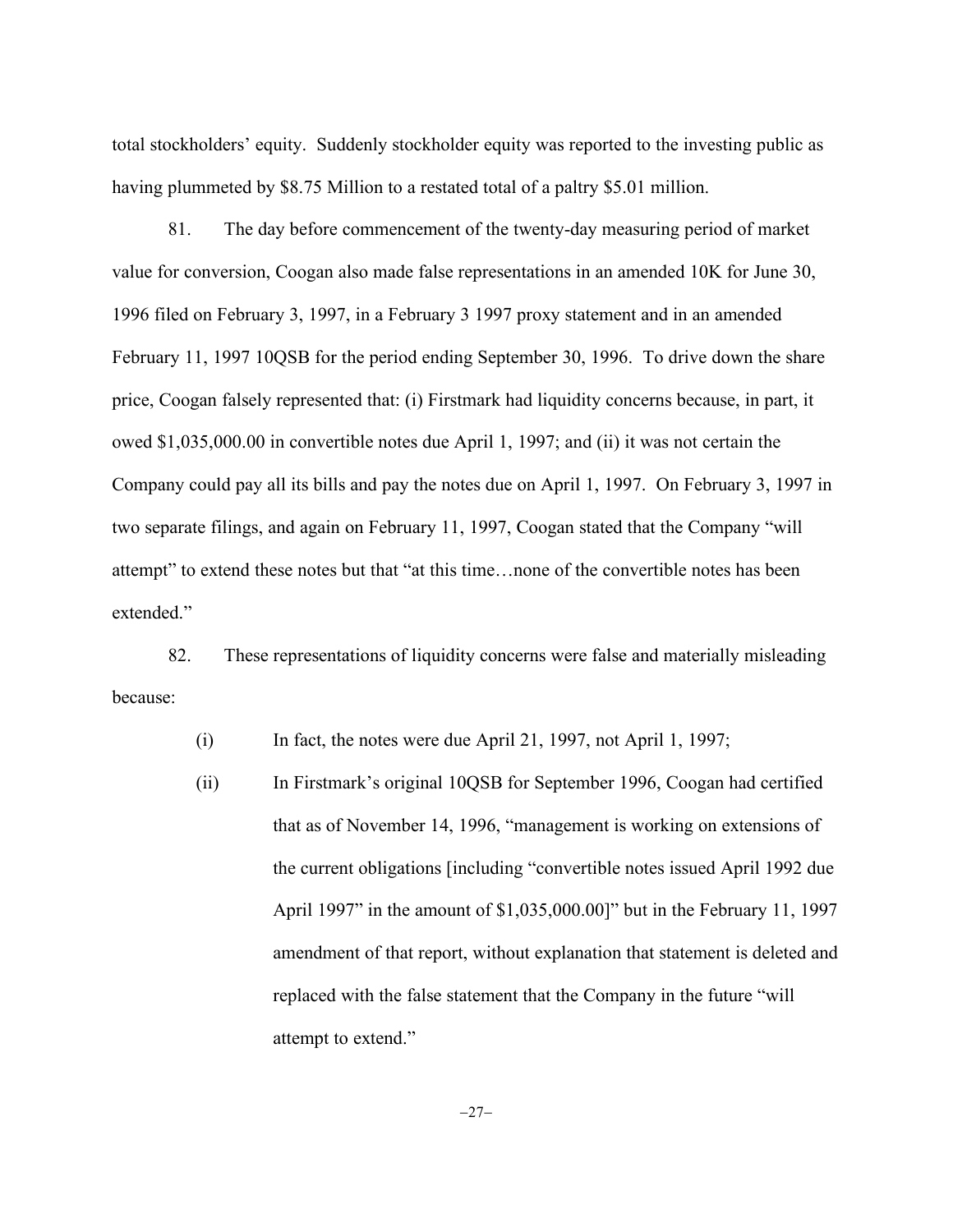- (iii) Upon information and belief, based on Maine Securities Division January 1999 published filing and based on a complaint brought by DiBello against Firstmark and Directors Vigue and Gilbert filed in Kennebec Superior Court in June 1997, several of these notes were owned of record by Firstmark or by Firstmark Director Vigue in a trustee capacity.
- (iv) Upon information and belief based on a written agreement bearing an effective date of January 18, 1997 between Firstmark and Director Gilbert, obtained from the Maine Securities Division office, Firstmark in its own name and/or in the name of Vigue, controlled in excess of \$500,000.00 of these convertible notes and hence controlled the extension of at least \$500,000.00 of these notes.
- (v) Upon information and belief based on the foregoing and the Maine Securities Division investigative findings published in January 1999, as of February 3, 1997 Coogan knew that Vigue and Gilbert had control over the extension of one or more those notes.
- (vi) The statement as to liquidity concerns was also materially misleading for failure to have disclosed that management controlled one of more of these notes.

83. To further drive down the market price, in the February 5th management's discussion concerning pro forma financial information, Coogan falsely represented on a pro forma basis that combining his company with Firstmark for the year ending June 30, 1996, produced a loss on the common stock of (\$1,038,000.00) or a loss per common share of

 $-28-$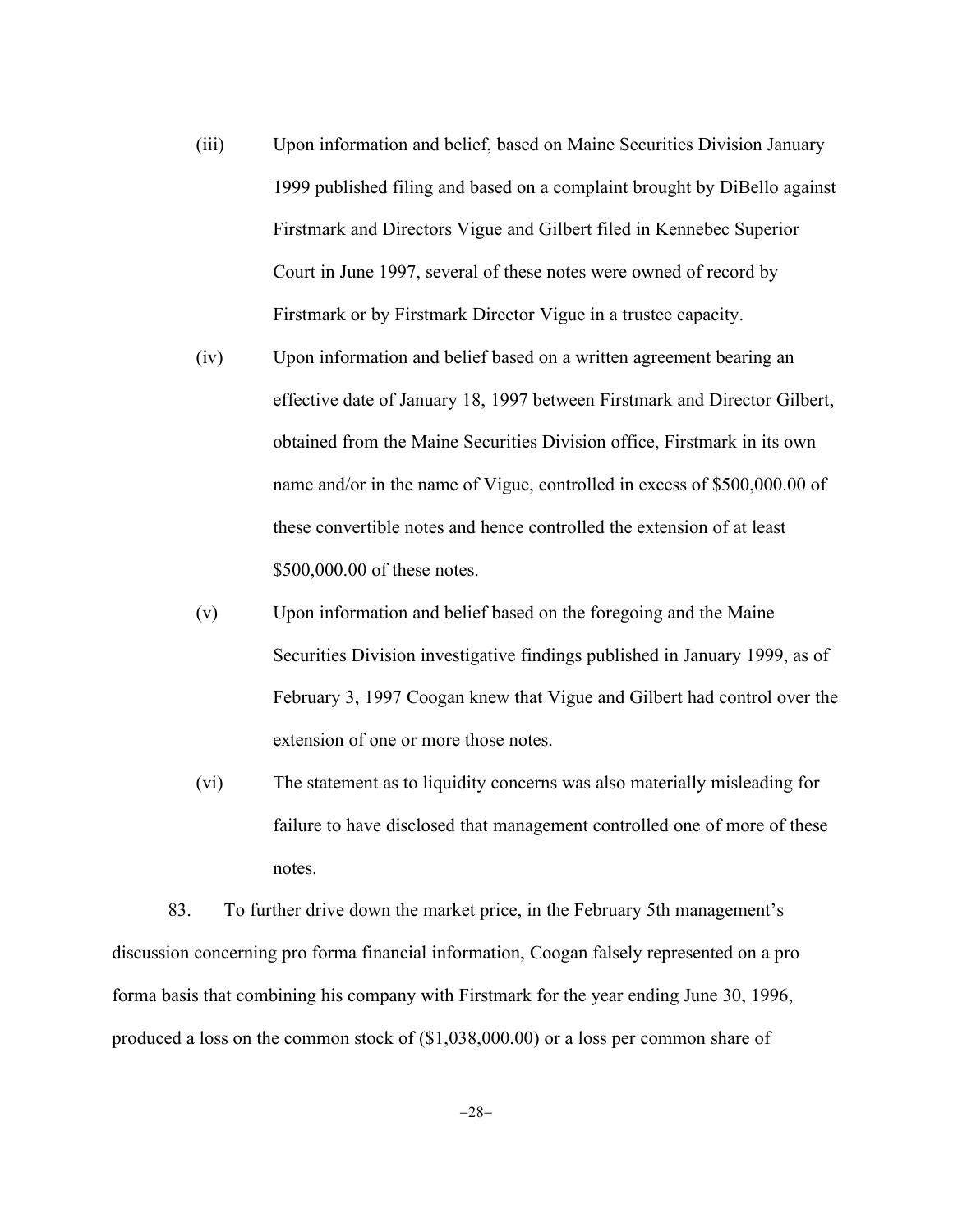$($.0483).$ 

84. To further drive the price down, on February 4th, Coogan caused Firstmark to change its fiscal year end to December 31, 1996 in order to include additional losses in an accounting period prior to his planned conversion.

## **D. The Fraudulent Conversion**

85. On March 12, 1997 the Board of Directors purported to authorize the conversion of the Series B Preferred into shares of Firstmark common stock effective April 2, 1997, subject to Federal Communications Commission approval. Pursuant to the terms of the Series B Preferred, the conversion ratio was to be based upon the average of the closing prices for twenty consecutive trading days commencing twenty-five days before the conversion date.

86. The 20-day period ran from February 4, 1997 through March 11, 1997.

87. Upon information and belief based on the forgoing allegations, Coogan intentionally manipulated the stock price during the 20-day period in order to drive the price down, and thus convert his Series B Preferred into a larger number of shares.

88. Coogan further manipulated the conversion rate for the Series B Preferred in his own interest and to the detriment of the Company by fraudulently calculating the fair market value component of the conversion formula based upon the average of the six consecutive trading days commencing March 5, 1997. This resulted in a conversion price factor of \$2.525, yielding to Coogan, Susan Coogan, and Cruikshanks a total of 3,230,287 shares of common stock representing in excess of 60% of the common stock. If Coogan had used the 20-day period as provided in the terms of the Series B Preferred, then even based upon the fraudulently manipulated stock price, he would have received only 2,559,093 shares.

 $-29-$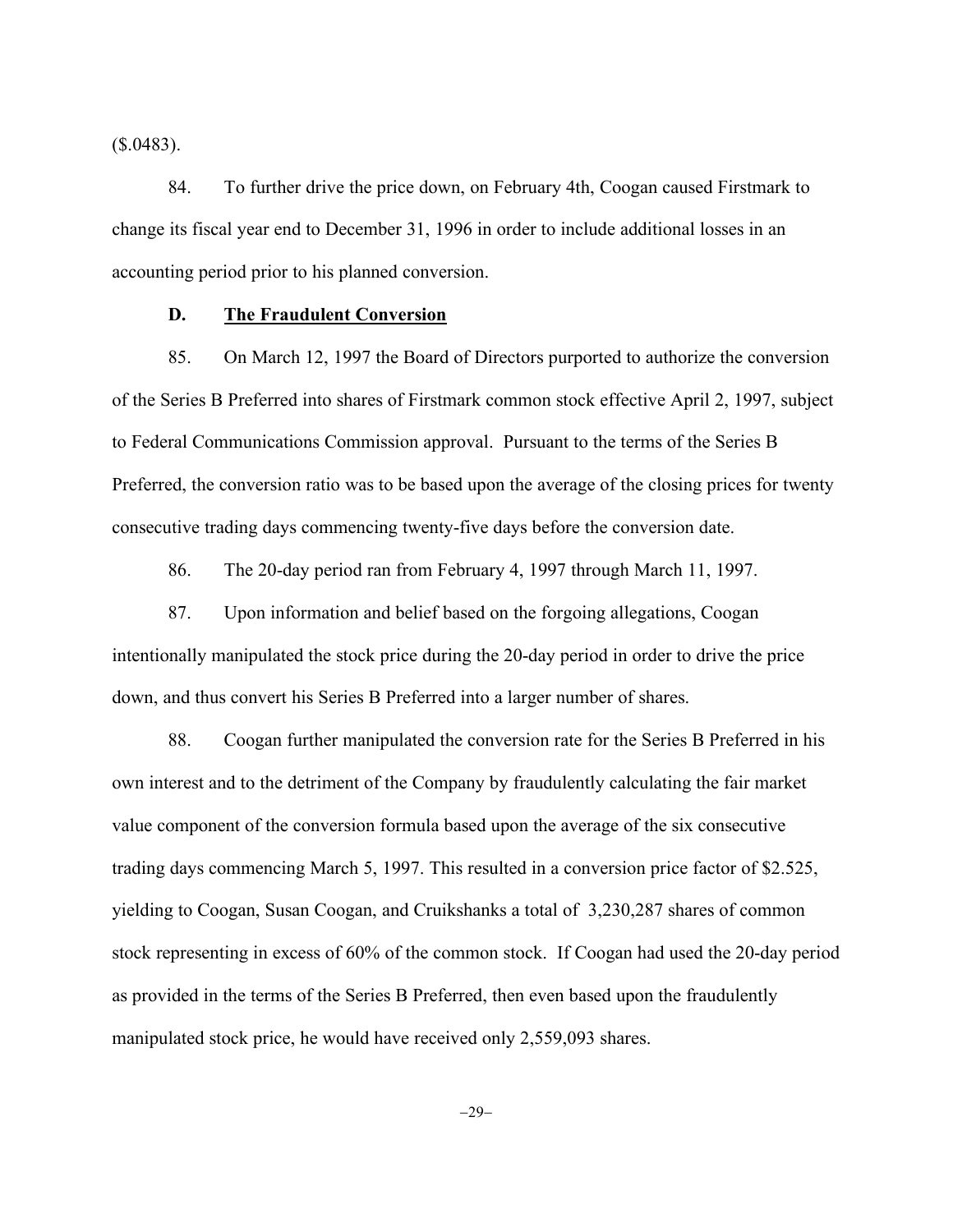89. The March 12, 1997 purported authorization of conversion was void as a matter of law as the unauthorized void act of an improperly constituted Board of Directors.

90. The March 12, 1997 purported authorization of conversion was void as a matter of law because the Preferred Shares being converted were void as a matter of law for the individual reasons hereinabove alleged.

91. The March 12, 1997 purported authorization of Preferred Stock was void because it violated 13-A M.R.S. § 17 in that the conversion was not approved by a disinterested majority of Directors.

92. The March 12, 1997 purported authorization of conversion was voidable because Coogan, Susan Coogan and Cruikshanks enforced an unconscionable agreement to their individual pecuniary benefit to the detriment of the Company and its stockholders.

93. The March 12, 1997 purported authorization of conversion was also voidable for fraud because stockholders were never apprised until after the fact that each of the issuance of the Preferred Stock and the conversion of same to common stock had been subject to prior approval of the Federal Communications Comission because of a subsidiary's ownership interest in Champion Broadcasting Corporation of which Coogan was the Chairman of the Board.

94. On March 12, 1997, the Board of Directors purported to declare a cash dividend of \$3.16 on each of the 40,000 shares of Series B Preferred Stock.

95. The March 12, 1997 declaration of dividend was void as the act of an unauthorized Board of Directors.

96. The March 12, 1997 declaration of dividend was null and void because the Preferred Stock was void.

 $-30-$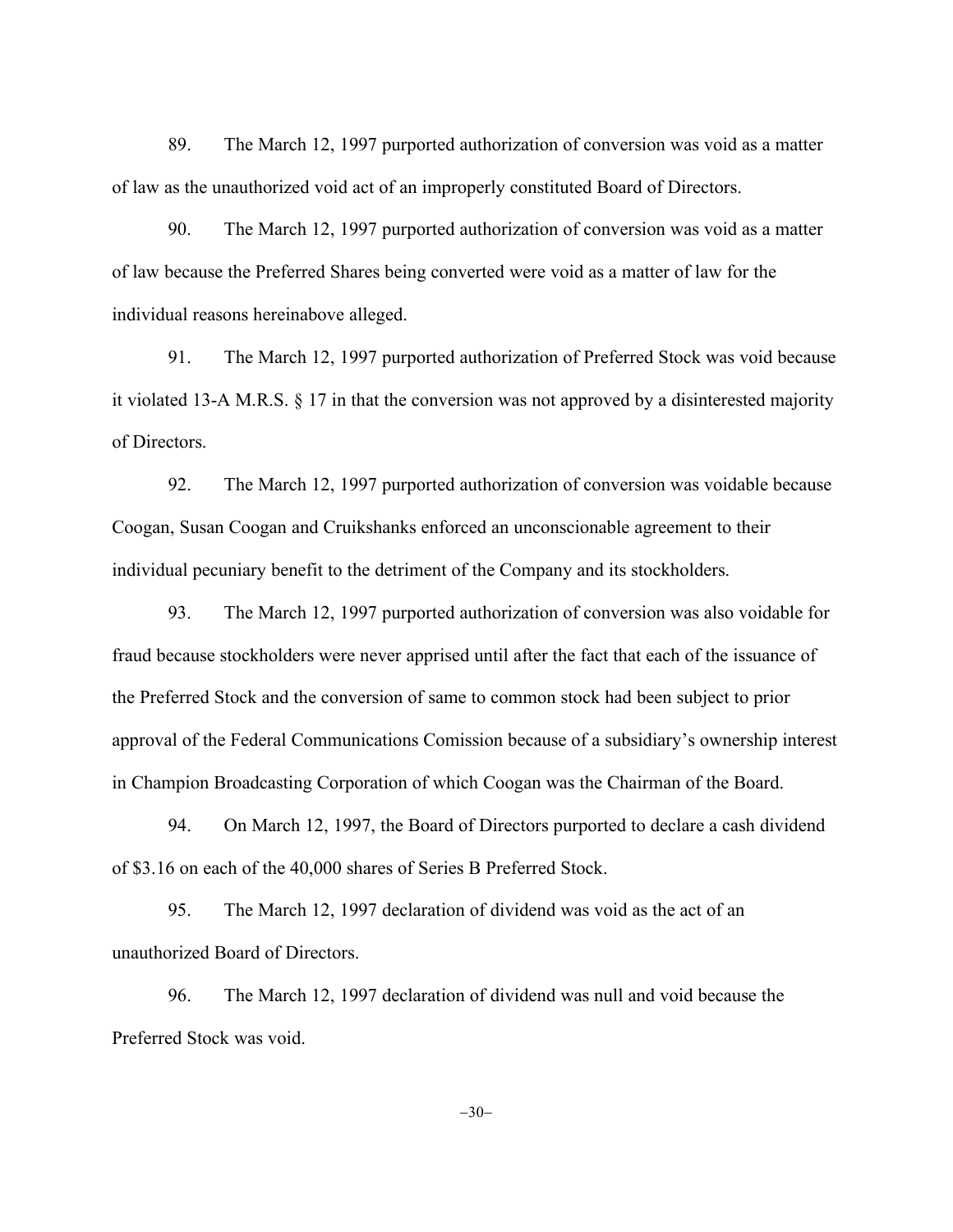## **VII. Securities Fraud; Fraudulent Concealment**

97. As part of his continuing scheme and/or to buy time until he could sell the title insurance business, Coogan, along with his Co-conspirators, knowingly sold unregistered securities, the so-called 9% Convertible Notes, in violation of Federal and State securities laws. To ensure the successful sales of the "convertible" notes in the amount \$585,000, Coogan and his Co-conspirators made false representations concerning the convertibility of those notes. Upon information and belief, Coogan and the Co-conspirators then fraudulently concealed or destroyed corporate minutes and records pertaining thereto.

### **A. Sales of Unregistered Securities**

98. The exchange of the original 1992 8% notes for the March 1, 1997 9% notes constituted a sale of a security under the 1933 Act and also the Maine Securities Act. Pursuant to 32 M.R.S. sec. 10502 (2)(L) because the offering and sale of the 9% notes to existing Firstmark note holders entailed a payment of commissions to Gilbert, the offering and sale were illegal unless prior to the offer an appropriate notice was filed with the Maine Securities Division Director and not disallowed.

99. According to an affidavit of Ms. Christine V. Breen of the Maine Securities Division Office dated July 1, 2003, ("Breen Aff.") no filing for exemption under 32 M.R.S sec. 10502(2)(L) concerning the 1997 exchange of Firstmark notes was ever made.

100. As a matter of law, the offering and sale of the 9% notes to existing Firstmark Note Holders constituted sales of unregistered securities in violation of law.

101. The March 1997 sale of unregistered securities was a knowing and intentional violation because, upon information and belief based on the Breen affidavit, in connection with

 $-31-$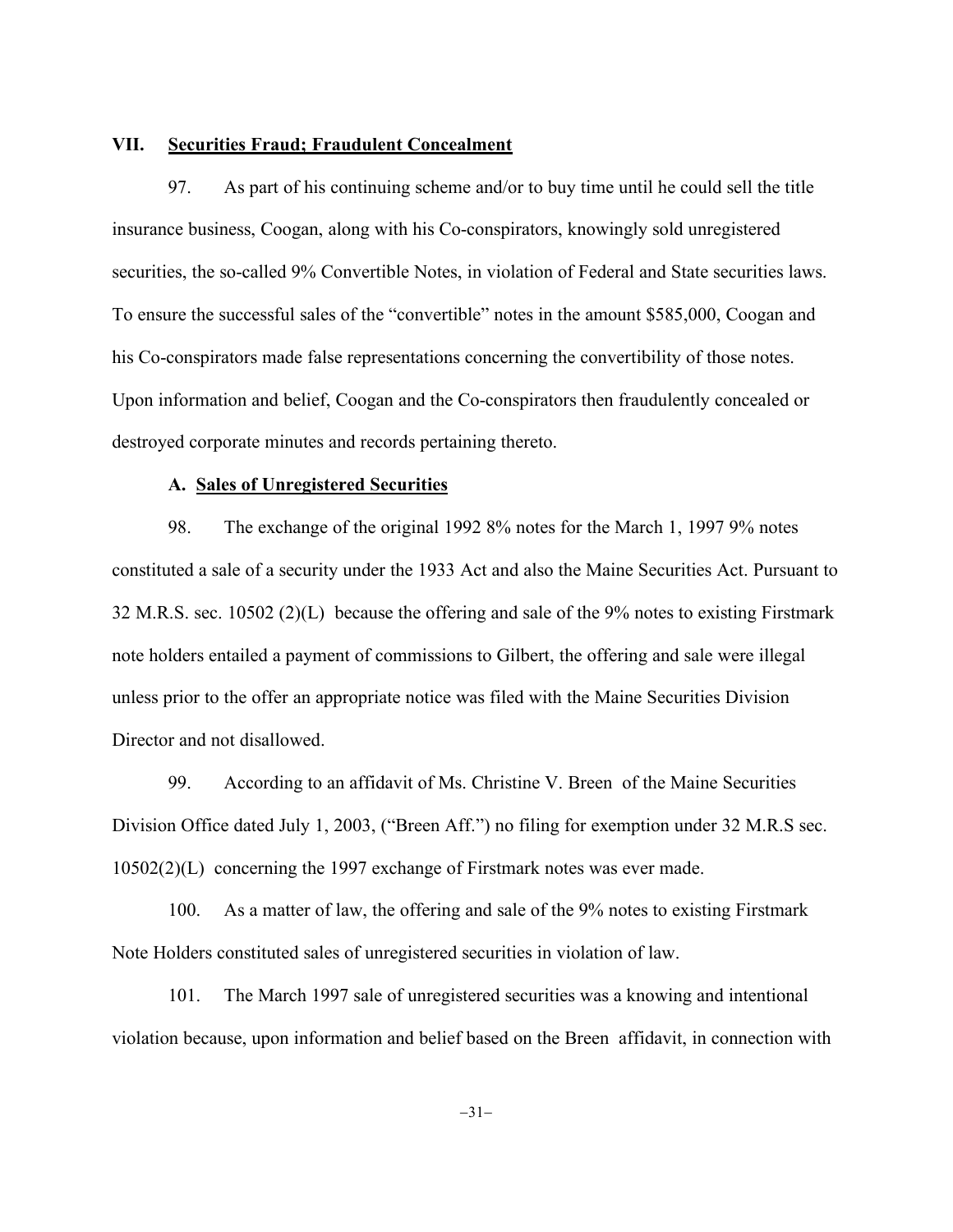its 1994 offering pursuant to Regulation D and 32 M.R.S.A. section 10502(2)(R) also involving payment of commissions, Firstmark filed for exemption under said section 10502(2)(R) which was applicable to Firstmark's 1994 offering.

### **B. False Representations as to Convertibility**

102. In or about early February 1997, Susan Coogan, as a Firstmark Director, transmitted to the Holders of the 1992 Convertible Notes an offering memorandum called "Note Proposal." She apprised them that the purpose of the memorandum was to "review the terms of a new note that Firstmark is proposing to replace the Notes due 4/21/97 that you currently hold." She enclosed the Notice of Meeting of Stockholders to be held February 25, 1997, the Amended 10K for June 20, 1996 and the Amended 10QSB for September 30, 1996, and an "Extension Notice." Susan Coogan explained that it was "unlikely that the cash available to Firstmark will be sufficient to repay the Convertible Notes."

103. Susan Coogan's February 10, 1997 offering memorandum to "Holders of Firstmark Corp.'s Convertible Notes Due April 21, 1997" was false and materially misleading *inter alia*:

- (i) She falsely represented the 1992 Notes to be convertible into Firstmark Common Stock when as a matter of the law, those notes were not so convertible.
- (ii) The note dated March 1, 1997 actually delivered to investors was captioned **"CONVERTIBLE PROMISSORY NOTE"** but in Paragraph Three thereof the conversion feature is conditioned upon the Firstmark Shareholders authorizing such approval.

-32-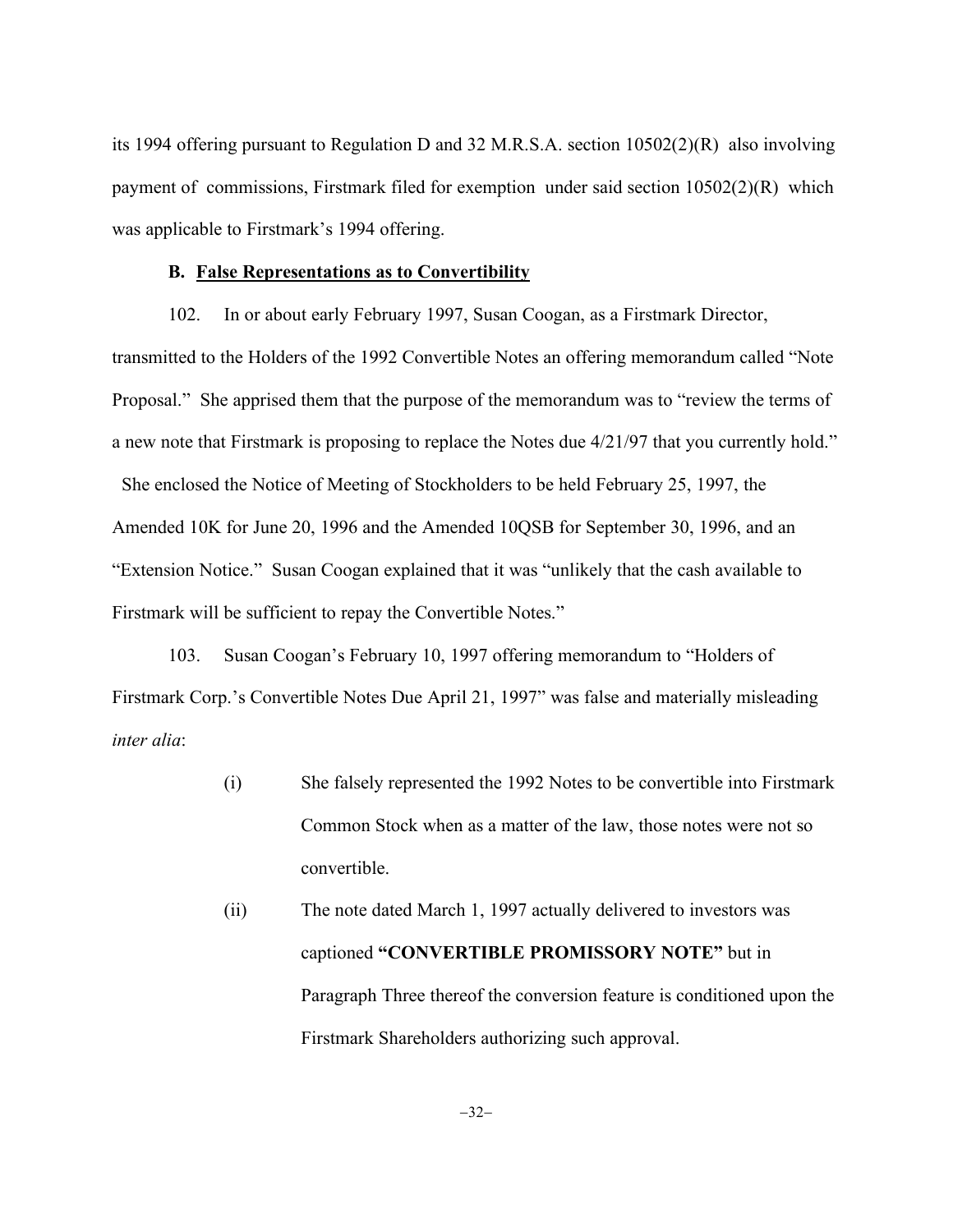(iii) While Coogan's Board on March 12, 1997 authorized the sale of such "Convertible" Notes and directed that a meeting of the shareholders be called to ratify both the 1992 issuance and the 1997 notes and the convertibility feature, no such meeting of shareholders was ever called or convened.

104. Upon information and belief, to cover their tracks, the Co-conspirators concealed or destroyed the February 10, 1997 prospectus as well as the March 12, 1997 minutes which authorized the note exchange and the conversion of the void preferred stock.

### **VIII. False Filing of 13D; Failure to Amend 13D May 1997-March 1999**

105. As part of his scheme to loot Firstmark, delist its common stock and eventually take the Company private Coogan: (i) filed with the SEC a false 13D; (ii) from at least August 1997 through March 1999, failed to amend his Form 13D to reveal his intent to sell the very title insurance business he had merged into Firstmark, to delist the common stock and cause the number of shareholders to be reduced below 300; and (iii) again from January 2002 through October 2002, failed to amend to reveal his intent to make a tender offer, to acquire control and to deregister. In the Forms 13D filed by each of Coogan, Susan Coogan and Cruikshanks on May 12, 1997 in item 4 each certified that

> there are no plans or proposals that [any of the three] may have that related to or would result in:…(c) a sale or transfer of a material amount of assets of the issuer or any of its subsidiaries;…(h) causing a class of securities of the issuer to be delisted from a national securities exchange or to cease to be authorized to be quoted in an inter-dealer quotation system of a registered national securities association; (i) a class of equities securities of the issuer becoming eligible for termination of registration pursuant to section  $12(g)(4)$  of the Securities Exchange Act of 1934.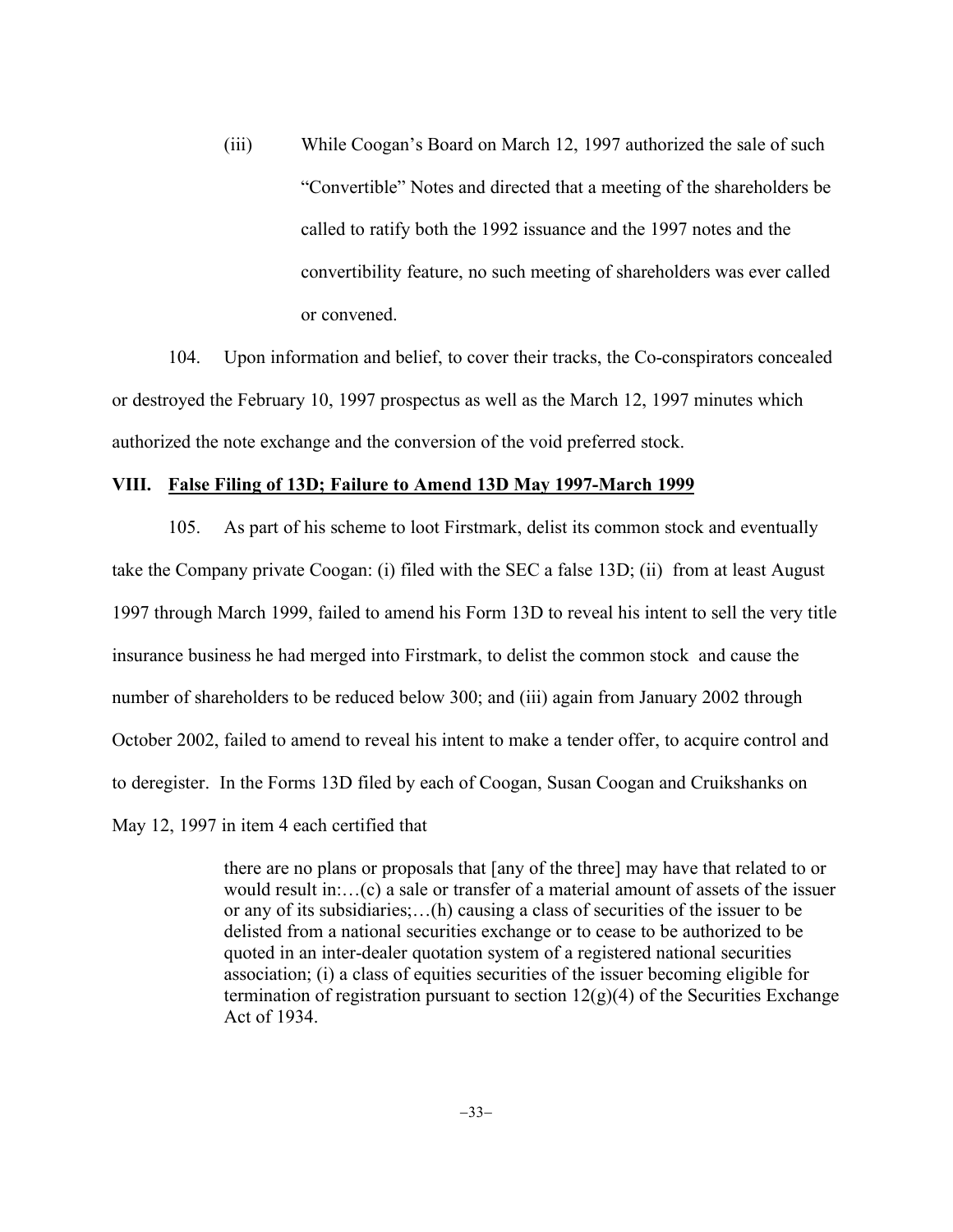106. Coogan advised stockholders he wanted to expand the title insurance business and hence in February 1997 sought shareholder approval to increase capital six fold to 30 million shares. But instead of selling stock to grow the business he had just merged into Firstmark, even before converting his preferred, he set out to sell the business and as of August 1997, formally commenced the sale process.

107. Given its high overhead, Firstmark continued to suffer losses and as controlling stockholders, directors and officers, Coogan, Susan Coogan and Cruikshanks were well aware of the stock price as it declined from \$4.75 at the time of their takeover in June 1996, to \$0.75 per share in late 1997, to low bid of \$0.38 in the last quarter of 1998 and from January 1 to January 26, 1999 a high bid of \$1.38 to a low bid of \$0.63. Indeed, as set forth above, they knowingly caused a substantial reduction in the share price.

108. In September 1998, the NASDAQ Small Cap Market notified Coogan, Susan Coogan, Cruikshanks and Ball that, unless they took some action, the Firstmark stock would be delisted for failure to maintain an average bid price of \$1.00 per share. Instead of taking action, to further Coogan's self dealing, they set out to sell Firstmark's operating assets, delay the delisting process until after the sale was concluded and falsely represent to stockholders that the Company would take all steps necessary to maintain the listing

109. Fully aware that the Company's stockholders had previously approved a reverse split in 1992, fully aware that there was a red light on the trading of Firstmark shares, fully aware that other than the average share price Firstmark fully qualified under the Exchange rules for maintaining a listing on the NASDAQ Small Cap Market, fully aware that most stockholders' holdings were in the hundreds or thousands, and fully aware that upon closing of

 $-34-$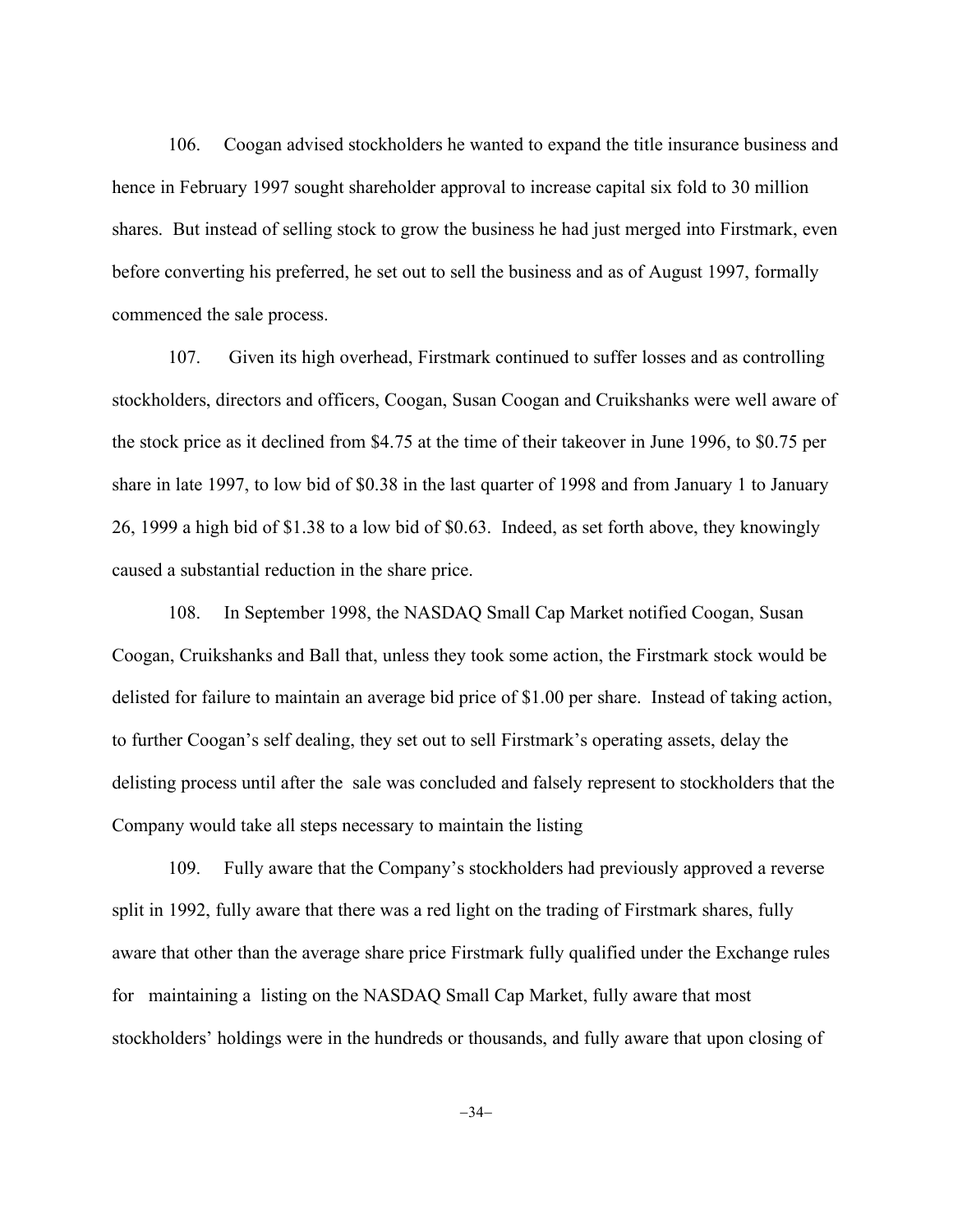the Old Guard sale with a four-to-one reverse split, or even a two-to-one reverse split, given about \$6.2 million net from the sale after paying debts, the per share price (on a book value basis) would be over \$4.00 (4 to 1) and over \$2.40 (2 to 1), Cruikshanks with the backing, and/or at the direction, of Coogan, and aided and abetted by Ball, called for a special stockholders meeting to approve the sale but not to approve a reverse split and never followed through on the representation to take all steps necessary to maintain the listing.

110. In violation of 15 U.S.C. § 78m(d), Coogan, Susan Coogan and Cruikshanks failed to file an amendment to their respective May 1997 Forms 13D to reflect their actions commencing in 1997 to sell substantially all Firstmark's assets or to reflect their intention to cause the delisting of the stock.

# **IX. Coogan Sells Off the Company's Operating Assets in a Fraudulent Self-Dealing Transaction.\_\_\_\_\_\_\_\_\_\_\_\_\_\_\_**

111. Coogan and his Co-conspirators set out to sell Firstmark's title insurance business. Growing the title insurance business would require capital. Obtaining capital would most likely involve a stock offering. A stock offering would dilute Coogan's control percentage of the Company's common stock. Coogan's plan to dominate the Company and entrench himself accordingly required that he sell the title insurance business.

## **A. Self-Dealing in Connection with Old Guard Sale**

112. In December 1998, the Firstmark Board of Directors remained under the control and domination of the Co-conspirators. In particular, Cruikshanks continued to serve as a Board member, and the three Co-conspirators owned over 60% of Firstmark's outstanding common stock. While there are no resignations in the Minute Book, Coogan and Susan Coogan purported to resign from the Board as of April 1998, but failed to report the purported resignation in a

 $-35-$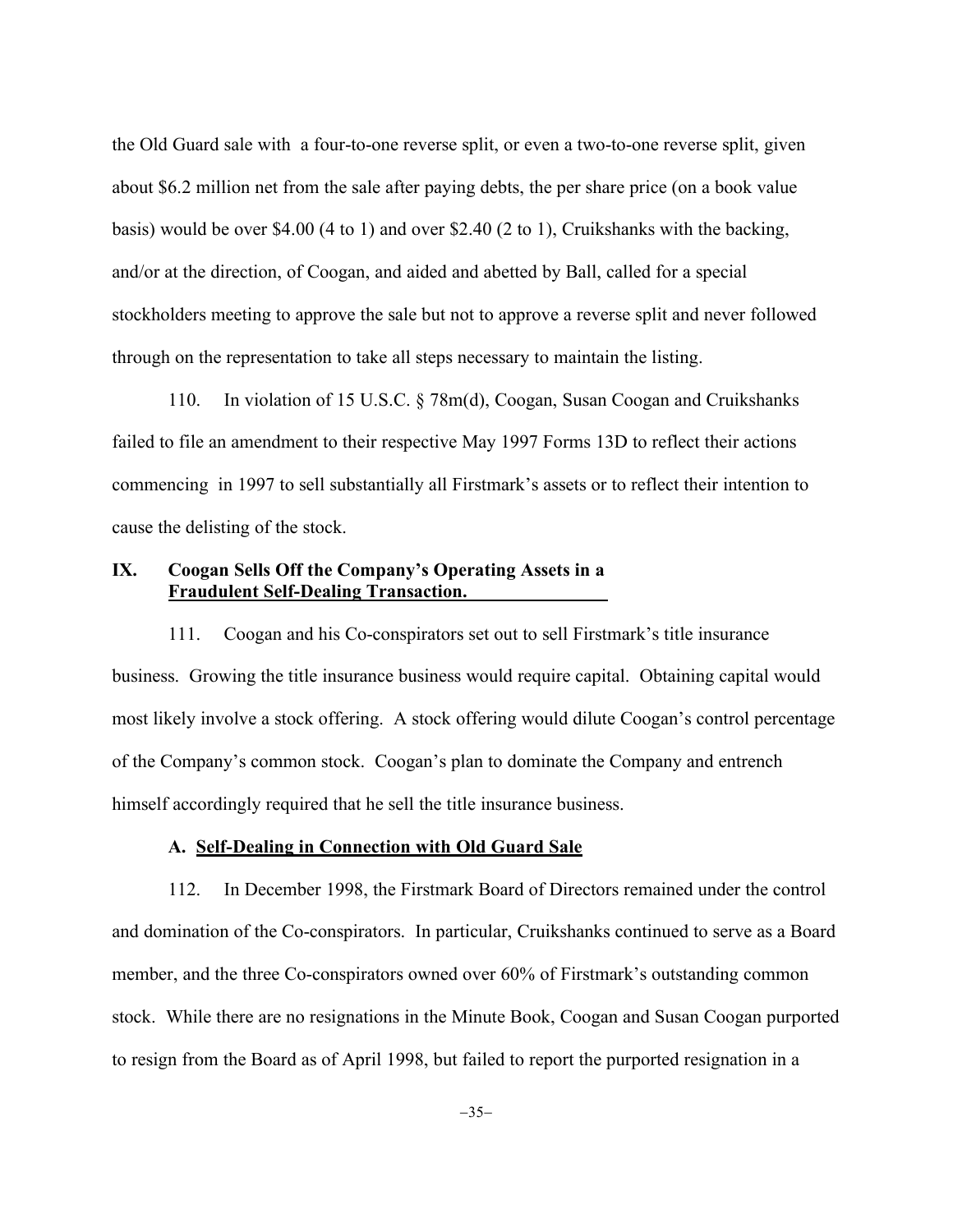public filing until April 23, 1999. In reality, the Co-conspirators continued to control Firstmark and its Board of Directors throughout 1999, 2000, and most of 2001.

113. On or about December 2, 1998, the Co-conspirators, acting primarily through Cruickshanks, caused Firstmark to enter into a Stock Purchase Agreement to sell Firstmark's title insurance subsidiary to Old Guard Group, Inc. ("Old Guard").

114. The Co-conspirators structured the Old Guard transaction to benefit themselves at the expense of the Company. As part of the transaction, Coogan received a side payment, styled as a "severance benefit" of \$311,000. As part of the transaction, Cruikshanks secured a position to continue as the CEO of the title insurance company after the sale with ten percent of the postsale profit for three years. The payments to Coogan and Cruikshanks of ten-percent profit kickers were purely self dealing.

## **B. Proxy Fraud in Connection with the Old Guard Transaction**

115. In furtherance of their self-dealing scheme, the Co-conspirators subsequently engaged in proxy fraud and unlawfully evaded the shareholder approval provisions of 13-A M.R.S.A. § 611-A.

116. Pursuant to a preliminary proxy dated December 31, 1998, the Firstmark Board of Directors, called a special meeting of shareholders for February 17, 1999, for the sole stated purposes of electing three directors for Firstmark and approving the sale of the Firstmark title insurance subsidiary to Old Guard.

117. The Firstmark proxy statement issued by the Coogan-controlled Board to the shareholders dated December 31, 1998 ("Coogan's December 1998 Proxy") was false and misleading for at least the following reasons:

 $-36-$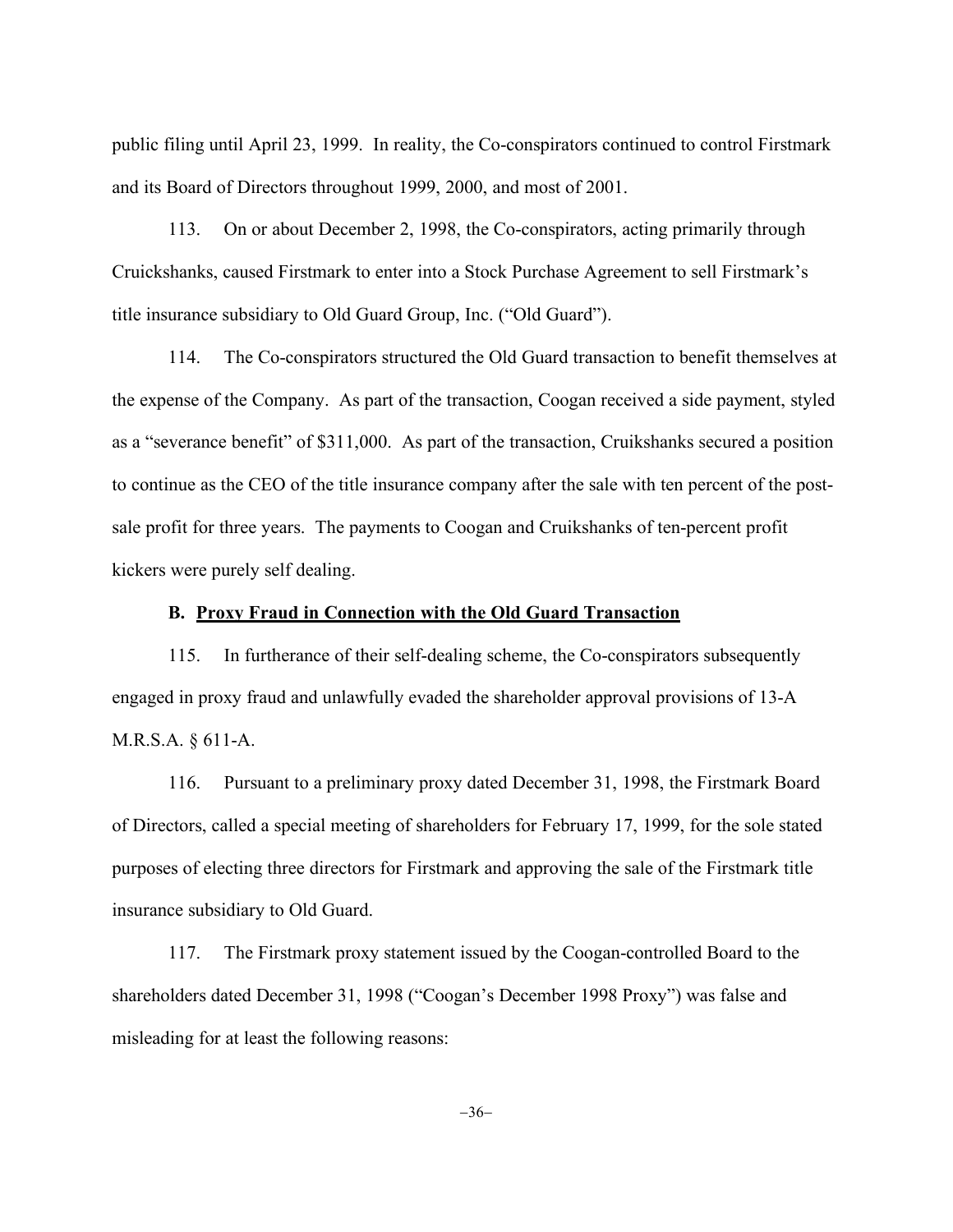(a) It incorporated the prior 10K for December 31, 1997 which represented the stock to be traded on the NASDAQ Small Cap National Stock Exchange and omitted any disclosure of the potential delisting, of which Coogan and his Co-conspirators were well aware because on September 29, 1998, the NASDAQ Small Cap market notified the Company that "it would be subject to delisting."

(b) As more fully alleged above, Coogan, Susan Coogan, Cruickshanks, and Ball intended to allow the delisting in violation of their duty to shareholders.

118. On January 29, 1999, the Firstmark Board, still under the control and domination of the Co-conspirators, issued a definitive proxy ("Coogan's 1999 Definitive Proxy").

119. Coogan's 1999 Definitive Proxy was false and misleading for at least the following reasons:

(a) It falsely represented to stockholders that "the company expects to take all steps necessary to maintain the listing of the shares of common stock on the NASDAQ market" when Coogan and his Co-conspirators in fact intended to permit the delisting of the stock as part of their plan to entrench themselves and control the Company; this was a false statement of intention and materially misleading because, *inter alia*, as more fully alleged above, the defendants were aware in mid-January that: (i) there was a red flag on the trading of Firstmark stock; (ii) other than the share price, Firstmark fully qualified to maintain its listing; (iii) Firstmark stockholders had previously approved a reverse split; (iv) adding a proposal to the special stockholders meeting seeking approval of a two or four to one reverse split would put the stock well above the minimum \$1.00 per share requirement.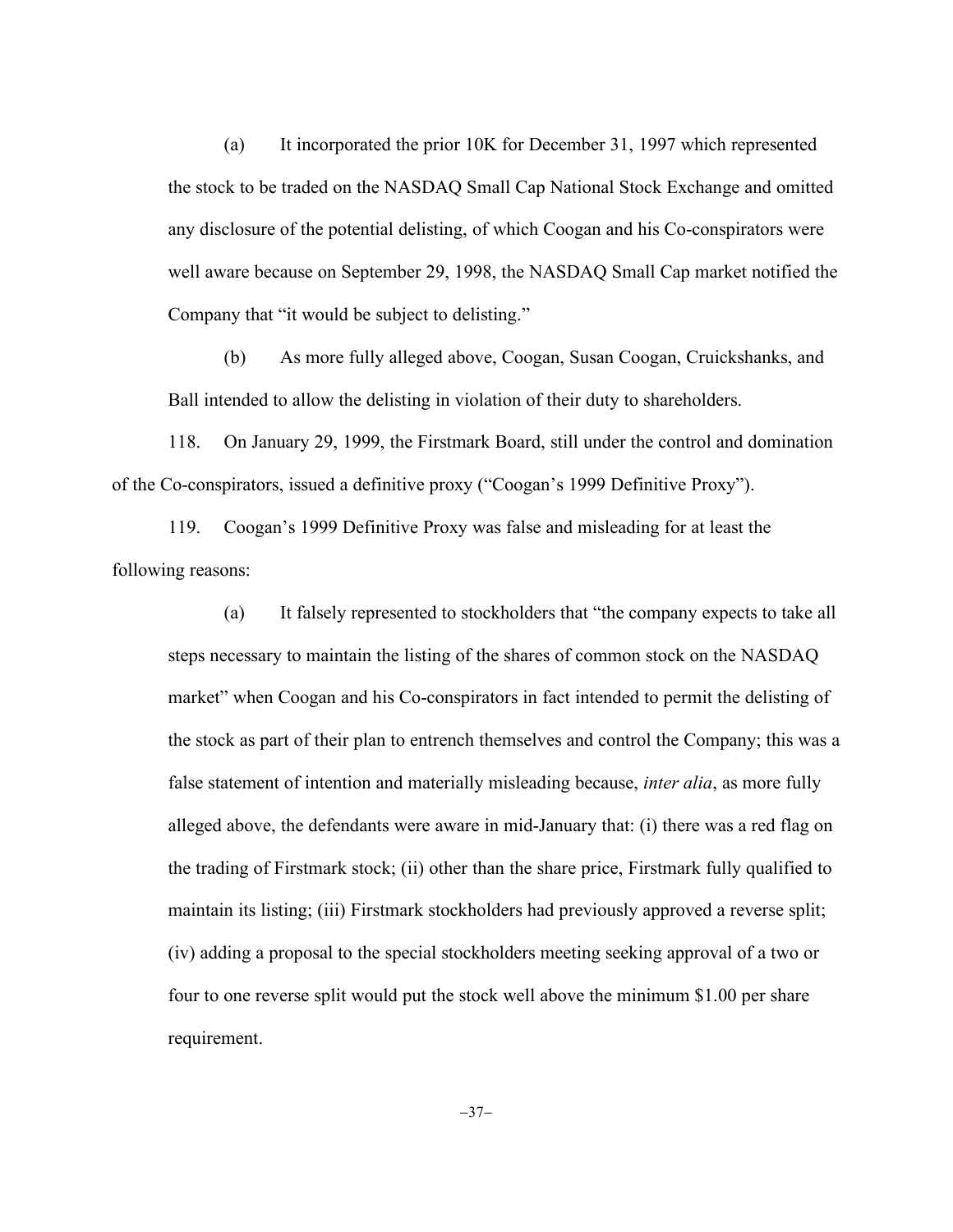(b) The Definitive Proxy was intentionally crafted to deceive those stockholders whose shares were held in street name. The Co-conspirators stated that under some circumstances Brokers cannot vote without instruction from the owner, but failed to disclose that the sale to Old Guard which involved appraisal rights was one of those circumstances. The form proxy card attached to Exhibit D of the March 5, 1999 Certificate of Vote, upon information and belief, sent on instruction of the Coconspirators to all stockholders fraudulently specified that "if no direction is given this proxy will be voted for item 2 [to approve the sale]."

(c) The Definitive Proxy at page 6 fraudulently asserted that "the directors and executive officers of the company have indicated their intention to vote their shares of common stock in favor of the [sale to Old Guard] transaction. It is deceptive, *inter alia*, because: (i) the listing of directors and executive officers and their affiliates excludes Coogan and Susan Coogan; (ii) it failed to disclose that the directors and executive officers and affiliates own in excess of sixty percent of the common stock; and (iii) the statement is fraudulent because under 13-A M.R.S.A. § 611-A, the votes of the directors and officers and employees, as well as interested stockholders and affiliates and associates of interested stockholders, are not to be calculated.

(d) The Definitive Proxy falsely represented that Coogan, Susan Coogan and Cruikshanks had received 40,000 shares of series B preferred stock and that upon conversion of same, they were the record owners of 3,230,287 shares of common stock. This was a false statement because both the 40,000 shares of preferred stock and the 3,230,287 shares of common stock issued upon conversion thereof were void as a matter

-38-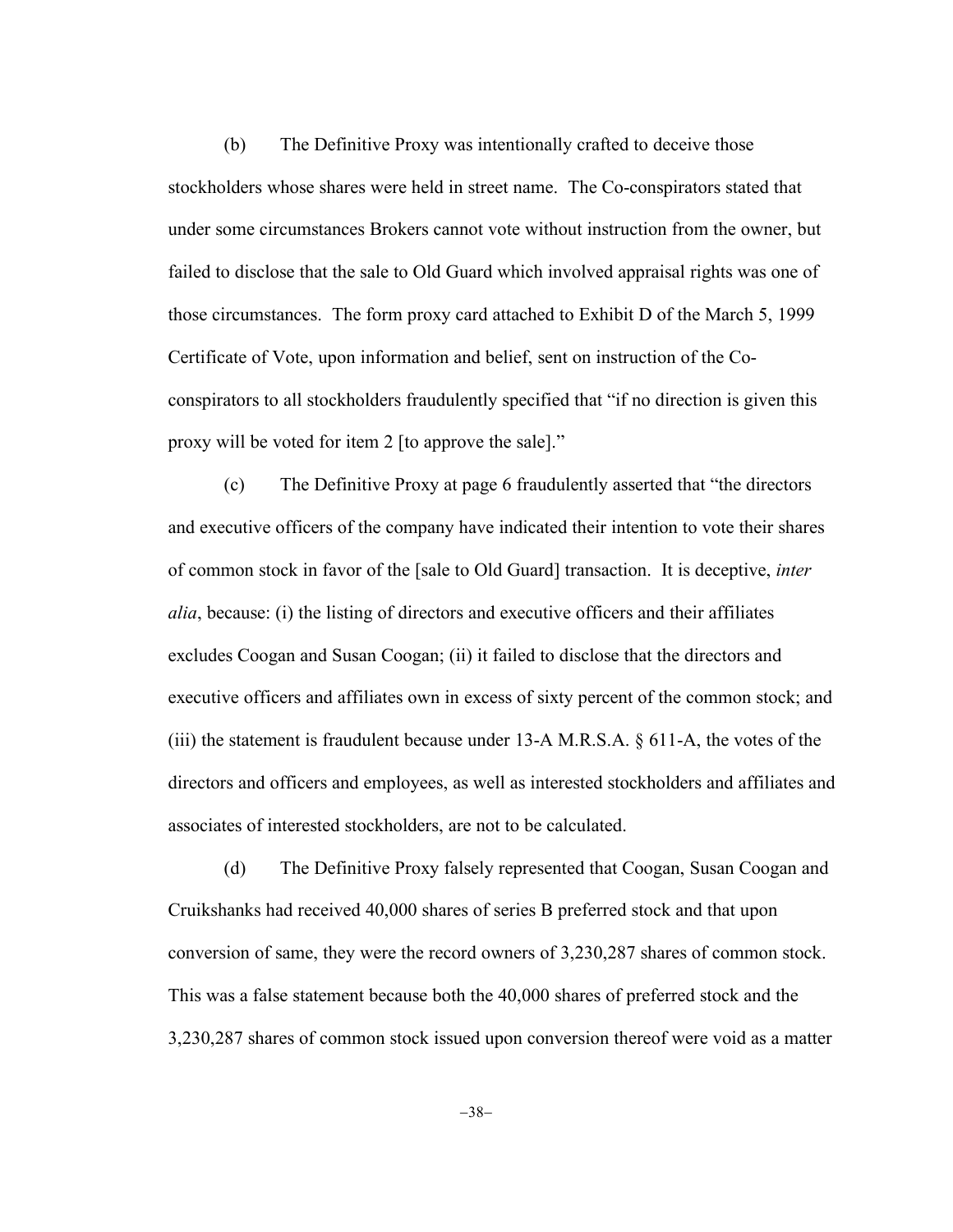of law. This was material because, *inter alia,* as the number of valid outstanding shares was reduced, each individual share had a greater proportion of the total market capitalization value of Firstmark, and would have enabled Firstmark to remain listed on the NASDAQ Small Cap Market.

(e) The Definitive Proxy was materially misleading because it concealed Coogan's role as director, a highly paid executive and/or interested shareholder under 13- A M.R.S. § 611-A. Page 7 stated that the "Board of Directors consists of Cruickshanks, Morrison and Settlage," but page 17 of the 10K for December 1997, incorporated by reference, described Coogan and Susan Coogan as Directors of Firstmark since June 1996, and on pages 18 and 19 identified Coogan as a highly paid executive who served the Company and/or its subsidiaries. The resignation of a director is a reportable event requiring the filing of an 8K, but each of the prior quarterly reports through June 30, 1998 incorporated by reference into the Definitive Proxy certified that there have been no resignations of directors or other 8K reportable events. Moreover, the 10QSB for September 31, 1998 dated November 16, 1998, at page 13 disclosed that: Vigue and Gilbert resigned effective November 10, 1998, that Morrison had been appointed to the Board of Directors on November 10, 1998, and certified that there were no other resignations or other 8K reportable occurrences. On page 10 of the Definitive Proxy, the executive compensation schedule listed only Cruikshanks and improperly omitted disclosure of all highly paid executives of both the Company and its subsidiaries, but eleven pages later, hidden in the section describing interests of certain persons in the transaction, with no explanation Coogan was described as "formerly a director of the

 $-39-$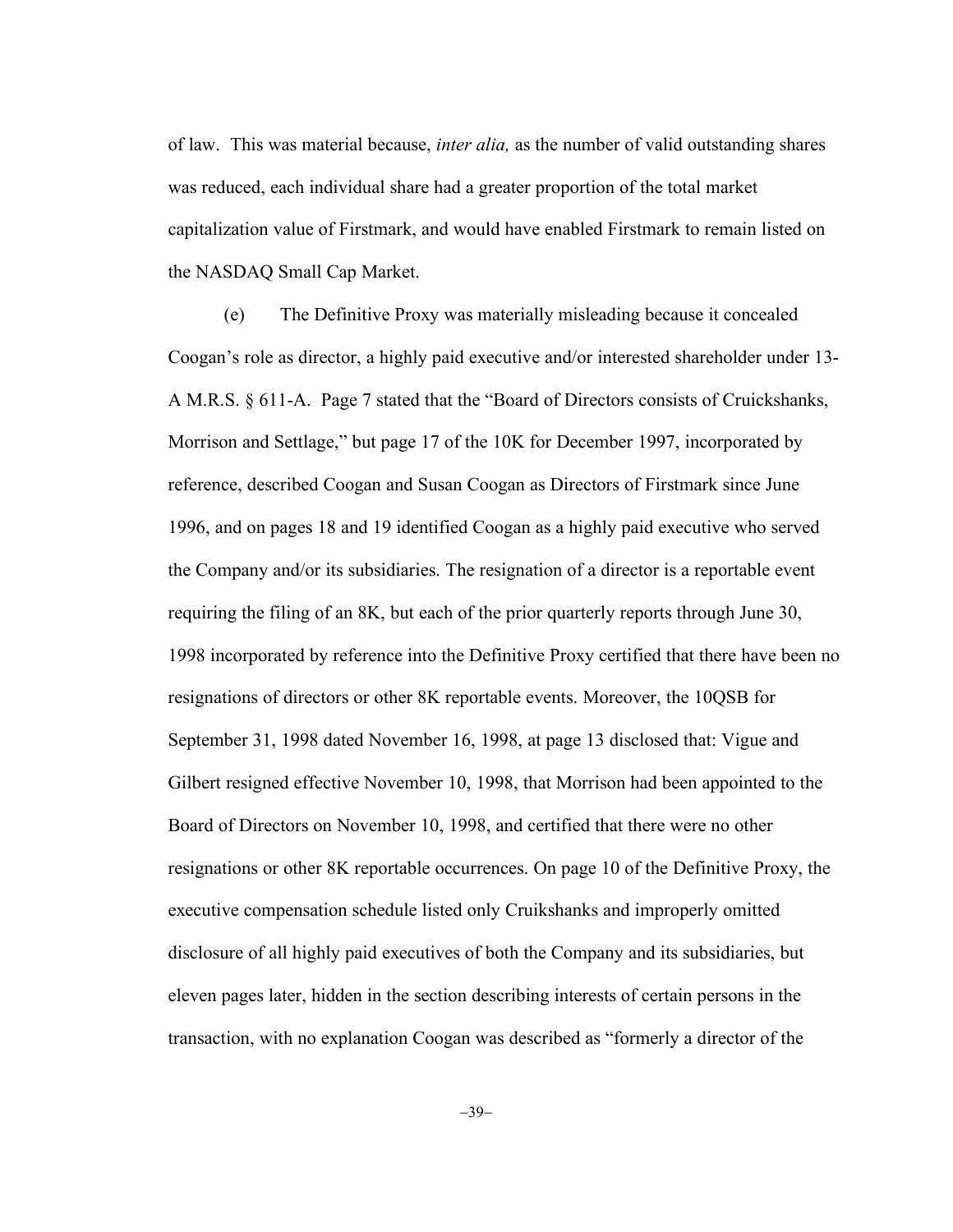Company" and party to a previously undisclosed purported January 2, 1998 severance agreement entitling Coogan to \$311,000.00 which as a condition of the sale, Firstmark must satisfy. Yet according to the required filings, Coogan's employment agreement with STIC had previously terminated on August 15, 1997.

(f) The Definitive Proxy failed to disclose the status of the transaction under 13-A M.R.S. § 611-A. This was material because the status of a section 611-A transaction necessarily would have assumed actual significance to a reasonable shareholder (e.g. fully and fairly disclosed status of Coogan as an executive, interested shareholder, associate and/or affiliate of an interested stockholder, calling attention to the \$300,000.00 "severance" payment and Cruickshanks' three-year ten-percent profits kicker, each of which reduced the net economic benefit to stockholders); and

(g) The Definitive Proxy failed to disclose that in order to maintain their control of the Company: in January through March 1997, Coogan, Susan Coogan and Cruickshanks, aided by Ball, had manipulated the market, sold unregistered securities in violation of federal and state securities laws including, knowingly and intentionally falsely representing to investors that Firstmark notes were convertible into Firstmark common stock, and concealed an ongoing investigation by the authorities including the Maine Securities Division January 1999 formal published action.

#### **C. Concealment of Prior Wrongdoing**

120. In order to obtain Stockholder approval for the Old Guard sale without being forced to liquidate, Coogan concealed prior wrongdoing. As part of his scheme to maintain control and ultimately go private, Coogan settled a number of Shareholder lawsuits by buying

 $-40-$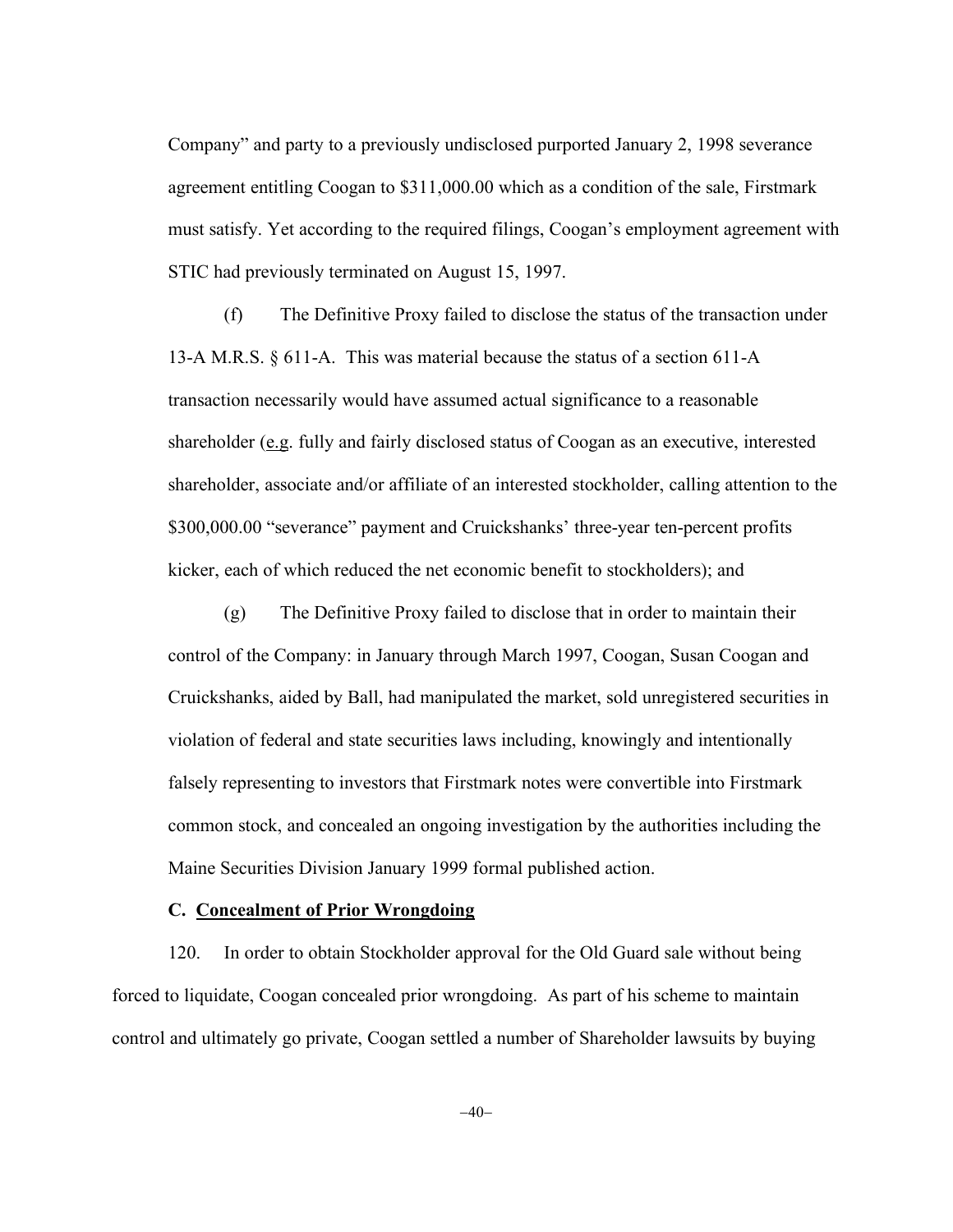back stock, thereby lowering the number stockholders from the year end 1997 total of 460 to his desired goal of less than 300. Upon information and belief, to aid these efforts Coogan and the Co-conspirators made incomplete public disclosures and concealed or destroyed minutes and other documentary evidence of their wrongdoing.

121. In June 1997, the DiBello Family sued Firstmark, claiming that the Company, as well as Vigue and Gilbert, had engaged in fraud. DiBello alleged securities fraud after "June of 1996 [when Coogan and his Co-conspirators]…became controlling Stockholders and Directors." The alleged wrongdoing included the fraudulent sale of the 9% Convertible Notes in March 1997.

122. The DiBello lawsuit was settled in or about June 1998.

123. In December 1997, the State of Maine Securities Division commenced an investigation of Firstmark in conjunction with the SEC. While the SEC investigation focused on the wrongdoing of Vigue and Gilbert with respect to financial accounting for periods ending March 31, 1996, upon information and belief, Coogan concealed from the SEC and the Maine Securities Division Coogan's wrongdoing and manipulation of the Market after that period.

124. In the SEC disclosures and the Proxy Solicitations for the March 1999 sale, Coogan failed to disclose the allegations by the DiBellos, and upon information and belief by other Stockholders, of securities fraud and other wrongdoing after June of 1996 when Coogan and the Co-conspirators assumed control of Firstmark.

# **D. The March 1999 Sale Was an Undisclosed Business Combination Under Section 611-A of the Maine Business Corporation Statute.**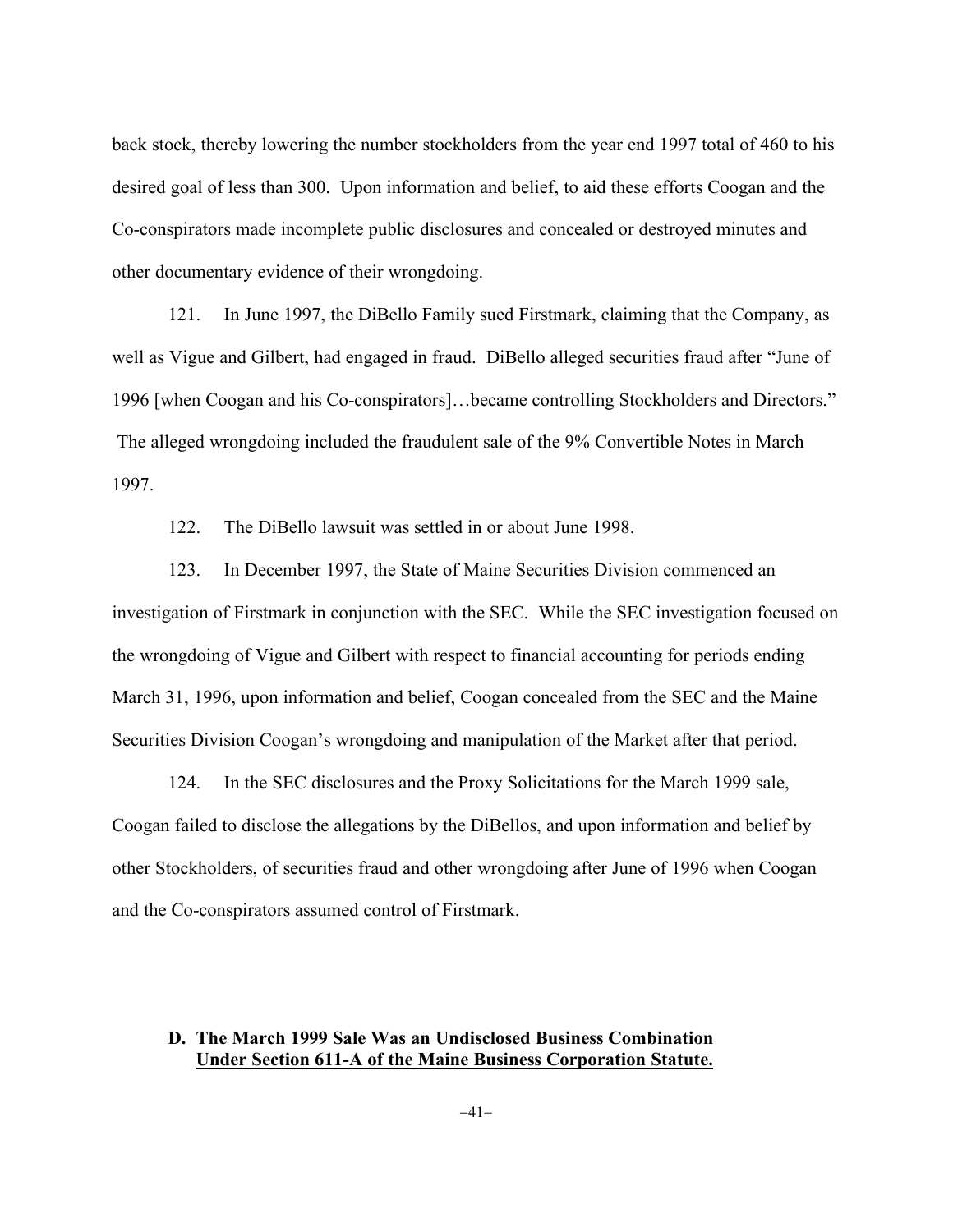125. The March 1999 sale to Old Guard was a "business combination" under 13-A M.R.S.A. § 611-A because, *inter alia:*

(a) It constituted a sale of substantially all Firstmark's assets, to wit one hundred percent of the stock of STIC, the subsidiary which operated the title insurance business.

(b) Cruikshanks was an associate of Old Guard and received an economic benefit disproportionate to his stock holdings.

(c) Coogan and Cruikshanks were interested stockholders.

126. The March 1999 sale to Old Guard was invalid under 13-A M.R.S.A. § 611A, because: (i) there was no valid quorum at the shareholder meeting at which the transaction was purportedly approved; (ii) the transaction was not validly authorized by a majority of the outstanding voting stock not beneficially owned by the Co-conspirators; (iii) and the minutes were intentionally falsified.

127. The Co-conspirators deceived the shareholders in the proxy statements and evaded proper shareholder approval under 13-A M.R.S.A. § 611A in order to ensure the approval of their self-dealing transaction and avoid potential demands for appraisal from dissenting shareholders.

## **E. Fraud and Falsification of March 5, 1999 Minutes**

128. Section 611-A applied to the Old Guard sale. Under Section 611-A, the approval of stockholders required at "least a majority of the outstanding shares" of common stock without including the shares held by Coogan, Susan Coogan, Cruikshanks and any Firstmark Director.

 $-42-$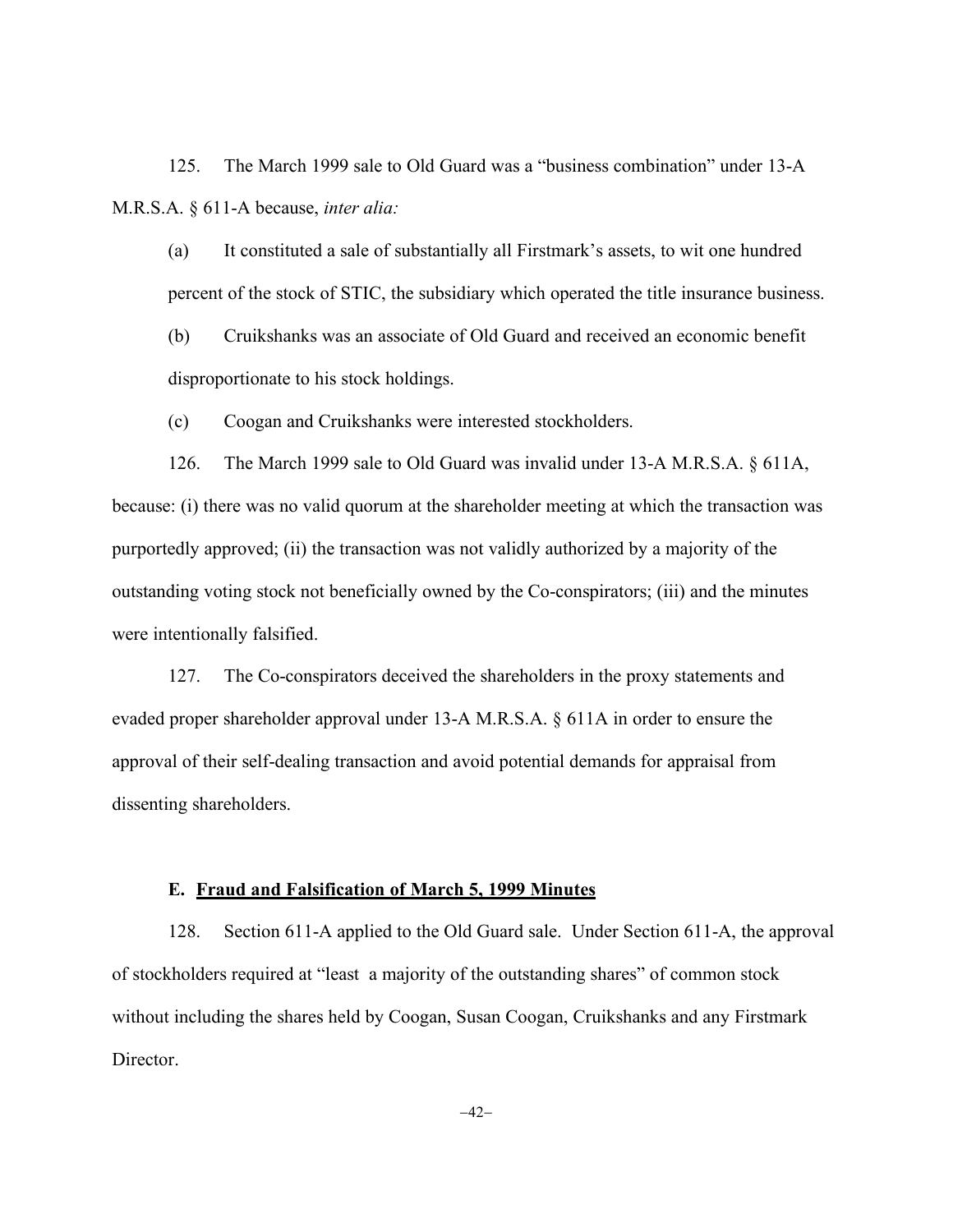129. Coogan, Susan Coogan and Cruickshanks, aided by Ball, fraudulently misrepresented the voting rights of the Shareholders in the Definitive Proxy. On March 5, 1999 Cruickshanks, aided by Ball, falsely certified the existence of a quorum and fraudulently included the votes of shares held in street name where there had been no instruction from the owners, fraudulently included the stock of Coogan, Susan Coogan, and Cruickshanks, and fraudulently included 10,000 shares for Director Settlage.

130. The Definitive Proxy Statement stated that "approval of the transaction requires the affirmative vote of the holders of at least a majority of the outstanding shares of common stock" but fraudulently omitted that the shares of Coogan, Susan Coogan, Cruikshanks and Director Settlage could not be included.

131. The Proxy Cards mailed to stockholders whose shares were held in street name unlawfully authorized the Clearinghouse Nominee to vote for the sale in the absence of instructions. Under the Stock Exchange rules, a broker may not exercise a vote on a transaction involving appraisal rights.

132. According to Ball's March 5, 1999 minutes, Cruikshanks declared the presence of a quorum based on the presence of 3,795,164 shares.

133. According to Ball's March 5, 1999 minutes, Cruikshanks reported that "a majority of the outstanding shares of the Corporations common stock entitled to vote for the sale had voted in favor of the sale."

134. As a matter of law, the declaration of a quorum for purposes of the sale to Old Guard was invalid because it included the 3,280,286 shares held by Coogan, Susan Coogan, and Cruikshanks and because it included 10,000 purportedly owned by Director Settlage.

 $-43-$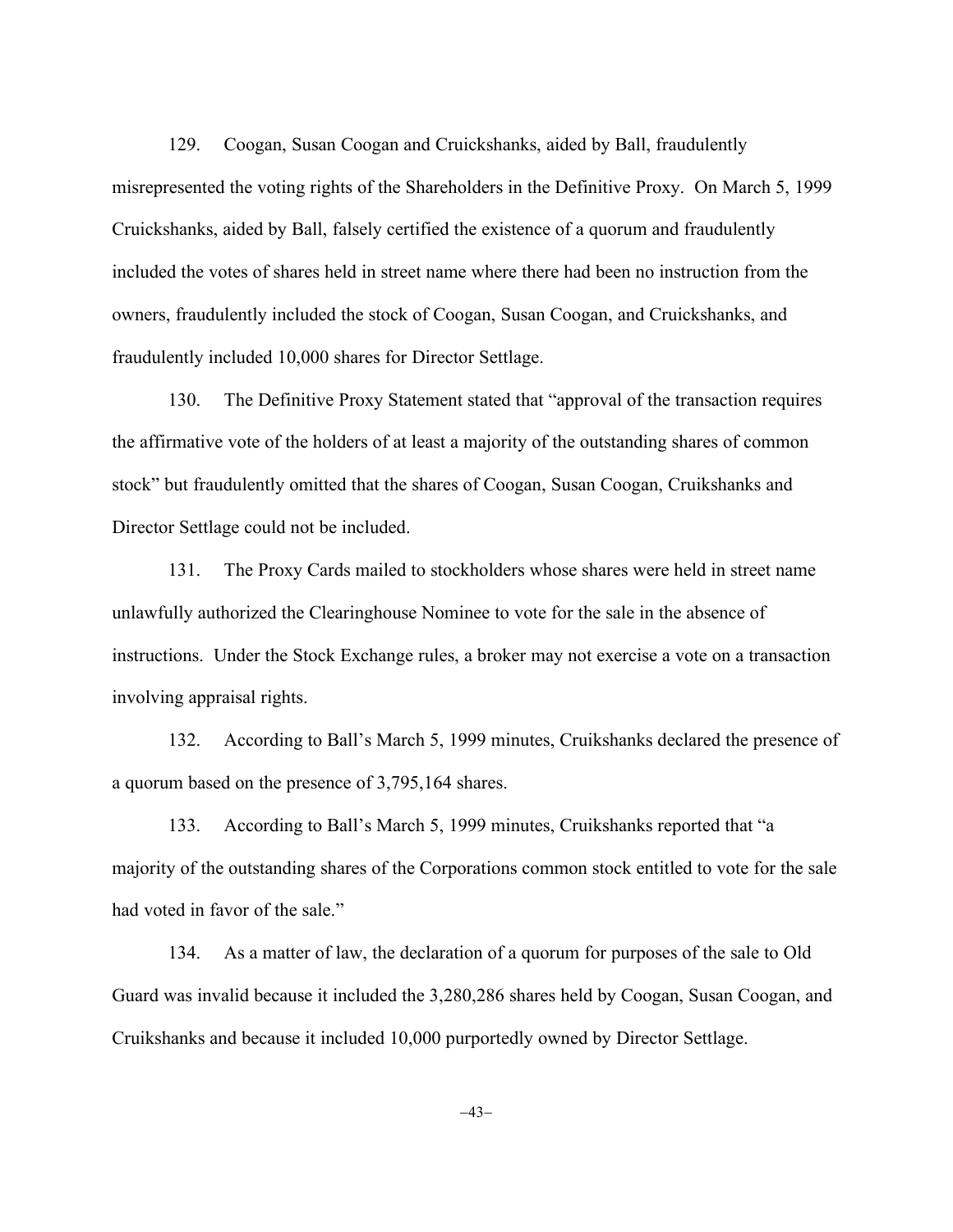135. According to Ball's March 5, 1999 minutes the holders of 3,609,887 shares approved the sale.

136. In fact, only 369,602 shares lawfully voted to approve the sale.

137. Ball fraudulently included 10,000 shares of Director Settlage and upon information and belief 10,000 shares of Director Morrison. The shares of a Director cannot be counted under Section 611-A.

### **IX. Coogan and Cruikshanks Part Ways.**

138. After Coogan caused Firstmark to sell off its operating assets, Coogan and Cruikshanks, the controlling stockholders, knew that the Company needed to acquire an operating company, or face a probable liquidation in lieu of the substantial complications of being a holding company under the Investment Company Act of 1940 ("1940 Act"). After contracting with Old Guard in December, 1998, Coogan, who knew Gorman from prior business dealings, convinced Gorman that investing in Firstmark was an attractive opportunity. Specifically, Coogan initially suggested that Firstmark might acquire Gorman's securities firm. After announcement of the Old Guard sale in December, 1998, Gorman, in good faith and without notice of any of the allegations in this Complaint, purchased a handful of shares on the market.

139. During this time period, Coogan was working primarily as an investment banker, while Cruikshanks served as Firstmark's CEO and Chairman of the Board. Because Firstmark was only a holding company with no operating business, Firstmark paid Cruikshanks only \$2,000 per month for his services in those capacities during this time period.

140. In early 2000, Coogan continued to woo Gorman. At the end of March, 2000,

 $-44-$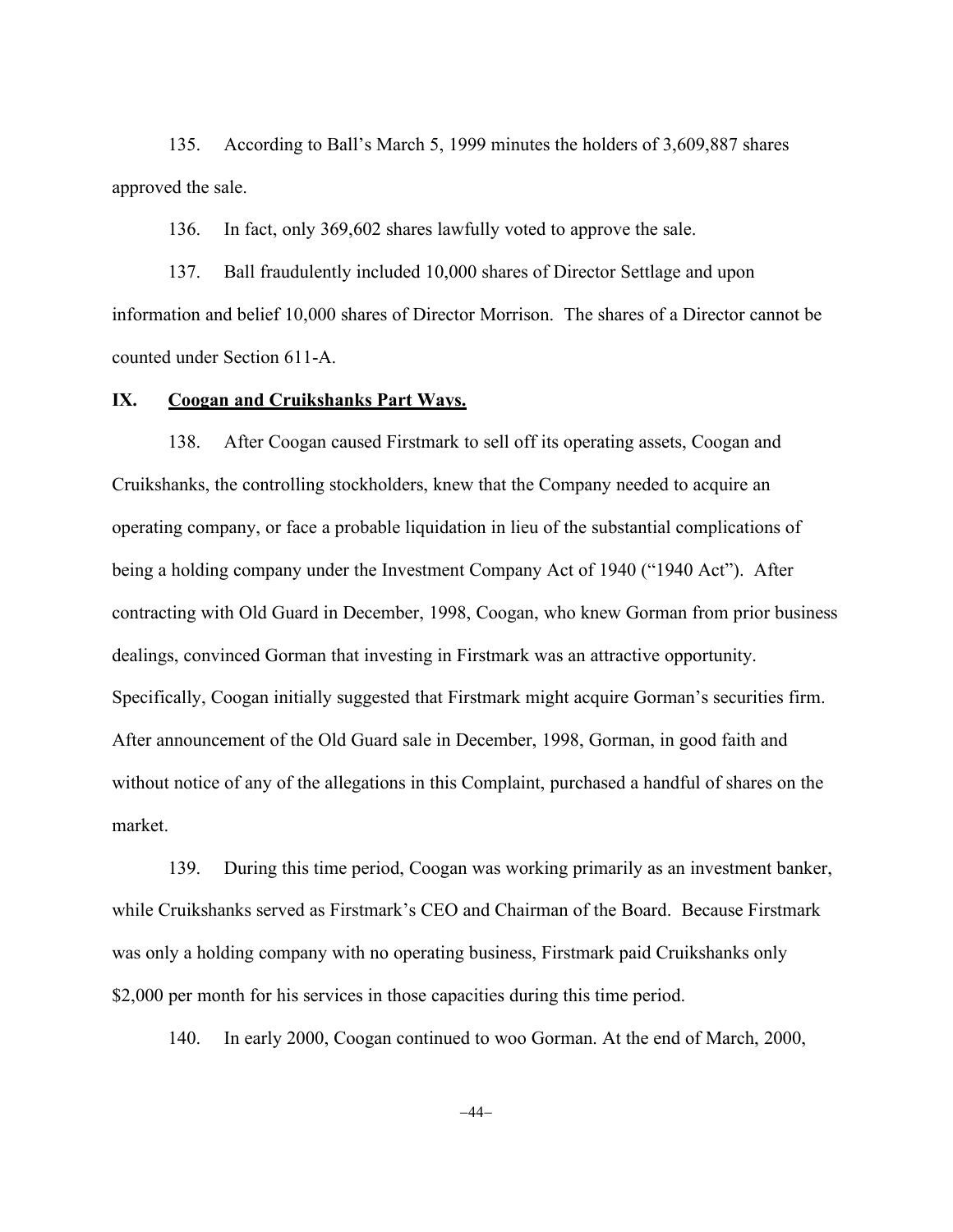Gorman purchased another 300,000 shares on the market as Firstmark requested a one-year or more further exemption from the 1940 Act

141. Facing a possible liquidation, Coogan and Cruikshanks disagreed about the next step for the Company. Accordingly, Coogan sought to get Cruikshanks out of the way.

142. In or about late 2000 or early 2001, Coogan convinced Gorman to help keep Firstmark alive as a public company and to help Coogan buy out Cruikshanks.

143. Gorman presented the opportunity to his friend, Arch Aplin III, and agreed to loan Aplin a substantial portion of the funds necessary to make the investment.

144. On or about February 9, 2001, Aplin, acting in good faith and without notice of the defects in the stock set forth in this Complaint, bought 1,000,000 shares of Firstmark's common stock from Cruikshanks and 60,000 shares from Settlage and Morison, for which he paid \$.71 per share.

145. In connection with Aplin's investment in the Company, concurrent with the resignations of Morison and Settlage as directors, he and Robert Ellis, a mutual friend of Gorman's and Aplin's, joined Firstmark's Board of Directors.

146. Both Aplin and Ellis were experienced business people with strong qualifications to serve on Firstmark's Board.

147. Aplin and Ellis took charge of the 1940 Act issue with the SEC and were instrumental in securing an extension of time for Firstmark to acquire an operating company. In October 2001, the SEC granted Firstmark an additional year in which to acquire an operating company. If, however, Firstmark was unable to secure an operating company in that time, it would be forced to liquidate.

 $-45-$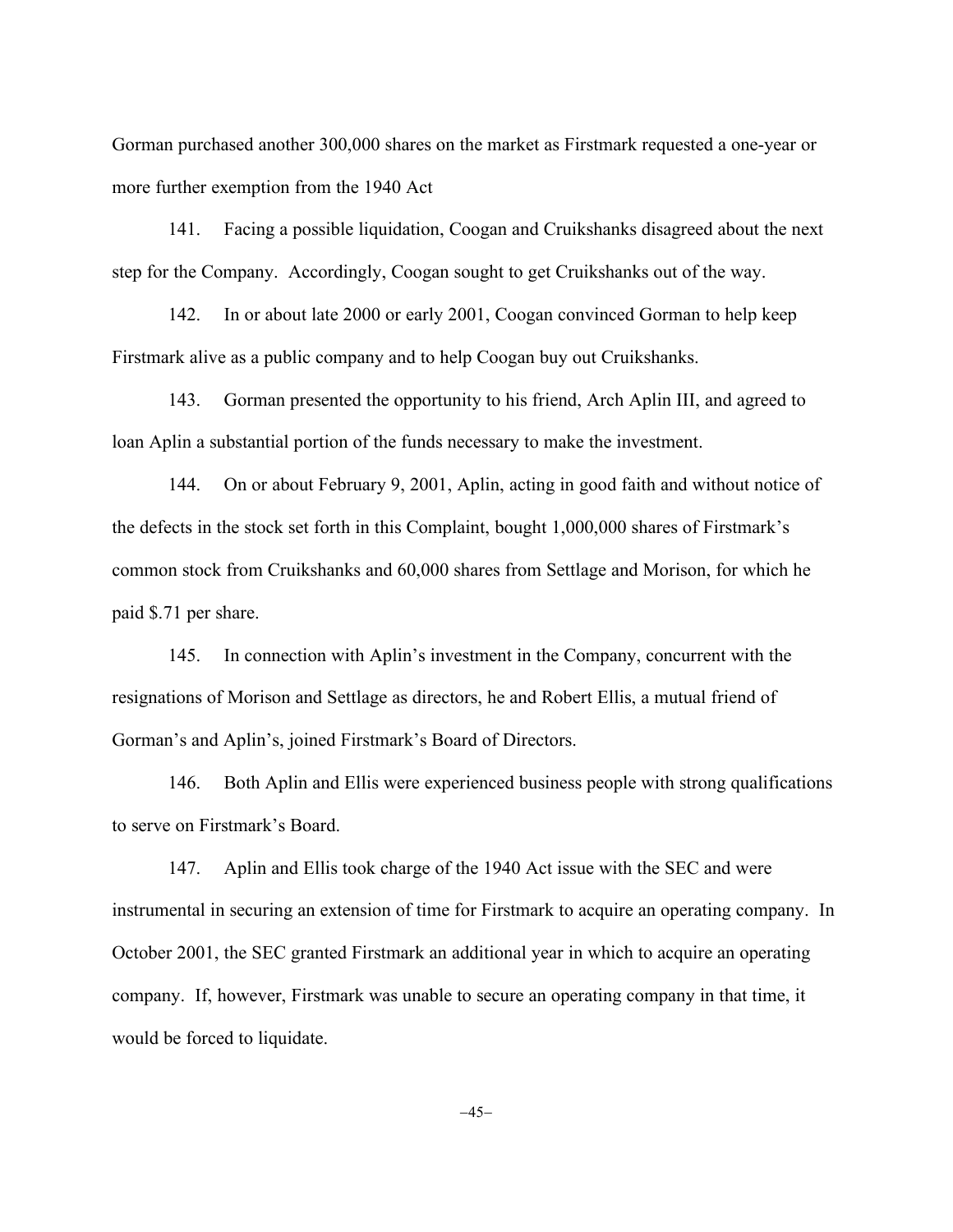#### **X. Coogan Deceives the Board in Connection with the Tecstar Acquisition.**

#### **A. Introduction**

148. At or about this same time period in 2001, Coogan was terminated as an investment banker by the Rothschild Group. At loose ends in his career, Coogan turned his full attention to Firstmark.

149. Coogan arranged to be re-appointed to a new five person board, concealing from the new Directors the extent of his prior involvement with Firstmark from 1996 through the sale to Old Guard in March 1999. He induced them to hire him as CEO to act as an investment banker to locate, acquire and close an acquisition by October 2002.

150. In February 2002, Coogan located the Tecstar opportunity. He personally conducted extensive due diligence and pitched Tecstar to the Board as an opportunity to acquire a ten to twelve million dollar business for less than four million dollars. Coogan, however, concealed from the board that Tecstar's booked orders for the Fall would drop off sharply.

151. After securing the Board's approval to purchase Tecstar, Coogan launched a secret hostile takeover. He secured voting control in violation of Federal Securities laws and sued Gorman and the other Directors. Unaware of Coogan's extensive prior frauds and misdeeds, Gorman and the other so-called Texas Directors resigned in the belief that avoiding further internal litigation would be in the best interest of the Company.

152. In September 2002, by means of a fraudulent proxy solicitation, Coogan purported to elect a slate of seven directors. Within months, most of these directors resigned in the face of Coogan's self-dealing and concealment of the revenue drop-off.

153. Coogan, Susan Coogan, and Kaplan have put Firstmark on the brink of

 $-46-$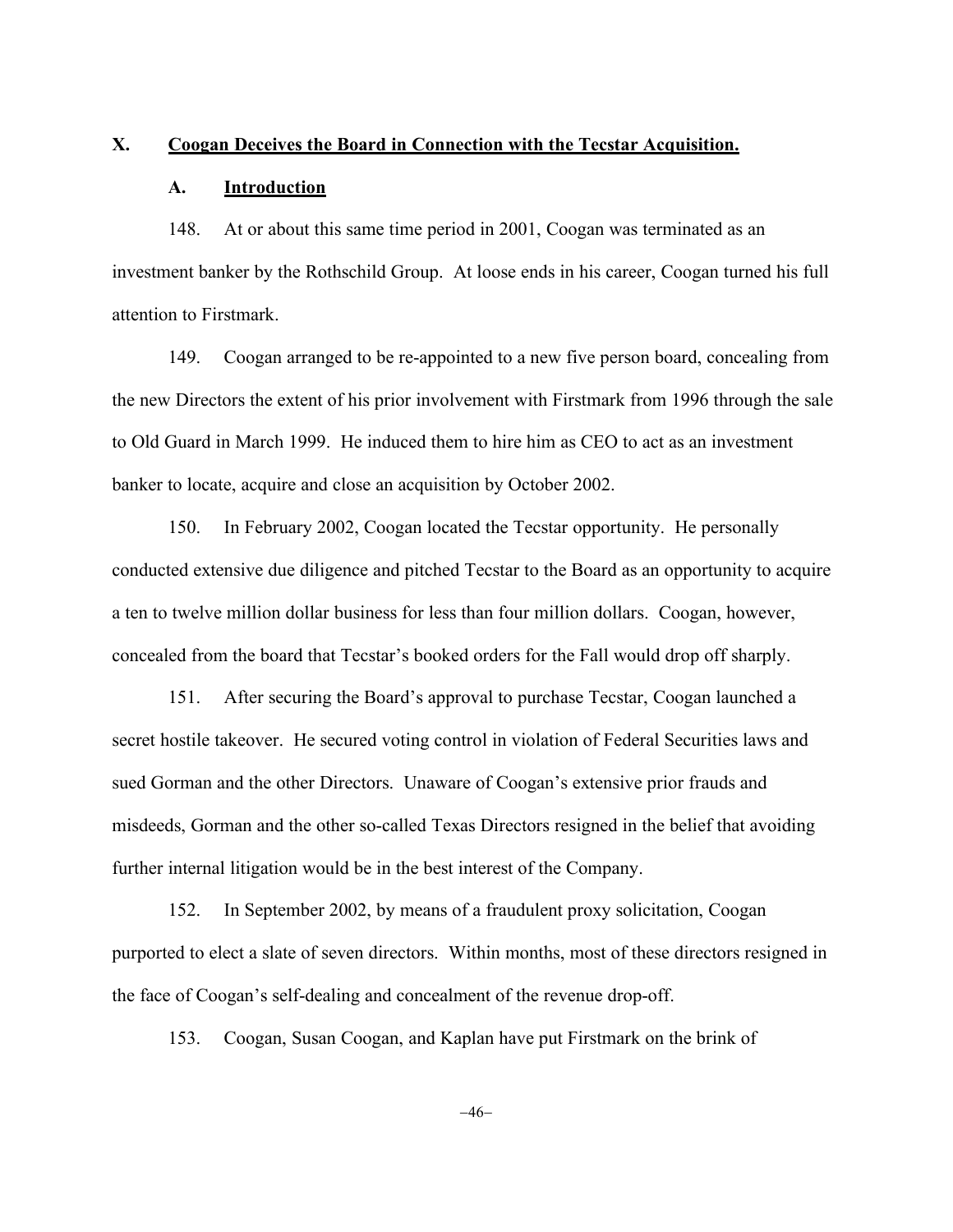insolvency as they have improperly caused Firstmark to pay Coogan's personal proxy and litigation expenses and an excessive salary to Coogan. To avoid the transparency required by SEC disclosures and to cover his tracks, without due authorization and in breach of his fiduciary duty, Coogan, aided by Kaplan, in late March 2003 deregistered Firstmark with the SEC.

### **B. The Tecstar Acquisition**

154. After the Co-conspirators sold Firstmark's operating assets, it was left in existence as a mere shell corporation with only cash assets. Accordingly, in November 2001, the SEC imposed a one-year period within which Firstmark was obligated to acquire an operating subsidiary. If Firstmark was unable to acquire an operating company on or before October 31, 2002, the SEC would force Firstmark to liquidate.

155. Coogan used the SEC deadline as an opportunity to become Director and "CEO" of Firstmark, under the guise of acting as its investment banker. Beginning in November 2001, Firstmark paid Coogan an annual salary of \$300,000 plus expenses to search for an operating company for Firstmark to acquire. The Board, including Coogan, however, agreed that \$300,000 was excessive annual compensation for a CEO who was not running a business. The sum was justified only to the extent Coogan served as an acquisition broker and investment banker who would negotiate, document and consummate an acquisition before the October 31, 2002 deadline. As Coogan admitted at his 2002 deposition, he and the Board agreed that his salary would cease when "we either bought a business or we would have to liquidate." Accordingly, in or about November 2001, Firstmark hired him as CEO and Chairman, pursuant to a written contract for a one-year term at a compensation of \$300,000 per year. Coogan's duties under the contract were to find and close an acquisition before October 31, 2002.

 $-47-$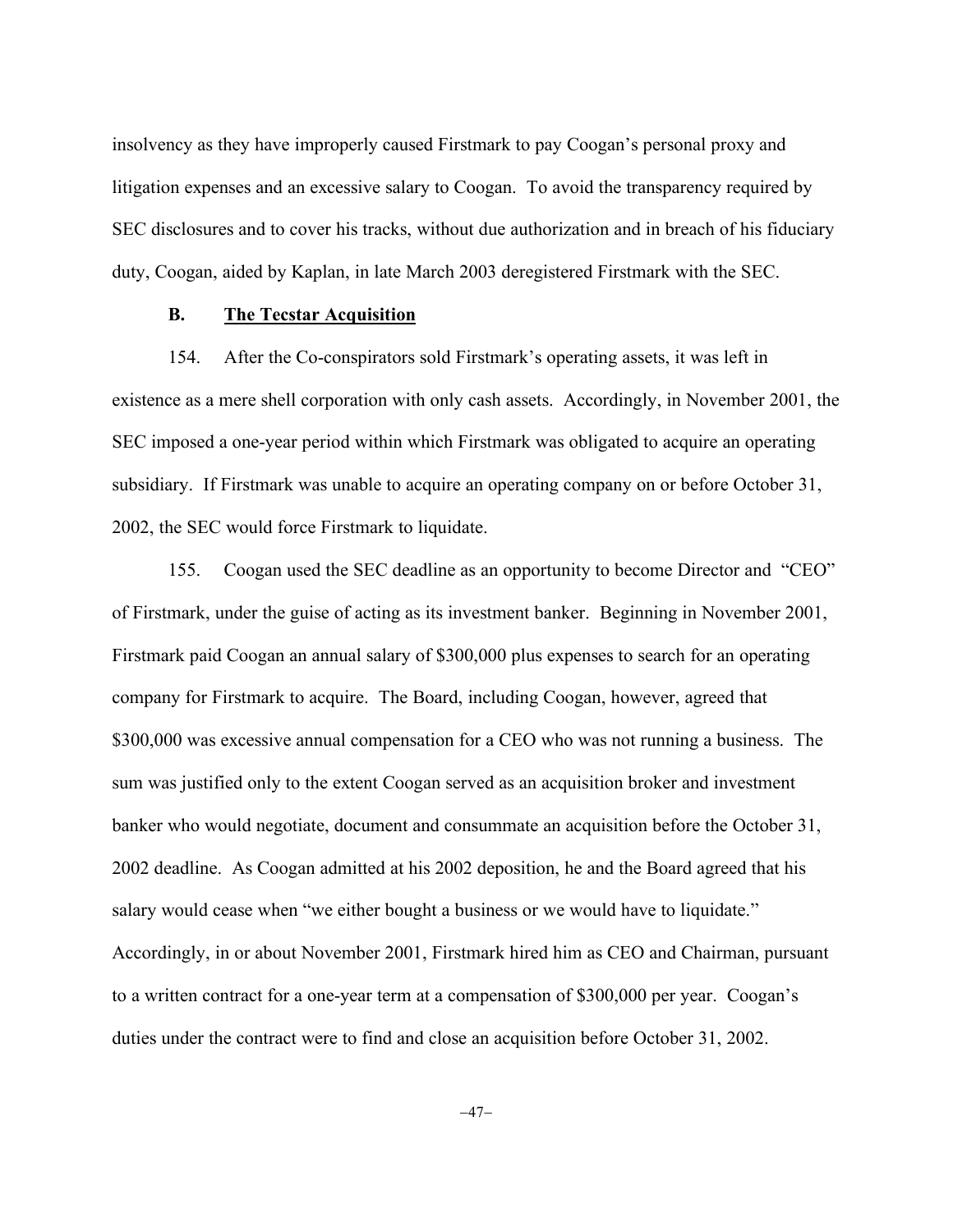156. At a Board meeting in late February 2002, with time to find a suitable acquisition target and close an acquisition deal running short, Coogan proposed that the Company consider acquiring Tecstar Electro Systems, Inc. ("Tecstar") in Durham, North Carolina. In making his proposal Coogan had performed substantial due diligence and disseminated to the Board economic projections.

157. Now desperate to push through an acquisition within the time remaining, and having invested substantial Company funds and time in the proposed acquisition, Coogan made material misrepresentations to Firstmark's Board in order to induce it to approve the deal.

158. Specifically, Coogan withheld from the Board the material information that Tecstar's orders from its primary client, Honeywell, would drop sharply within months.

159. As Firstmark's CEO, specifically charged with finding an acquisition target for the Company, Coogan was primarily responsible for all due diligence regarding Tecstar. Beginning in February 2002, Coogan had no less than a dozen meetings with management of Tecstar. Tecstar's management disclosed to Coogan that it maintained a backlog of orders on a monthly basis and a prospective basis, including anticipated revenues through at least December 31, 2002.

160. Upon information and belief, during Coogan's due diligence, Tecstar's management disclosed to Coogan backlog information showing orders through December 31, 2002, which revealed a sharp downturn in business orders from Tecstar's largest customer, Honeywell Aerospace ("Honeywell"), in the third and fourth quarters of 2002. This belief is based upon information obtained in interviews of former senior Tecstar executive officers. Tecstar's management told Coogan not only that the continued relationship with Honeywell was

 $-48-$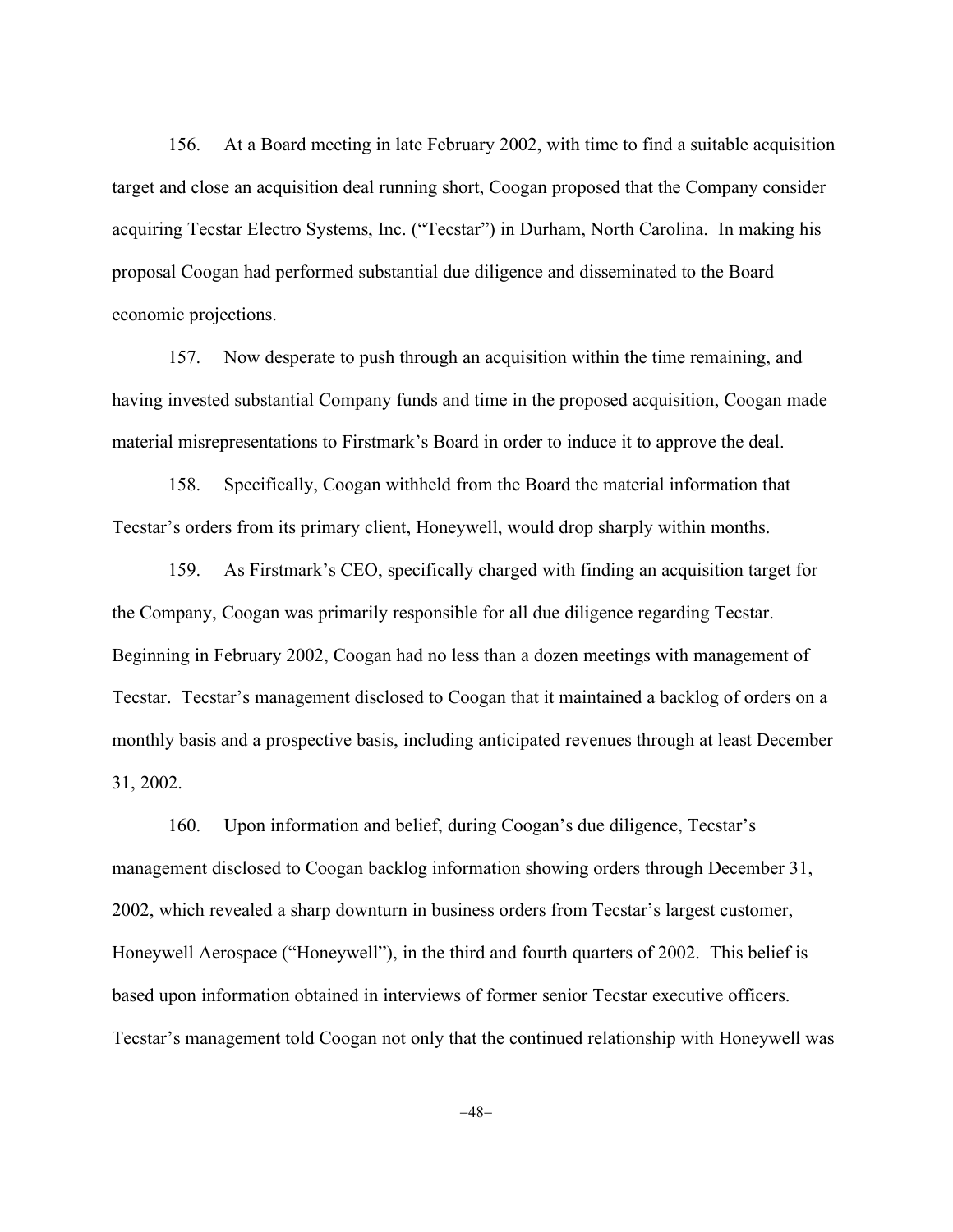uncertain, but that the committed and booked business from Honeywell in the third and fourth quarters of 2002 was sharply down. This information was conveyed to Coogan not only orally but, according to interviews conducted prior to April 17, 2003 with Tecstar management, Coogan and his accountants received three and six-month backlogs and also a one-year backlog.

161. On or about March 20, 2002, Coogan presented the results of his due diligence to Firstmark's Board. Despite having actual knowledge that the business orders from Honeywell would decline sharply during the third quarter of 2002, Coogan failed to disclose this information to the Board. Instead, Coogan prepared and presented to the Board a deal profile for the Tecstar acquisition which projected future growth based solely on the three month backlog of orders. The projections Coogan presented to the Board reflected average monthly orders from Honeywell greater than 1.5 million dollars for the three-month period ending June 30, 2002. Coogan minimized the potential impact of any loss of Honeywell business, pitching the acquisition to the Board as attractive on a balance sheet basis regardless of the Company's fortunes in the marketplace as "we can acquire [a] \$10-12 million business for at most \$4mm." At the time of Coogan's March presentation, Honeywell orders accounted for approximately 50% of Tecstar's business.

162. Upon information and belief, based on interviews with Tecstar managers prior to April 17, 2003, Coogan attended a meeting in early to mid-April 2002 at the North Carolina premises of Tecstar, at which Brian Harbell, a Tecstar middle manager, apprised Coogan that the continued relationship with Honeywell was uncertain, and that the committed and booked business in the third and fourth quarters with Honeywell was sharply down. As a result, following that meeting, Coogan demanded that Tecstar allow him to meet personally with

 $-49-$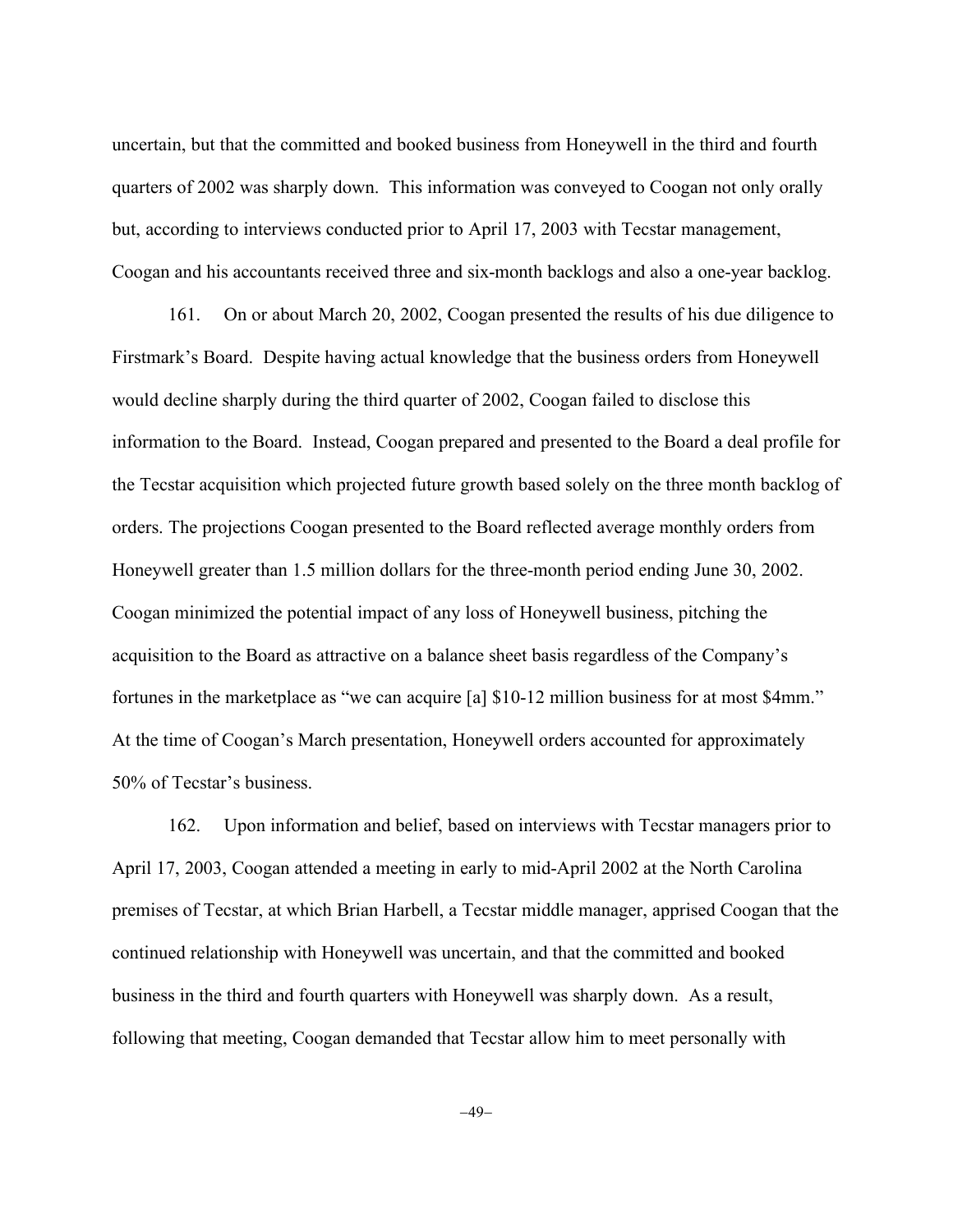Honeywell to discuss the relationship and the status of orders.

163. With the support of the Board, on April 23, 2002 Coogan transmitted a proposed letter of intent to Mr. John Clark, Chairman of the Board of Tecstar, copies of which were provided to the Board, and in which Coogan acknowledged:

> We are now far more familiar with the company, its management team, its major issues, its assets and its earnings capacity going forward with or without the Honeywell business (which as you know represents over fifty percent of the Company's revenues). We have probably completed eighty-five percent +/- of our due diligence.

164. On or about April 25, 2002, the Firstmark Board of directors decided to proceed with the acquisition. While the Firstmark directors were aware that the continuation of a supplier relationship with Honeywell was uncertain, Coogan did not inform them of the steep downturn in Honeywell business commencing in the third quarter of 2002.

165. According to Coogan, the Board relied entirely and solely on him for all due diligence, the conduct of negotiations and conducting and closing the Tecstar acquisition. Coogan's knowledge of the imminent, substantial decline in Honeywell's orders was, accordingly, material information that he was obligated to disclose to the Board.

166. By failing to disclose his knowledge of an imminent, substantial decline in Honeywell orders, Coogan omitted material information necessary to make his presentation to the Board not misleading.

167. Coogan controlled all information presented to Firstmark's Board. Ali Ezami was Tecstar's general manager of the Aerospace business, as well as Tecstar's liaison to Coogan. He provided information to Coogan and hoped to secure a job with Firstmark as president of the acquired business. During this time Coogan had instructed Ezami not to provide any information

 $-50-$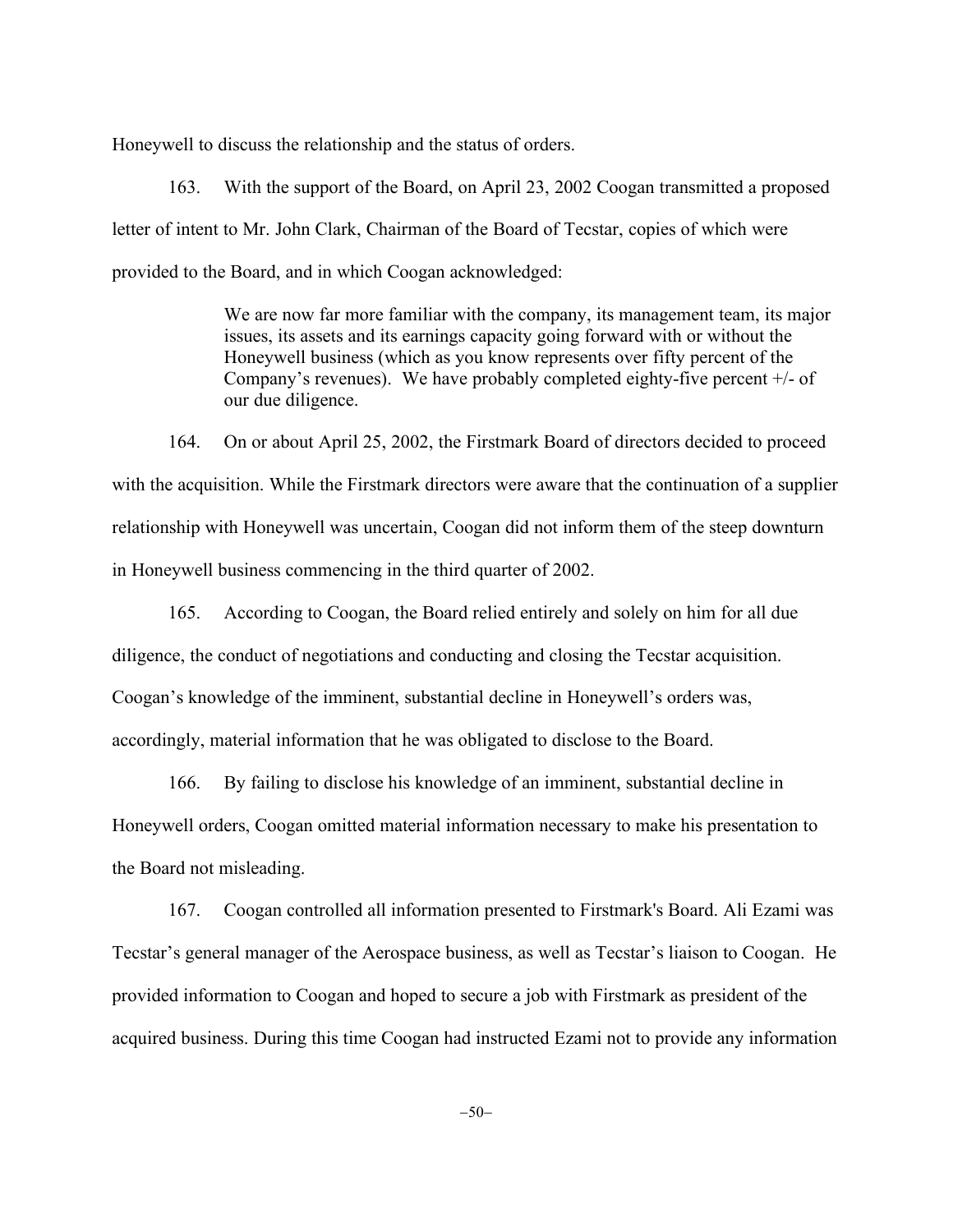to the Board except as Coogan instructed. Coogan also divided the due diligence tasks between the accountants whose work was limited to determining feasibility and cost of appropriate SEC audits and the lawyers whose work was limited to review of operative business agreements and the like. Coogan maintained separate control of each due diligence function and reviewed all memos from Firstmark's accountants and lawyers before presenting them to the Board.

168. In April and/or May 2002, Coogan visited Honeywell purportedly to discuss the status of its relationship with Tecstar and its intentions with regard to future orders. Ali Ezami, Tecstar's general manager, accompanied Coogan to the Honeywell meeting. At the meeting, Coogan failed to ask any material questions about Honeywell's relationship with Tecstar or its intentions with regard to pending or future orders. On information and belief, based upon the information recited in the foregoing paragraphs, Coogan intentionally and knowingly refrained from asking Honeywell material questions about Honeywell's relationship with Tecstar or its intentions with regard to pending or future orders. At minimum, a reasonably prudent person in Coogan's position would have used the Honeywell meeting as an opportunity to inform himself fully of Honeywell's intentions, which Coogan failed to do.

169. On or about May 24, 2002, in reliance upon the false and misleading information provided to it by Coogan, Firstmark's Board approved the Tecstar acquisition and entered into an asset purchase agreement with Tecstar. On May 28, 2002, Firstmark filed its 8k over Coogan's signature and disclosed the Asset Purchase Agreement. While not bound to do so, the Board contemplated hiring Ali Ezami as the president of the new subsidiary.

170. Coogan was motivated to deceive the Board of Directors and Firstmark stockholders in order to entrench himself and maintain his ability to funnel excessive self-

 $-51-$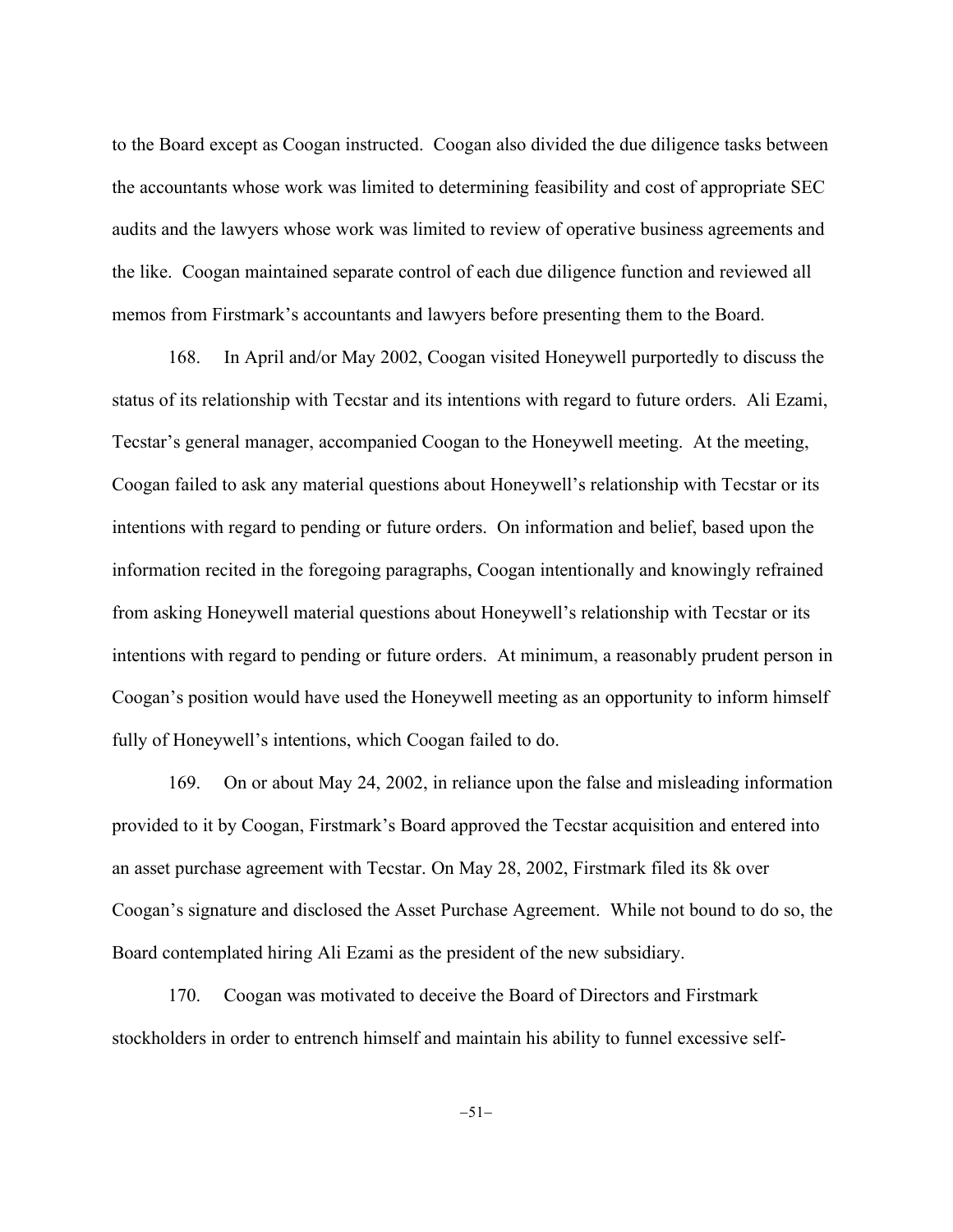dealing compensation and other benefits to himself and Kaplan.

171. While the Board contemplated the closing of the Tecstar asset purchase to occur in late June, upon information and belief, Coogan, delayed the closing until July 8, 2002 in order to have sufficient time to orchestrate and implement his take-over of Firstmark. For example, in a June 11, 2002, memo to the Board, Coogan apologized for not disclosing one delay by explaining that he "just forgot to bring it up."

172. On July 8, 2002, Firstmark and Tecstar closed the asset purchase. On July 9, 2002, Ezami became a director.

## **VI. Coogan Seizes Control of the Company Through Deception.**

## **A. Coogan Secretly Decides to Seize Control of the Company**

173. Beginning no later than mid-June 2002, Coogan unlawfully seized control of Firstmark by secretly making a fraudulent tender offer for sufficient shares of Firstmark stock to increase his ownership to more than fifty percent.

174. By Coogan's own admission at his deposition on August 14, 2002, Coogan began investigating the purchase of additional shares of Firstmark stock in June 2002, before the Tecstar asset purchase agreement had even closed. Coogan's goal was to acquire enough shares to take control of Firstmark's Board of Directors. By the end of June 2002, Coogan had retained counsel (Kaplan) to assist him in obtaining the shares.

175. According to Coogan's own deposition testimony, by mid-June Coogan determined to buy more shares to gain control in material part because, according to Coogan's sworn testimony:

> [Ezami] had great concerns that the Board…wasn't dealing with him honestly…and that if…the Board was allowed to stay in place, that – they would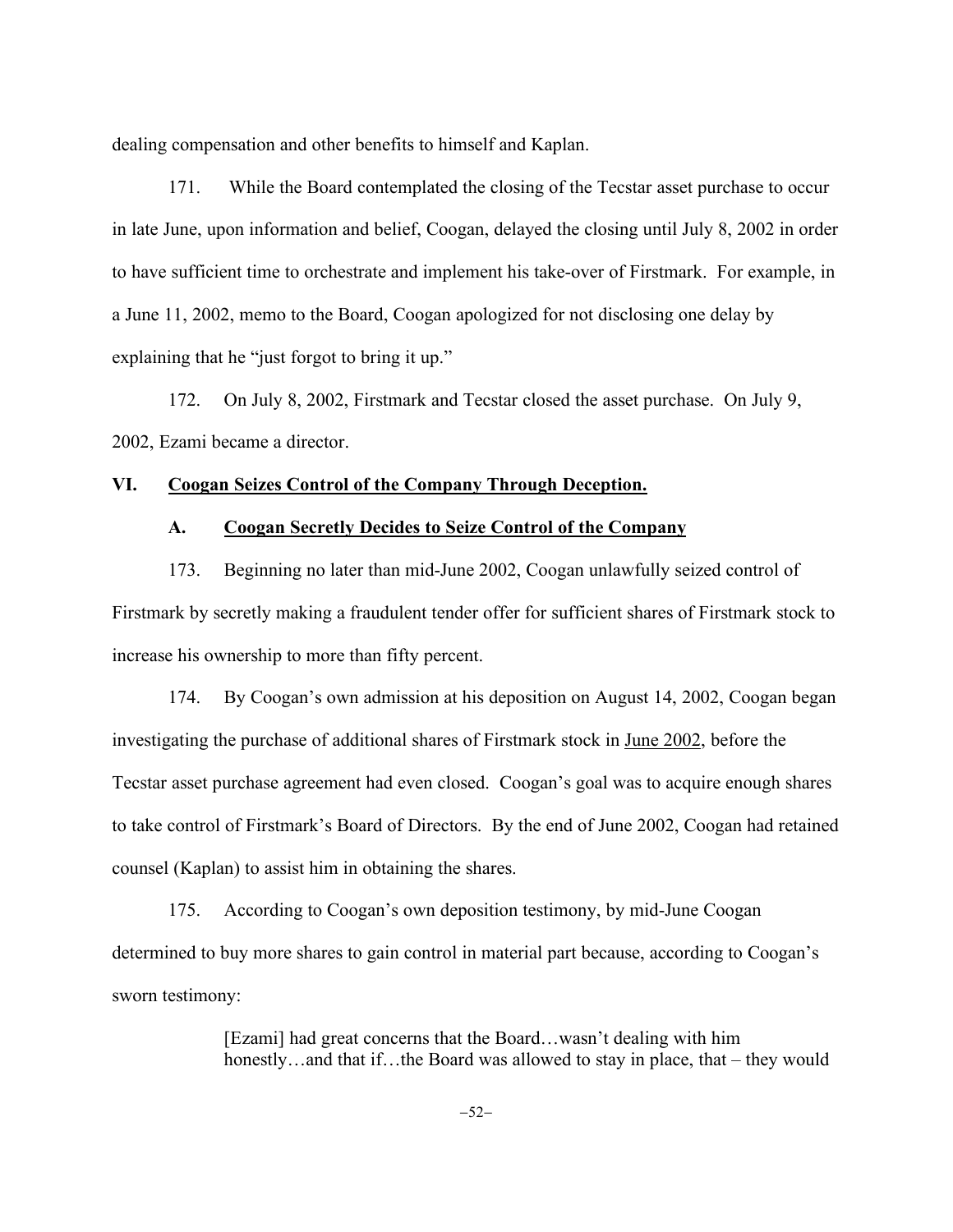ruin the business. And as a consequence, [Ezami] he had serious doubts that [Ezami] he would be willing to sign his contract, which was a pre-condition or one of our major pre-conditions of closing the transaction;

Coogan also testified that Ezami had asked Coogan to change the Board, as Ezami might not sign a contract unless the Board was changed. Coogan admitted that by the middle of June, he had determined that he would try to change the Board of Directors, purportedly in order to close the transaction and retain Ezami.

## **B. Coogan Lies to Shareholders to Induce them to Sell to Him**

176. Coogan admitted under oath that between the middle of June and prior to the July 8, 2002 closing, he told a "number of our shareholders:"

> [L]ook, you know, if we're - - if this Board is going to be changed and this deal is going to get done, I guess I'm going to have to buy some shares and try to change the Board.

177. This statement to shareholders was false and misleading. Under the Acquisition Agreement Coogan had negotiated, Firstmark was not bound to hire Ezami. The Tecstar deal did not depend on hiring Ezami. Upon information and belief, Ali Ezami was hoping to be hired as he would be out of work unless the Tecstar business was sold as a going concern. Upon information and belief, Ezami never asked Coogan to change the Board of Directors and Ezami never informed Coogan that he was unwilling to sign an employment contract unless the Board of Directors was changed.

178. Upon information and belief, in May and/or June 2002, well prior to the July 8<sup>th</sup> closing, Coogan met with third parties including outside investors and investment bankers to seek financing or other means, such as a merger, by which to achieve his tender offer and takeover campaign.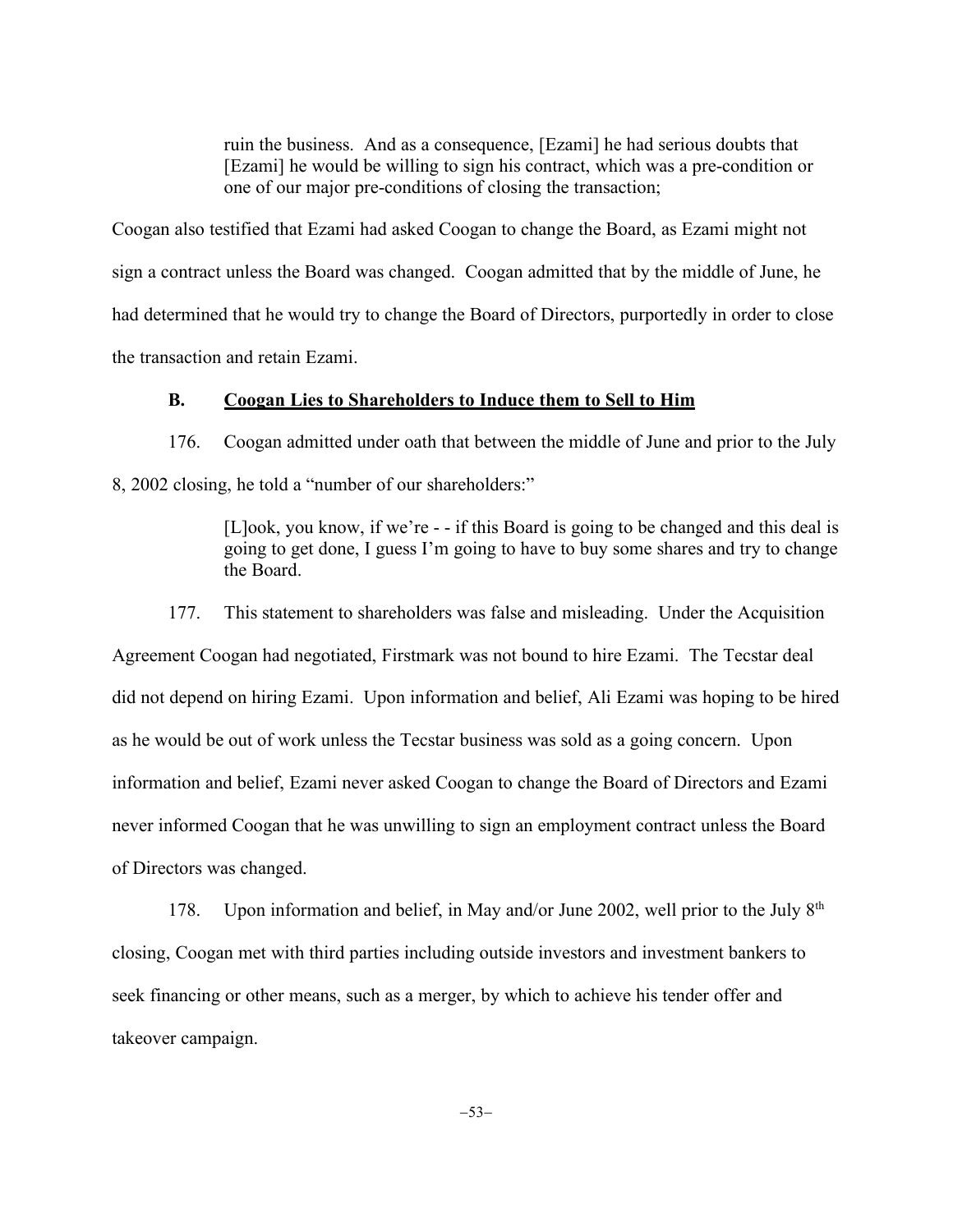179. Coogan at this time was uniquely in possession of inside information as he was the person primarily responsible for the Tecstar due diligence, and possessed information about Tecstar's backlog of orders that he had wrongfully withheld from Firstmark's Board.

180. Upon information and belief, based on contemporaneously made notes dated July 10, 2002 and signed by Mark W. Harry on July 10, 2002: (i) between May 29, 2002 and June 20, 2002, Mr. Harry had purchased on the open market 32,000 shares of Firstmark common stock; (ii) on July 9, 2002, Mr. Harry received a printed postcard from Firstmark announcing the acquisition with a handwritten note from Bill Coogan; and (iii) on July 10, 2002, Coogan called Mr. Harry and spoke to him for approximately forty-five minutes. During their conversation, Coogan, *inter alia*, represented that: (i) there was a need to increase the number of shareholders from the approximate 150 current to over 300 in order to maintain the stock exchange listing; (ii) that the current Board of Directors was a weakness; (iii) that one large shareholder who owned a securities firm in Texas was causing problems by buying up all available shares and reducing the number of shareholders, making it more difficult to maintain the minimum number of shareholders required for listing; and (iv) that he felt something should be done about this Texas investor. Coogan also purported to disclose inside financial information to Harry during the call, telling Harry that Firstmark was in better financial shape that its public filings revealed.

181. The representations by Coogan to Harry, and upon information and belief, made to numerous shareholders, were materially misleading and deceptive because, *inter alia*, Coogan and no one else was the large shareholder who, as of July 10, 2002, was in the process of purchasing shares and reducing the number of stockholders and it was Coogan who intended to take over the Company, entrench himself and deregister the stock.

 $-54-$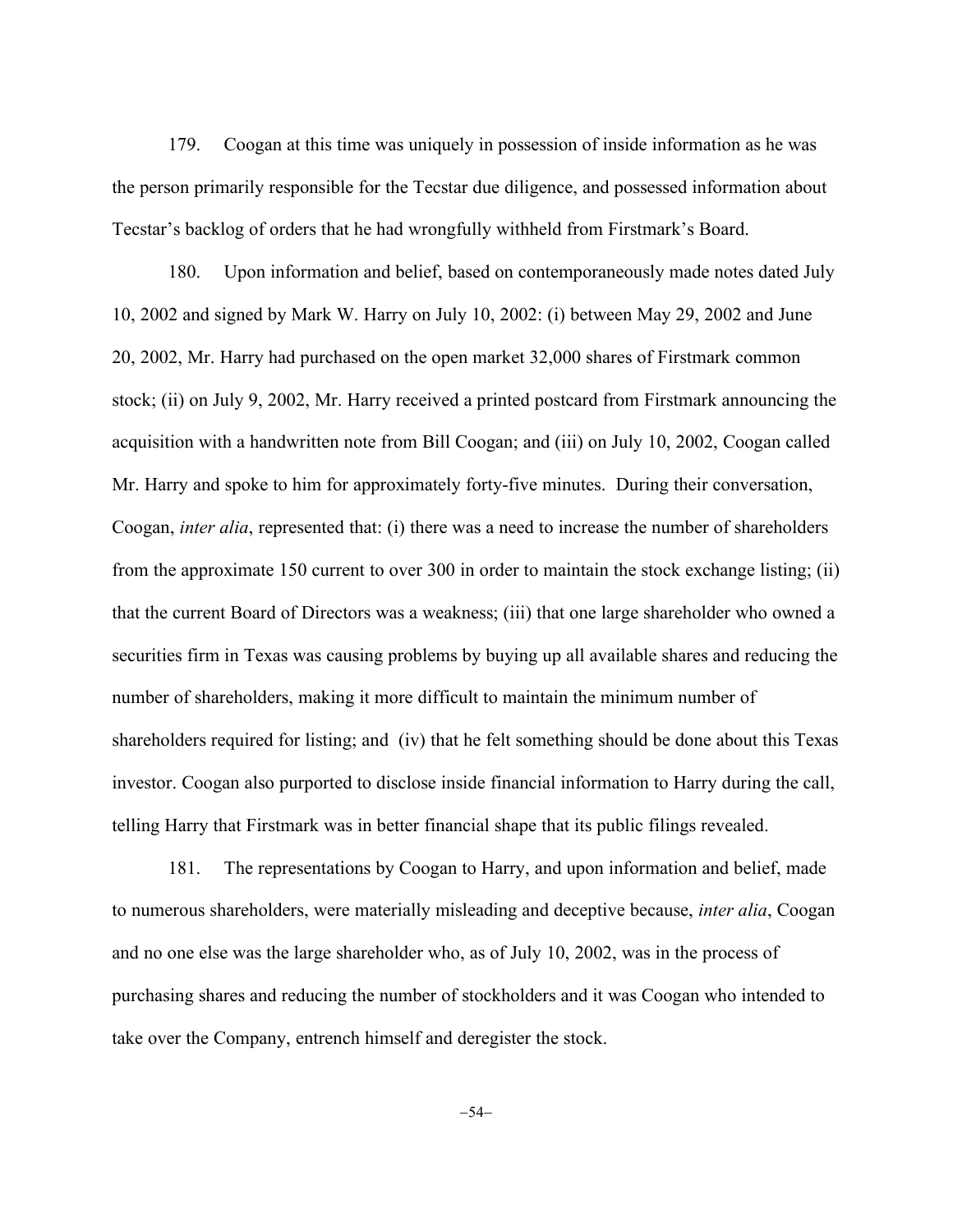182. Coogan admitted under oath at his 2002 deposition that his intention in buying additional shares of Firstmark common stock was to take control of the Company.

## **C. Coogan Misleads the Shareholders Again in his July 19, 2002 Form 13D.**

183. At the time that Coogan began seeking to acquire a controlling interest in Firstmark, his Form 13D, most previously filed with the SEC on May 1997, expressly represented that his purpose in owning shares of Firstmark was "for investment purposes only," and disclaimed any intention to take control of the Company, to sell substantially all its assets, to cause the delisting of its stock or to take any action to reduce the number of shareholders below 300. As previously alleged, from 1997 through March 1999, Coogan failed to amend his Form 13D when he caused the sale of the title insurance business and when he subsequently caused the stock to be delisted.

184. Coogan did not amend his Form 13D until July 19, 2002, after he had secured controlling interest in the Company. That amendment did not reflect his then intention, upon information and belief, to go private in violation of his fiduciary duty to shareholders. That amendment, jointly filed with Susan Coogan, was knowingly false.

185. The July 19th Form 13D Amendment was knowingly false because Coogan failed to disclose his prior actions to sell the title insurance business and to delist the stock.

186. The July 19th Form 13D Amendment was materially misleading for failure to disclose that Coogan had launched a takeover campaign in June and had secured a more than  $50\%$  controlling interest before his July 19<sup>th</sup> filing.

187. On information and belief, in his July 19, 2002 amendment, however, Coogan again made a false and deceptive statement when he represented that he had "no present plans or

 $-55-$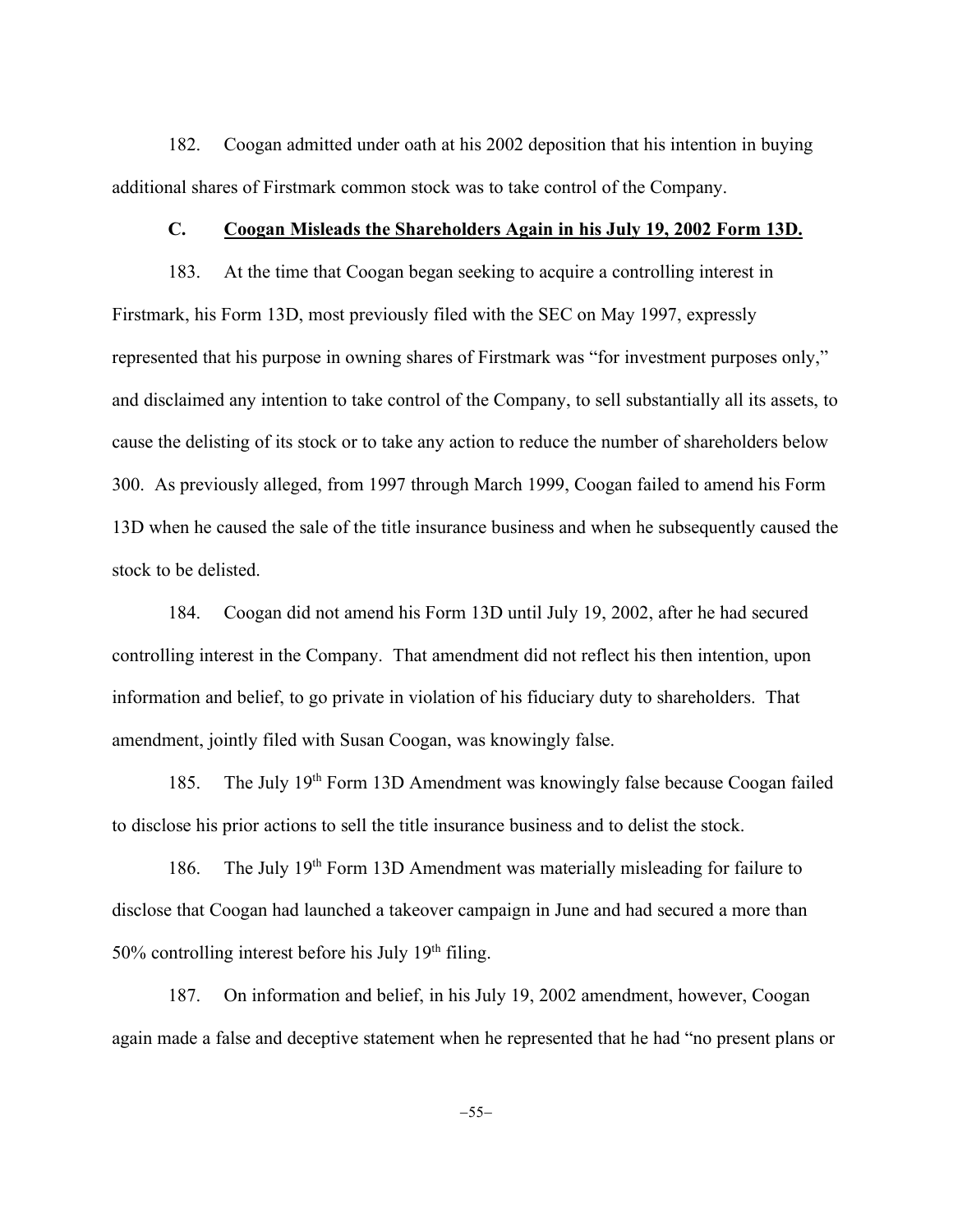proposals that relate to or would result in any actions or events required to be described in Item 4 of Schedule 13D." This statement was false and deceptive because, upon information and belief, at the time that Coogan made this statement, he already intended to cause the Company to terminate its public filings with the SEC, which is an action or event required to be described in Item 4 of Schedule 13D.

188. The belief stated in the foregoing paragraph is based upon the following information:

(a) Coogan's prior course of conduct, as described in this Complaint, in seeking systematically to take control of the Company and eliminate any transparency into his activities in running the company, revealed *inter alia* by his causing or permitting the April 1999 delisting merely weeks after his false assurances to stockholders that the NASDAQ Small Cap Market listing would be maintained;

(b) His prior actual knowledge of the imminent, sharp downturn in Honeywell orders to Tecstar, as described in this Complaint; and

(c) His statements in letters to shareholders on February 13, 2003 and April 14, 2003, in which he represented the principal driving factors underlying the deregistration were (i) the wholly "unexpected loss due to a dramatic decline in business in the third quarter of 2002" because "when Firstmark agreed to …acquire the ..business we were led to believe that operating results for the near-term would be better than they have been" and (ii) the "extraordinary expenses related to the [July-October] proxy fight."

### **D. The Termination of Coogan's Employment Contract**

189. On or about August 5, 2002, having become aware of some small part of

 $-56-$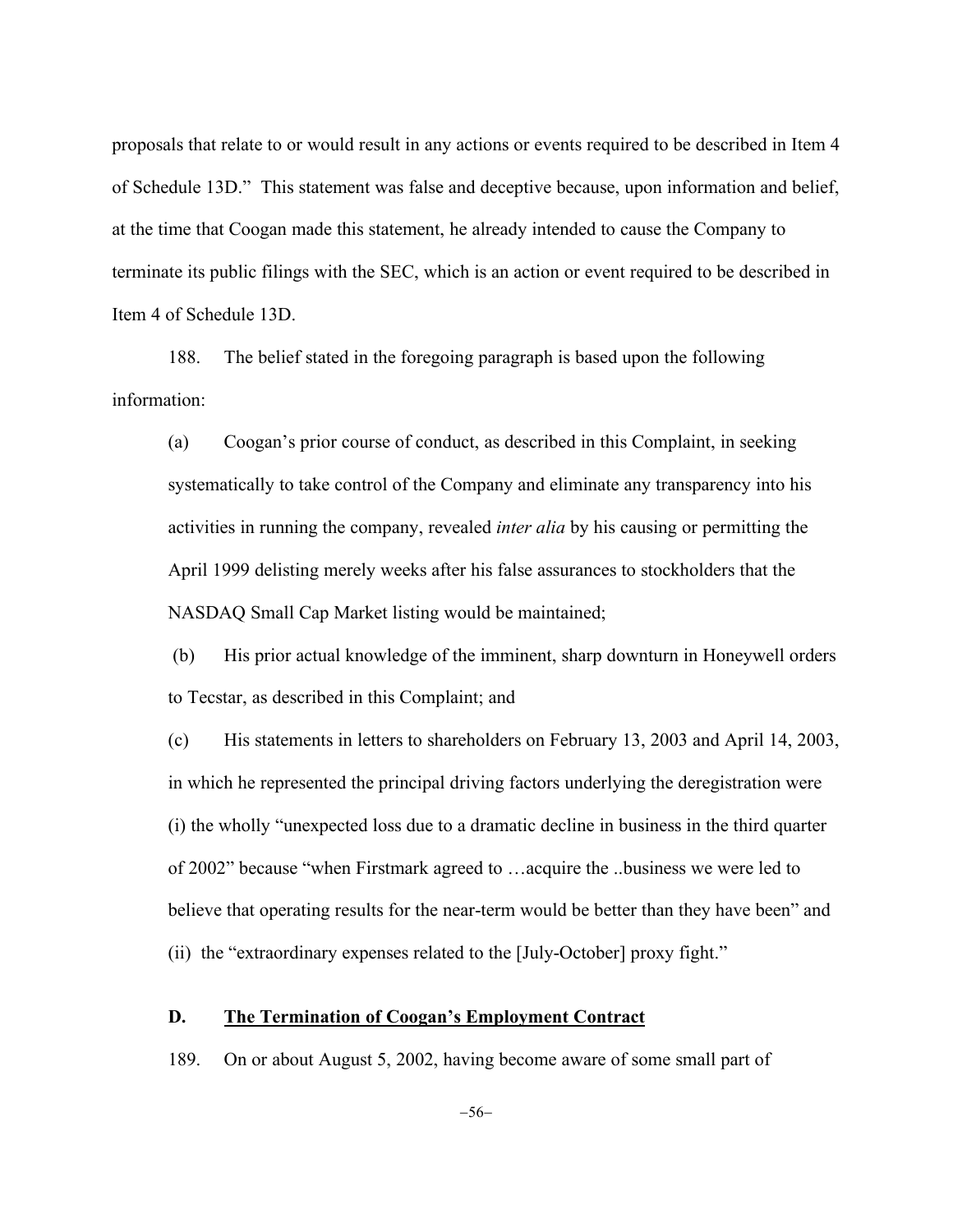Coogan's self-dealing activities, the Board removed Coogan from his position as CEO and Chairman of the Company. Coogan responded by calling for a shareholders meeting to replace the Board and filing a lawsuit against the Board members.

190. In his August 20, 2002, proxy Coogan admitted that on or about August 6, 2002, his November 2001 employment contract had been terminated upon his receipt of a written notice of his termination.

# **E. Coogan and Kaplan Conspire to Have Firstmark Unlawfully Pay Kaplan's Legal Bills to Coogan.\_\_\_\_\_\_\_\_\_\_\_\_\_\_\_\_\_\_\_\_\_\_\_\_\_\_\_\_\_\_\_\_\_\_\_\_\_\_\_\_\_\_\_\_\_**

191. Late in the day on August 23, 2002, after a brief but intense period of litigation, but unaware that Coogan's stock was void, unaware of Coogan's past looting, and unaware of Coogan's material omissions about the Company's short-term cash needs, Gorman, Aplin, Mayer and Ellis resigned as directors, believing that an amicable resolution of the dispute was in the best interest of the Company.

192. On August 26, 2002, Susan Coogan was appointed director and Coogan was reinstated as Chairman of the Board and "as …[Firstmark's] President and Chief Executive Officer."

193. According to the Firstmark's minute book, on September 19, 2002, a special meeting of the Board of Directors consisting of Coogan, Susan Coogan and Ali Ezami was held by telephone. At Coogan's request, Kaplan acted as secretary. The interim caretaker Board purported to direct Coogan to pay Kaplan and reimburse Coogan and Susan Coogan for the fees and expenses incurred by Coogan in the personal lawsuit brought by him and his wife and proxy solicitation, whether the expenses were on behalf of Coogan "or the Company." Upon information and belief, Ezami objected to such payment and did not vote to approve it.

 $-57-$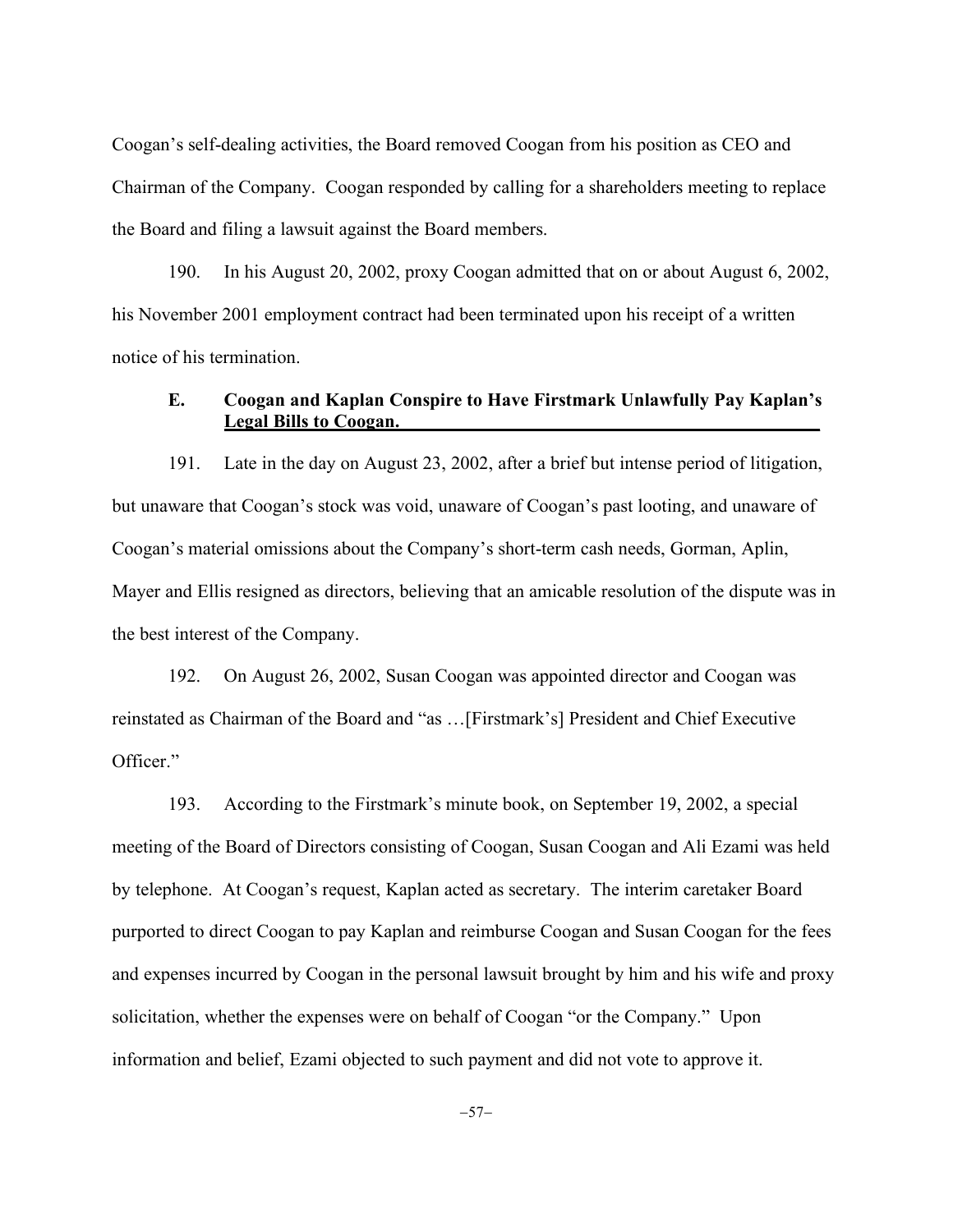Accordingly, Kaplan's minutes falsely represented the approval to have been unanimous.

194. As Coogan and Kaplan well knew, the September  $19<sup>th</sup>$  authorization to pay Coogan's litigation and proxy expenses was unauthorized and violative of 13-A M.R.S.A. § 717 because the purported authorization required his and his wife's vote, because he never sought stockholder approval and because there was no effort to demonstrate the propriety or fairness of the payment, much less any record of a fairness determination.

195. Coogan knew that Maine law did not allow him and his wife to cause Firstmark to pay these expenses. On or about January 11, 2002, Thomas Grant, Esq., retained by Coogan on behalf of Firstmark, had informed Firstmark and Coogan by letter, that under section 717 of the Maine Business Corporation statute, any agreement in which a director has a personal interest, if authorized by director action, must be approved by a majority of disinterested directors, or failing that, by a vote of the stockholders and in all events, upon a record of demonstrable fairness.

196. As a matter of law, the September  $19<sup>th</sup>$  authorization to pay Coogan's legal and proxy expenses, which upon information and belief totaled approximately \$200,000, was void under 13-A M.R.S.A. § 717(1).

## **F. Coogan Commits Proxy Fraud in Connection with the October 2002 Election.**

197. On August 8, 2002, as amended August 20, 2002, as amended August 23, 2002, Coogan filed a proxy concerning his call for a shareholders meeting September 6, 2002. Coogan's proxy statements were replete with fraudulent misstatements and omissions.

198. For example, Coogan made the following false and misleading statement: [B]efore I joined Firstmark as its Chairman, President and CEO, the price of the Company's common stock was well below its current levels.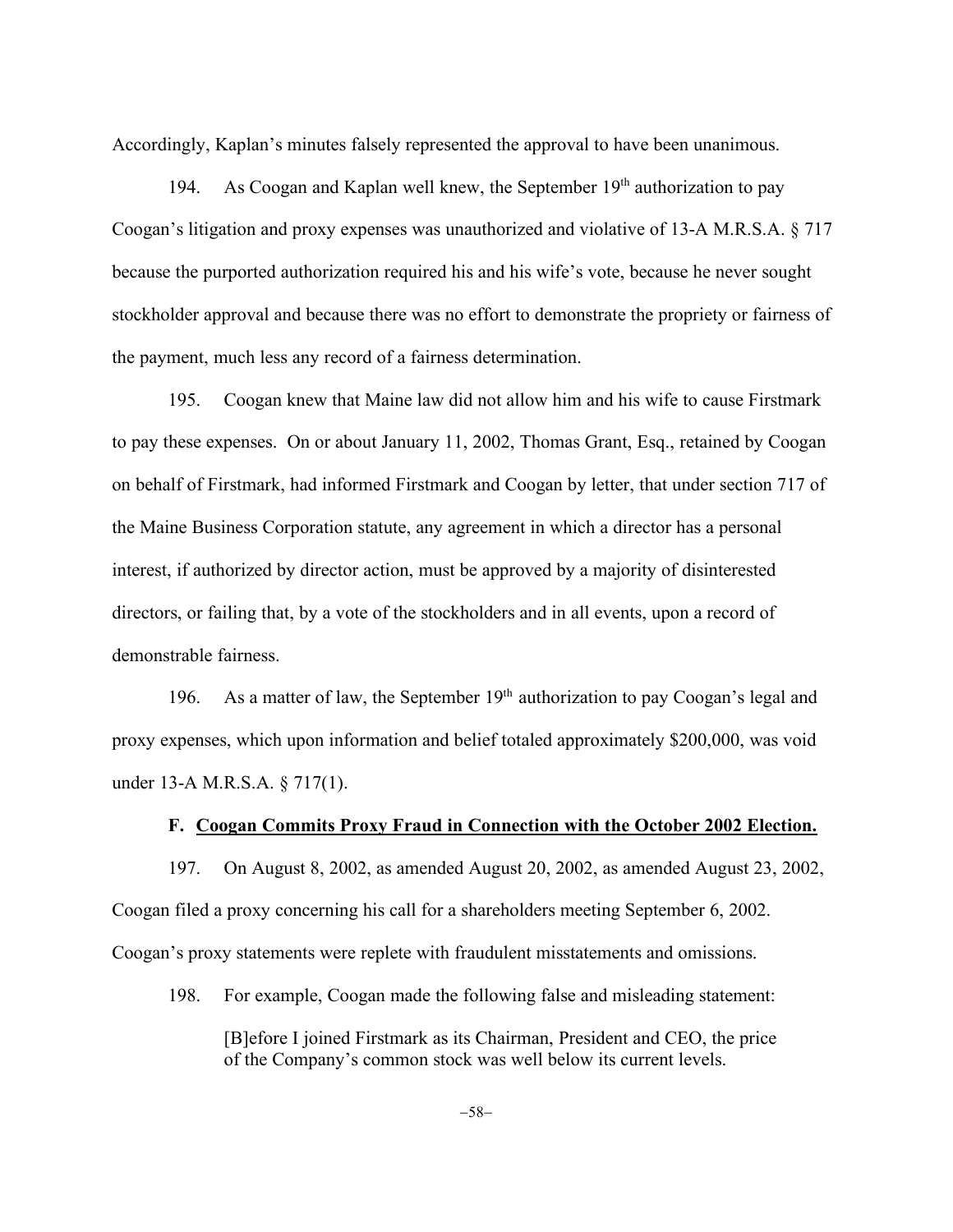Before I became Chairman, President and CEO of Firstmark in November 2001, the Company's sales prices during the second and third quarter of 2001 for its common stock ranged from a low of \$0.32 to a high of \$0.59 per share. During the past 30 days [preceding August 20, 2002], Firstmark's common stock has traded at a low of \$0.86 and a high of \$1.35. On the date I issued a call of substitute annual meeting of shareholders, July 12, 2002, the closing price of Firstmark was \$1.15. That's an increase of approximately 195 percent, from the high of \$0.59 per share during the third quarter of 2001, the period immediately before I became President and CEO of Firstmark…I believe that my hard work in guiding the Company from November 2001 to August 2002 is reflected in the increase of our common stock of approximately 195 percent, from the high of \$0.59 per share during the third quarter of 2001.

199. Coogan's assertion that his "hard work" was the cause of the Company's thenrecent share price increase was false and materially misleading because, *inter alia,* Coogan's activities in the years 1996 through at least March 1999 had been designed to manipulate the share price and had caused it to reach the low level Coogan cited as being purportedly "before I joined Firstmark as its Chairman, President and CEO." Coogan, his wife Susan Coogan, and his former partner Cruickshanks, with the assistance of Firstmark's former legal counsel Ball, had previously dominated Firstmark's Board and successfully manipulated the shareprice in a range between \$4.50 per share and \$.75 per share.

200. In his August 8, 2002 proxy statement, Coogan also falsely represented that:

Firstmark has not held a regular shareholders meeting since 1996, and I believe shareholders should have a board that promotes the highest levels of corporate governance procedures and gives shareholders a voice in electing directors. Firstmark is required to have an annual meeting each year to be in full compliance with applicable Maine law. While the company did have a special shareholders meeting in February 1999 on the sale of Southern Title to Old Guard, it has not held a regular annual shareholders meeting since the fall of 1996…I have repeatedly voiced my concern about the length of time that has past since a regular annual meeting has been held, and have met with resistance each time. I believe the proper election of Firstmark's directors at a properly conducted meeting should be a priority for the company…I am concerned that the rights of Firstmark's shareholders have been ignored by the Company's Board.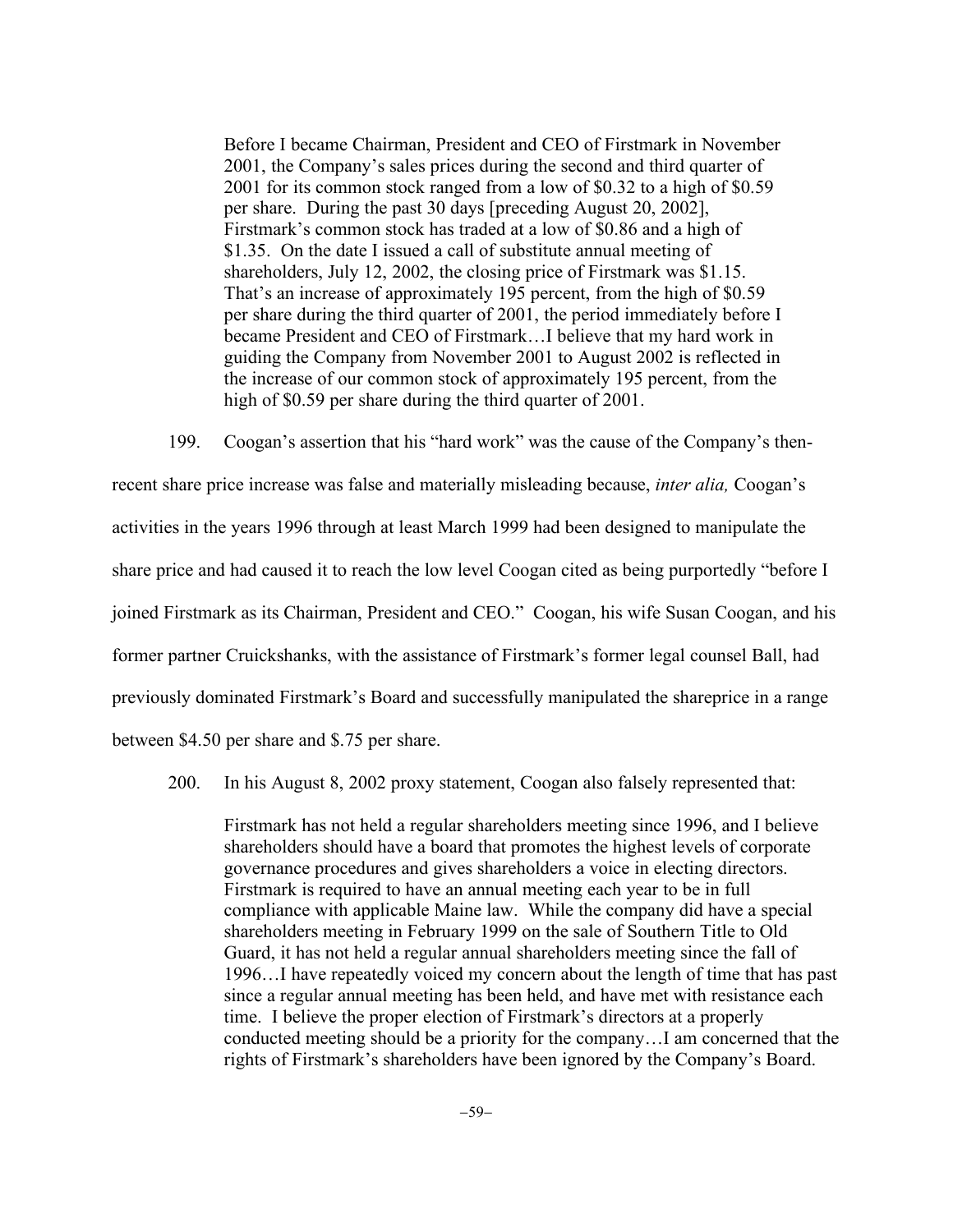201. In his August 20, 2002 amended proxy, Coogan repeated the foregoing misrepresentation and added the false statement that:

> I have voiced my concern at Board meetings since becoming a Director of Firstmark about the length of time that has passed since a regular annual meeting has been held…I am dissatisfied that Firstmark's shareholders have not held an annual meeting for years.

202. Coogan's statements quoted in the foregoing two paragraphs were false and misleading because as more than a ten percent stockholder, Coogan had the legal ability to obtain a court order calling a meeting and, in all events, because as the largest single and controlling stockholder who, at least through early 2001, controlled the board, Coogan at any time could have caused a shareholder meeting to be noticed and convened.

203. These representations as to historic facts and statement of intent as to Coogan's purported dissatisfaction with shareholders governance rights are false and materially misleading because, to his knowledge no annual meeting of shareholders or any meeting of shareholders was held in the fall of 1996. In fact, in violation of law and the then Company By-Laws in May 1996, Coogan had caused Firstmark to unlawfully pack the Board. While the prior Board had authorized and directed a call of a meeting of stockholders for July 1996 to ratify the expansion of the Board, Coogan's Board never revoked that action but ignored it. No such meeting of stockholders was ever called in July or at any other time in 1996. When Coogan called the special meeting in February 1997, his agenda included only the two votes to increase capital sixfold and to opt out of the appraisal rights control statute.

204. In his August 8, 2002 amended proxy, Coogan also falsely stated his purported belief "that if my director-nominees were elected Firstmark common stock would further

 $-60-$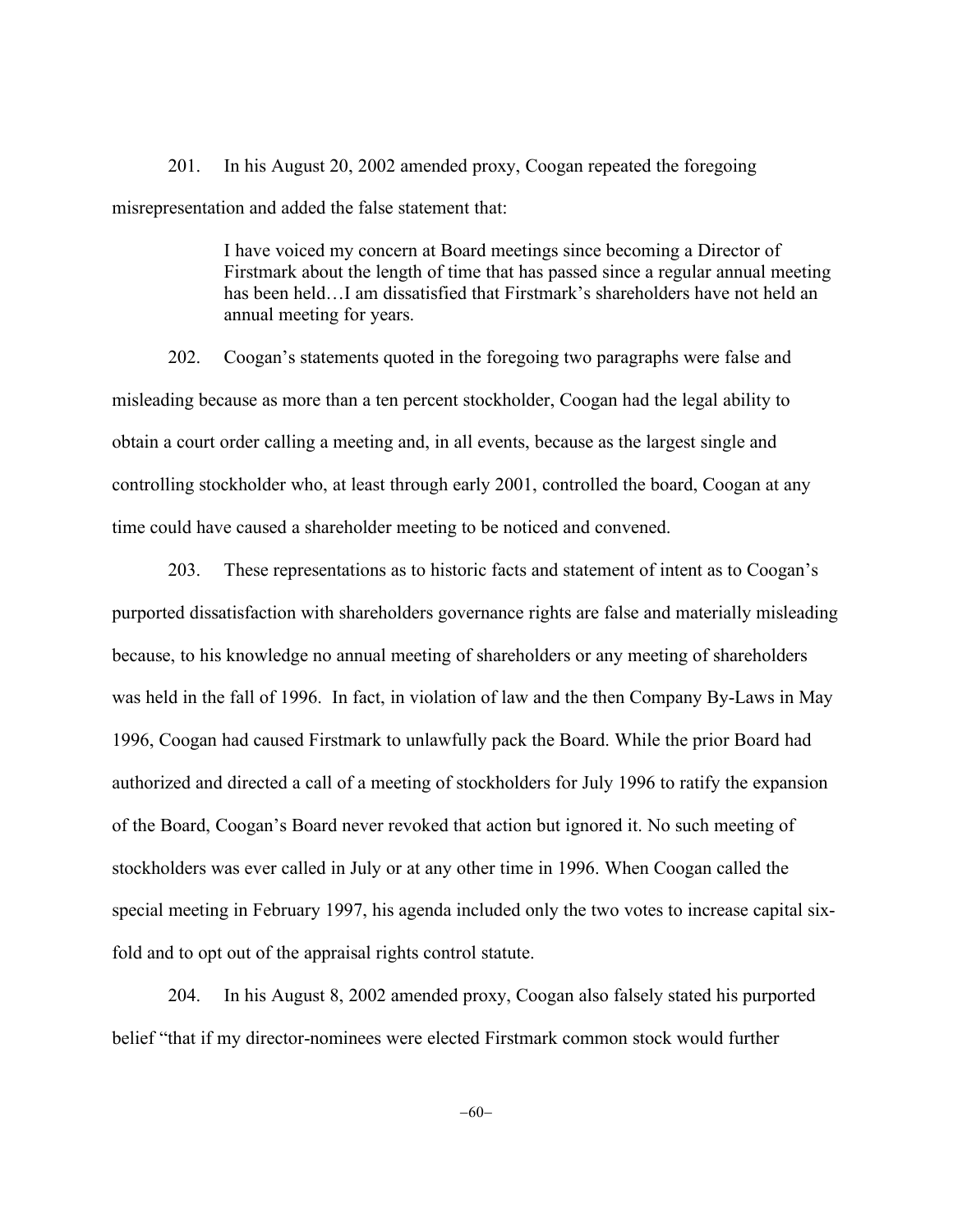increase in value…Our first acquisition has been well thought out and well executed." In his August 20, 2002 proxy, he stated his purported belief "that the Tecstar Electro Systems acquisition will provide shareholder benefit in the future" and "that my director-nominees…will take action to enhance shareholder value by leading Firstmark in seeking growth opportunities." These representations and statements of belief are materially misleading because, *inter alia,* Coogan then knew, but failed to disclose, that Firstmark's newly acquired business would shortly experience a sharp downturn in revenues.

205. In violation of his fiduciary duty to Firstmark and its shareholders, Coogan failed to disclose his prior scheme to take control in 1996, waste assets, entrench himself, delist the stock and eventually take the Company private. This allegation is made upon information and belief based on all allegations herein, including: (i) that after urging stockholders in February 1997 to increase capital six-fold as the title insurance business could not be developed and expanded without capital, within just months of the stockholders increasing Firstmark's capitalization to thirty million shares, Coogan set out to sell the very business he had merged into Firstmark; (ii) that to stay in control Coogan manipulated the market with materially misleading filings, then knowingly sold unregistered securities in violation of federal and state securities laws and did so by knowingly making false representations as to the convertibility of the securities; (iii) that after his manipulation did not sufficiently lower the market price of a Firstmark share, he and his Co-conspirators, aided and abetted by Ball, fraudulently issued about 630,000 shares of watered stock to themselves; and (iv) then, in selling the title insurance company, he and his Co-conspirators fraudulently concealed their prior wrongdoing and compounded their sins by falsifying minutes to approve the sale.

 $-61-$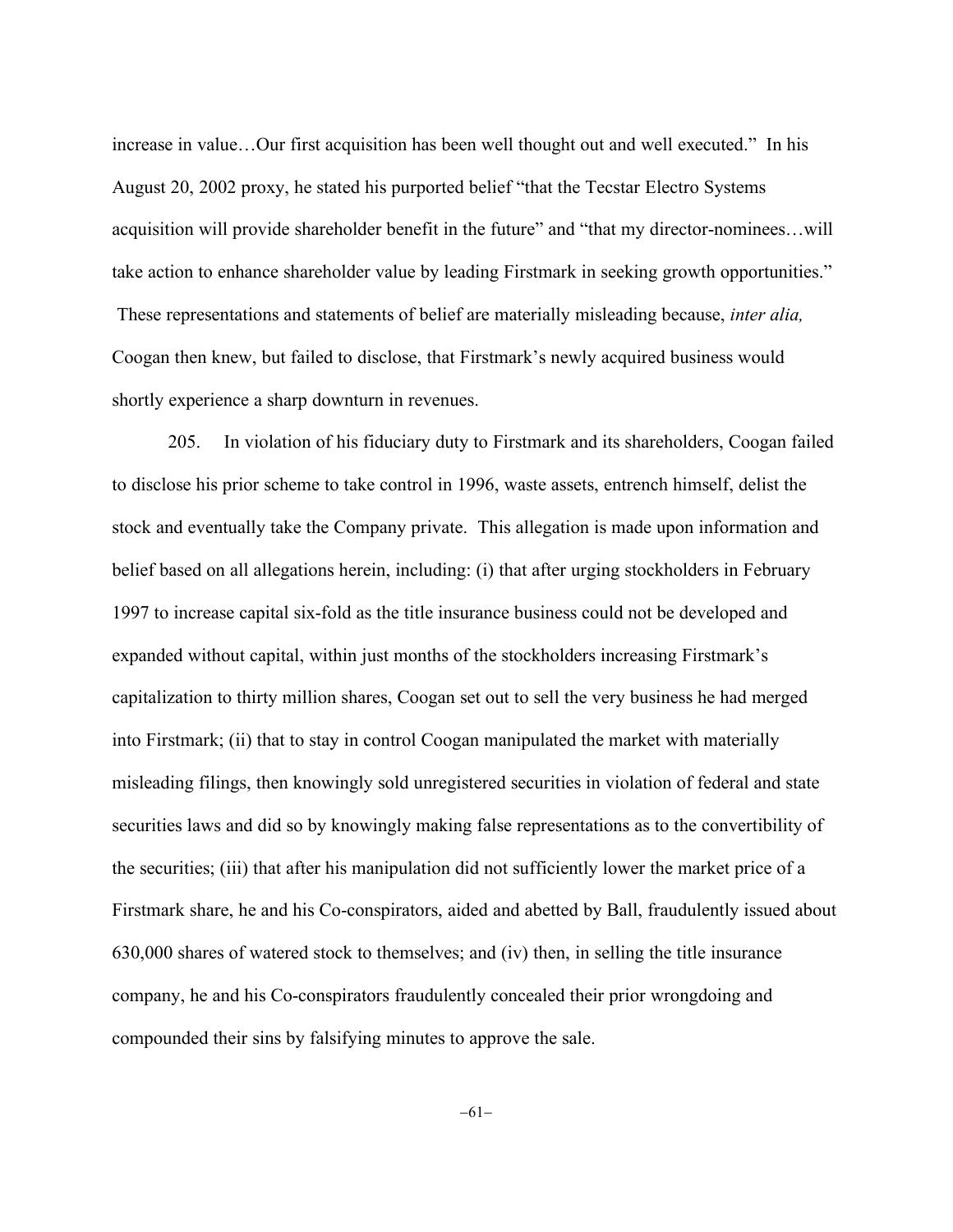### **G. Coogan Unlawfully Pays Himself an Excessive Salary.**

206. Having successfully entrenched himself, Coogan arranged for his \$300,000 annual salary to continue, even though he had become merely the president of a holding company, and he had himself agreed previously that \$300,000 per year was excessive for that position. While the admittedly terminated contract required the Board to set a new salary in October, Coogan continued to pay himself an admitted excessive salary without authorization and without even colorable claim.

207. While there is no director or shareholder resolution purporting to authorize the entry into an employment agreement, on November 19, 2002 Coogan falsely certified in Firstmark's 10QSB for September 2003 that the November 2001 employment agreement, which Coogan acknowledged had been terminated in accordance with its terms, was then extant between him and Firstmark.

208. Coogan's conduct in paying himself a \$300,000.00 salary without any authorization and without submission to stockholders, followed by his misrepresentations in his November 2002 SEC filing constitute willing, knowing and intentional fraud, evidenced in material part by having been advised in writing by counsel for the Company of such illegality.

## **H. Coogan Fraudulently Obtains Proxies for the October 2002 Election.**

209. Because the shareholder contest was so close, turning on less than one half of one percentage point, Coogan fraudulently obtained proxies from Phil A. Whitney and at least one other shareholder. On information and belief, he also improperly voted 24,953 shares standing in the name of Alliance Medical USA and made a secret agreement with John Wyand, one of Coogan's director nominees, to vote Wyand's shares.

 $-62-$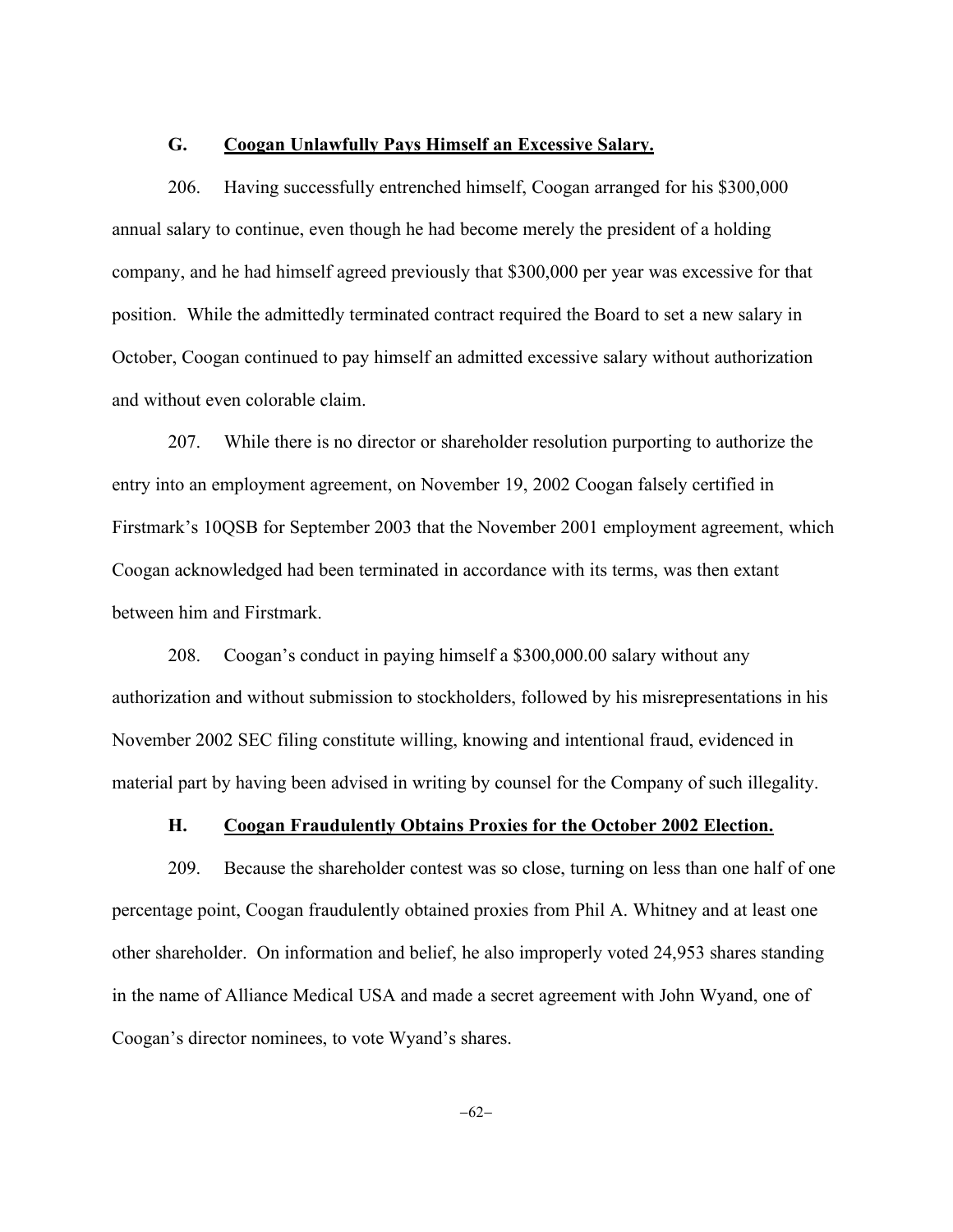210. While the contest was ongoing, under oath, Coogan testified that his proffered July 2002 offers to purchase coupled with a proxy were unconditional and that he would accept and close the agreements with all accepting shareholders. In fact, Coogan contracted with five shareholders in order to obtain their unconditional proxy and then refused to close on the contracts after securing his takeover.

211. In his August  $20<sup>th</sup>$  proxy—three days before the resignations of the Texas directors—Coogan represented that he possessed Mr. Whitney's proxy under a contract dated or effective August 5, 2002. But Keith Jones Esq. as counsel to Coogan wrote to Whitney the day before on August  $19<sup>th</sup>$  and apprised him that:

> Coogan has agreed to purchase your…shares pursuant to a contract that you and Mr. Coogan signed earlier...[That]agreement ....expired by its terms on July 31, 2002, but to secure…Mr. Coogan's right to vote the shares pursuant to the proxy in the agreement….the agreement term [must] be extended beyond July 31, 2002.

While Whitney signed and transmitted the agreement as requested to Coogan's attorney, and while prior to Coogan's August 19<sup>th</sup> extension request, Coogan had accepted Whitney's share certificate, assignment and agreement, more than seven months later Coogan refused to close.

212. Alliance Medical USA had been both a debtor and a shareholder of Firstmark for many years. Their management was well known to Coogan since at least March 1997.

213. In or about February 2002, Alliance and Firstmark reached an agreement, concluded by an exchange of letters in May 2002, whereby Alliance would sell its 24,953 shares back to Firstmark in exchange for a partial debt cancellation.

214. On July 8, 2002, the very day the Tecstar deal closed and by which time Coogan had already launched his secret, illegal takeover, Firstmark's local Montreal counsel learned that the stock certificate --necessarily in the name of Alliance-- had been located and had been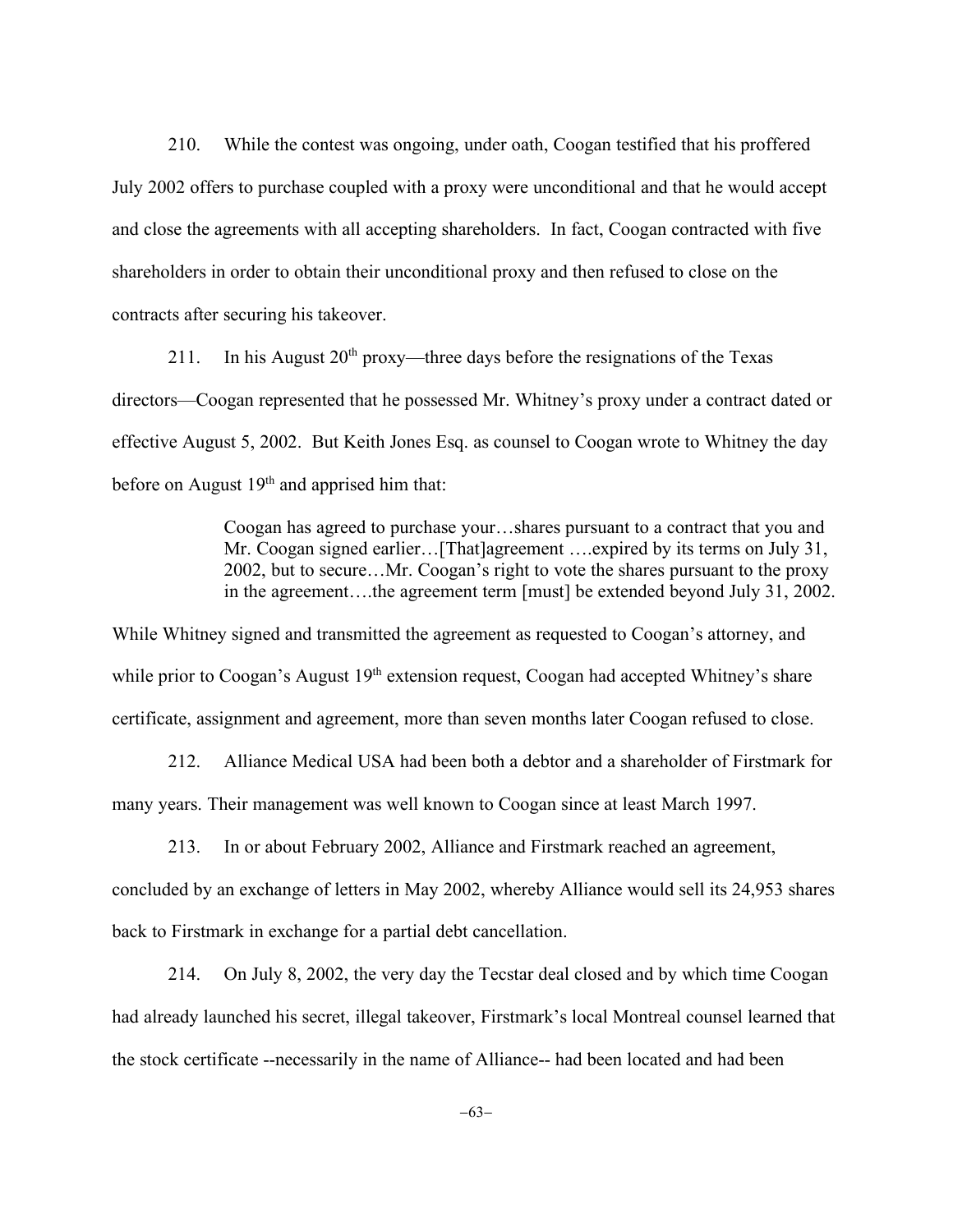forwarded to Coogan. Three months later, according to the list of eligible shareholders for the October  $4<sup>th</sup>$  meeting found in the minute book, the 24,953 Alliance shares were registered in street name.

215. Attorney Jones' October  $4<sup>th</sup>$  certificate as to treasury shares (differing by 13 shares) indicated only an insignificant change in the number of treasury shares from the audited financial for 2001 and the quarterly filings by Coogan (159,387).

216. Based on Attorney Jones' October 4<sup>th</sup> certificate and Attorney Kaplan's June 11, 2003 shareholder list, plaintiffs allege, on information and belief, that Coogan improperly voted 24,953 shares at the October 4, 2002 election.

217. On August 14, 2002, Coogan testified under oath that John Wyand was one of the Firstmark major stockholders with whom Coogan had a face-to-face meeting that some of Coogan's purchase agreements had handwritten terms differing from the form attached to his filed amended 13D and that some of the different terms may have been other than extension of closing dates. In his series of July to September filings, Coogan changed the calculation and number of open and closed purchase securities agreements, but on August 14, 2002 Coogan testified that he owned the Wyand shares.

218. On information and belief, based on the foregoing allegations, the September 13, 2002 proxy and the June 11, 2003 Shareholder List specifying Wyand as owner of 30,549 shares Coogan had a secret undisclosed agreement with his director nominee John Wyand concerning the vote and/or purchase of Wyand's 30,549 shares.

# **I. Repeating the March 1999 Fraudulent Procurement of Proxies, Coogan Fraudulently Misrepresents the Voting Procedures in the Proxies for the October 2002 Election.\_\_\_\_\_\_\_\_\_\_\_\_\_\_\_\_\_\_\_\_\_\_\_\_\_\_\_\_\_\_\_\_\_\_\_\_\_\_\_\_\_\_**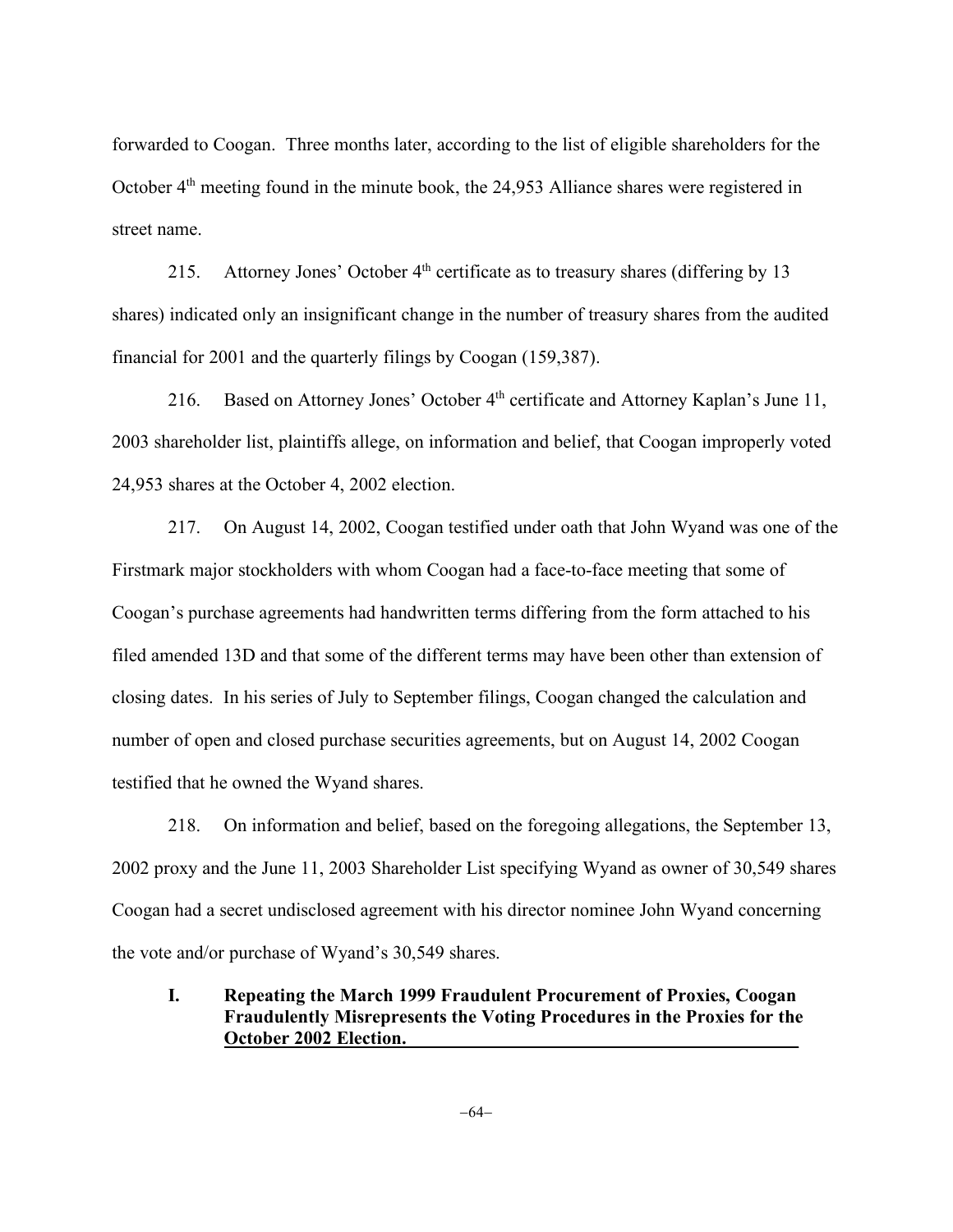219. In the proxy materials for the October 2002 election, Coogan, aided and abetted by Kaplan, intentionally and fraudulently misrepresented how the voting for the special meeting of stockholders would be determined for purposes of a quorum and the election of directors.

220. In his initial proxies on August  $8<sup>th</sup>$ , August 20<sup>th</sup> and August 23<sup>rd</sup> – before the Texas Directors had resigned – Coogan had declared that shares held in "street name" would not be voted without specific instructions from the beneficial owner. On September 5<sup>th</sup> and again on September  $13<sup>th</sup>$ , Firstmark, now under Coogan's thumb, issued proxies for the special meeting which Coogan had caused to be adjourned until October 4, 2002. In each of the September 5<sup>th</sup> and the September 13<sup>th</sup> proxies, Coogan advised stockholders that the prior proxy cards—which had specified that the brokers would not vote shares held in "street name" without instructions would not be accepted, and that the only proxy sheet that would be accepted would be the Blue Proxy Sheet accompanying this proxy statement.

221. In each of the September  $5<sup>th</sup>$  and the September  $13<sup>th</sup>$  proxy statements, when describing the required vote and the rules for a quorum, Coogan fraudulently represented that

> If a quorum is present, new directors will be elected by a plurality of the votes cast. This means that the director-nominees receiving the highest number of votes will be elected as directors. Accordingly, abstentions and broker non-votes do not have the effect of a vote against the election of any director-nominees. Brokers will not have discretion to vote shares held in street name without instructions from the beneficial owner of the shares with respect to the proposals under this proxy statement at the Annual Meeting.

222. According to the minute book on October 4, 2002, the Shareholders set the number of directors at seven and ratified the appointment of Ernst & Young.

223. According to the certificate of Keith C. Jones, Esquire as voting inspector on

-65-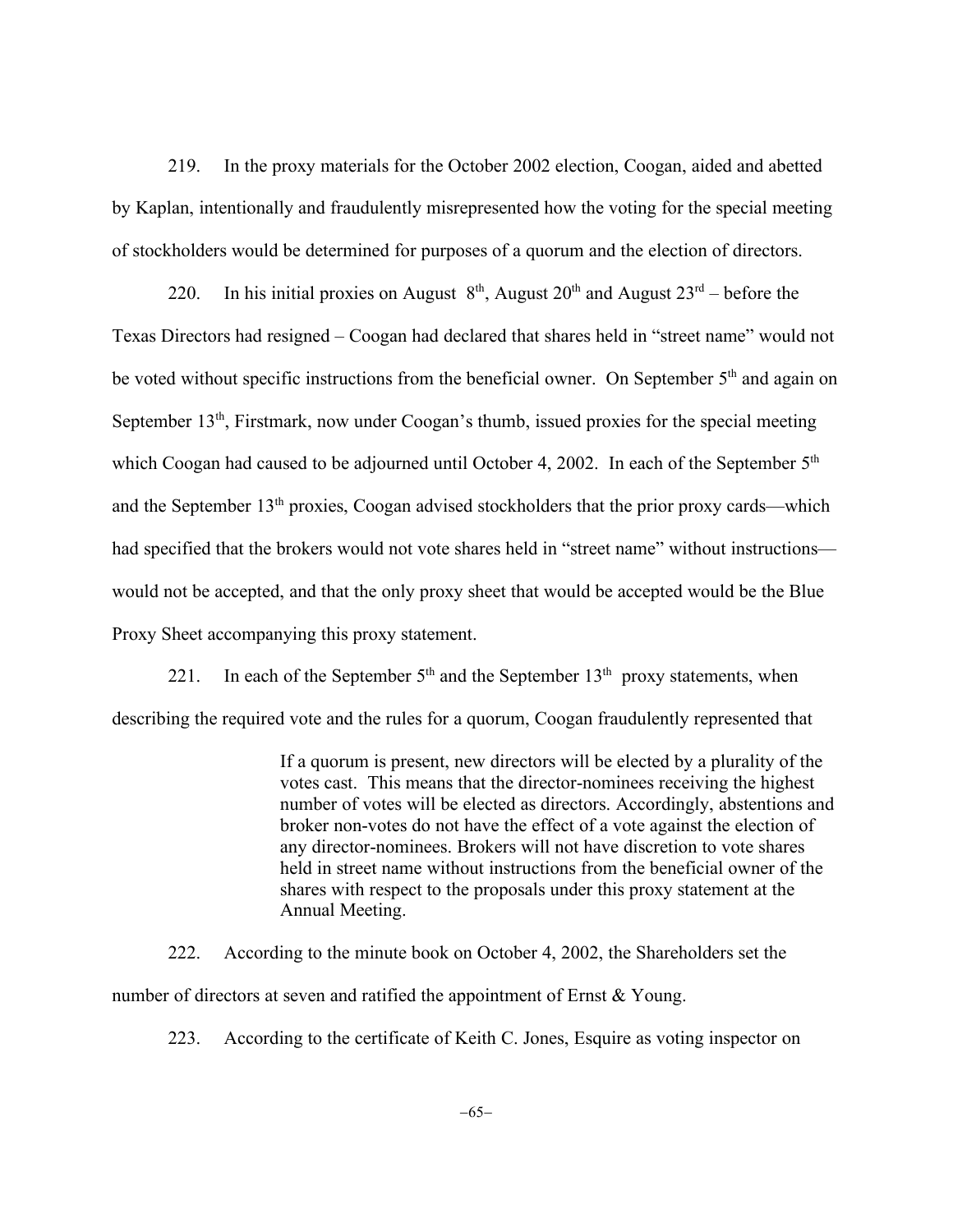October 4, 2002, proxies from the holders of 5,183,217 shares were present, constituted a quorum and, by vote of 5,182,692 of those proxies, the stockholders also purported to elect Coogan's slate of seven directors.

224. As a matter of law, there was no valid quorum for election of directors because the 2,180,286 shares presented by Coogan, Susan Coogan and Cruikshanks were void as a matter of law and because no less than 1,941,788 proxies had been fraudulently voted by Coogan.

225. The beneficial owners of 1,941,788 shares withheld their proxies and, in reliance on the proxy representations, gave no instruction to the nominee title holder clearing house for proposal number 2, the election of directors, and did not vote for Coogan's slate in the October 4, 2002 election. Accordingly, Coogan fraudulently presented no less than 1,941,788 false proxies to Attorney Jones.

226. There was an absence of a quorum at the October 4, 2002 meeting because the 2,180,286 shares held of record by Coogan, Susan Coogan and Cruikshanks were void as matter of law, leaving 3,161,757 shares validly outstanding and eligible to vote. Under Art. IV § 1 of the Company By-Laws, a quorum for election of directors required the presence in person or by proxy of 1,580,879 shares. Because Aplin, Ellis, Mayer, Gorman, Rechner, John Garber, and Mark Harry, collectively withheld their proxies for 1,941,788 shares, they cannot be counted for the director proposal. Therefore, there could only have been present and eligible to vote for directors a total of 1,219,969 proxies. As a matter of law, there was no quorum present on October 4, 2002 for purposes of electing seven directors and therefore, the purported vote to elect the seven directors at that meeting is null and void.

227. The 2,180,286 shares presented by Coogan, Susan Coogan and Cruikshanks were

-66-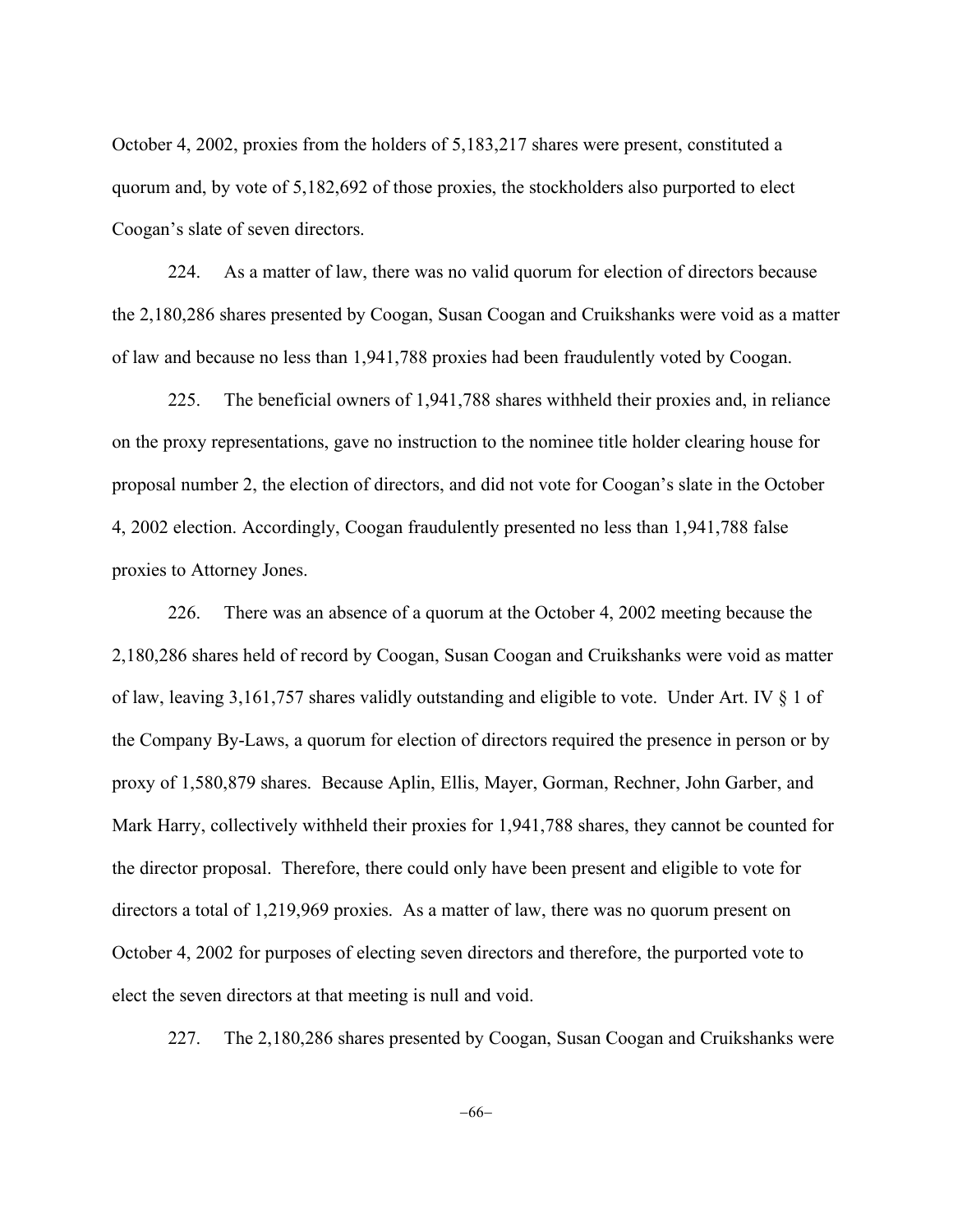void because: (i) the shares had been authorized in March 1997 and issued in October 1997 by an invalidly constituted Board of Directors and hence their issuance was a nullity; and (ii) the shares had been issued on conversion of void, unauthorized series B preferred stock, purportedly issued on June 7, 1996.

228. Coogan, Susan Coogan and Cruickshanks, in January 1999 and again in September 2002, committed proxy fraud to pursue their unlawful and disloyal goals. In January 1999, they falsely represented that "in certain circumstances a broker may not vote shares in street name," but fraudulently omitted that the sale for which they sought approval was one of those circumstances and then enclosed a proxy card which directed the clearing house to vote the shares on the Old Guard sale if the beneficial owner did not provide instructions. In September 2002, they falsely represented that street name shares would not be voted for election of directors and then sent out proxy cards by which the clearing house would exercise its discretion, voting with management, if the owner provided no instructions.

## **XI. Coogan's New Board Declines to Participate in or Ratify His Self Dealing.**

229. At a meeting of the new seven person Board of Directors on October 11, 2002, upon information and belief based on an interview with Barry Morrow prior to April 17, 2003, an interview with Jeffrey Roncka and purported minutes of the October 11, 2002 meeting, Barry Morrow, the CFO for the new operating subsidiary and the former CFO for Tecstar, made two controversial reports to the Board. First, Morrow reported to the Board that the payment of Coogan's proxy and litigation expenses appeared to be personal in nature and should the Board approve same, the Company should treat the payment as a bonus to Coogan and issue an IRS form 1099 to Coogan for such additional compensation. According to Morrow, Kaplan

-67-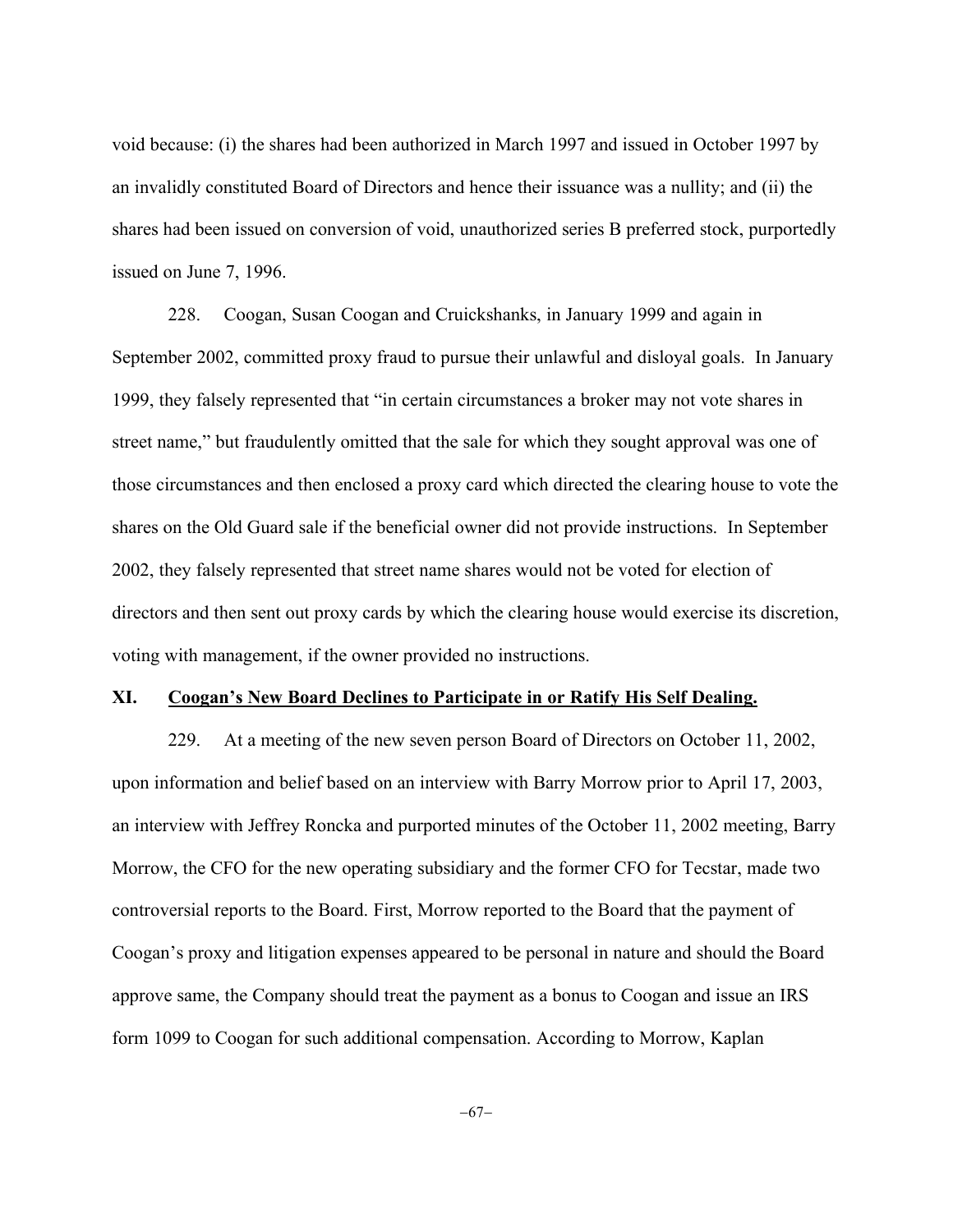vociferously insisted that Morrow was incorrect. Kaplan's version of the October 11, 2002 minutes—initially withheld by Kaplan and purportedly by inadvertence -- acknowledged only the presence of Morrow and that at Coogan's suggestion Morrow left the meeting so that Board could discuss "a legal matter with" Kaplan.

230. Second, Morrow reported on the financial circumstances of the operating subsidiary. According to Morrow and consistent with Roncka's admission, Morrow first apprised the newly installed Board of the dramatic downturn of Honeywell orders and the dwindling backlog. Morrow then estimated for the Board the sales and revenues anticipated for the balance of the year. In December 2002, Coogan terminated Morrow's employment.

231. The October 11, 2002, minutes bearing the signature of Kaplan, which in June 2003 Kaplan had sought to conceal from plaintiffs during their minute book inspection, do not reference either of the subjects which Morrow insists he discussed and which Roncka admits were discussed. The December 13, 2002 minutes, the form of which was never approved by the attendees, recite that "the minutes of the meeting of the Board of Directors on October 11, 2002 were approved in the form circulated "WITH TWO CORRECTIONS." (Emphasis added). The December 13, 2002 minutes, consistent with Roncka's memory as to subjects discussed, recite that at Coogan's request the seven-member board reviewed the September 19, 2002 minutes regarding the payment of Coogan's legal and proxy expenses but refused to entertain the question either at the October 11, 2002 meeting or on December 13, 2002, when Coogan raised it again.

232. On October 11, 2002, according to Kaplan's minutes, the Directors purported to repeal the Company's By-Laws and adopt amended and restated bylaws dated October 11, 2002.

-68-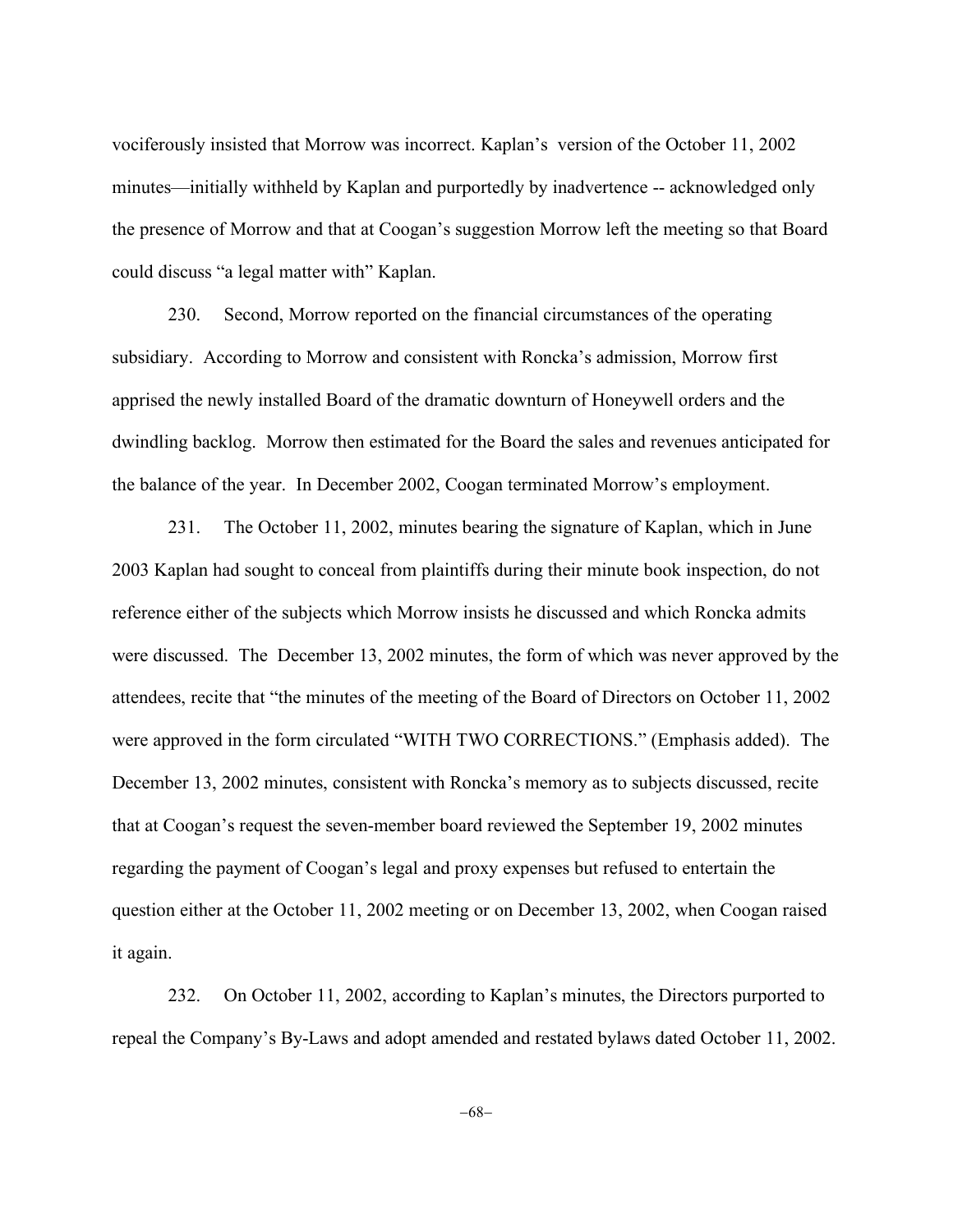This purported replacement of the Company's By-Laws was invalid for several reasons. For example, to the extent that there was a valid quorum of stockholders on October 4, 2002 for any purpose, the shareholders fixed the number of directors at seven until the next annual meeting of stockholders. Under the October 11, 2002, amended and restated By-Laws, the directors are purportedly authorized to change the number of directors from time to time by, *inter alia*, the affirmative vote of at least two-thirds of the directors then in office.

233. The amendment to the indemnification provision of the By-Laws purports to limit mandatory indemnification to current and as to former directors solely for service on or after October 3, 2002. If valid, this purported amendment would have the effect of protecting only Coogan, Susan Coogan and their cronies.

234. Upon information and belief, based upon: (i) the fact that Coogan and his Coconspirators had concealed all minutes from May 1996 to January 1999; (ii) the foregoing allegations, and (iii) a confidential informant who says the subject of the dwindling backlog was discussed at Fall 2002 board meetings, Coogan and Kaplan falsified minutes and attempted to conceal both Coogan's cover-up of his material omissions concerning the short term cash needs of the Company because of the dwindling backlog and Coogan's and Kaplan's blatant self dealing in looting the treasury to pay approximately, upon information and belief, around \$200,000 of Coogan's expenses from his illegal takeover.

235. Within six months of the October 4, 2002 election, four of Coogan's seven directors had resigned from Firstmark's Board.

236. On or about December 23, 2002, Steven Sebastian resigned as a Firstmark director.

-69-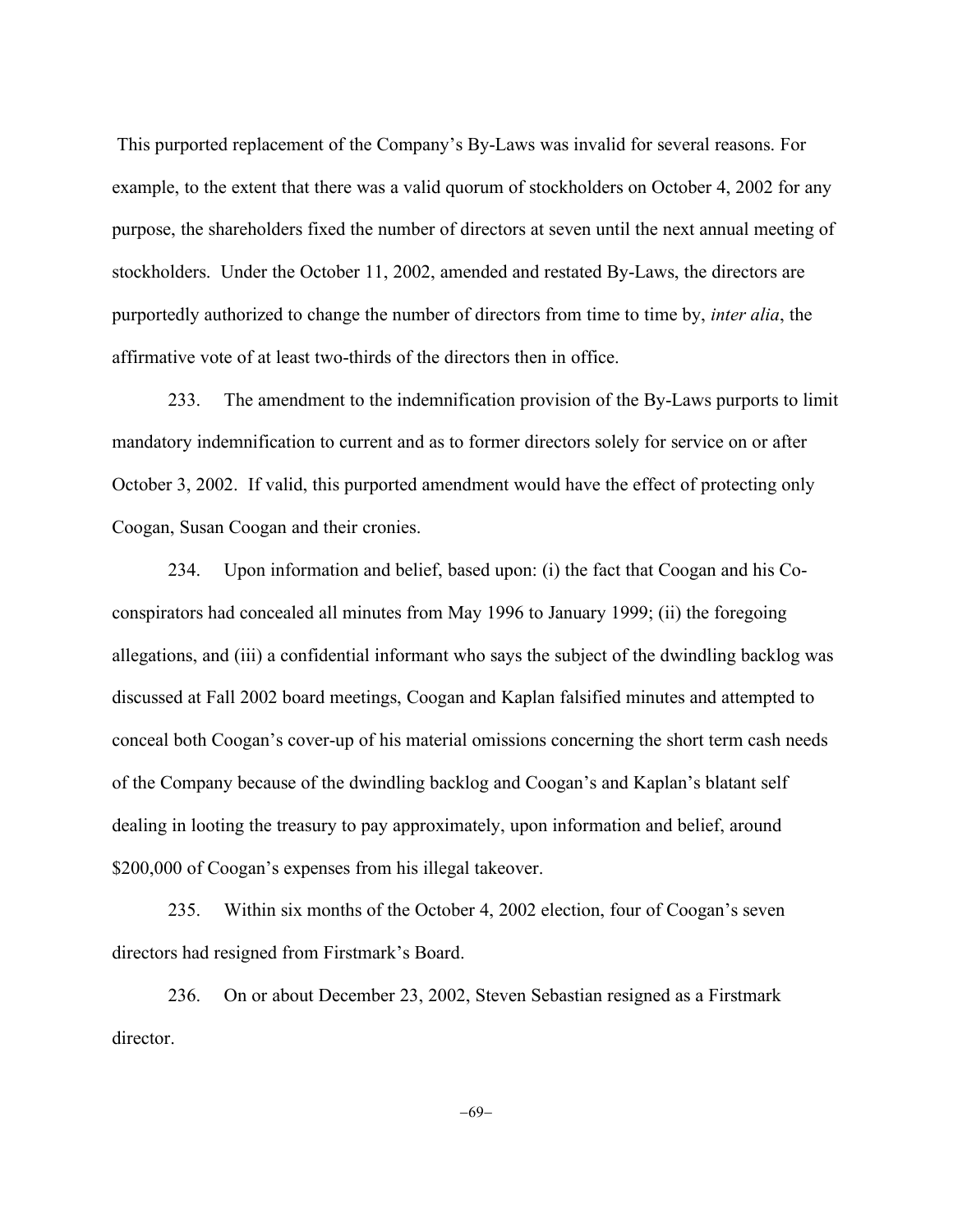237. On or about January 24, 2003, Jeffrey Roncka resigned as a Firstmark director.

238. On or about February 19, 2003, Ali Ezami resigned as a Firstmark director.

239. On or about March 14, 2003, Timothy Byrne resigned as a Firstmark director.

240. In violation of the Exchange Act's reporting requirements, upon information and belief, to further his illegal scheme, Coogan failed to file 8Ks reporting the resignations of Directors Sebastian, Roncka and Byrne.

241. Upon information and belief, based in part on the foregoing allegations and an interview with Jeffrey Roncka on April 23, 2002, in which Mr. Roncka acknowledged that during October through December 2002, the Board discussed and considered: (i) the status of pending Honeywell orders; (ii) the legal fees for proxy expenses and Mr. Coogan's explanation thereof; (iii) Mr. Ezami and the question of moving the plant; and (iv)the possibility of shareholder suits being brought, Directors Roncka, Sebastian, Ezami and Byrne resigned in order not to be party to Coogan's continuing wrongdoing, self-dealing and fraud.

#### **XII. Coogan Terminates Firstmark's Registration as a Public Company.**

242. On or about March 21, 2003, the three remaining purported members of Firstmark's Board, consisting of defendants Coogan, John Wyand and John McCown, purported to approve Coogan's plan to cause Firstmark to file a Form 15, certifying the Company's intention to terminate its registration as a publicly reporting company with the SEC. As a matter of law, the March 21, 2003 vote is void as unauthorized.

243. Section 7.10(2) of 13-A M.R.S. mandates that:

[I]f at any time there are fewer directors in office than one-half of the number of directors fixed by the bylaws…the directors then in office may transact no other business than the filling of vacancies on the board of directors…;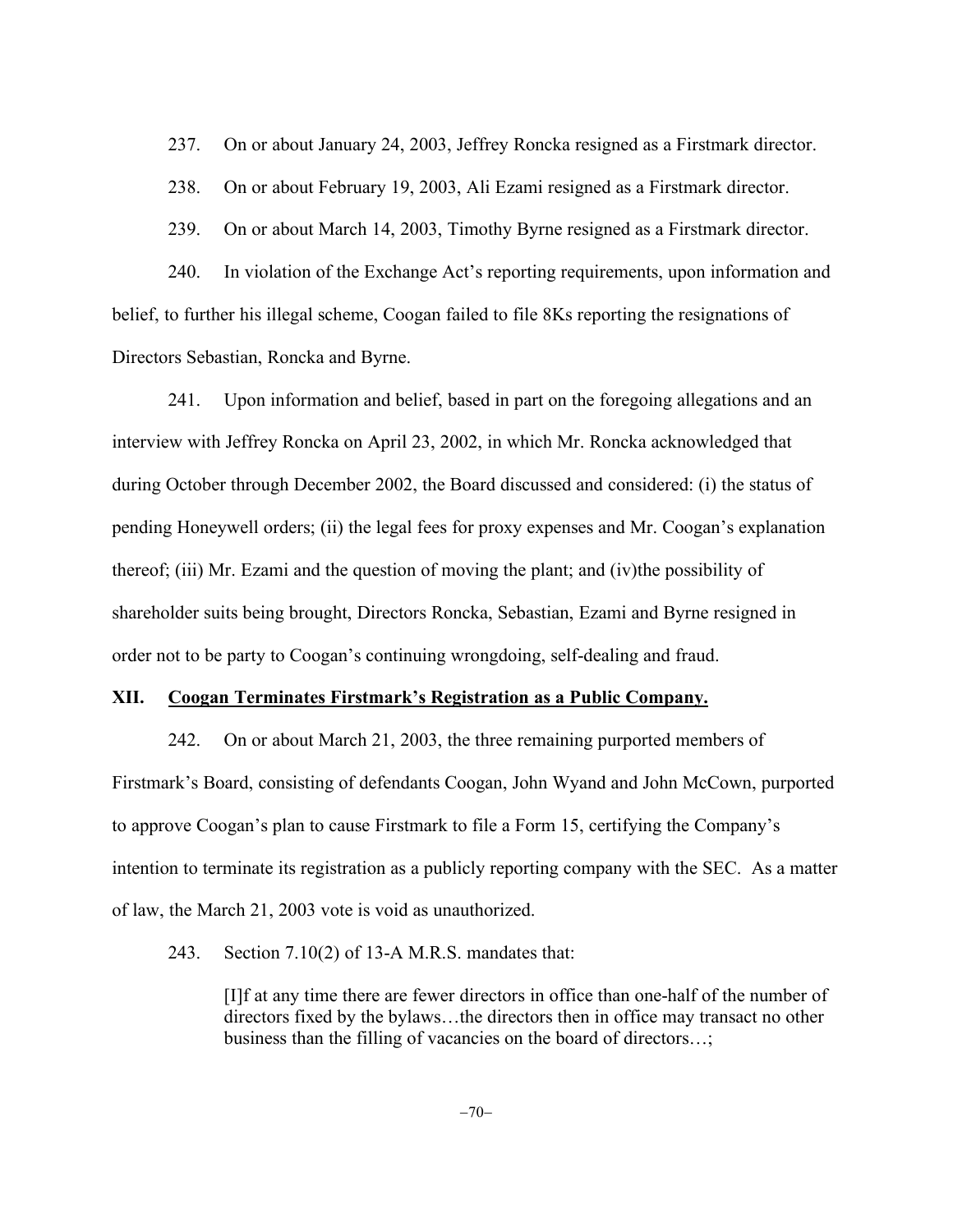As of March 21, 2003, Firstmark had purported to set its Board as consisting of seven directors. Therefore, the March 21, 2003 action of three directors was unauthorized and void.

244. The March 21, 2003 vote of the three directors authorizing the deregistration is also null and void as the act of an improperly constituted Board of Directors whose election was procured by fraud and voting of void shares.

245. On or about March 26, 2003, Coogan caused the Form 15 to be filed with the SEC.

246. The March 26, 2003 Form 15 filing is void as unauthorized, and also voidable for breach of fiduciary duty. Upon information and belief, Coogan filed the Form 15 immediately before the due date for the 10K for the period ending December 31, 2002 to evade the reporting requirements of the Exchange Act in order to conceal his looting and self-dealing including, without limitation, his excessive salary, and improper payment of his personal expenses and Kaplan's legal fees.

247. Immediately upon filing the Form 15, Firstmark's obligation to file public disclosures with the SEC was suspended. On June 24, 2003, the termination of registration became "final," and Firstmark no longer files public disclosures with the SEC.

## **XIII. Coogan Has Caused and is Causing Irreparable Harm to Firstmark.**

248. Since seizing control of the Company in October 2002, through his secret and unlawful tender offer, Coogan has caused the Company substantial irreparable harm, which harm is continuing and accelerating.

249. Upon information and belief, Coogan's self dealing, his material misstatements and omissions, and other wrong-doing, have caused irreparable harm to Firstmark and resulted

 $-71-$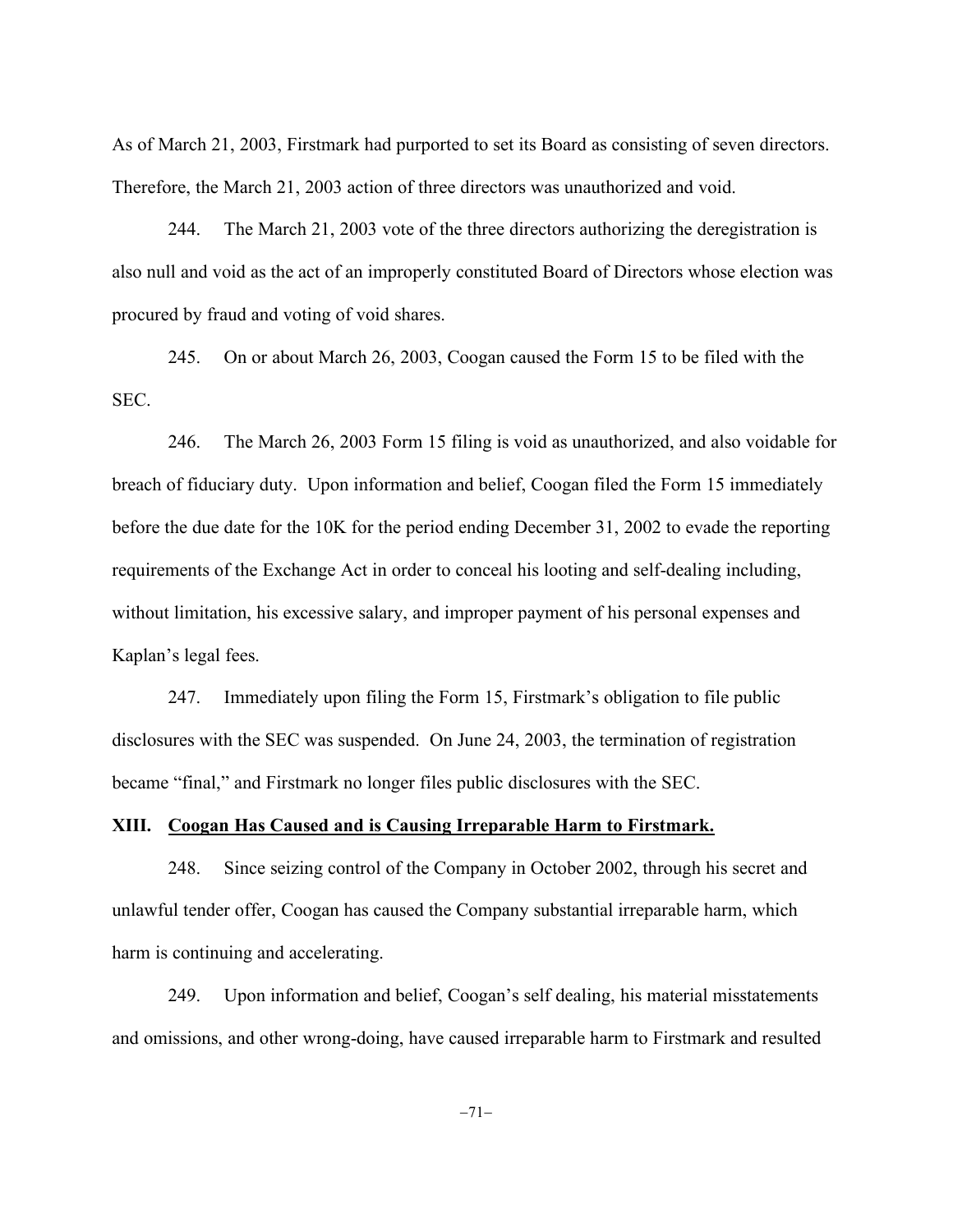in the risk of insolvency. In an April 14, 2003 letter to the shareholders, Coogan reported "on the ongoing, difficult conditions we face at Firstmark. . .[which require us] to conserve our cash. . .to weather this awful aerospace market and to survive as a viable business." Coogan went on to explain that these "difficult conditions" were attributable to a "fourth quarter [of 2002] ... loss" in excess of One Million Dollars, which he attributed specifically to the "unexpected" downturn of business in the third quarter of 2002 coupled with the substantial Summer 2002 proxy and litigation expenses.

250. Coogan, since seizing control of the Company, has:

(i) Purported to elect himself and his slate to the Board in a fraudulent, void election;

(ii) Suffered the loss of a majority of even his own slate of directors from the Board, when they resigned within months as a result of Coogan's fraud and self-dealing;

(iii) Caused the Company to pay his personal legal expenses in the amount of approximately \$200,000;

(iv) Caused the Company to pay him an excessive salary;

(v) Fired the experienced management whom Firstmark had hired in connection with the Tecstar acquisition in order to entrench himself, eliminate opposition to his selfdealing policies, and conceal his fraud and wrongdoing in connection with the Tecstar acquisition;

(vi) Laid off 46 of the Company's 106 employees;

(vii) Caused the Company to file a baseless lawsuit against its former management as part of his strategy to entrench himself and conceal his fraud and wrongdoing in connection with the Tecstar acquisition;

 $-72-$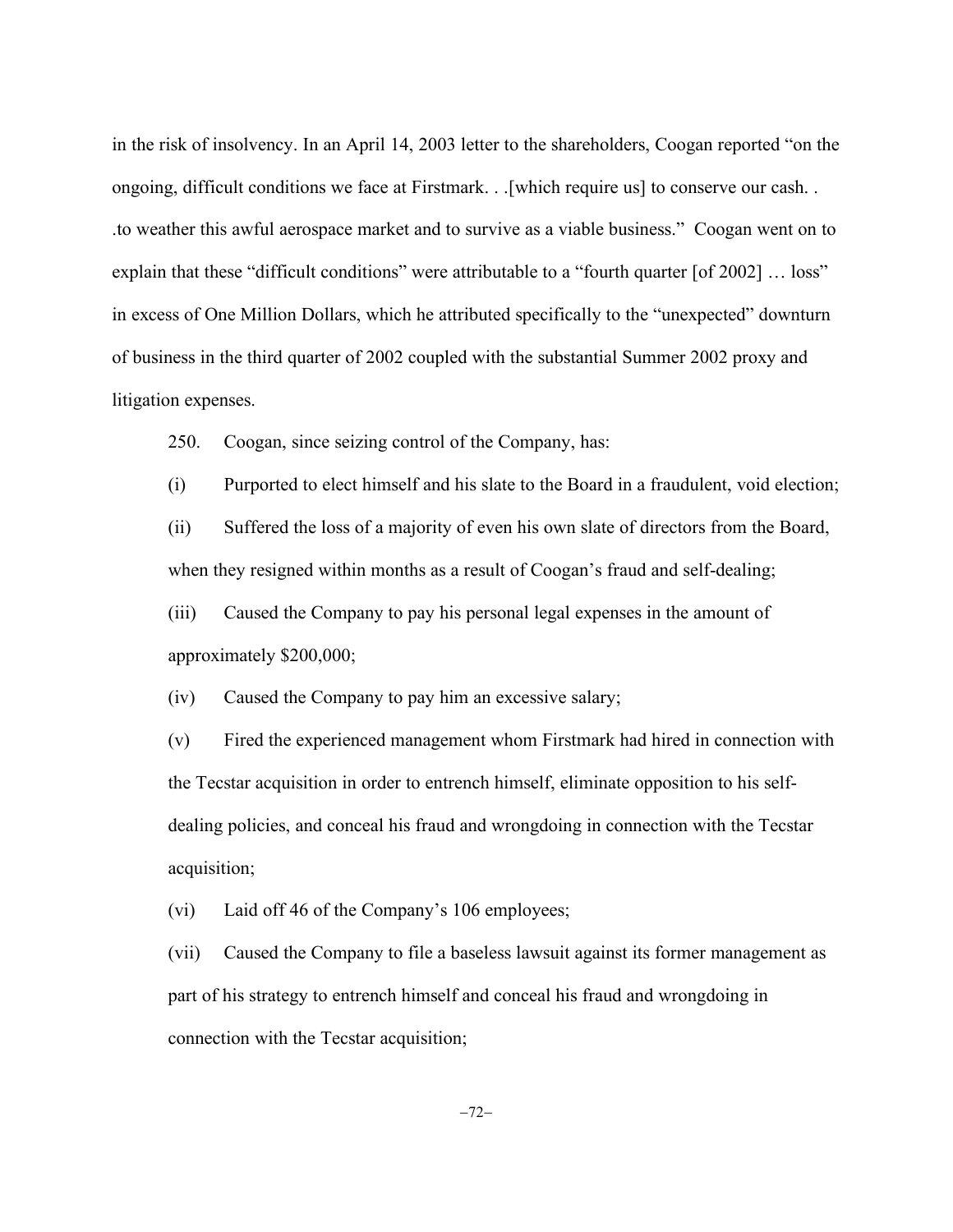(viii) Purported to amend the Company's By-Laws so as to make the mandatory indemnification provisions applicable only to himself and his cronies; and

- (ix) Caused the Company to terminate its registration with the SEC in order to avoid making public filings and conceal his prior, further and on-going self dealing and wrong-doing; and
- (x) Undermined the Company's ability "to survive as a viable business" through his mismanagement, looting and fraudulent omissions to the prior board.

251. Upon information and belief, Coogan's and Kaplan's self-dealing threatens Firstmark with further immediate and irreparable harm. Coogan continues to draw the unauthorized, excessive monthly salary of \$25,000.00. Upon information and belief, based on an interview with Barry Morrow conducted prior to April 17, 2003, Kaplan had been billing Firstmark approximately \$20,000.00 per month, which bills, upon information and belief based on all allegations herein are inflated and improper.

252. Upon information and belief based on all allegations herein and Coogan's representation in his April 13, 2003 letter to stockholders that Firstmark will no longer make the disclosures necessary to maintain a public market for the Company's stock, Coogan has breached his fiduciary duty and caused irreparable harm to the stockholders, by causing or impelling the number of stockholders to go below 300, delisting the Company's stock in April 1999, and deregistering the common stock with the Securities and Exchange Commission in March 2003 without valid authority.

253. As a matter of law, Firstmark has suffered irreparable harm and faces continuing, immediate and irreparable harm from the continuing management of the Company by Coogan

 $-73-$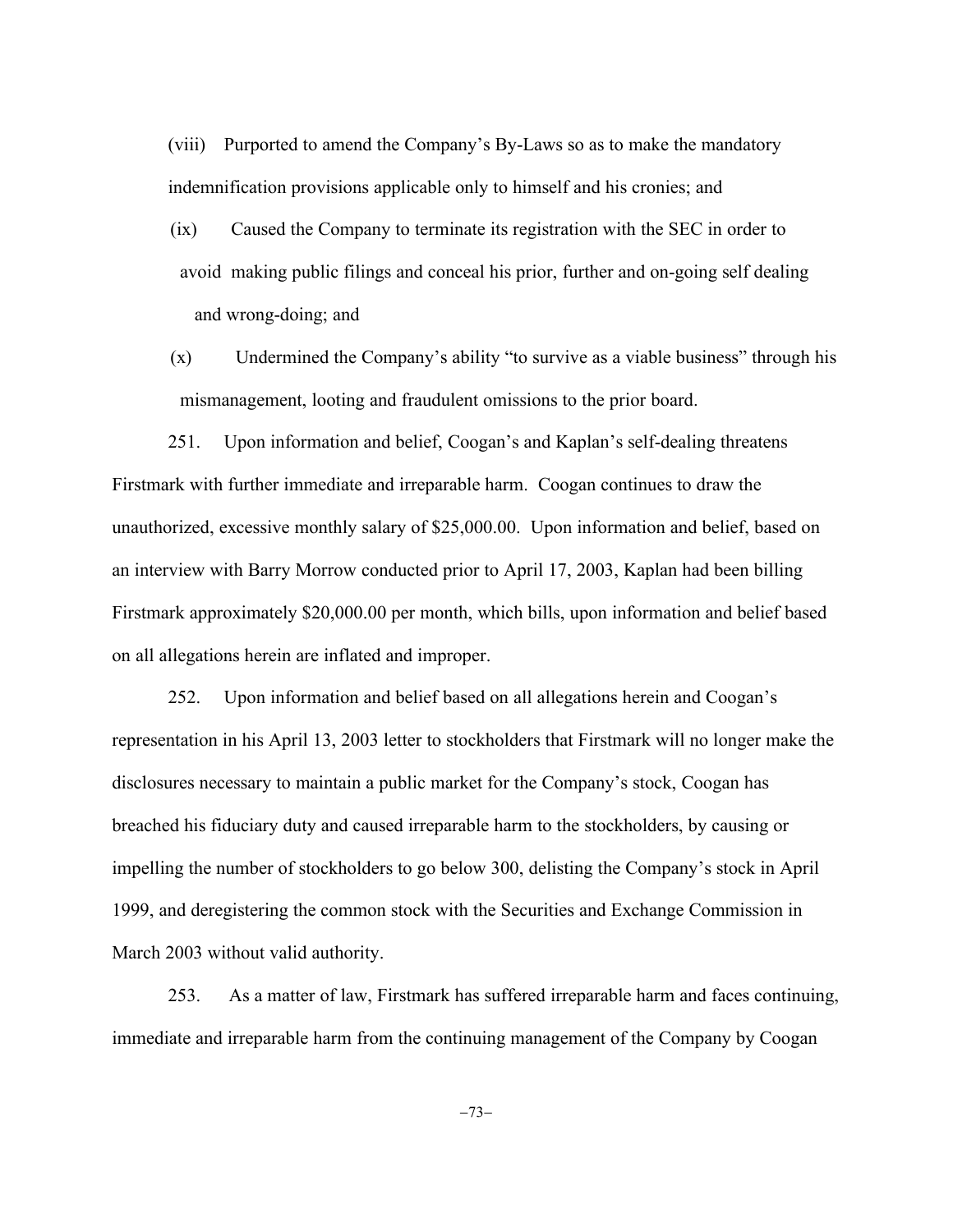and/or necessary parties Wyand and McCown, whose election to the Board is void.

254. There is a substantial risk of prospective, immediate and irreparable harm warranting an injunction in the nature of a Common Law Writ of Mandamus.

255. As a result of Coogan's deregistration and failure to provide information necessary to maintain a market, Coogan's future self dealing and other wrongdoing will be immeasurably more difficult to detect. As a matter of law, the deregistration coupled with Coogan's refusal to provide information necessary to maintain a public market, achieved by unauthorized and/or voidable actions in furtherance of Coogan's scheme to take Firstmark private for his selfish individual interests, constitutes immediate and continuing irreparable harm to Firstmark and its stockholders.

#### **XIV. Coogan and Kaplan Impede Stockholder Inspection Rights**

256. In late April 2003, Gorman sought to exercise inspection rights to investigate potential wrongdoing by Coogan and engaged plaintiffs' lead counsel. Coogan and Kaplan wrongfully refused to permit inspection.

257. On June 11, 2003, Coogan and Kaplan finally permitted a stockholder inspection pursuant to the May 23, 2003 demand of plaintiffs Phil A. and Karin Whitney. The demand stated as a purpose, *inter alia*, to investigate breaches of fiduciary duty and violations of law, including questions concerning the validity of the 1996 preferred stock, disclosures to the SEC and stockholders including false representations concerning the legal status of certain securities, self-dealing and waste by management. Plaintiffs explained and specifically requested, among other things, the original record of shareholdings. While the By-Laws required retention of Firstmark's "original stock transfer books" to determine voting rights and the like, to impair

 $-74-$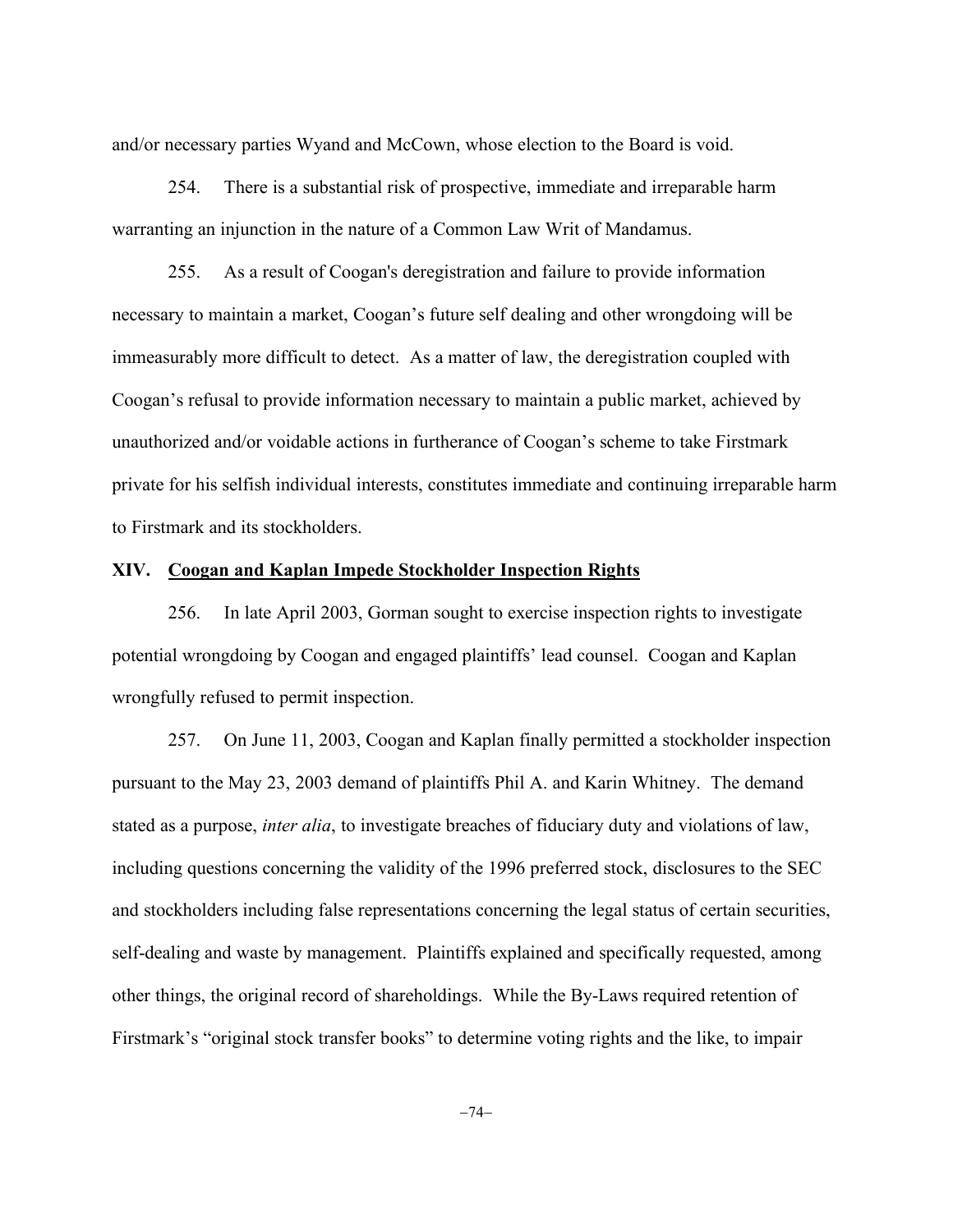plaintiffs' stated investigation, at the direction of Kaplan, Coogan refused to produce the original stock ledger and produced only a current list of shareholders.

258. On June 11, 2003, the Plaintiffs conducted an inspection of the Minute Book at Coogan's offices in Richmond, Virginia. The Minute Book contained no documentation whatsoever for the period between May 1996 and January 1999. That examination revealed that missing from the Minute Book, *inter alia*, were the March 2002 profile which Coogan swore was the predicate for the Tecstar acquisition, February 21, 2002 minutes and October 11, 2002 minutes.

259. On June  $12<sup>th</sup>$ , the plaintiffs demanded that Kaplan explain the irregularities and omissions. Kaplan had no explanation for the missing documents except that the October 11, 2002 minutes bearing his signature had been inadvertently omitted and would be delivered along with the bates-stamped documents. Upon information and belief, based on the foregoing and all allegations herein, Coogan and Kaplan have caused irreparable harm to Firstmark by concealing and/or destroying operative corporate records and documents.

260. Upon information and belief, based on missing 1997 minutes, records and minutes from May 1996 through early 1999, missing February 2002 minutes, missing Coogan's "profile" directed to be kept in the minute book, and Kaplan and Coogan's attempted concealment of the October 11, 2002 minutes, Coogan, Susan Coogan, Cruickshanks, Ball, and Kaplan have caused irreparable harm to Firstmark by destroying or concealing corporate records and minutes.

261. Upon information and belief based on the forgoing, there is a substantial risk that Coogan, Cruickshanks, Susan Coogan, Ball, and/or Kaplan will cause further irreparable harm

 $-75-$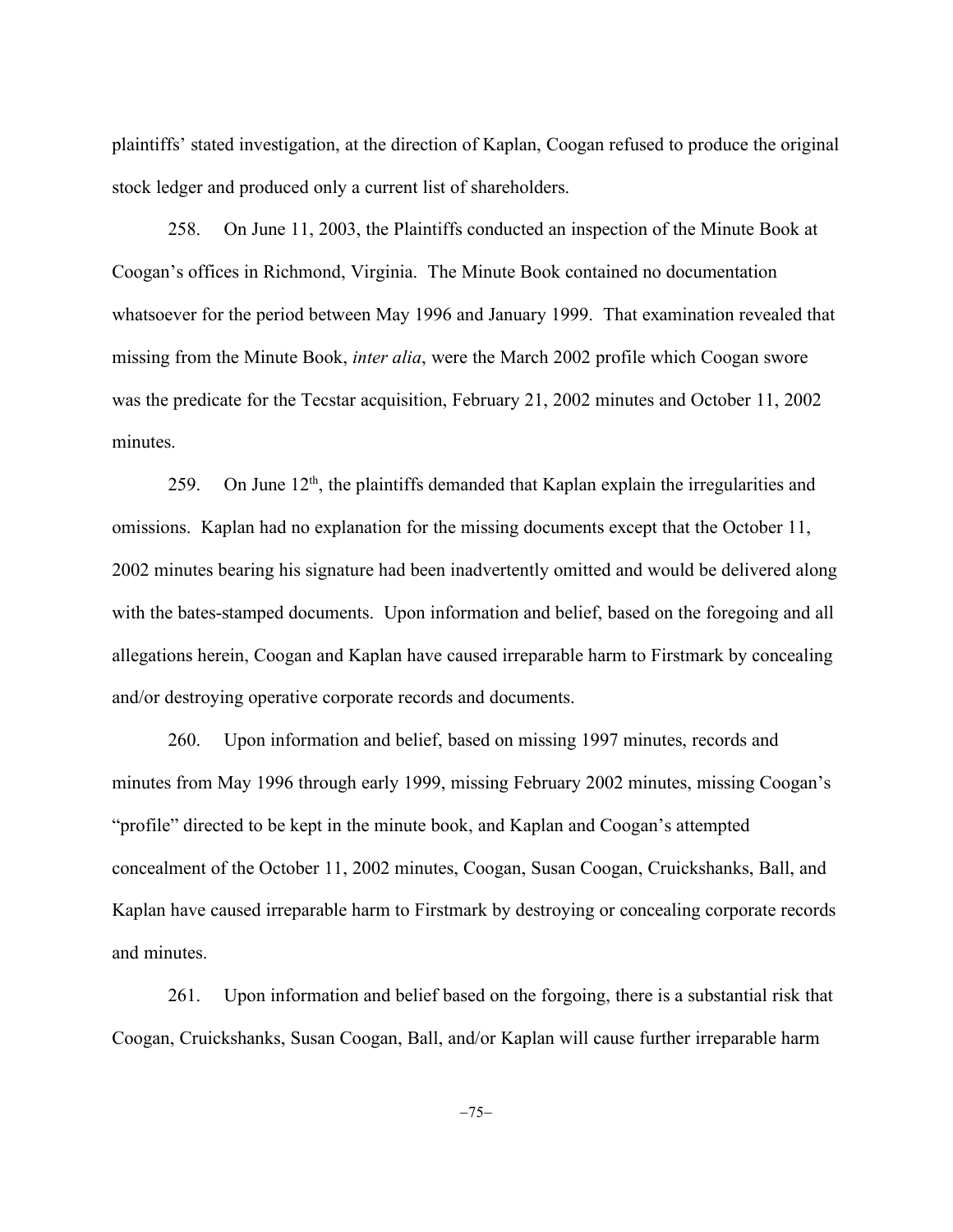by concealing or destroying additional corporate records or relevant evidence.

### **I. DERIVATIVE CLAIMS**

## **COUNT I: PLAINTIFFS WHITNEYS, GORMAN AND RECHNER ON BEHALF OF FIRSTMARK AGAINST COOGAN FOR BREACH OF FIDUCIARY DUTY**

262. Plaintiffs repeat and reallege the allegations contained in the foregoing paragraphs as if fully set forth herein.

263. At all times relevant to the allegations in this Complaint, Coogan owed Firstmark a fiduciary duty to exercise his powers and discharge his duties in good faith with a view to the interests of the corporation and of the shareholders and with that degree of diligence, care and skill which ordinarily prudent men would exercise under similar circumstances in like positions.

264. By the conduct described herein, Coogan has repeatedly breached his fiduciary duty to the Company, engaged in self dealing, diversion of corporate opportunity, corporate looting and waste of assets.

265. As described more particularly herein, Coogan's breaches include, without limitation:

(a) Enforcing an unconscionable agreement to his personal advantage at the expense of Firstmark and its stockholders;

(b) Causing an improperly constituted Board of Directors to issue void Preferred Stock to himself, Susan Coogan, and Cruickshanks;

(c) Fraudulently converting the void Preferred Stock and issuing himself, Susan Coogan, and Cruikshanks more than 600,000 shares of watered stock;

(d) Causing or permitting Firstmark stock to be delisted;

(e) Fraudulently procuring the votes of proxies for shares held in street name in both

 $-76-$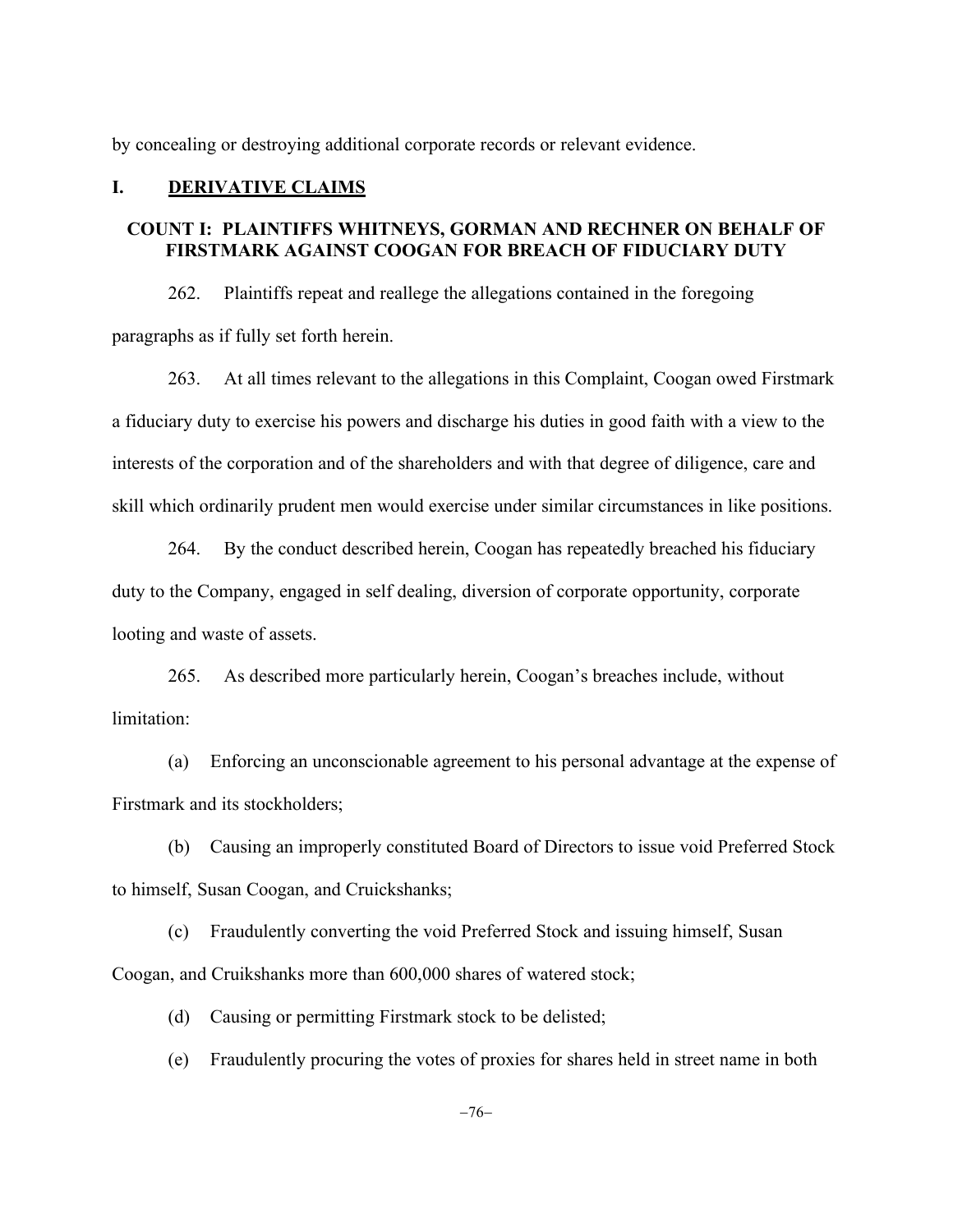1999 and 2002;

(f) Withholding from the other officers, directors and shareholders relevant information on the value of Firstmark, his plans for the Company, his compensation and payments to his Co-conspirators and the Tecstar acquisition;

(g) Using his position as chairman and CEO of Firstmark to gain a privilege or advantage over the other officers, directors, and shareholders of the Company;

(h) Manipulating the share price of Firstmark's common stock in order to benefit himself and his Co-conspirators at the expense of and to the detriment of the Company and its other shareholders;

(i) Causing Firstmark to pay his personal expenses;

(j) Causing Firstmark to deregister with the SEC;

(k) Issuing false and misleading statements purportedly on behalf of the Company in order to conceal and further his own self dealing transactions;

(l) Causing Firstmark to pay him an excessive and unjustifiable salary while serving as the CEO of a holding company;

(m) Causing Firstmark to sell its operating assets in order to secure self dealing payments for himself and his Co-conspirators; and

(n) Firing both the President and CFO of Firstmark's operating subsidiary and filing a lawsuit against them in order to conceal Coogan's own wrongdoing.

(o) As a result of Coogan's conduct, the Company has suffered substantial damages as well as irreparable harm and is threatened with further and ongoing immediate irreparable harm.

# **COUNT II: PLAINTIFFS WHITNEYS AND GORMAN ON BEHALF OF FIRSTMARK AGAINST DEFENDANTS SUSAN COOGAN, CRUIKSHANKS AND BALL FOR**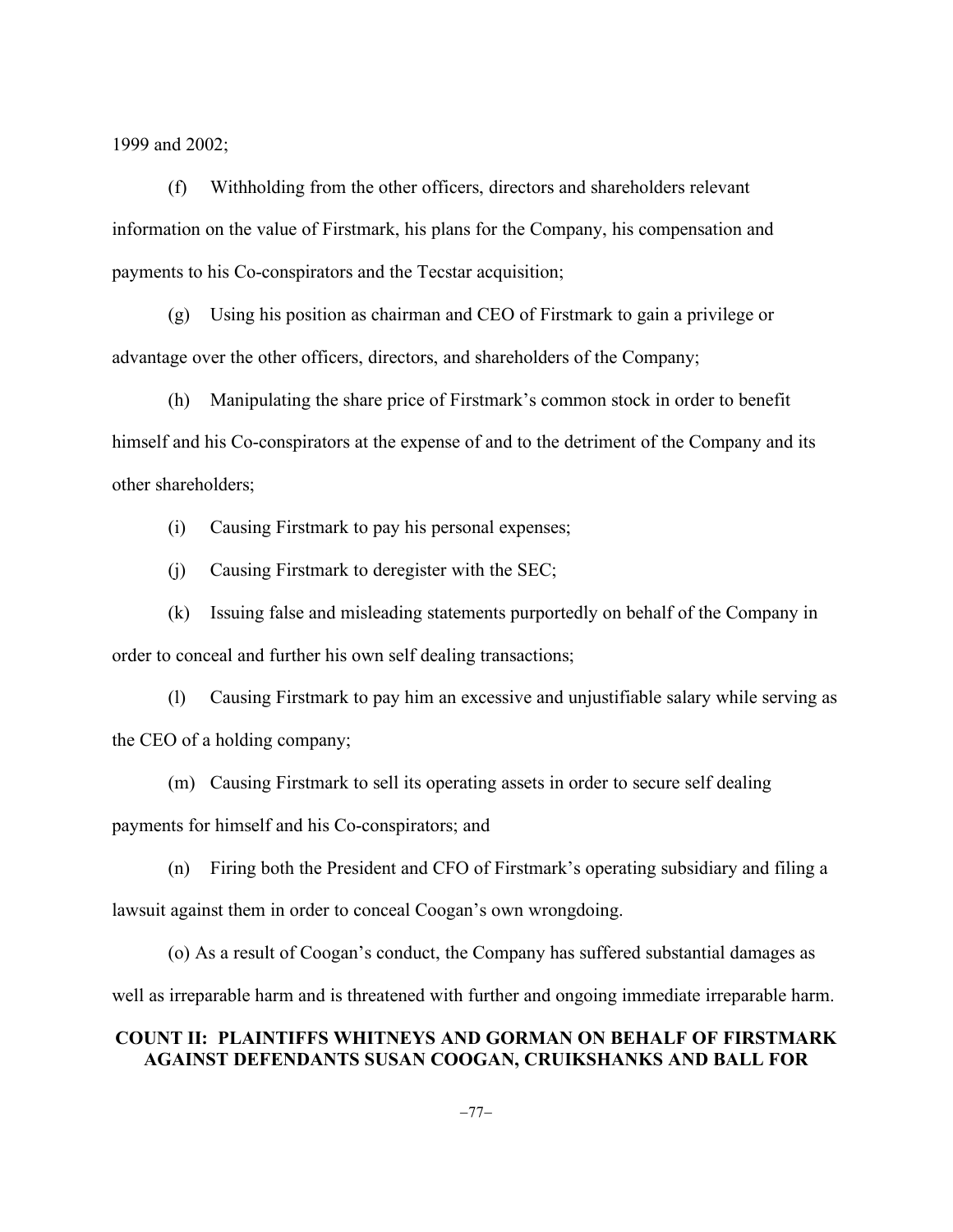#### **BREACH OF FIDUCIARY DUTY**

266. Plaintiffs repeat and reallege the allegations contained in the foregoing paragraphs as if fully set forth herein.

267. At all times relevant to the allegations against them in this Complaint, Defendants Susan Coogan, Cruikshanks and Ball owed Firstmark a fiduciary duty.

268. By the conduct described herein, Defendants Susan Coogan, Cruikshanks and Ball have repeatedly breached their fiduciary duty to the Company, engaged in self dealing, diversion of corporate opportunity, corporate looting and waste of assets.

269. As a result of Defendants Susan Coogan's, Cruickshanks' and Ball's conduct, the Company has suffered substantial damages as well as irreparable harm.

### **COUNT III: PLAINTIFFS WHITNEYS AND GORMAN ON BEHALF OF FIRSTMARK AGAINST THE OTHER DEFENDANTS FOR AIDING AND ABETTING COOGAN'S BREACH OF FIDUCIARY DUTY**

270. Plaintiffs repeat and reallege the allegations contained in the foregoing paragraphs as if fully set forth herein.

271. Defendants knowingly and intentionally aided and abetted Coogan in breaching his fiduciary duty to the Company.

272. As a result of Defendants' wrongdoing, Firstmark has suffered substantial damages as well as irreparable harm, and is threatened with further and on-going irreparable harm.

## **COUNT IV: PLAINTIFFS WHITNEYS, GORMAN AND RECHNER ON BEHALF OF FIRSTMARK AGAINST COOGAN, SUSAN COOGAN AND CRUIKSHANKS FOR CONSTRUCTIVE TRUST**

273. Plaintiffs repeat and reallege the allegations contained in the foregoing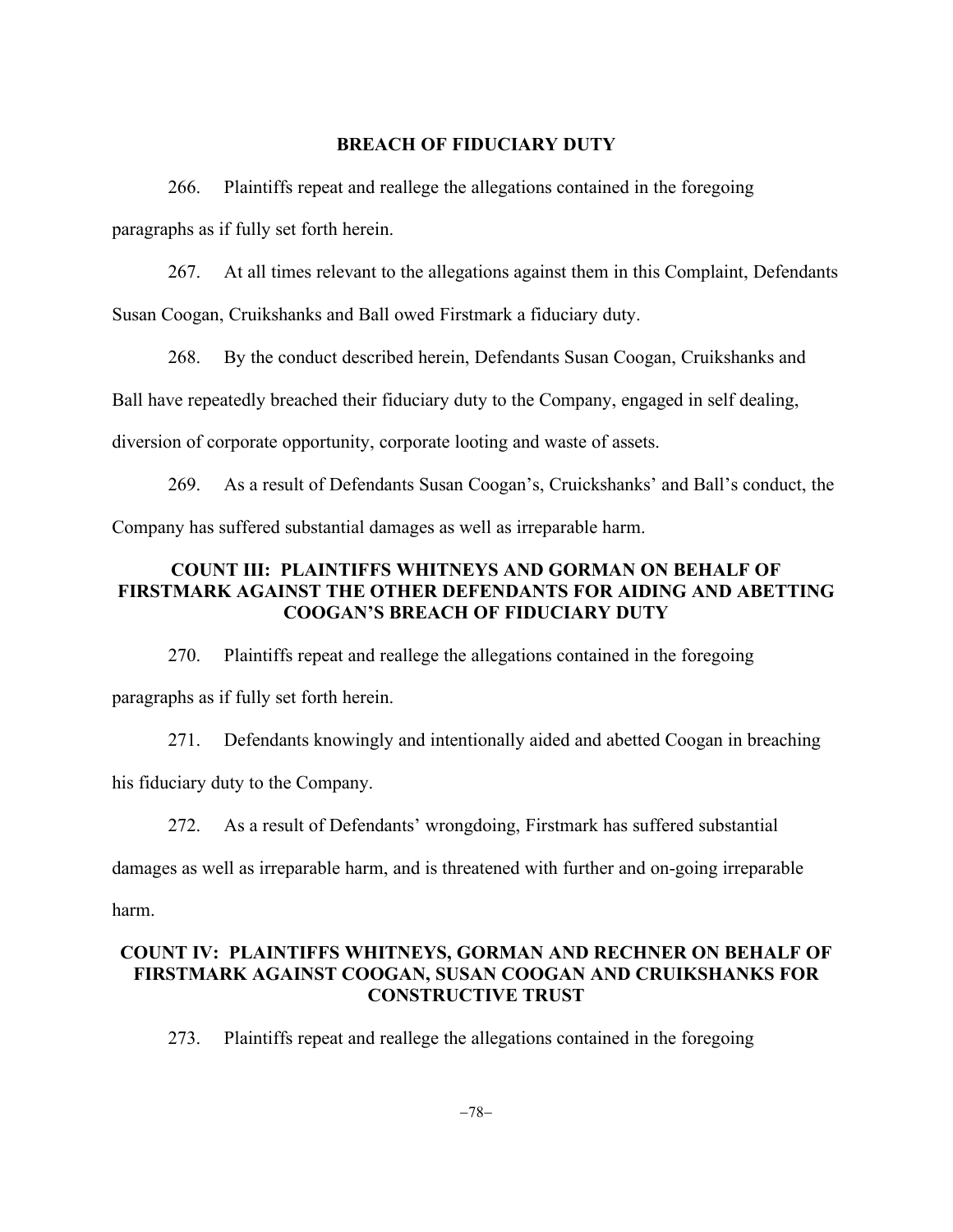paragraphs as if fully set forth herein.

274. In order to remedy the damage to Firstmark proximately caused by the breaches of trust by Coogan, Susan Coogan, and Cruickshanks, the Court should impose a constructive trust on all stock held by each of Coogan, Susan Coogan, and Cruikshanks and also on the proceeds received by any of Coogan, Susan Coogan, and Cruikshanks upon sale of Firstmark stock.

### **COUNT V: PLAINTIFFS WHITNEYS AND GORMAN ON BEHALF OF FIRSTMARK AGAINST BALL FOR DISGORGEMENT OF IMPROPERLY OBTAINED FUNDS IN BREACH OF HIS FIDUCIARY DUTY TO THE COMPANY**

275. Plaintiffs repeat and reallege the allegations contained in the foregoing paragraphs as if fully set forth herein.

276. From and after approximately June 7, 1996 through at least April 1997, Ball served as both Director and legal counsel to Firstmark.

277. Upon information and belief, from and after June 7, 1996 through approximately March 2001, Ball and his firm served as legal counsel to Firstmark.

278. As a matter of law, Ball at all material times owed a fiduciary duty to both

Firstmark and Firstmark's minority stockholders.

279. Upon information and belief, Ball and his firm provided legal advice, counsel and legal services in furtherance of Coogan's breaches of duty as herein alleged.

280. Having participated directly in breaches of fiduciary duty to Firstmark and/or aiding and abetting Coogan in his breaches of fiduciary duty as herein alleged, Ball and his firm should be ordered to disgorge the payment of all legal fees and expenses attributable to such wrongdoing and return the funds to Firstmark along with interest and consequential damages.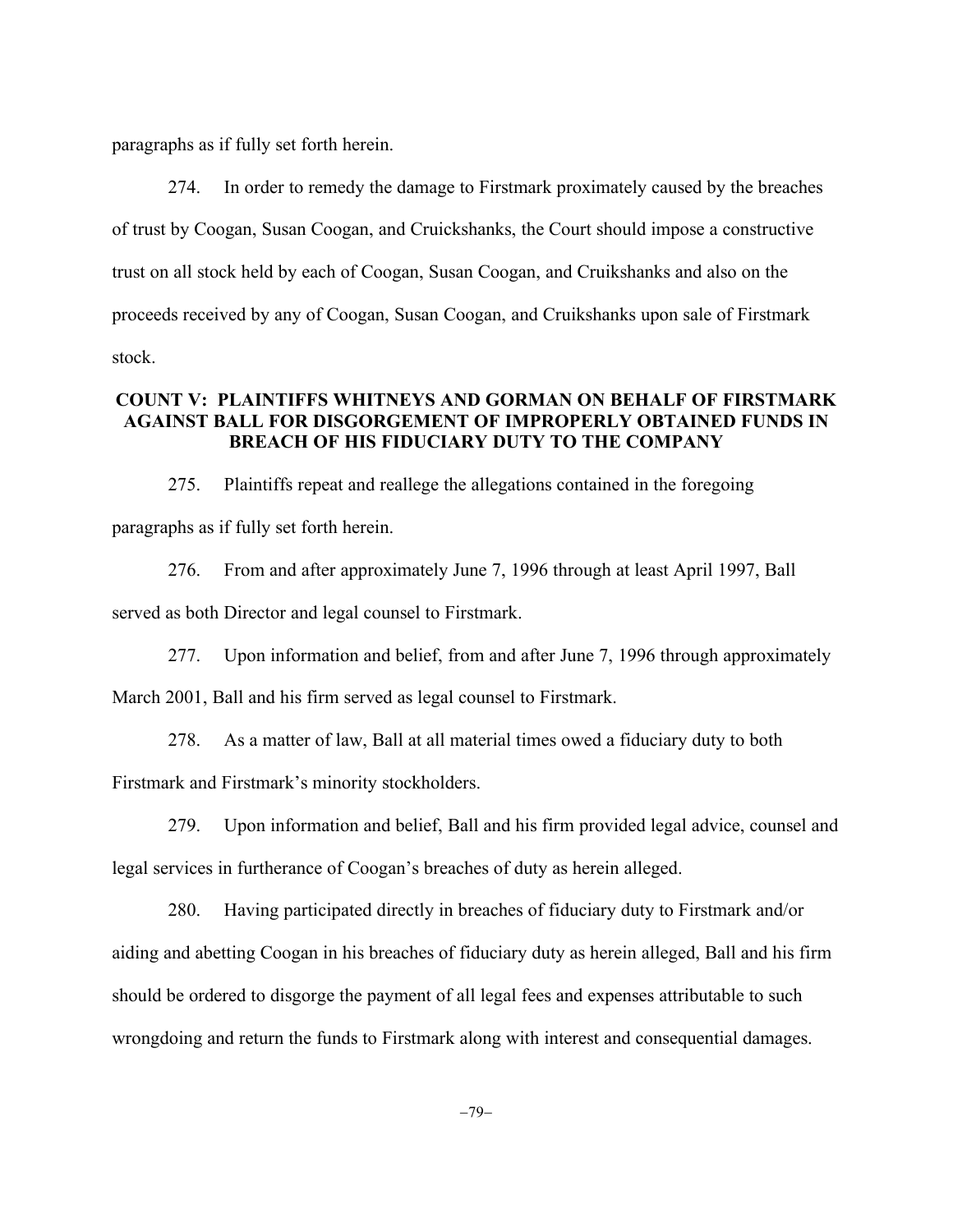## **COUNT VI: PLAINTIFFS WHITNEYS, GORMAN AND RECHNER ON BEHALF OF FIRSTMARK AGAINST KAPLAN FOR DISGORGEMENT OF IMPROPERLY OBTAINED FUNDS IN BREACH OF HIS FIDUCIARY DUTY TO THE COMPANY**

281. Plaintiffs repeat and reallege the allegations contained in the foregoing paragraphs as if fully set forth herein.

282. On or about September 19, 2002, Defendant Kaplan served as both Secretary to the Company and its counsel for the purpose of a telephonic meeting of the Board of Directors.

283. During the meeting, the Board voted, based upon Kaplan's professional advice, to pay the legal bills submitted by Kaplan and his firm to the Company for payment.

284. The bills that Kaplan and his firm submitted to the Company for payment were not properly payable by the Company, and instead were properly Coogan's personal obligation.

285. Kaplan's invalid legal advice was motivated by self interest in obtaining payment of his own, and his firm's legal bills.

286. By issuing said advice, and accepting improper payment when Kaplan knew or should have known that the payment was improper, Kaplan breached his fiduciary duties to the Company.

287. Accordingly, Kaplan should be ordered to disgorge the payment and other improper payments and return the funds to the Company along with interest and consequential damages.

## **COUNT VII: PLAINTIFF WHITNEY ON BEHALF OF FIRSTMARK AGAINST COOGAN, SUSAN COOGAN AND CRUIKSHANKS FOR BREACH OF 13-A M.R.S.A. § 720 -- DECLARATION OF A DIVIDEND IN VIOLATION OF THE MAINE BUSINESS CORPORATION ACT**

288. Plaintiffs repeat and reallege the allegations contained in the foregoing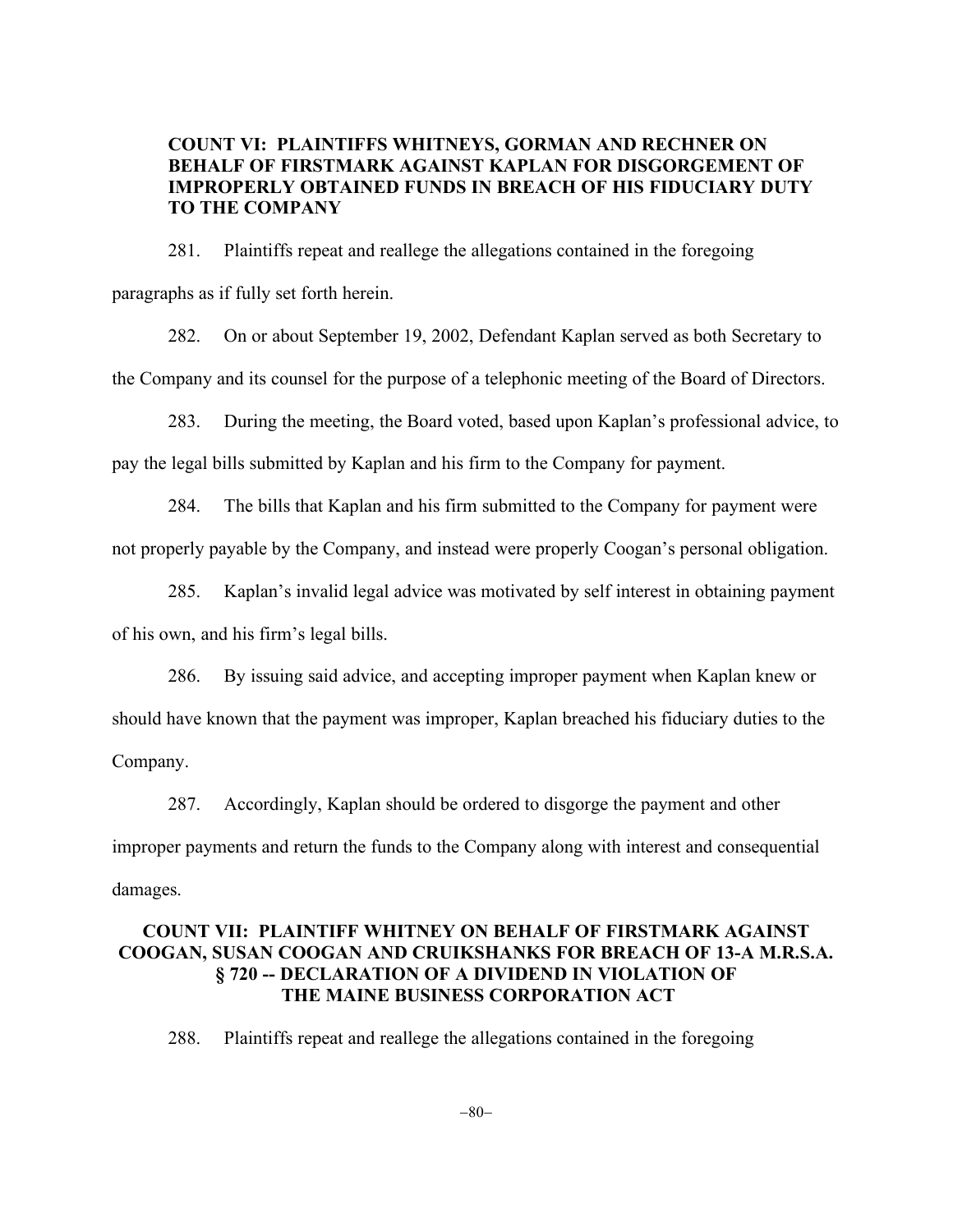paragraphs as if fully set forth herein.

289. While serving as directors of the Firstmark, defendants William Coogan, Susan Coogan and Donald Cruikshanks declared self-dealing dividends for the Preferred B Stock in violation of 13-A M.R.S.A. § 720.

290. As a result of their declaration of an unlawful dividend to themselves, defendants William Coogan, Susan Coogan and Donald Cruikshanks are liable to the corporation.

### **COUNT VIII: PLAINTIFFS WHITNEYS, GORMAN AND RECHNER ON BEHALF OF FIRSTMARK AGAINST COOGAN FOR VIOLATION OF THE WILLIAMS ACT, 15 U.S.C. § 78m(d)**

291. Plaintiffs repeat and reallege the allegations contained in the foregoing paragraphs as if fully set forth herein.

292. Pursuant to 15 U.S.C.  $\frac{8}{3}$  78m(d) and the SEC Rules promulgated thereunder, defendant Coogan had an obligation to amend his Form 13D at such time as he determined that he would seek to buy shares sufficient to take control of the Company.

293. Coogan determined no later than mid June 2002 that he would buy sufficient shares to take control of the Company.

294. Coogan violated 15 U.S.C. § 78m(d) and the SEC Rules promulgated thereunder by failing to file an amendment to his Form 13D until after he had purchased sufficient shares to take control of the Company.

295. As set forth more particularly herein, Coogan's failure to amend his Form 13D prior to buying a controlling interest in the Company harmed the Company.

# **II. DIRECT CLAIMS**

# **COUNT IX: PLAINTIFFS WHITNEYS, GORMAN AND RECHNER AGAINST ALL DEFENDANTS FOR DECLARATORY JUDGMENT**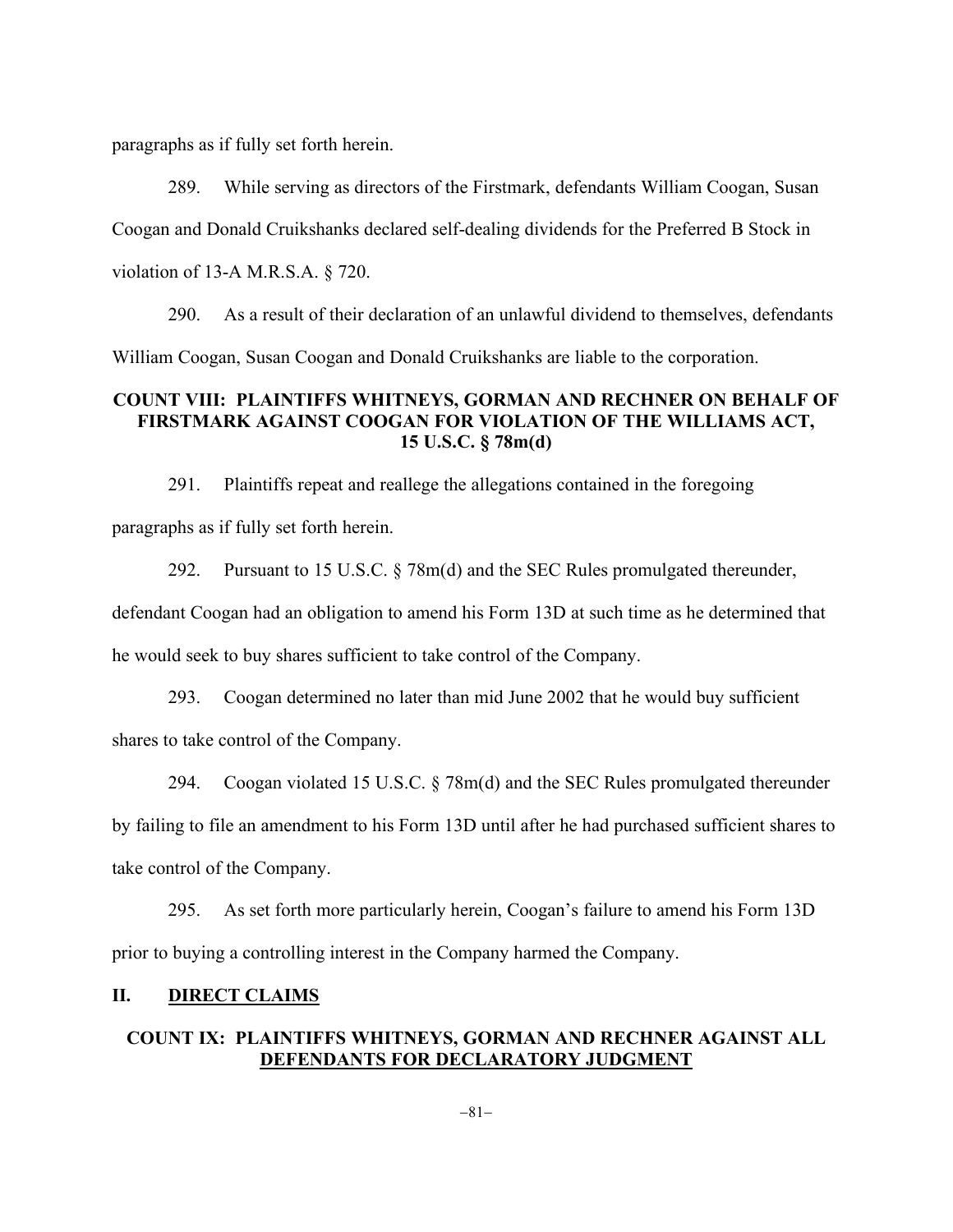296. Plaintiffs repeat and reallege the allegations contained in the foregoing paragraphs as if fully set forth herein.

297. Pursuant to Fed. R. Civ. P. 57 and 28 U.S.C. § 2201, this dispute presents an actual controversy within the Court's jurisdiction regarding the rights and legal relations of the plaintiffs and defendants.

298. Gorman and Whitney are both Firstmark shareholders whose rights and legal relations will be affected by the Court's decision.

299. Defendants William Coogan, Susan Coogan (individually and as Trustee), and Donald Cruikshanks purport to hold 2,180,286 shares of Firstmark common stock which, as set forth above, are void *ab initio* for violation of Maine's Business Corporation Act. The Court should declare all said stock void.

300. On or about October 4, 2002, Coogan purported to cause himself and a slate of six other directors to be elected to Firstmark's Board of directors through proxies based upon: (a) Cruickshanks', Coogan's, and Susan Coogan's void shares; (b) fraudulently presented proxies for shares beneficially owned by shareholders who had withheld their votes; and (c) fraudulent misstatements and omissions conveyed to shareholders in Coogan's proxy materials. The Court should accordingly declare the October 4, 2002 election void.

301. Coogan wrongfully obtained through fraud and commercial extortion a vote by Firstmark's shareholders in February 1997 purporting to exempt the Company from the shareholder appraisal rights otherwise provided in 13-A M.R.S.A. § 910. The Court should declare this shareholder vote void.

#### **COUNT X: PLAINTIFFS WHITNEYS, GORMAN AND RECHNER AGAINST**

 $-82-$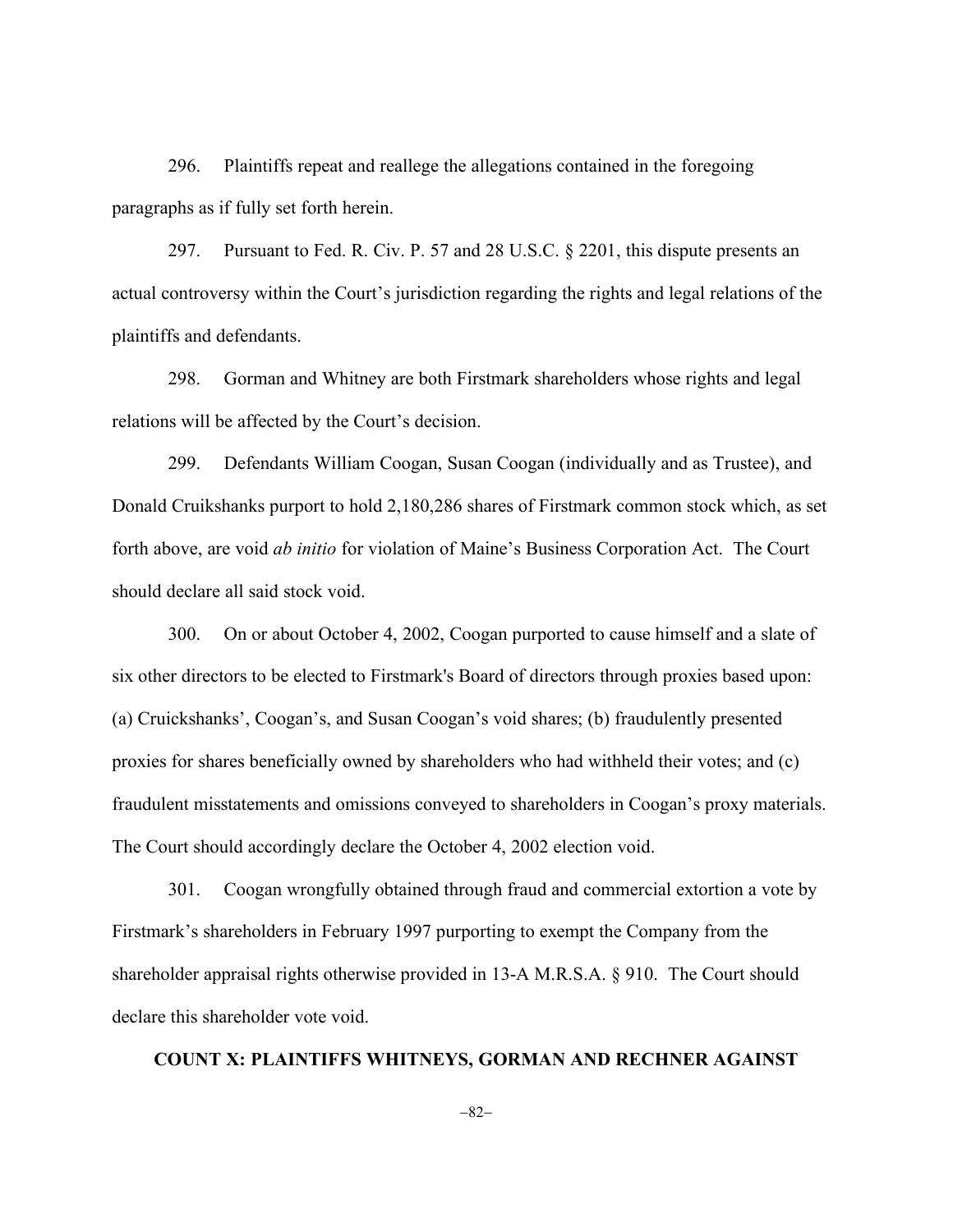### **COOGAN FOR VIOLATION OF SECTIONS 14(a) OF THE WILLIAMS ACT IN CONNECTION WITH THE ISSUANCE OF A PROXY STATEMENT**

302. Plaintiffs repeat and reallege the allegations contained in the foregoing paragraphs as if fully set forth herein.

303. As set forth with particularity herein, Coogan made affirmative, material fraudulent, deceptive and manipulative representations and omissions in his proxy statements in violation of 15 U.S.C. § 78n(a) and SEC Rule 14a-9 thereunder.

304. As set forth more particularly herein, the plaintiffs were injured by Coogan's misrepresentations and omissions in that Coogan has been able through his deceptions to undermine the Company's shareholder democracy, deny shareholders their right to vote their shares knowledgeably, secure more than 50% of the outstanding shares of the Company, and unlawfully take control of it.

305. As more particularly set forth herein, Coogan, through misstatements and omissions in his proxy materials has been able to usurp and manipulate the Company's corporate machinery and engage in unlawful and self-dealing corporate transactions.

306. As set forth with particularity herein, Coogan acted with scienter in that he knew that the misrepresentations he made were untrue and that the omissions he made were material and necessary to render his statements not misleading.

## **COUNT XI: PLAINTIFFS WHITNEYS, GORMAN AND RECHNER AGAINST COOGAN FOR VIOLATION OF SECTION 14(d) OF THE WILLIAMS ACT IN CONNECTION WITH A TENDER OFFER**

307. Plaintiffs repeat and reallege the allegations contained in the foregoing paragraphs as if fully set forth herein.

308. Beginning no later than mid June 2002, Coogan secretly approached numerous

 $-83-$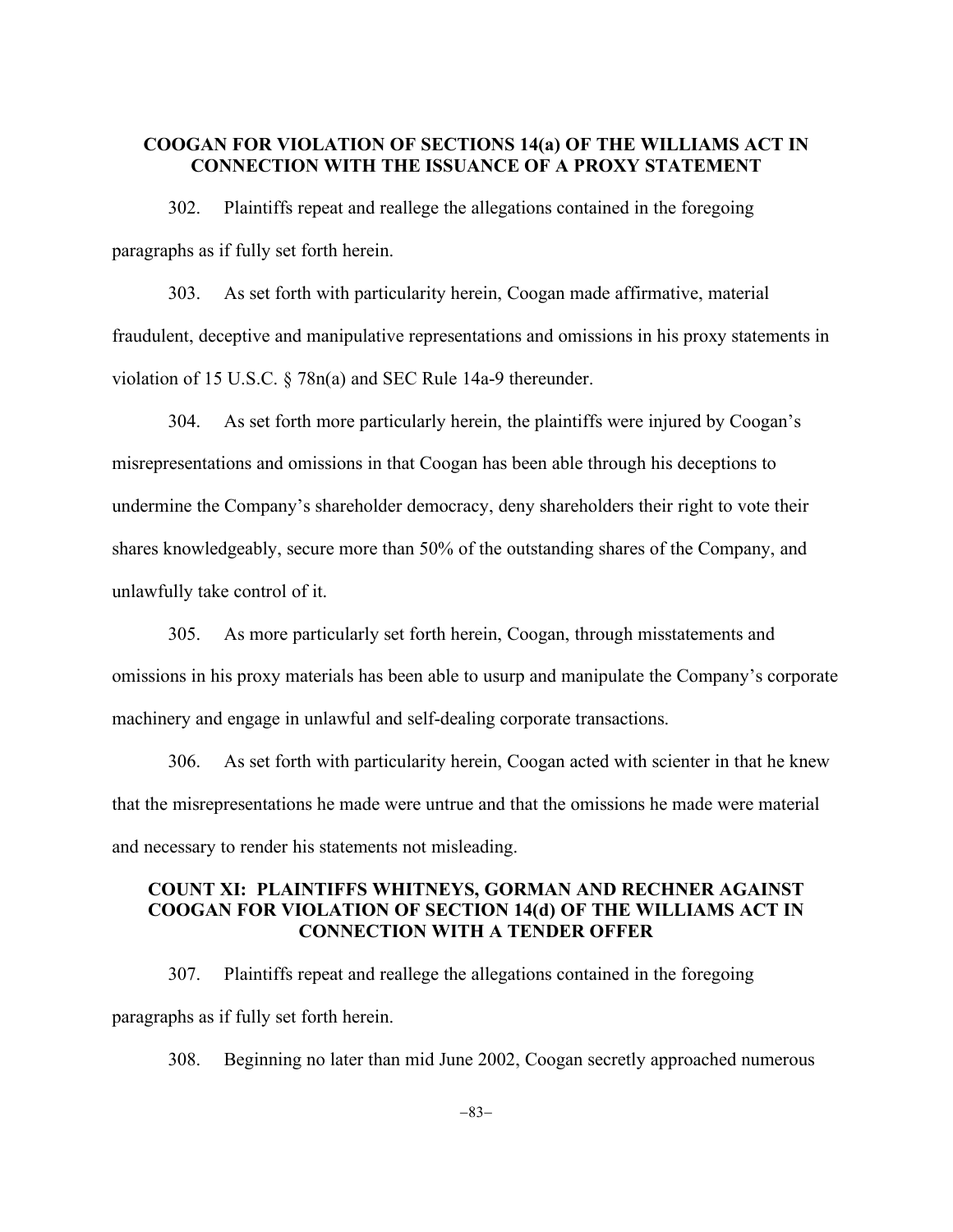Firstmark shareholders and solicited the purchase of their shares of Firstmark common stock.

309. Pursuant to these solicitations, the defendant purchased 477,702 shares, equaling nearly 10% of the outstanding shares of Firstmark. On the circumstances of the defendant's solicitations and purchase of shares, including but not limited to the secrecy of his offers, his deceptive high-pressure tactics, his failure to disclose to all shareholders his intention to seek control of the Company, the solicitation of substantial percentage of stock, and the firm and nonnegotiable terms of the offer, this solicitation constituted an unlawful tender offer pursuant to Section 14 of the Williams Act, 15 U.S.C. § 78n.

310. Coogan failed to comply with the filing requirements of Section 14 of the Williams Act, 14 U.S.C. § 78n(d) in that he did not file notice or amend any existing filing with the Securities and Exchange Commission as required by the statute prior to making the tender offer.

311. Coogan failed to comply with the All Holders Rule in that he offered to purchase shares only from certain shareholders.

312. Through the tender offer, Coogan increased his stock ownership to in excess of 50% of the Company's outstanding shares.

313. On information and belief, based upon Coogan's twenty years of investment banking experience, Coogan knew that he was required to file notice of the tender offer prior to soliciting shares and knew that the information not disclosed was material to all Firstmark shareholders.

314. As set forth more particularly herein, Plaintiffs were injured as a result of Coogan's failure to file notice with the SEC.

-84-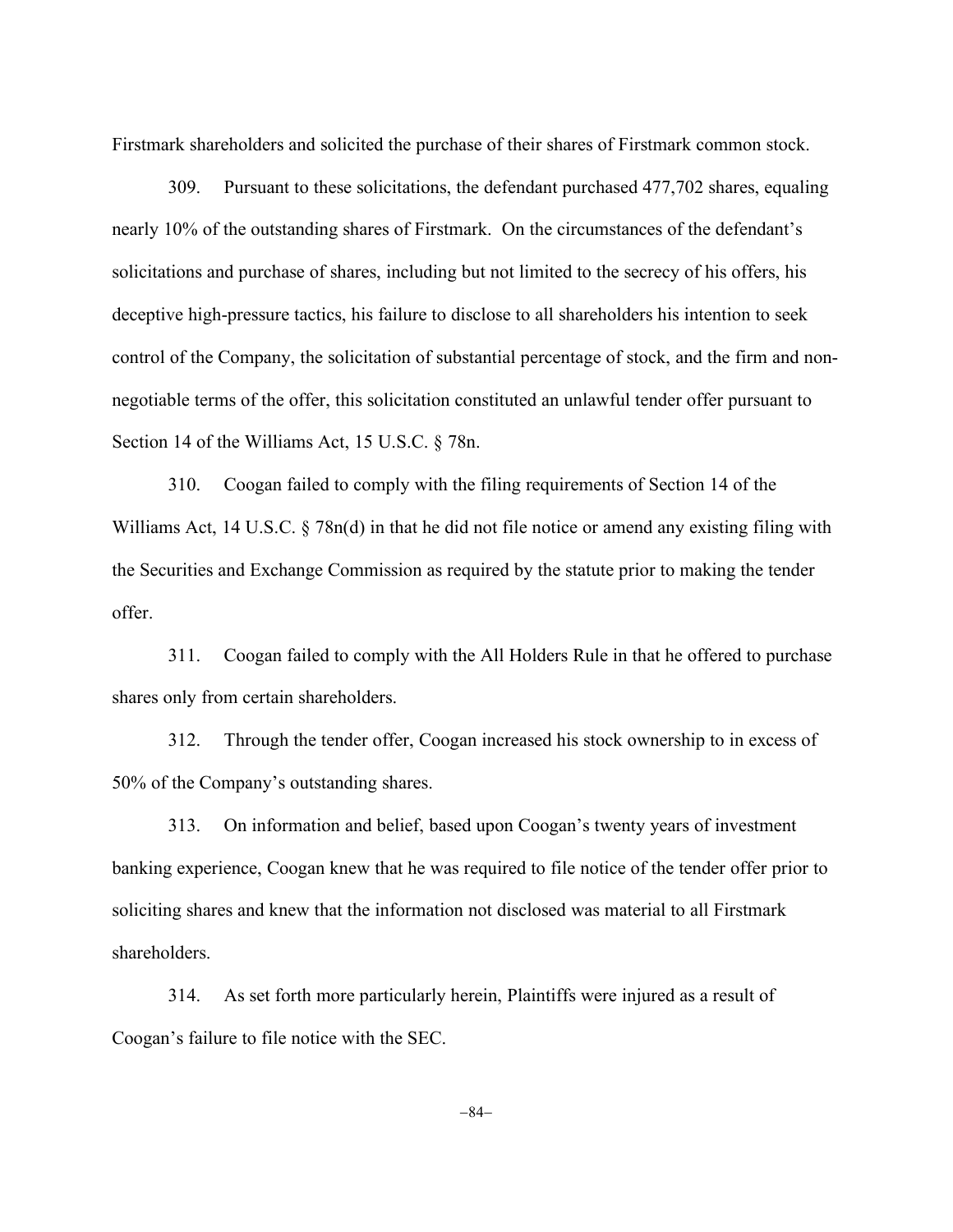### **COUNT XII: PLAINTIFFS WHITNEYS, GORMAN AND RECHNER AGAINST COOGAN FOR VIOLATION OF SECTIONS 14(e) OF THE WILLIAMS ACT IN CONNECTION WITH A TENDER OFFER**

315. Plaintiffs repeat and reallege the allegations contained in the foregoing paragraphs as if fully set forth herein.

316. Coogan's failure to file notice pursuant to Section 14(d) constitutes an omission of a material fact in connection with the making of a tender offer in violation of Section 14(e) of the Williams Act, 15 U.S.C.  $\S$  78n(e).

317. As set forth with particularity herein, Coogan also made affirmative, material fraudulent, deceptive and manipulative representations and omissions to recipients of the tender offer in violation of 15 U.S.C. § 78n(e).

318. As set forth more particularly herein, the plaintiffs were injured by Coogan's misrepresentations and omissions in that Coogan has been able through his deceptions to undermine the Company's shareholder democracy, deny shareholders their right to vote their shares knowledgeably, secure more than 50% of the outstanding shares of the Company, and unlawfully take control of it.

319. As more particularly set forth herein, Coogan, through misstatements and omissions in his tender offer, has been able to usurp and manipulate the Company's corporate machinery and engage in unlawful and self-dealing corporate transactions.

320. As set forth with particularity herein, Coogan acted with scienter in that he knew that the misrepresentations he made were untrue and that the omissions he made were material and necessary to render his statements not misleading.

## **COUNT XIII: PLAINTIFFS WHITNEYS, GORMAN AND RECHNER AGAINST COOGAN FOR VIOLATION OF THE WILLIAMS ACT, 15 U.S.C. § 78m(d)**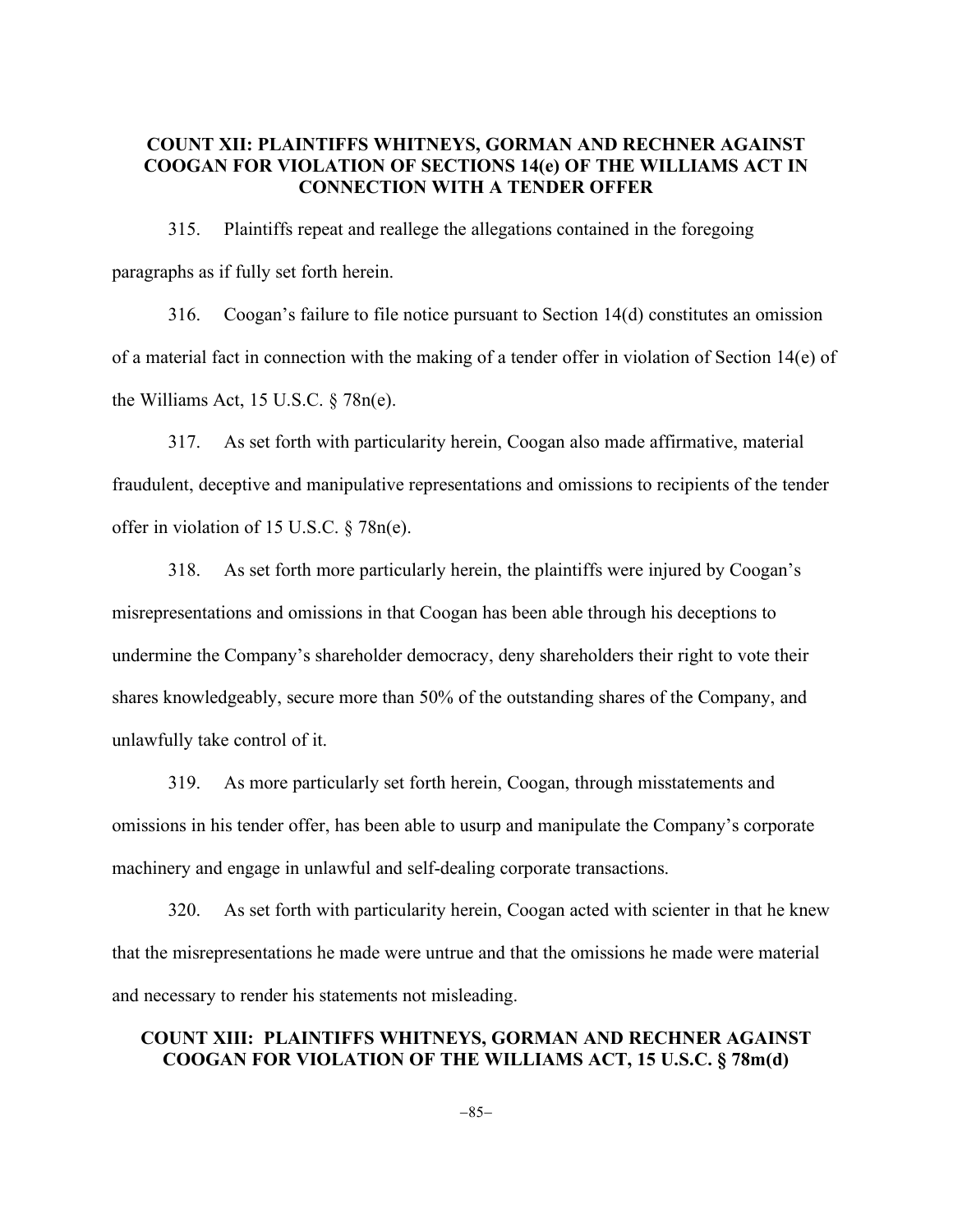321. Plaintiffs repeat and reallege the allegations contained in the foregoing paragraphs as if fully set forth herein.

322. Pursuant to 15 U.S.C. § 78m(d) and the SEC Rules promulgated thereunder, defendant Coogan had an obligation to amend his Form 13D at such time as he determined that

he would seek to buy shares sufficient to take control of the Company.

323. Coogan determined no later than mid June 2002 that he would buy sufficient shares to take control of the Company.

324. Coogan violated 15 U.S.C. § 78m(d) and the SEC Rules promulgated thereunder by failing to file an amendment to his Form 13D until after he had purchased sufficient shares to take control of the Company.

325. As set forth more particularly herein, Coogan's failure to amend his Form 13D prior to buying a controlling interest in the Company harmed the Plaintiffs.

# **COUNT XIV: PLAINTIFF WHITNEYS' CLAIM FOR THEMSELVES AND ALL SHAREHOLDERS SIMILARLY SITUATED FOR FRAUDULENT DENIAL OF APPRAISAL RIGHTS UNDER 13-A M.R.S.A. § 611-A AGAINST COOGAN, SUSAN COOGAN, BALL AND CRUIKSHANKS**

326. Plaintiffs repeat and reallege the allegations contained in the foregoing

paragraphs as if fully set forth herein.

327. At all times relevant to this claim, from prior to June 7, 1996 to date, the

Whitneys or their predecessors have owned shares of Firstmark common stock.

328. The Whitneys bring this claim on their own behalf and on behalf of all other

shareholders similarly situated.

329. The Whitneys bring this claim as a class action pursuant to Federal Rules of Civil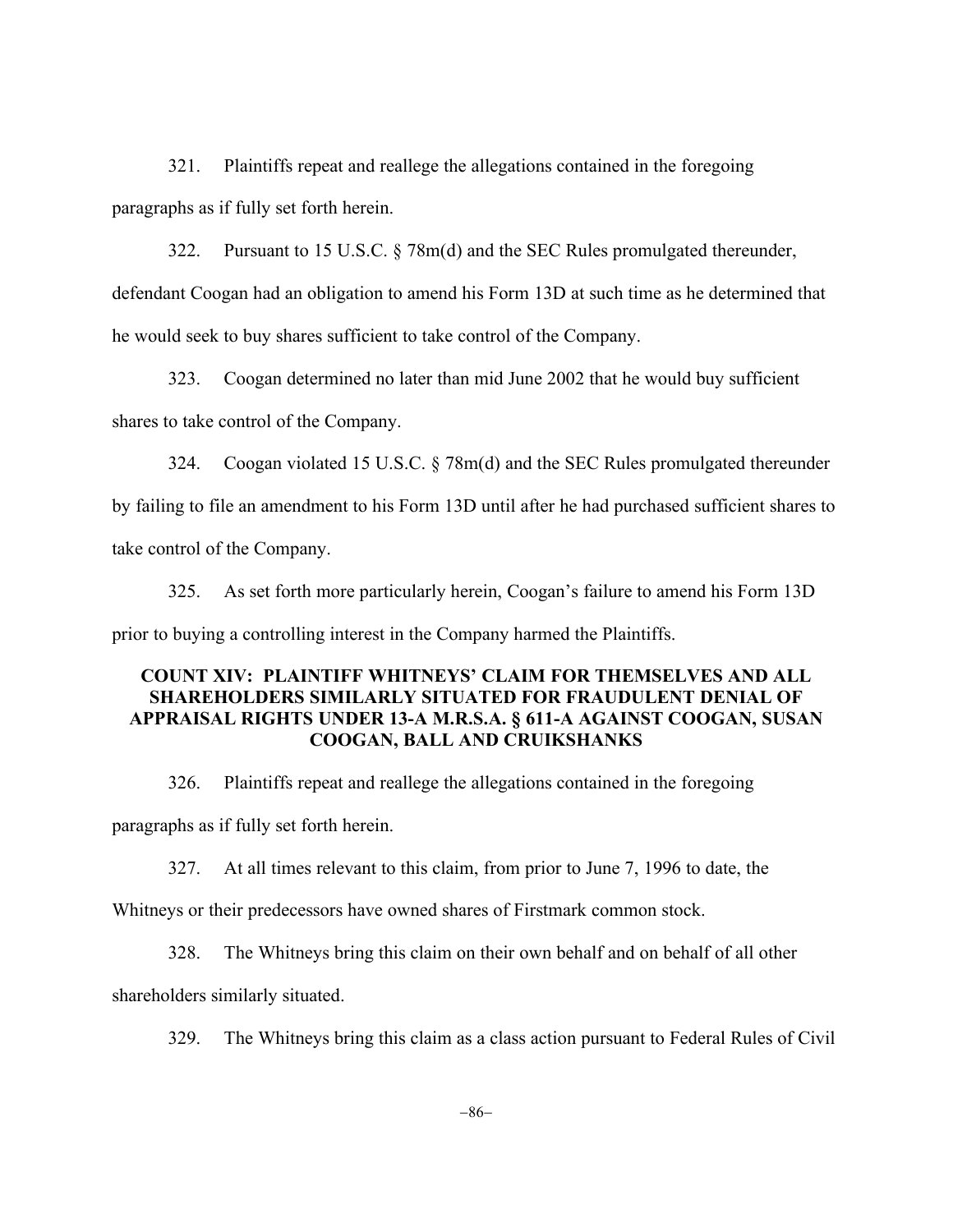Procedure 23(a) and (b)(3) on behalf of all persons who held Firstmark common stock on March 5, 1999 and who suffered damages from the improper denial of appraisal rights under 13A M.R.S.A. § 611-A in connection with the old Guard sale. Excluded from the class are Defendants, members of Defendants' families, James Vigue, Ivy Gilbert, any relative or affiliate of James Vigue and/or Ivy Gilbert, or any entity in which any one of the foregoing has a controlling interest, and the legal representatives, heirs, predecessors, successors and assigns of any one of the foresaid excluded class members.

330. The members of the Class are so numerous that joinder of all members is impracticable. While the exact number of Class members is unknown to the Whitneys at this time, and can only be ascertained through appropriate discovery, the Whitneys believe that the number of class members may exceed 300. As of March 31, 1999, the Company had 5,319,876 outstanding shares of common stock and was traded publicly on the NASDAQ Small Cap Market.

331. Common questions of law and fact exist as to all members of the Class and predominate over any questions affecting solely individual members of the Class, including the question whether the defendants unlawfully structured the Old Guard sale so as to avoid shareholder appraisal rights under Section 611-A.

332. The Whitneys' claim is typical of the claims of the members of the Class and members of the Class sustained damages arising out of the defendants' wrongful conduct.

333. The Whitneys will fairly and adequately protect the interests of the members of the Class and have retained counsel experienced in class actions and corporate litigation. The Whitneys have no interests antagonistic to or in conflict with those of the Class.

-87-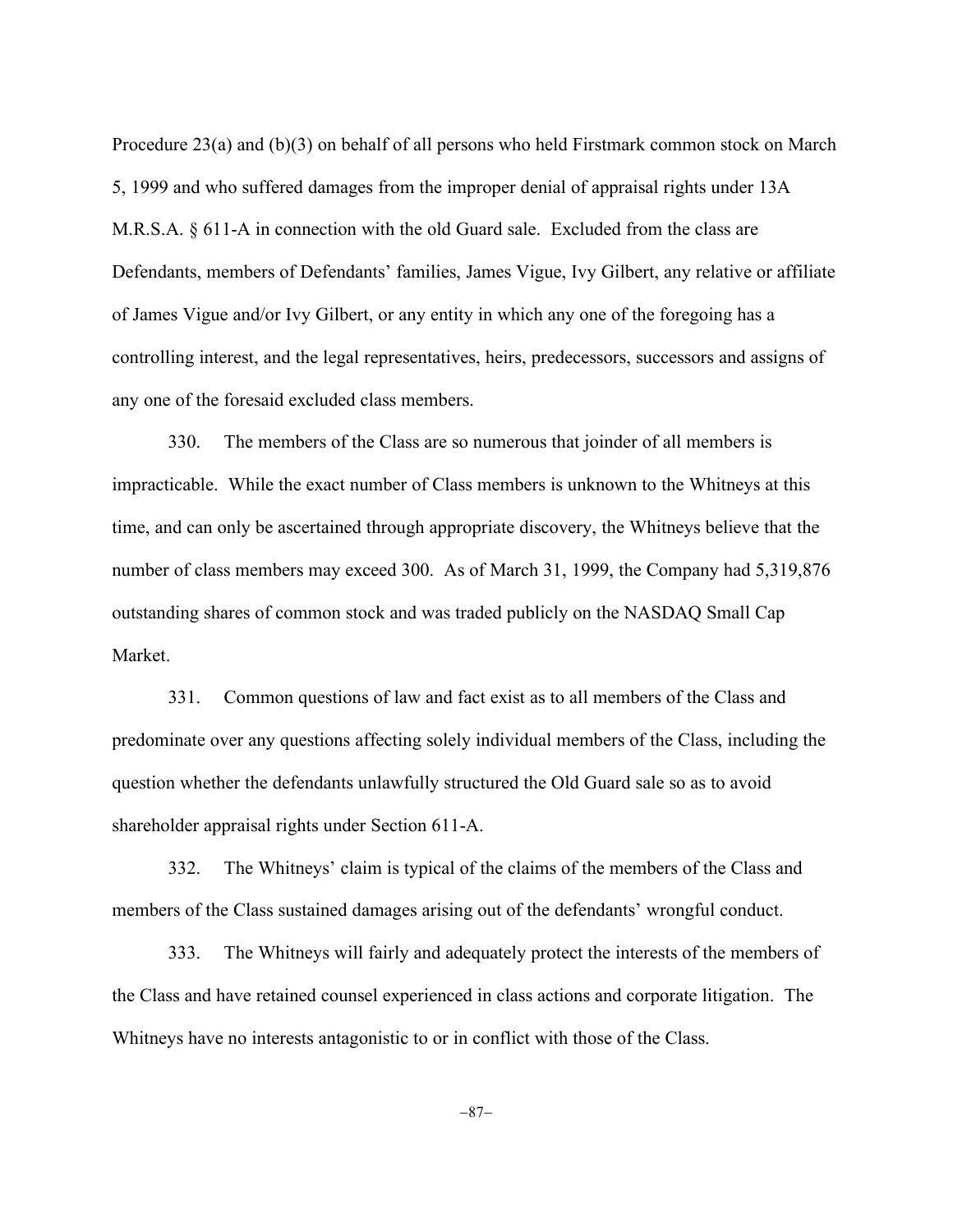334. A class action is superior to other available methods for the fair and efficient adjudication of the controversy since joinder of all members of the Class is impracticable. Furthermore, because the damages suffered by the individual class members may be relatively small, the expense and burden of individual litigation make it impossible for the Class members individually to redress the wrongs done to them. There will be no difficulty in the management of this action as a class action.

335. As set forth more particularly herein, Coogan, Susan Coogan, Ball and Cruikshanks failed to give the shareholders notice of the Section 611-A transaction, and instead conspired to falsely and deceptively deny the Whitneys, and all others similarly situated, the shareholder rights set forth in 13-A M.R.S.A. § 611-A.

336. As a result of Coogan's, Susan Coogan's, and Cruickshanks' wrongdoing, the Whitneys and all others similarly situated have suffered damages, and are entitled to relief including injunctive or other equitable relief, the value of their shares at the time of the control transaction, interests, costs, expert witness fees, attorneys' fees and other expenses of bringing this proceeding.

337. In addition, pursuant to 13-A M.R.S.A. § 611-A, the Whitneys ask that this Court enter injunctive relief including:

> (a) an order requiring Coogan, Susan Coogan and Cruikshanks to pay into court or post security for the estimated amount of the judgment; and

(b) an order imposing a lien on the property of Coogan, Susan Coogan, Cruikshanks and Ball.

## **COUNT XV: PLAINTIFFS WHITNEYS, GORMAN AND RECHNER AGAINST COOGAN FOR COMMON LAW FRAUD**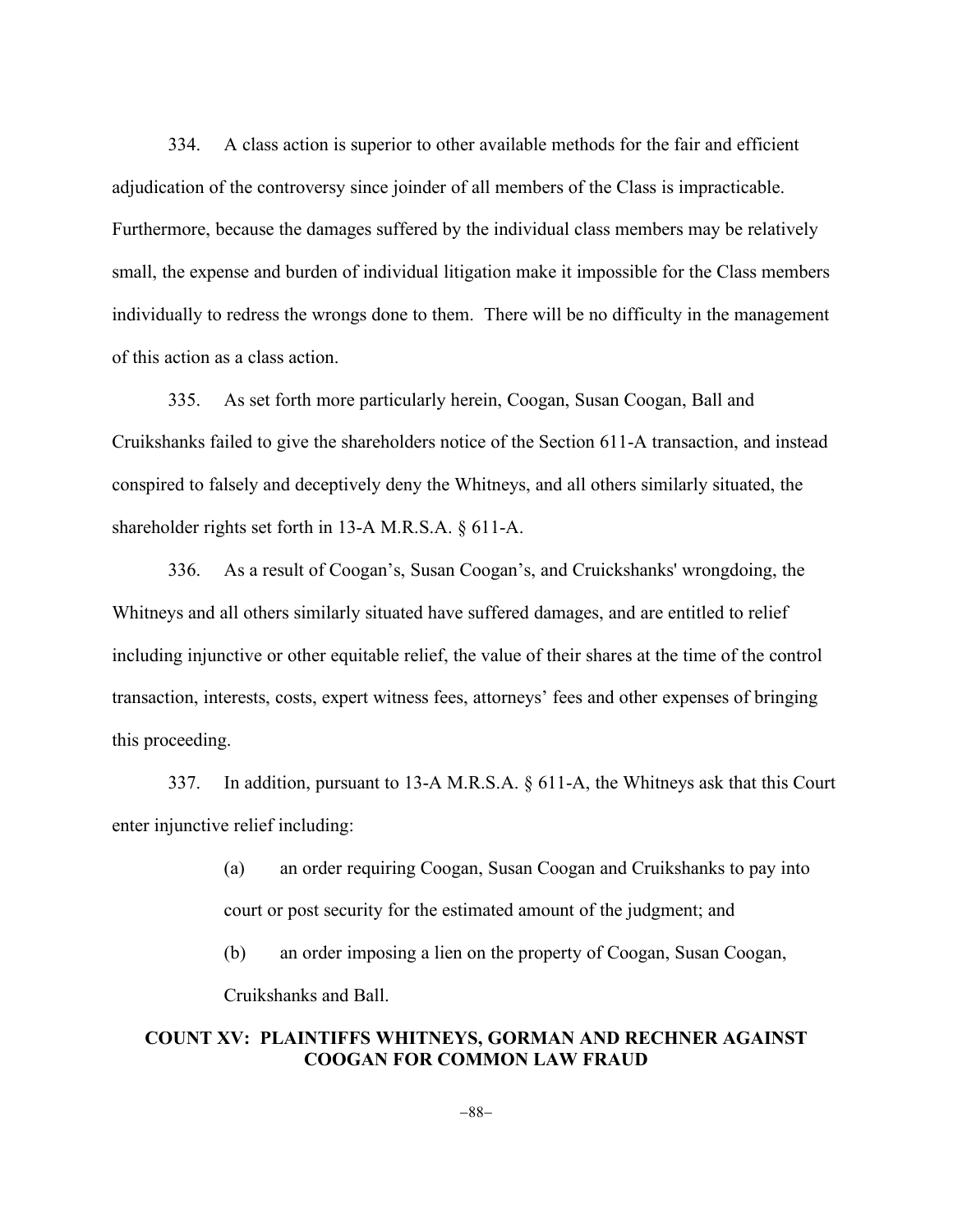338. Plaintiffs repeat and reallege the allegations contained in the foregoing paragraphs as if fully set forth herein.

339. As set forth more particularly herein, Coogan knowingly made false representations of material fact to Plaintiffs in order to further his self interest to the detriment of the Plaintiffs, the Company and the other shareholders.

340. As set forth more particularly herein, Plaintiffs reasonably relied on Coogan's misrepresentations.

341. As set forth more particularly herein, as a result of Coogan's misrepresentations, Plaintiffs suffered damages.

# **COUNT XVI: PLAINTIFFS WHITNEYS, GORMAN AND RECHNER AGAINST COOGAN FOR NEGLIGENT MISREPRESENTATION**

342. Plaintiffs repeat and reallege the allegations contained in the foregoing paragraphs as if fully set forth herein.

343. As set forth more particularly herein, in the course of his business dealings and in connection with matters in which he had a pecuniary interest, Coogan made representations to Plaintiffs Whitney and Gorman for guidance in their business dealings.

344. In making these representations to plaintiffs, Coogan supplied false information, with regard to which he failed to exercise reasonable care or competence in obtaining or communicating the information.

345. As set forth more particularly herein, Plaintiffs reasonably relied on the false information Coogan supplied.

346. As set forth more particularly herein, as a result of Coogan's misrepresentations,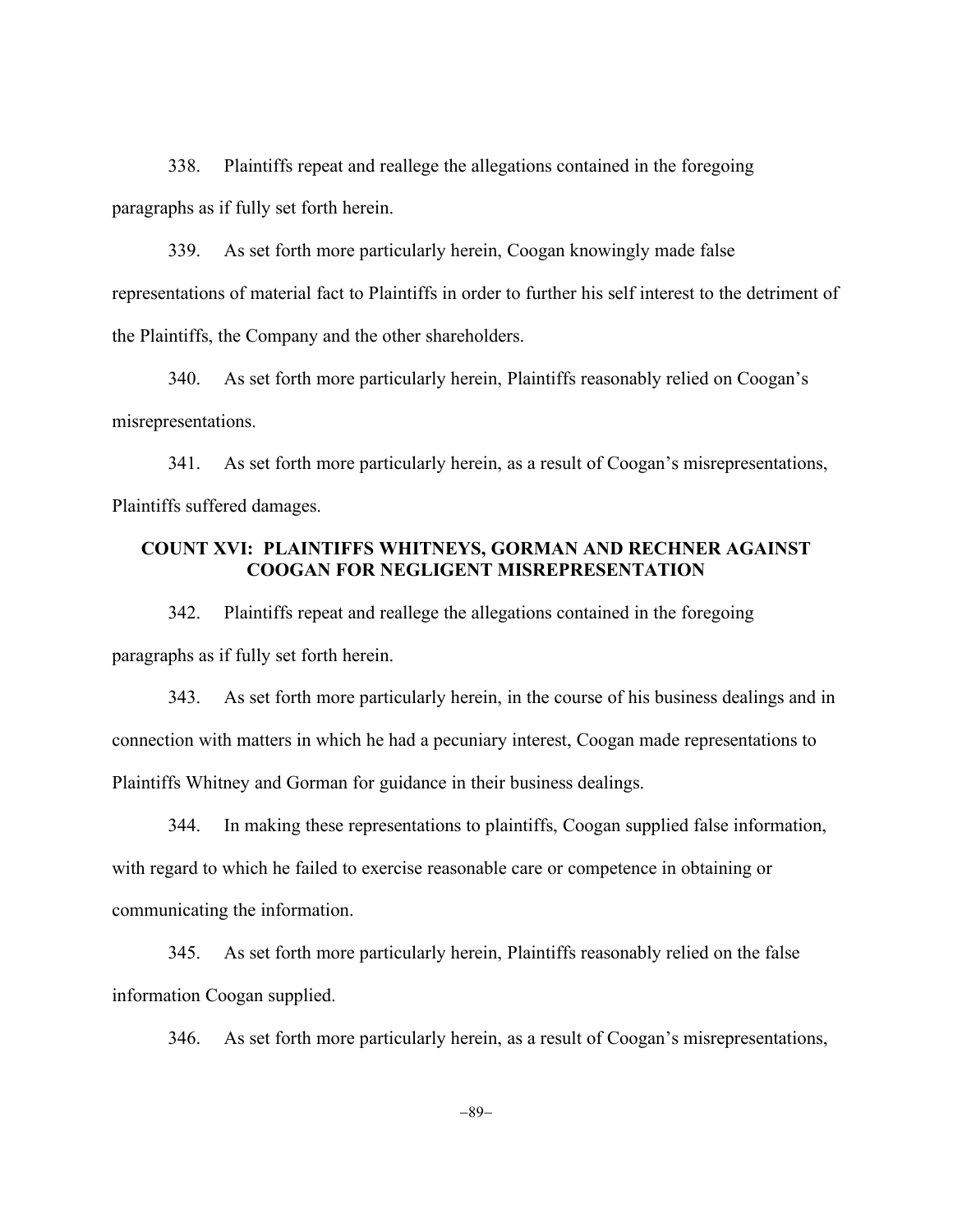Plaintiffs suffered damages.

## **COUNT XVII: PLAINTIFFS WHITNEYS, GORMAN AND RECHNER AGAINST COOGAN AND SUSAN COOGAN FOR BREACH OF FIDUCIARY DUTY**

347. Plaintiffs repeat and reallege the allegations contained in the foregoing paragraphs as if fully set forth herein.

348. On and after July 19, 2002, Coogan and Susan Coogan, as purported majority shareholders, owed the plaintiffs a fiduciary duty as minority shareholders to exercise their powers in good faith with a view to the interests of the corporation and of the shareholders and with that degree of diligence, care and skill which ordinarily prudent men would exercise under similar circumstances in like positions.

349. By the conduct described herein, Coogan and Susan Coogan have repeatedly breached their fiduciary duty to the minority shareholders, engaged in self dealing, diversion of corporate opportunity, corporate looting and waste of assets.

350. As a result of Coogan's and Susan Coogan's conduct, the plaintiffs have suffered substantial damages as well as irreparable harm and are threatened with further and ongoing immediate irreparable harm.

# **COUNT XVIII: PLAINTIFFS WHITNEYS, GORMAN AND RECHNER AGAINST ALL DEFENDANTS FOR BREACH OF FIDUCIARY DUTY**

351. Plaintiffs repeat and reallege the allegations contained in the foregoing paragraphs as if fully set forth herein.

352. In their capacities as officers and/or directors of the Company, and in Ball's case as counsel, each of the defendants have owed the plaintiffs as shareholders a fiduciary duty to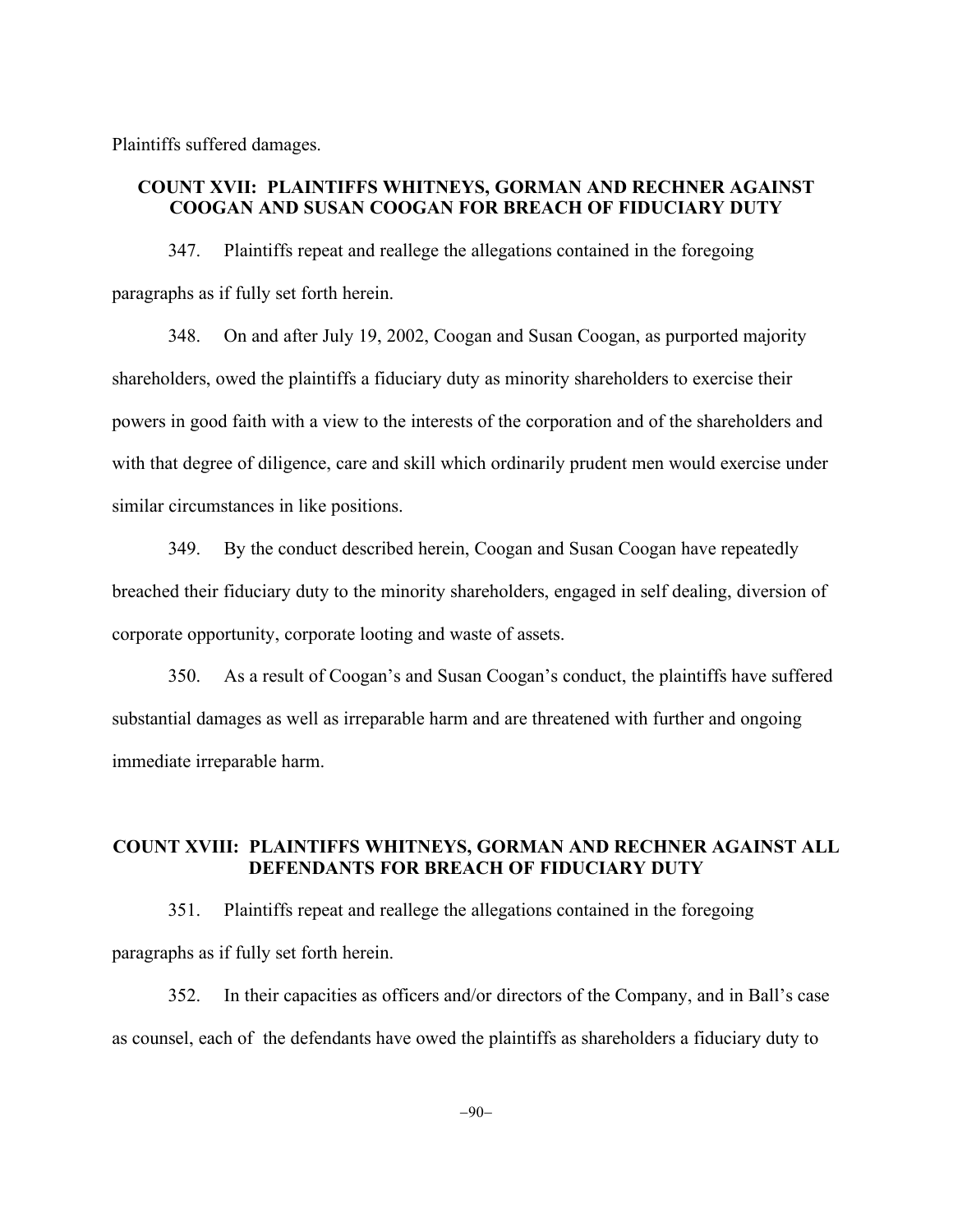exercise their powers in good faith with a view to the interests of the corporation and of the shareholders and with that degree of diligence, care and skill which ordinarily prudent men would exercise under similar circumstances in like positions.

353. By the conduct described herein, the defendants have repeatedly breached their fiduciary duty to the plaintiffs, engaged in self dealing, diversion of corporate opportunity, corporate looting and waste of assets.

354. As a result of defendants' conduct, the plaintiffs have suffered substantial damages as well as irreparable harm and are threatened with further and ongoing immediate irreparable harm.

## **COUNT XIX: PLAINTIFFS' JOINT REQUEST FOR INJUNCTIVE RELIEF AGAINST DEFENDANTS COOGAN, SUSAN COOGAN, CRUIKSHANKS, MCCOWN AND WYAND**

355. Plaintiffs repeat and reallege the allegations contained in the foregoing paragraphs as if fully set forth herein.

356. As set forth in detail above, Firstmark's Board is improperly constituted because its current purported members, Defendants Coogan, McCown and Wyand, purport to hold office based on a void election held on October 4, 2002.

357. Even if Coogan, McCown and Wyand had been lawfully elected, the Board would be currently unable to transact any lawful business because three members are less than half of the seven-member Board required by a shareholder vote at the same meeting at which they were purportedly elected.

358. In order to maintain the status quo, prevent immediate further irreparable harm to the Company and its shareholders and avoid any additional, improper efforts by Coogan to

 $-91-$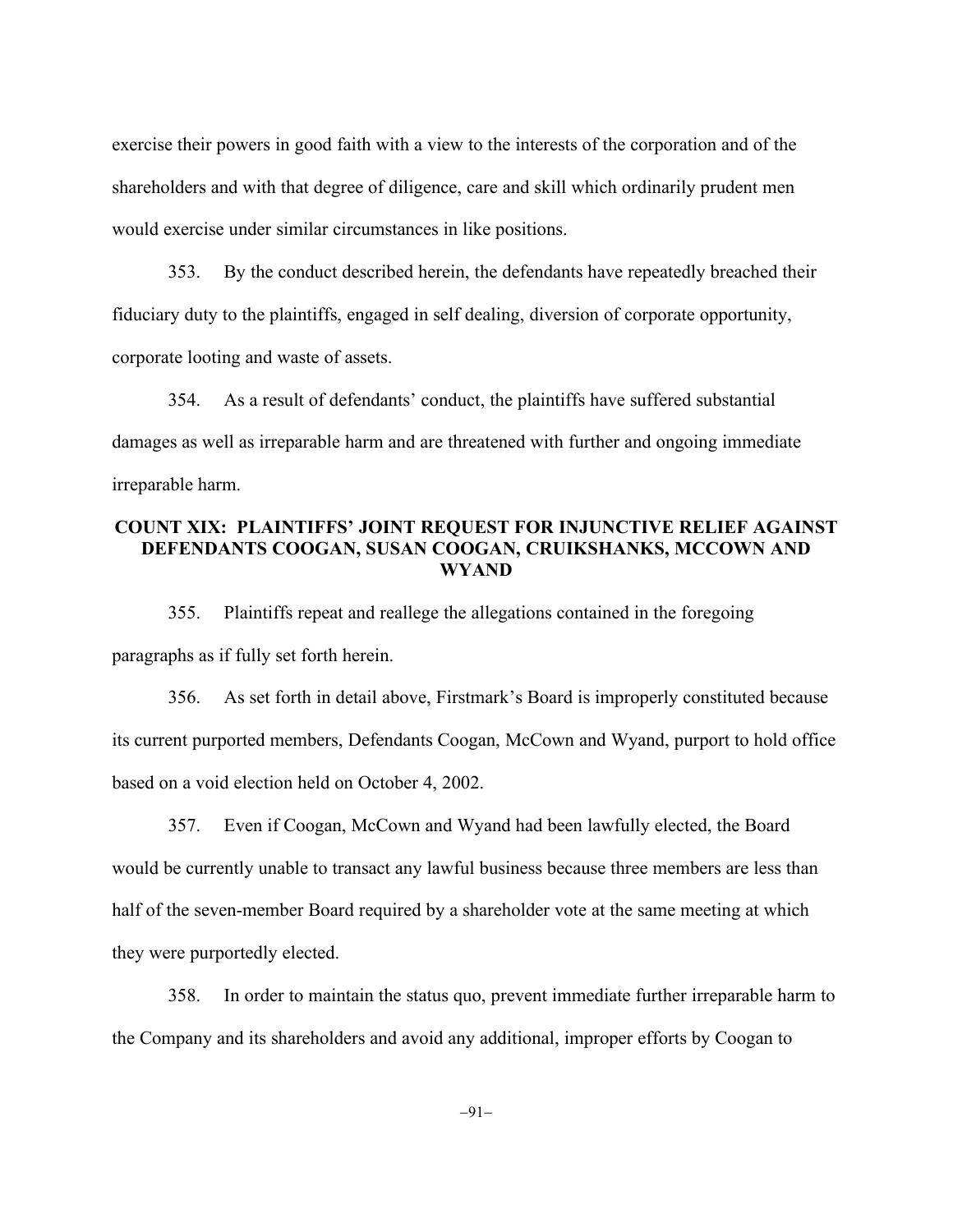entrench himself and loot the corporation, the Court should enter a temporary restraining order and preliminary injunction: (i) restraining the Board from manipulating the corporate machinery for entrenchment or self dealing; (ii) prohibiting the destruction or concealment of any corporate records; and (iii) prohibiting Coogan, Susan Coogan (individually and as Trustee), and Cruikshanks from selling any of their void shares of Firstmark stock to any third party.

359. After trial, the Court should enter judgment declaring the October 4, 2002 election void, permanently enjoining Coogan, McCown and Wyand from purporting to act as Board members based upon that election, and ordering a special meeting of the shareholders at the earliest opportunity lawfully to elect a new Board.

WHEREFORE, plaintiffs demand judgment as follows:

A. granting judgment against each defendant in favor of Firstmark for the amount of damages sustained by Firstmark as a result of the breaches of fiduciary duty and other wrongdoing by each defendant;

B. requiring that a full accounting be made including imposition of one or more constructive trusts in granting judgment against each defendant for the amount of the total financial losses to Firstmark as a result of the acts complained of;

C. granting judgment against each defendant in favor of the individual plaintiffs for all damages suffered by as a result of their wrongdoing;

D. granting judgment against Coogan, Susan Coogan, Cruikshanks and Ball in favor of Phil A. Whitney, Karin Whitney and all other Firstmark stockholders similarly situated in an amount sufficient to compensate them for their losses;

E. granting injunctive relief as set forth herein;

F. awarding to plaintiffs the costs and disbursements of this action, including reasonable attorneys', accountants' and experts' fees, and costs and expenses; and

G. granting such other and further relief as the Court may deem just and proper.

JOHN J. GORMAN, individually and derivatively on behalf of FIRSTMARK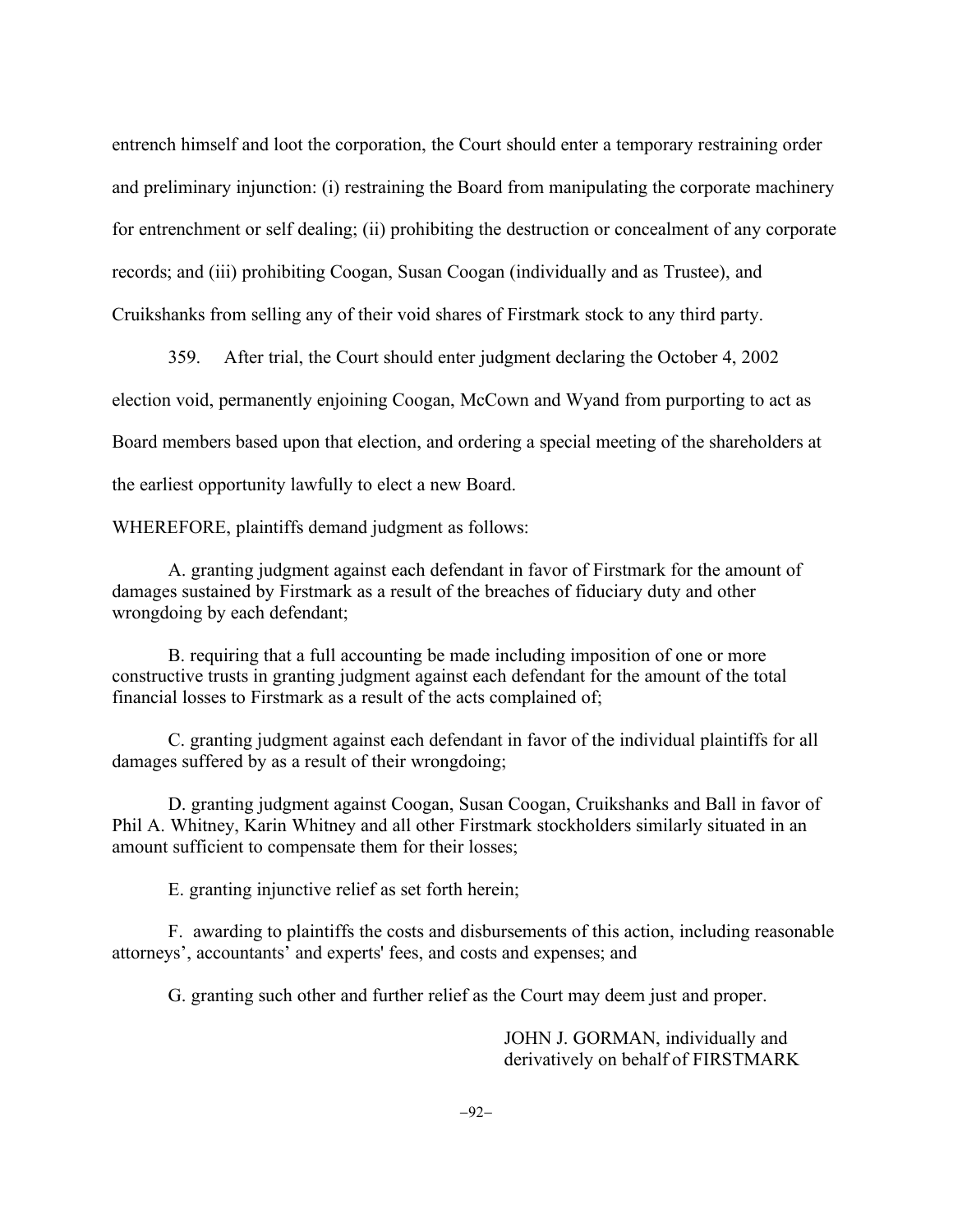CORP., KURT RECHNER, individually and derivatively on behalf of FIRSTMARK CORPORATION and PHIL A. WHITNEY and KARIN WHITNEY, individually and derivatively on behalf of FIRSTMARK CORP. and as class representatives on behalf of ALL OTHER STOCKHOLDERS SIMILARLY SITUATED,

By their attorney,

Sean T. Carnathan (Maine BBO # 7743) Rubin, Hay & Gould, P.C. 205 Newbury Street Framingham, Massachusetts 01701 (508) 875-5222 (508) 879-6803 (facsimile)

July 10, 2003

Of Counsel:

Richard A. Goren, Esq. Rubin, Hay & Gould, P.C. 205 Newbury Street Framingham, Massachusetts 01701 (508) 875-5222 (508) 879-6803 (facsimile)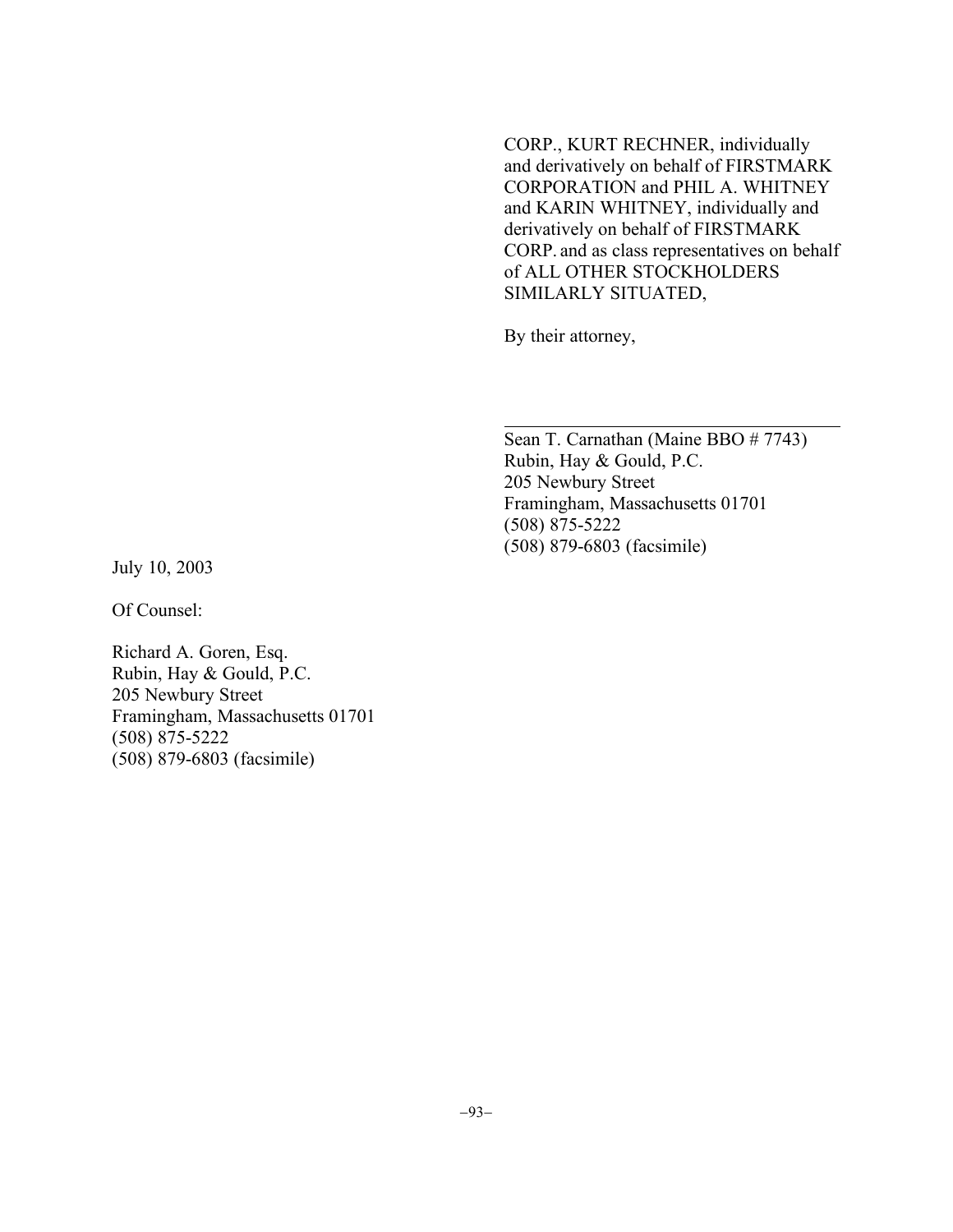# *VERIFICATION*

I, John Gorman, state under the pains and penalties of perjury that the foregoing is true and correct to the best of my knowledge, except as to the matters alleged on information and belief, and that as to those matters I believe them to be true.

> John J. Gorman Plaintiff–Shareholder

 $\mathcal{L}_\text{max}$ 

July \_\_\_, 2003.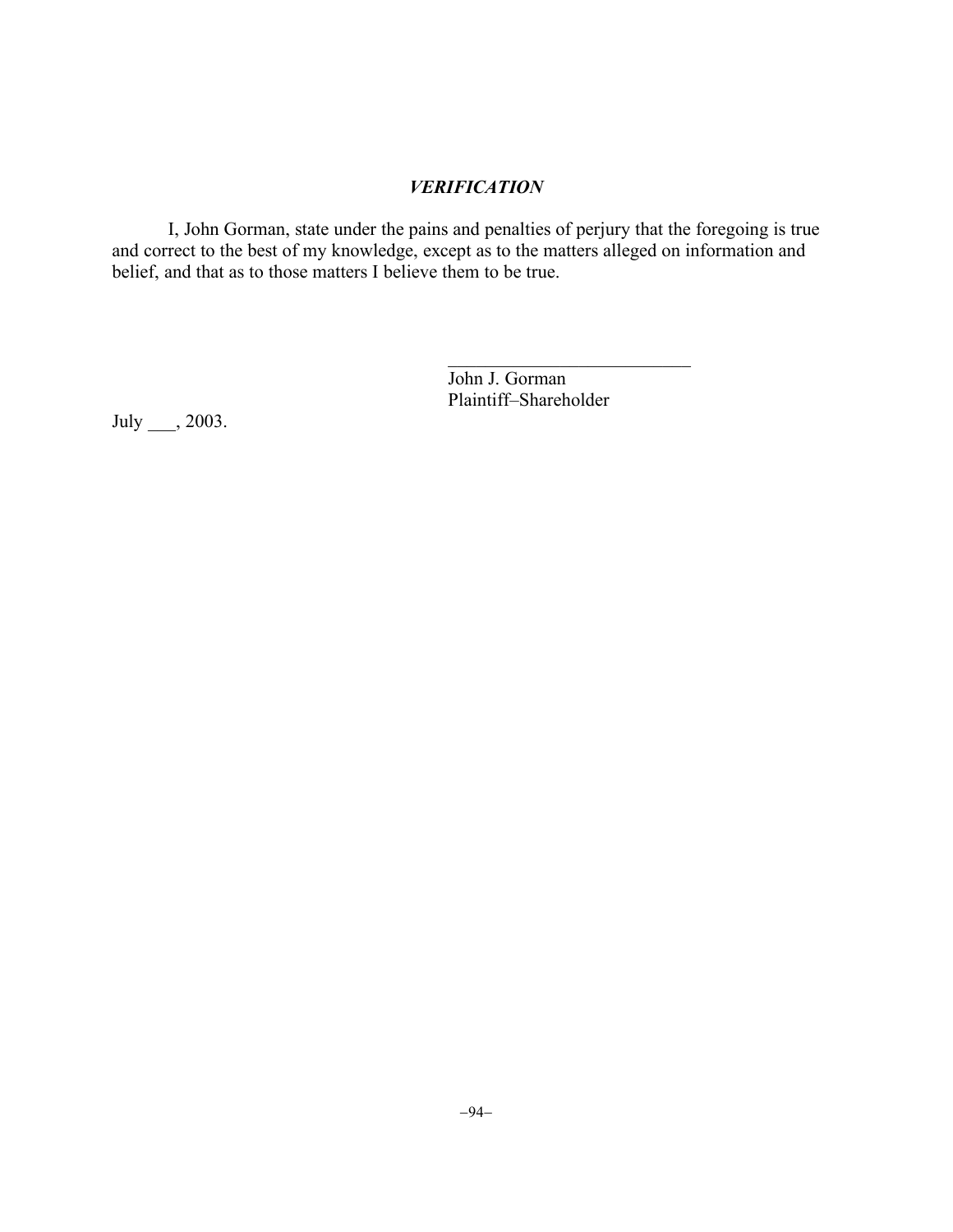I, Phil A. Whitney, state under the pains and penalties of perjury that the foregoing is true and correct to the best of my knowledge, except as to the matters alleged on information and belief, and that as to those matters I believe them to be true.

> Phil A. Whitney Plaintiff–Shareholder

 $\mathcal{L}_\text{max}$  , where  $\mathcal{L}_\text{max}$  and  $\mathcal{L}_\text{max}$ 

July \_\_\_, 2003.

I, Karin Whitney, state under the pains and penalties of perjury that the foregoing is true and correct to the best of my knowledge, except as to the matters alleged on information and belief, and that as to those matters I believe them to be true.

> Karin Whitney Plaintiff–Shareholder

 $\mathcal{L}_\text{max}$  , where  $\mathcal{L}_\text{max}$  and  $\mathcal{L}_\text{max}$ 

July \_\_\_, 2003